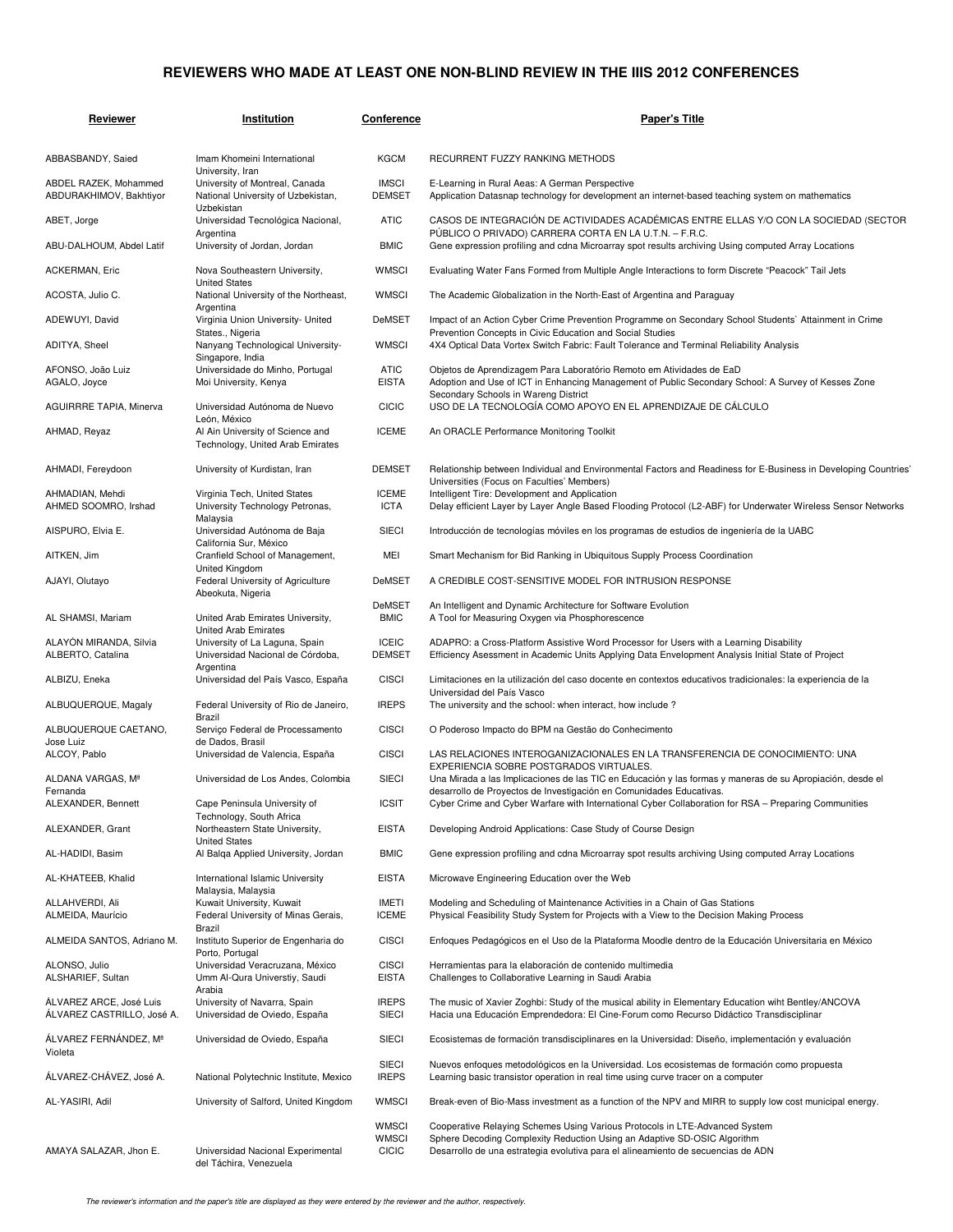| Reviewer                                                      | Institution                                                                               | Conference                                                     | <b>Paper's Title</b>                                                                                                                                                                                                                                                                                   |
|---------------------------------------------------------------|-------------------------------------------------------------------------------------------|----------------------------------------------------------------|--------------------------------------------------------------------------------------------------------------------------------------------------------------------------------------------------------------------------------------------------------------------------------------------------------|
|                                                               |                                                                                           | <b>CICIC</b>                                                   | Una Propuesta para la Sistematización del Modelado y Análisis de Patrones de Regulación Biológica Arquitectura y<br>Avances.                                                                                                                                                                           |
| AMIRFAKHRIAN, Majid<br>AMIRFAKHRIAN, Majid<br>AMORIM, Eduardo | Islamic Azad University, Iran<br>Islamic Azad University, Iran<br>WebAula S/A, Brazil     | <b>KGCM</b><br><b>KGCM</b><br><b>ICSIT</b>                     | New Method for Comparison of Fuzzy Numbers<br>RECURRENT FUZZY RANKING METHODS<br>INNOVATION AND TECHNOLOGY: THE CONTEXT OF DIGITAL INCLUSION IN DEVELOPING COUNTRIES AND                                                                                                                               |
| ANDERSONE, Rudite<br>ANDING, Katharina                        | University of Latvia, Latvia<br>Ilmenau University of Technology,<br>Germany              | <b>DEMSET</b><br><b>DEMSET</b>                                 | THE SUCCESS GOT THROUGH THE WEBAULA CARD<br>Psychologically Pedagogical Approach to Reducing Social Exclusion of Adolescents in Latvia<br>Extended Dataflow Model For Automated Parallel Execution Of Algorithms                                                                                       |
| ANDRADE, Célio<br>ANDRADE SOSA, Hugo                          | Federal University of Bahia, Brazil<br>Universidad Industrial de Santander,               | <b>DEMSET</b><br><b>DEMSET</b><br><b>IMETI</b><br><b>CICIC</b> | Modeling Automated Inspection Plans for Straight Line Detection in Image Scenes<br>STATE BASED APPLICATION MODELING FOR INDUSTRIAL IMAGE PROCESSING<br>LIFE CYCLE OF THE OPERATIONAL FAILURE IN INDUSTRY, A MODEL OF LEARNING<br>Análisis sistémico y viabilidad de organizaciones rurales en Colombia |
| Hernando<br>ANDRONIKASHVILI, Teimuraz                         | Colombia<br>Institute of Physical and Organic                                             | <b>IMETI</b>                                                   | Replacement of Au and Ag with the Non-Precious Metals and Competitive Nanotechnologies                                                                                                                                                                                                                 |
| ANGELESVKI, Slavko M.                                         | Chemistry, Georgia<br>Military Academy "General Mihailo<br>Apostolski", Macedonia         | <b>ICSIT</b>                                                   | CYBER SECURITY IN AN AGE OF MODERN TERRORISM                                                                                                                                                                                                                                                           |
| ANGELIS, André                                                | State University of Campinas, Brazil                                                      | <b>ICEME</b>                                                   | ADJUSTING THE EFFICIENCY CURVES FROM HYDROELECTRIC PLANTS                                                                                                                                                                                                                                              |
| ANSARI, Jamshed<br>ARANGO MARÍN, Jaime Antero                 | University of Allahabad, India<br>Universidad Nacional de Colombia<br>Manizales, Colombia | <b>ICEME</b><br><b>CICIC</b>                                   | Notch Loaded Stacked Disk Patch Antenna for C-band Operation<br>Un Portal con Competencias para mejorar la Accesibilidad Web de las Personas con Discapacidad en Colombia                                                                                                                              |
| ARAUJO DÍAZ, David                                            | Instituto Politécnico Nacional, México                                                    | <b>CICIC</b><br><b>CISCI</b>                                   | EVALUACIÓN ADAPTATIVA DE CÁLCULO DIFERENCIAL CON APOYO DE UN SISTEMA COMPUTACIONAL A<br>NIVEL INGENIERÍA<br>RESOLUCION DE PROBLEMAS DE CALCULO: COMPETENCIA A DESARROLLAR CON EMPLEO DE                                                                                                                |
|                                                               |                                                                                           | <b>CISCI</b>                                                   | <b>SIMULACIONES</b><br>Sistema computacional para el apoyo a la mejora de la memoria de personas mayores de 50 años                                                                                                                                                                                    |
| ARCOS MARTINEZ, Fabio<br>Omar                                 | Corporacion Escuela Pedagógiva<br>Experimental, Colombia                                  | <b>DEMSET</b>                                                  | Modeling Physics Pedagogical Content Knowledge (PCK) on Teaching Electric Field                                                                                                                                                                                                                        |
| ARGÜELLES CRUZ, Amadeo<br>J.                                  | Instituto Politécnico Nacional, México                                                    | <b>CICIC</b>                                                   | Metodología Híbrida para Desarrollo de Software en México                                                                                                                                                                                                                                              |
| ARIFIN, Achmad                                                | Institute of Technology Sepuluh<br>Nopember, Indonesia                                    | <b>ICEME</b>                                                   | Structured Teaching of Machine Design Lab for Future Design Engineers                                                                                                                                                                                                                                  |
| ARIPOV, Mersaid                                               | National University of Uzbekistan,<br>Uzbekistan                                          | <b>DEMSET</b>                                                  | Application Datasnap technology for development an internet-based teaching system on mathematics                                                                                                                                                                                                       |
| ARITON, Viorel                                                | Danubius University, Romania                                                              | <b>ICETI</b><br><b>ICEIC</b>                                   | Limitations at development e-learning systems in MathCAD and methods their elimination<br>ON THE PROBLEM OF PERSONALITY SELFORGANIZATION PRIORITY AND ITS ALTERNATIVE PROBLEM OF<br>SURVIVING IN THE CLUSTER OF MODERN ASSOCIATIONS                                                                    |
|                                                               |                                                                                           | <b>ICEIC</b><br><b>ICEIC</b>                                   | Promoting Mathematical Understanding Using ICT in Teaching and Learning<br>Use of ICT (Information and Communication Technology) in Education & Technology Libraries.                                                                                                                                  |
| ARKO-ACHEMFUOR, Akwasi                                        | University of South Africa, South<br>Africa                                               | <b>ICTA</b>                                                    | Towards delivering basic e health education using Public Internet Terminal (PIT) system in rural communities in<br>South Africa                                                                                                                                                                        |
| ARRIGHETTI, Massimo<br>ARROYO, Jaime<br>ARSHAD, Muhammad Ayaz | SIA SSB SpA, Italy<br>Universidad de Colima, México<br>Federal Urdu University of Arts,   | MEI<br><b>CISCI</b><br><b>ICTA</b>                             | Business Process Modeling and Efficiency Improvement Through an Agent-Based Approach<br>Sistema Simulador ECG para el Estudio de Señales Cardiacas<br>Routing Approaches in Volatile Environment for Underwater Wireless Sensor Networks                                                               |
| ARTHMAR, Rogerio                                              | Pakistan<br>Federal University of Espirito Santo,                                         | <b>IMCIC</b>                                                   | Assessing resilience of complex socio-ecological systems through loop dominance analysis                                                                                                                                                                                                               |
| ARTHUR, Rangel                                                | Brazil<br>Universidade Estadual de Campinas,                                              | <b>CISCI</b>                                                   | Proposta de um Receptor Adaptativo Espaço-Temporal para Sistemas CDMA                                                                                                                                                                                                                                  |
| ARTIGAS, José Ignacio                                         | Brasil<br>University of Zaragoza, Spain                                                   | <b>IREPS</b>                                                   | MOTIVATING STUDENTS BY COOPERATION-PROJECTS BASED LEARNING IN ENGINEERING EDUCATION                                                                                                                                                                                                                    |
| ARVIZU AMEZCUA, Luís                                          | Universidad de Colima, México                                                             | <b>CISCI</b><br><b>CISCI</b>                                   | Arquitectura Embebida de Tiempo Real para Sistemas Domóticos<br>Plataforma domótica basada en la integración de un hipervisor con Android-x86                                                                                                                                                          |
| ARYANA, Bijan                                                 | Norwegian University of Science and<br>Technology, Norway                                 | <b>DEMSET</b>                                                  | The Role of Inspiration and Participation in Design Creativity                                                                                                                                                                                                                                         |
| ASOJO, Abimbola                                               | University of Minnesota, United<br><b>States</b>                                          | <b>IREPS</b>                                                   | Individual and Organizational Creativity: Transforming Research to Practice Applications in Design Organizations                                                                                                                                                                                       |
| ASTUTI, Pudji                                                 | Bandung Institute of Technology,<br>Indonesia<br>McMaster University, Canada              | <b>IMCIC</b>                                                   | BASIS CONVERSION IN COMPOSITE FIELD<br>GA+Segmentation for Large-Scale Asset Renewal Optimization                                                                                                                                                                                                      |
| ATTALLA, Mohamed<br>AVELEYRA OJEDA, Elizabeth                 | Universidad Autónoma del Estado de                                                        | <b>IMCIC</b><br><b>IMCIC</b><br><b>CICIC</b>                   | Heuristic Approach for Fund Allocation in Complex Rehabilitation Programs<br>Evaluación de Funciones ejecutivas: la planeación, mediante HanoiPC3                                                                                                                                                      |
| AWODELE, Oludele                                              | Morelos, México<br>Babcock University Ilisan, Nigeria                                     | DeMSET                                                         | A CREDIBLE COST-SENSITIVE MODEL FOR INTRUSION RESPONSE                                                                                                                                                                                                                                                 |
| AYUGA TÉLLEZ, Esperanza                                       | Universidad Politécnica de Madrid,                                                        | DeMSET<br>CIIT                                                 | An Intelligent and Dynamic Architecture for Software Evolution<br>Analizador de Indices de Composición Corporal                                                                                                                                                                                        |
| AZAMBUJA, Marcelo                                             | España<br>University of Southern Illinios, United                                         | IMETI                                                          | Investigation of Unbalanced Bidding in Public Road Projects                                                                                                                                                                                                                                            |
| AZAMBUJA, Ricardo                                             | States<br>Universidade Regional de                                                        | <b>CISCI</b>                                                   | Uma Proposta para Tratamento da Não-monotonicidade nos Sistemas Baseados em Conhecimento que Usam                                                                                                                                                                                                      |
| AZEEM, M. F.                                                  | Blumenau, Brasil<br>Near Mangalore University, India                                      | <b>IMCIC</b>                                                   | Ontologias<br>Identification of Fuzzy Geometric Shapes                                                                                                                                                                                                                                                 |
| BABAI, Zied<br>BAEK, Jinsuk                                   | BEM Bordeaux Management School,<br>France<br>Winston-Salem State University,              | DeMSET<br><b>DEMSET</b>                                        | MODELINIG AND OPTIMIZATION OF A MANUFACTURING SYSTEM WITH PLANNED DELIVERY TIME<br>An Efficient e-Learning System for TCP/IP Protocols Suite                                                                                                                                                           |
| <b>BAGLYAS, Ferenc</b>                                        | <b>United States</b><br>Kecskemét College Faculty of                                      | <b>ICETI</b>                                                   | PROFESSIONAL FURTHER TRAINING OF FARMERS AS A FUNCTION OF AGRICULTURAL INNOVATION                                                                                                                                                                                                                      |
| BAIGET, Tomás                                                 | Horticulture, Hungary<br>El Profesional de la Información,                                | <b>CISCI</b>                                                   | Inteligencia Colectiva Extraída de Colectivos de Usuarios de Redes Sociales                                                                                                                                                                                                                            |
| <b>BAILEY, Curtis</b>                                         | España<br>Atlanta Metropolitan State College,                                             | <b>IREPS</b>                                                   | Digital Instrumentation of Experience as a Trusted Computational Mirror                                                                                                                                                                                                                                |
| BAKLANOV, Alexander                                           | <b>United States</b><br>Danish Meteorological Institute,                                  | <b>IMCIC</b>                                                   | Physics of Open Systems: Generation of System Knowledge                                                                                                                                                                                                                                                |
| BALLESTEROS, Francisco                                        | Denmark<br>Universidad Politécnica de Madrid,<br>España                                   | <b>CICIC</b>                                                   | REDES NEURONALES APLICADAS A LA PREDICCIÓN DE TRÁFICO EN REDES CONVERGENTES                                                                                                                                                                                                                            |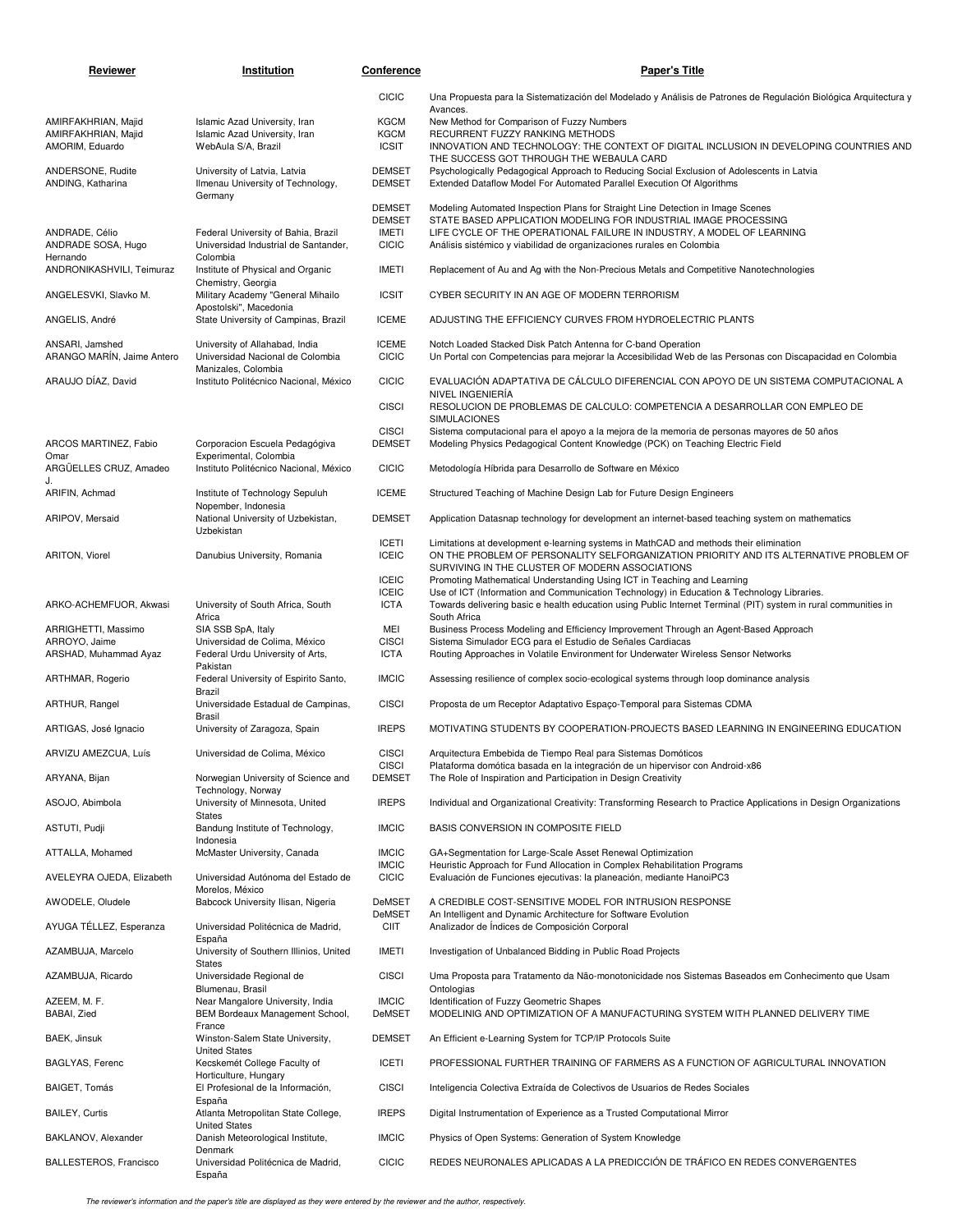| Reviewer                                              | Institution                                                                                      | Conference                                 | <b>Paper's Title</b>                                                                                                                                                                                                                                                                                        |
|-------------------------------------------------------|--------------------------------------------------------------------------------------------------|--------------------------------------------|-------------------------------------------------------------------------------------------------------------------------------------------------------------------------------------------------------------------------------------------------------------------------------------------------------------|
| BANDOW, Gerhard                                       | Fraunhofer Institute for Material Flow                                                           | <b>ICEME</b>                               | Going back to Libya - Maintenance under difficult circumstances                                                                                                                                                                                                                                             |
| BANGBOSE, Bayo                                        | and Logistics, Germany<br>The African Youths Organization,                                       | <b>KGCM</b>                                | Specific Technical Training by Enterpreneurship on Crafts and Vocational                                                                                                                                                                                                                                    |
| BARB, Adrian                                          | Nigeria<br>Penn State University, United States                                                  | <b>WMSCI</b>                               | CSF of Online Training (OT) in Australia's Wholesale/Retail Industry                                                                                                                                                                                                                                        |
|                                                       |                                                                                                  | <b>WMSCI</b>                               | Size of Training set vis-à-vis Recognition Accuracy of Offline Handwritten Gurmukhi Script Recognition System                                                                                                                                                                                               |
| BARBOSA, Cátia                                        | Federal University of Minas Gerais,                                                              | <b>ICEME</b>                               | Physical Feasibility Study System for Projects with a View to the Decision Making Process                                                                                                                                                                                                                   |
| BARBOSA HERRERA, Juan                                 | Brazil<br>Industrial University of Santander,                                                    | <b>ICETI</b>                               | Information literacy: The transition from print to digital texts                                                                                                                                                                                                                                            |
| Carlos Barbosa Herrera<br><b>BARCANTE, Luiz Cesar</b> | Colombia<br>Federal Center of Technological<br>Education of Rio de Janeiro, Brazil               | <b>IREPS</b>                               | Teaching via collaborative research: a dynamic proposal presentation for the study of business law in a Business<br><b>Technical School</b>                                                                                                                                                                 |
| BARCHETTI, Ugo<br>BAR-ILAN, Judit<br>BARKAOUI, Kamel  | University of Salento, Italy<br>Bar-Ilan University, Israel<br>National Conservatory of Arts and | <b>ICTA</b><br><b>SOIC</b><br><b>CITSA</b> | Unisalento Facebook App: A Window On The University Services From Facebook<br>Factors Associated with Digital Readiness in Rural Settlements in Israel<br>Refinement of time Petri nets semantics in conflict situations                                                                                    |
| BARRETT, David                                        | Crafts, France<br>University of Bedfordshire, United<br>Kingdom                                  | <b>WMSCI</b>                               | WHAT'S IN IT FOR ME? WHY SHOULD I STUDY IN HIGHER EDUCATION?                                                                                                                                                                                                                                                |
| BARROS, Edson                                         | Universidade Presbiteriana<br>Mackenzie, Brasil                                                  | <b>CISCI</b>                               | Aplicação da metodologia enxuta em produção não-seriada: análise de uma indústria de caldeiras e equipamentos                                                                                                                                                                                               |
| BARRY, Margaret                                       | National University of Ireland<br>Galway, Ireland                                                | <b>IREPS</b>                               | Implementation of health promotion programs in hospitals, long term care facilities and schools - a comparative case                                                                                                                                                                                        |
| BAUTISTA MARGULIS, Raul<br>G.                         | Universidad Juárez Autónoma de<br>Tabasco, México                                                | <b>CISCI</b>                               | study<br>SOFTWARE PARA LA DETERMINACIÓN DE ROSAS DE VIENTO Y ESTABILIDAD ATMOSFÉRICA                                                                                                                                                                                                                        |
| BAYO, Bangbose                                        | The African Youths Organization,<br>Nigeria                                                      | <b>IREPS</b>                               | THE RELATIONSHIP BETWEEN MICROFINANCE, ENTREPRENEURSHIP AND SUSTAINABILITY IN REDUCING<br>POVERTY IN DEVELOPING NATIONS                                                                                                                                                                                     |
| BEATO, Claudia                                        | University of Beira Interior, Portugal                                                           | <b>DEMSET</b>                              | Projecting with Emotion                                                                                                                                                                                                                                                                                     |
| BECERRA, Nelson                                       | Universidad Distrital Francisco José<br>de Caldas, Colombia                                      | <b>ATIC</b>                                | BUSQUEDA ÓPTIMA DE RUTAS EN TRANSMISION MUTIDIFUSIÓN UTILIZANDO SPEA                                                                                                                                                                                                                                        |
| BECERRA, Nelson                                       | Universidad Distrital Francisco José<br>de Caldas, Colombia                                      | <b>CISCI</b>                               | Clasificación de Tráfico de Redes para la Agrupación de Usuarios                                                                                                                                                                                                                                            |
| BECERRA SABLÓN, Vicente I.                            | Centro Universitario Salesiano de<br>São Paulo, Brasil                                           | <b>CISCI</b>                               | Proposta de um Receptor Adaptativo Espaço-Temporal para Sistemas CDMA                                                                                                                                                                                                                                       |
| BEER, Martin                                          | Sheffield Hallam University, United<br>Kingdom                                                   | <b>ICEIC</b>                               | Robotics applied to the development Neurolinguistics of students with Down syndrome                                                                                                                                                                                                                         |
| BEGOSSO ALVES, Fabiany P.                             | União Educacional do Médio Oeste<br>Paranaense Ltda, Brasil                                      | <b>SIECI</b>                               | A PROPOSIÇÃO DE PROJETOS E USO DE INFORMÁTICA NO ENSINO DE CÁLCULO DIFERENCIAL E<br>INTEGRAL II NA ENGENHARIA                                                                                                                                                                                               |
| <b>BEGUN, Siegfried</b>                               | Education-Training-Consulting-<br>Organization and Process<br>Management, Austria                | <b>IMSCI</b>                               | Social Media Learning: How to use Google+ for Higher Education                                                                                                                                                                                                                                              |
| BEHESHTI, Jamshid<br>BEISEL, Daniel                   | McGill University, Canada<br>University of Braunschweig, Germany                                 | <b>PISTA</b><br><b>ICEME</b>               | Politics on YouTube: A Look at the Descriptions of Videos on the Egyptian Revolution<br>Increasing Systems-Safety by Meliorating Policy-Processes under Conditions of Ambiguity Analyzing<br>Interdisciplinary Ascendancies on the German Traffic System by using Cybernetic Hazard Analyzing Methodologies |
| <b>BEKKERING, Ernst</b>                               | Northeastern State University,                                                                   | <b>EISTA</b>                               | Developing Android Applications: Case Study of Course Design                                                                                                                                                                                                                                                |
| BERBER, Aykut                                         | <b>United States</b><br>Istanbul University, Turkey                                              | <b>IMCIC</b>                               | Fractal Organization Management to Prevent Chaos: A Model                                                                                                                                                                                                                                                   |
| <b>BERGROTH, Lasse</b><br><b>BERLEANT, Daniel</b>     | Turku University, Finland<br>University of Arkansas at Little Rock,<br><b>United States</b>      | <b>WMSCI</b><br><b>WMSCI</b>               | Testing eTM - software by injecting test cases to UML Statechart diagrams<br>Multi-SOM: an Algorithm for High-Dimensional, Small Size Datasets                                                                                                                                                              |
| BERRIZ, Luis<br>BERSUKER, Isaak                       | CUBASOLAR, Cuba<br>University of Texas, United States                                            | <b>IREPS</b><br><b>DEMSET</b>              | Methodological application for energy and food education according to CUBASOLAR experience<br>Structural Phase Transitions in the Hydrogen-bonded Ferroelectrics: Quantum-chemical Modeling                                                                                                                 |
| <b>BETHKE, Albert</b>                                 | RTI International, United States                                                                 | <b>ICTA</b>                                | Developing Survey Systems in a Restricted Security Environment                                                                                                                                                                                                                                              |
| BHASKAR, Pinaki<br>BHUIYAN, Sharif                    | Jadavpur University, India<br>Tuskegee University, United States                                 | <b>WMSCI</b><br>IMETI                      | SVM Based Manipuri POS Tagging Using SVM Based Identified RMWE Among Features<br>Decomposition of Radar Data Through Intelligent Successive Regression                                                                                                                                                      |
| BI, Zhuming                                           | Indiana University-Purdue University<br>Fort Wayne, United States                                | <b>ICEIC</b>                               | Developing Course Assessment Tool to Measure the Degree of Achieving Course Learning Outcomes                                                                                                                                                                                                               |
| BIFFARELLA, Gonzalo                                   | Universidad de Córdoba, Argentina                                                                | <b>SIECI</b>                               | Enseñanza de la fotografía en ambientes virtuales de aprendizaje.                                                                                                                                                                                                                                           |
| BIKSE, Veronika<br>BLANCO, Sahara                     | University of Latvia, Latvia<br>Universidad de las Ciencias                                      | <b>WMSCI</b><br>GCGC                       | Dynamic Model of the Farm Producing Biogas from Agriculture Biomass<br>VISUALIZACIÓN DEL CONOCIMIENTO PEDAGÓGICO: EXPERIENCIAS CON LA HERRAMIENTA                                                                                                                                                           |
| <b>BLAND, Charles</b>                                 | Informáticas, Cuba<br>Mississippi Valley State University,                                       | <b>WMSCI</b>                               | COMPENDIUMLD EN CURSOS EN LA PLATAFORMA DE TELEFORMACIÓN MOODLE.<br>A Study on Characteristics of Open Source Software Development Projects in the Areas of Engineering and Games                                                                                                                           |
| BLENDLER, Thomas                                      | <b>United States</b><br>PlantaPhile, United States                                               | <b>IDREC</b>                               | REVERSE BIO-PROSPECTING: A POTENTIAL TOOL TO INCREASE LOCAL KNWOLEDGE ON THE USE OF                                                                                                                                                                                                                         |
| BLISS, Anne                                           | University of Colorado, United States                                                            | MEI                                        | ETHNO-MEDICINAL PLANTS IN NAMIBIA<br>Packet Filtering Circuits for Smart Phones                                                                                                                                                                                                                             |
| BLUMBERGA, Dagnija                                    | Riga Technical University, Latvia                                                                | MEI                                        | Applications of informatics and cybernetics in compact solar combisystem for multifamily residential buildings                                                                                                                                                                                              |
| BOAS, Ana Alice                                       | The Federal Rural University of Rio                                                              | <b>EISTA</b>                               | Evaluation of open-source e-Learning Platforms Based on Qualitative Weight Sum Approach and Analytic Hierarchy                                                                                                                                                                                              |
| BOETS, Sofie                                          | de Janeiro, Brazil<br>Belgium Road Safety Institute,                                             | IMETI                                      | Process<br>A driver-rider interaction validation study in both simulated and real environments                                                                                                                                                                                                              |
| BOGER, Dan                                            | Belgium<br>Naval Postgraduate School, United                                                     | <b>IREPS</b>                               | Multi Institutional Semi-Structured Learning Environments                                                                                                                                                                                                                                                   |
| BOJDA, Petr                                           | <b>States</b><br>University of Defence, Czech                                                    | <b>ICETI</b>                               | VERSATILE INFORMATION SYSTEM NOT ONLY FOR BLIND PERSON                                                                                                                                                                                                                                                      |
| BONAIUTI, Giovanni                                    | Republic<br>University of Cagliari, Italy                                                        | <b>ICSIT</b>                               | Teaching-Learning - together and for each and everyone                                                                                                                                                                                                                                                      |
| BOONSTRA, Albert<br>BORAS, Damir                      | University of Groningen, Netherlands<br>University of Zagreb, Croatia                            | <b>PISTA</b><br><b>CITSA</b>               | Improving the infrastructure to establish e-government project in Developing Countries with alternative solution: First<br>Steps from Libya<br>The dual diffusionist-evolutionist model of e-learning development                                                                                           |

The reviewer's information and the paper's title are displayed as they were entered by the reviewer and the author, respectively.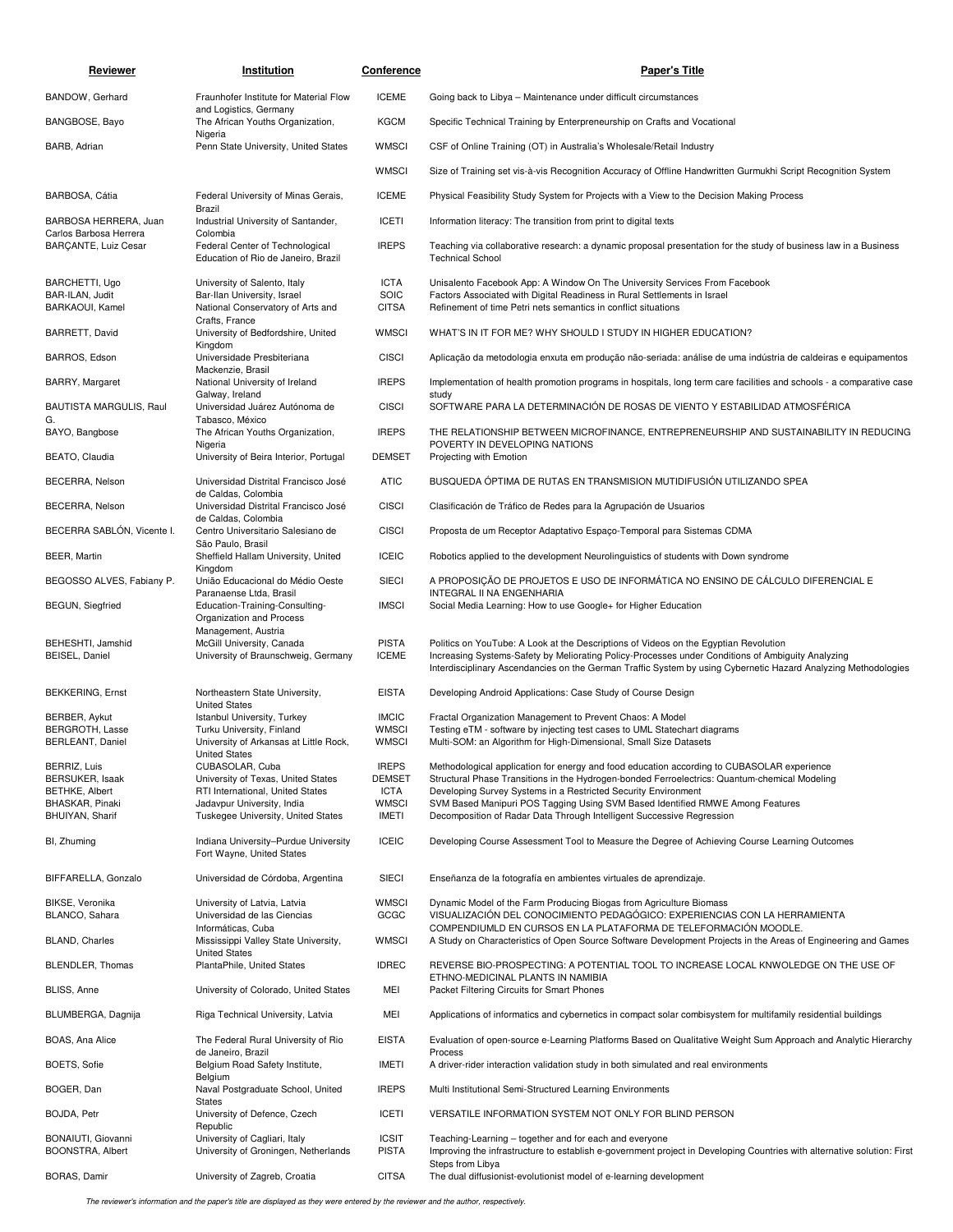| Reviewer                                         | Institution                                                                              | Conference                    | <b>Paper's Title</b>                                                                                                                                                                                                                                               |
|--------------------------------------------------|------------------------------------------------------------------------------------------|-------------------------------|--------------------------------------------------------------------------------------------------------------------------------------------------------------------------------------------------------------------------------------------------------------------|
| BORDETSKY, Alexander                             | Naval Postgraduate School, United                                                        | <b>IREPS</b>                  | Multi Institutional Semi-Structured Learning Environments                                                                                                                                                                                                          |
| BORROTO CARMONA,<br>Gerardo                      | <b>States</b><br>Instituto Superior Politécnico José<br>Antonio Echeverría, Cuba         | <b>CICIC</b>                  | SEIS AÑOS DE EXPERIENCIA EN LA APLICACIÓN DEL MULTIH. VIRTUAL                                                                                                                                                                                                      |
| BORTHWICK, Arlene                                | National Louis University, United<br>States                                              | <b>IREPS</b>                  | Engaging All Citizens in Research and Problem Solving through EdGe-ucating                                                                                                                                                                                         |
| BORTOLOZZI, Flavio                               | Centro Universitario de Maringa,<br>Brasil                                               | <b>SIECI</b>                  | A PROPOSIÇÃO DE PROJETOS E USO DE INFORMÁTICA NO ENSINO DE CÁLCULO DIFERENCIAL E<br>INTEGRAL II NA ENGENHARIA                                                                                                                                                      |
| BOTERO, Sergio                                   | National University of Colombia,<br>Colombia                                             | <b>CENT</b>                   | Design of the game Chain.com, a proposal to teach communication                                                                                                                                                                                                    |
| <b>BOULILA, Naoufel</b>                          | Siemens AG Corporate Technology,<br>Germany                                              | <b>IREPS</b>                  | To the gravitational problem                                                                                                                                                                                                                                       |
| BOUSABA, Chafic                                  | North Carolina A&T State University,<br><b>United States</b>                             | <b>IMETI</b>                  | Conquering Multiple Sclerosis with Information Technology                                                                                                                                                                                                          |
| BOUWMAN, Hindrik                                 | North-West University, South Africa                                                      | <b>IREPS</b>                  | A practical exploration of the feasibility of Integrative Multidisciplinary research from a broad ecohealth perspective<br>in South Africa                                                                                                                         |
| <b>BOXNICK, Simon</b>                            | University Paderborn, Germany                                                            | <b>DeMSET</b>                 | Multi-layer architecture for transition of business-models to common software-tools and optimization of the model-<br>structure exemplified with Microsoft SharePoint 2010                                                                                         |
| BRANDÃO, Mª De Fatima<br><b>BRASCHER, Marisa</b> | Universidade de Brasília, Brasil<br>Universidade de Brasília, Brasil                     | <b>SIECI</b><br><b>SIECI</b>  | A EAD no contexto brasileiro e o modelo de produção de materiais didáticos: desafios a ação educativa<br>Hábitos de Estudos e Estratégias de Aprendizagem Utilizadas por Graduandos e Pós-Graduandos em Disciplinas<br>Semipresenciais na Universidade de Brasília |
| BRASIL ESTABEL, Lizandra                         | Instituto Federal de Educação,<br>Ciência e Tecnologia do Rio Grande<br>do Norte, Brasil | <b>ATIC</b>                   | Projeto Um Computador por Aluno - UCA: a inclusão sociodigital em uma realidade brasileira                                                                                                                                                                         |
| <b>BRENNAN, Mary</b>                             | Monmouth University, United States                                                       | <b>EISTA</b>                  | Nationally Recognized Educational Leadership Program's Blended Learning Redesign                                                                                                                                                                                   |
| <b>BRENNER, Daniel</b>                           | University Mannheim, Germany                                                             | <b>IREPS</b>                  | Childhood Injury Prevention through Community-Based Participatory Research -A Multidimensional Approach in the<br>Love & Safety Omura Study in Nagasaki, Japan-                                                                                                    |
| BRESSAN, Graça                                   | University of Sao Paulo, Brazil                                                          | <b>IREPS</b>                  | Development of models pieces to represent amino acid units and to build protein primary and secondary structures:<br>evaluation by graduation students.                                                                                                            |
| <b>BRETSCHNEIDER, Markus</b>                     | Federal Institute for Vocational<br>Education and Training, Germany                      | <b>ICETI</b>                  | European approaches to recognition of informal learning - potentials regarding ICT-components                                                                                                                                                                      |
| <b>BREUNIG, Adriano</b>                          | Federal Institute of Mato Grosso,<br>Brazil                                              | <b>ICEIC</b>                  | Robotics applied to the development Neurolinguistics of students with Down syndrome                                                                                                                                                                                |
| BRINKSMEIER, E.<br><b>BRITO, Robison Cris</b>    | University of Bremen, Germany<br>Universidade Tecnológica Federal<br>do Paraná, Brasil   | <b>IMETI</b><br><b>SIECI</b>  | Machining Characteristics of Dry Grinding with CBN Structured Wheels<br>Java RMI e Web Services na Implementação de um Jogo Multiusuário Distribuído para Desktop                                                                                                  |
| <b>BROWN, Steve</b>                              | Mountwest Community and<br><b>Technical College, United States</b>                       | <b>SIECI</b><br><b>WMSCI</b>  | O Varal de Roupas - Objeto de Aprendizagem de Vetores em Linguagem C<br>An Examination of the Utilization of Instructional Technology by Full-time Faculty at West Virginia and Ohio<br><b>Community Colleges</b>                                                  |
| BRUNS, F. Willhelm<br>BRYS, Carlos               | University of Bremen, Germany<br>National University of Misiones,                        | <b>DEMSET</b><br><b>WMSCI</b> | A Design Pattern Language for Oldschool Action Games<br>The Academic Globalization in the North-East of Argentina and Paraguay                                                                                                                                     |
| <b>BUBNOV, Alexey</b>                            | Argentina<br>Academy of Sciences of the Czech<br>Republic, Czech Republic                | <b>WMSCI</b>                  | Embedded Training Methods to Ensure Directed Instructional Outcomes in Computer maintenance Training                                                                                                                                                               |
| BUDHECHA, Parag<br>BUERCK, John                  | Guilford College, United States<br>Saint Louis University, United States                 | <b>ICEIC</b><br><b>IMETI</b>  | Writing in MOOCs: Possibilities and Problems<br>Teaching Introductory Software Engineering Course Using Software Process Simulation                                                                                                                                |
| BULEGON, Ana Marli                               | Federal University of Rio Grande do                                                      | <b>IREPS</b>                  | Management Model of Occupation Education in the Modern Educational Technology Research                                                                                                                                                                             |
| <b>BURITA, Ladislav</b>                          | Sul, Brazil<br>University of Defence, Czech<br>Republic                                  | <b>ICSIT</b>                  | Role of Processes in Electronic Government (Case of Egypt)                                                                                                                                                                                                         |
| <b>BURSTON, Jack</b>                             | University of Cyprus, Greece                                                             | <b>EISTA</b>                  | Enhancing Listening Proficiency via Multi Technology Modality - An Initial Finding from Technology University Non-<br>English Major EFL Learners                                                                                                                   |
| <b>BUSTOS FARÍAS, Eduardo</b>                    | Instituto Politécnico Nacional, México                                                   | <b>CICIC</b>                  | EPA - ENTORNO PERSONAL DE APRENDIZAJE BASADO EN UN MODELO DE ADMINISTRACIÓN DEL<br>CONOCIMIENTO PARA EL DESARROLLO DE COMPETENCIAS<br>EVALUACIÓN ADAPTATIVA DE CÁLCULO DIFERENCIAL CON APOYO DE UN SISTEMA COMPUTACIONAL A                                         |
|                                                  |                                                                                          | <b>CICIC</b><br><b>CICIC</b>  | NIVEL INGENIERÍA<br>USO DE LA TECNOLOGÍA COMO APOYO EN EL APRENDIZAJE DE CÁLCULO                                                                                                                                                                                   |
|                                                  |                                                                                          | <b>CISCI</b>                  | RESOLUCION DE PROBLEMAS DE CALCULO: COMPETENCIA A DESARROLLAR CON EMPLEO DE<br><b>SIMULACIONES</b>                                                                                                                                                                 |
| BUTTARAZZI, Berta                                | University of Rome Tor Vergata, Italy                                                    | <b>CISCI</b><br><b>IMCIC</b>  | Sistema computacional para el apoyo a la mejora de la memoria de personas mayores de 50 años<br>GPS on Every Roof, GPS Sensor Network for Post-seismic Building-wise Damage Identification                                                                         |
| CABELLO, Juan<br>CABELLO GONZÁLEZ, José<br>M.    | University of Cienfuegos, Cuba<br>Universidad de Málaga, España                          | <b>IREPS</b><br><b>CISCI</b>  | TEACHING MECHATRONICS ENGINEERING A CHALLENGE OF THE NEW CENTURY<br>Impacto de las TICs en la Educación Obligatoria. Integración de las TICs en un cambio de modelo educativo.<br>Análisis de una experiencia                                                      |
| CABEZA, Grisel<br>CAFEZEIRO, Isabel              | Universidad de Oriente, Cuba<br>Fluminense Federal University, Brazil                    | <b>CICIC</b><br><b>ICTA</b>   | SARA: SISTEMA DE AUTOENTRENAMIENTO PARA RIÑONES ARTIFICIALES<br>VLE and Conceptual Maps on Information System face-to-face teaching                                                                                                                                |
| CALDARARU, Florin<br>CALDERONI, David            | ECOSEN Ltd., Romania<br>Universidade de São Paulo, Brasil                                | EEET<br><b>ATIC</b>           | Representation of Technical Knowledge Using Ontologies.<br>TECNOLOGIA SOCIAL DE ARTICULAÇÃO DE ATIVIDADES ACADÊMICAS COM SETOR PÚBLICO E PRIVADO<br>PARA SOLUÇÃO DE PROBLEMAS SOCIAIS, INDUSTRIAIS E ORGANIZACIONAIS                                               |
| CALOGIANNAKIS, Pella<br>CAMARGO, Esperanza       | University of Crete, Greece<br>Francisco Jose of Caldas District                         | <b>ICETI</b><br><b>ICTA</b>   | Facilitating context-aware ubiquitous learning using near field communications<br>MEASURING SYSTEM FOR PELTON TURBINE                                                                                                                                              |
| CAMARGO, Luz H.                                  | University, Colombia<br>Francisco Jose of Caldas District                                | <b>ICEIC</b>                  | Joint Representation of Joint Human Progress through Direct Kinematics                                                                                                                                                                                             |
| CAMARGO, Luz Helena                              | University, Colombia<br>Francisco Jose of Caldas District                                | <b>ICTA</b>                   | DESIGN TEACHING AIDS FOR CONDUCTING LABORATORY PRACTICE LABORATORY                                                                                                                                                                                                 |
| CAMARGO, Luz Helena                              | University, Colombia<br>Francisco Jose of Caldas District<br>University, Colombia        | <b>BMIC</b>                   | JOINT REPRESENTATION OF HUMAN WALKING THROUGH THE DIRECT KINEMATICS                                                                                                                                                                                                |
| CAMARGO, Maria Emilia<br>CAMPBELL, Carol         | University of Caxias do Sul, Brazil<br>Georgia Health Sciences University,               | <b>DeMSET</b><br><b>ICETI</b> | Study Takeoffs and Landings at Airport in Santa Maria Aracaju (Brazil)<br>Assessment of Success on the RHIA Certification Examination: A Comparison of Baccalaureate Program Graduates                                                                             |
| CANDELA SOLÁ, Santiago                           | <b>United States</b><br>Universidad de Las Palmas de Gran<br>Canaria, España             | <b>CICIC</b>                  | and Post-Baccalaureate Certificate Program Graduates<br>Nuevas perspectivas en proceso visual: desde la cibernética a la complejidad                                                                                                                               |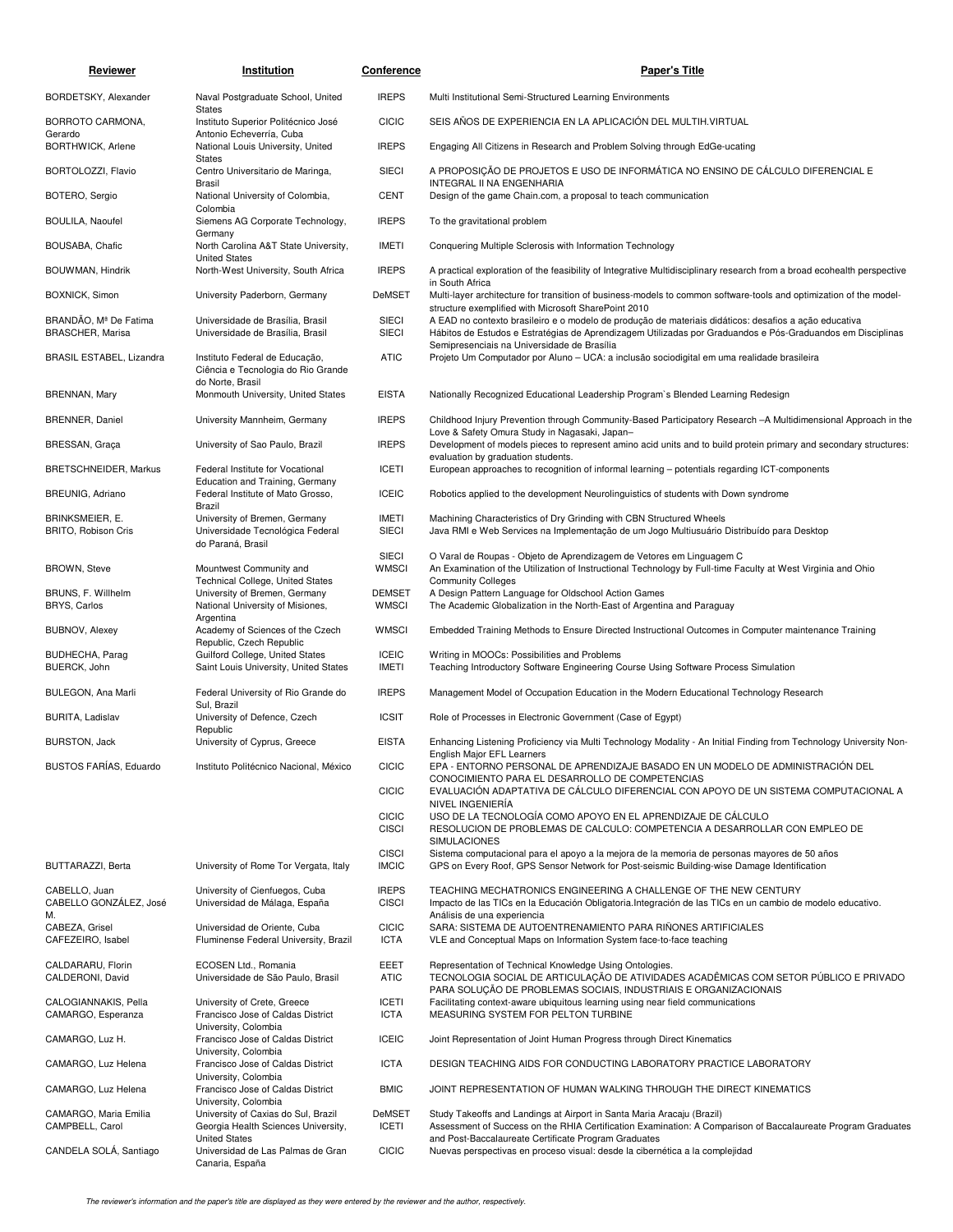| Reviewer                             | Institution                                                                       | Conference                   | <b>Paper's Title</b>                                                                                                                                                                         |
|--------------------------------------|-----------------------------------------------------------------------------------|------------------------------|----------------------------------------------------------------------------------------------------------------------------------------------------------------------------------------------|
| CAO, Yiding                          | Florida International University,                                                 | <b>IMETI</b>                 | A Review of Rechargeable Battery Technologies                                                                                                                                                |
| CARCÍA QUINTANILLA, Juan             | <b>United States</b><br>Universidad de Deusto, España                             | <b>CISCI</b>                 | ESTADO DEL ARTE DE LA COMPRESIÓN DE IMÁGENES DIGITALES SIN PÉRDIDA DE DATOS                                                                                                                  |
| CÁRDENAS, Nélida                     | The National Open and Distance                                                    | <b>IREPS</b>                 | " Micro Teaching English in the development of reading skills from the discipline subjects to the teachers of the                                                                            |
| CÁRDENAS AGUIRRE, Diana              | University, Colombia<br>Universidad Nacional de Colombia,                         | <b>CICIC</b>                 | Agronomy Faculty of the University of Cundinamarca through a technological mediation."<br>Modelo de Gestión de Compras basado en Inventarios por Demanda según Nivel de Servicio a partir de |
| Мª<br>CAREAGA BUTTER, Marcelo        | Colombia<br>Catholic University of the Holy                                       | <b>WMSCI</b>                 | Pronósticos de Ventas<br>Virtual Geopark: A digital-didactic proposal from geography to encourage learning in Natural Risk                                                                   |
| CARLI, Wilson                        | Conception, Chile<br>Universidade Regional de                                     | <b>CISCI</b>                 | Uma Proposta para Tratamento da Não-monotonicidade nos Sistemas Baseados em Conhecimento que Usam                                                                                            |
| CARO, Edgar                          | Blumenau, Brasil<br>Universidad Pedagógica y<br>Tecnológica de Colombia, Colombia | <b>ATIC</b>                  | Ontologias<br>SOFTWARE DE EVALUACIÓN EN LÍNEA PARA MEDIR EL NIVEL DE CONOCIMIENTOS / RESOLUCIÓN DE<br>PROBLEMAS: UNA REVISIÓN                                                                |
| CARRILLO, Eduardo                    | Universidad Autónoma de                                                           | <b>CISCI</b>                 | CASOS DE USO PARA EL DESARROLLO DE UNA APLICACIÓN DE APRENDIZAJE MÓVIL                                                                                                                       |
| CARRILLO ZAMBRANO,                   | Bucaramanga, Colombia<br>Autonomous University of                                 | <b>EISTA</b>                 | WEB 2.0 AS A PEDAGOGICAL STRATEGY IN THE PROCESS OF ENGLISH LANGUAGE TEACHING - LEARNING                                                                                                     |
| Eduardo<br>CARRIÓN GARCÍA, Andrés    | Bucaramanga, Colombia<br>Universidad Politécnica de Valencia,                     | <b>CISCI</b>                 | Estudio de caso: Whistleblowing en la Universidad Tayrona                                                                                                                                    |
| CARTAYA, Scarlet                     | España<br>Universidad Pedagógica<br>Experimental Libertador, Venezuela            | <b>SIECI</b>                 | APLICACIÓN DE TECNOLOGÍAS DE LA INFORMACIÓN GEOGRÁFICA EN LA DOCENCIA DE CIENCIAS DE LA<br>TIERRA Y GEOGRAFÍA EN VENEZUELA.                                                                  |
| CARTWRIGHT, Samuel                   | Fort Valley State University, United                                              | <b>KGCM</b>                  | Justification and generalization: Undergraduate students' algebraic reasoning through patterns activities.                                                                                   |
| CARVALHO, Paulo                      | <b>States</b><br>University of Beira Interior, Portugal                           | <b>DEMSET</b>                | Projecting with Emotion                                                                                                                                                                      |
| CASAS, Melquiades                    | Universidad de Cádiz, España                                                      | <b>SIECI</b>                 | Aplicaciones físico-matemáticas para la enseñanza de Análisis Vectorial en alumnos del primer curso de grados de                                                                             |
| CASTAÑEDA TIBAQUIRÁ,                 | Universidad Distrital Francisco José                                              | <b>ATIC</b>                  | Ciencias e Ingenierías.<br>EVALUACIÓN DEL NIVEL DE RIESGO EN EL OTORGAMIENTO DE CRÉDITOS FINANCIEROS, UTILIZANDO                                                                             |
| Dora Lilia                           | de Caldas, Colombia                                                               | <b>ATIC</b>                  | TÉCNICAS DE MINERÍA DE DATOS<br>SIMULACIÓN DE ESCENARIOS LAN Y WLAN EN NS-2 Y CONFRONTACIÓN DE RESULTADOS FRENTE                                                                             |
|                                      |                                                                                   | <b>ATIC</b>                  | MEDICIONES DE LABORATORIO<br>SISTEMA DE PRIORIZACIÓN DE TRÁFICO PARA LAS INTERSECCIONES SEMAFÓRICAS DEL SISTEMA                                                                              |
| CASTAÑEDA TIBAQUIRÁ,                 | Universidad Distrital Francisco José                                              | <b>ATIC</b>                  | TRANSMILENIO EN BOGOTÁ COLOMBIA<br>Dispositivo electrónico para mejorar el aprendizaje inicial de la escritura braille en niños invidentes                                                   |
| Dora Lilia<br>CASTANHEIRA, Nelson    | de Caldas, Colombia<br>Faculdade de Tecnologia                                    | <b>SIECI</b>                 | PARCERIA INTERINSTITUCIONAL COM O LABORATÓRIO DE GESTÃO Caso Empresarial, Simulador                                                                                                          |
| CASTELLO, Ricardo                    | Internacional, Brasil<br>Universidad Nacional de Córdoba,                         | <b>CIIT</b>                  | Organizacional e Pesquisa Aplicada<br>Software Libre en la Municipalidad de Rosario - Argentina                                                                                              |
| CASTILLO, Reynaldo                   | Argentina<br>University of Western Sydney,                                        | <b>CIIT</b>                  | LA NANOTECNOLOGÍA EN LA FORMACIÓN DE LOS INGENIEROS RESPECTO DE LAS PERSPECTIVAS                                                                                                             |
| CASTILLO ATOCHE, Alejandro           | Australia<br>Autonomous University of Yucatan,                                    | <b>DEMSET</b>                | TECNOLÓGICAS Y ECONÓMICAS A FUTURO<br>Determination Explicit Solution of One New Class of the Volterra type Singular Integral Equation                                                       |
| CASTILLO ATOCHE, Alejandro           | Mexico<br>Center for Research and Advanced<br>Studies of National Polytechnic     | <b>DEMSET</b>                | Reinforcing the Production Sustainability Philippine Pork Industry: An Analysis of Consumers' Demands, Its<br>Implications to Pork Supply Chains, & Assessment of Stakeholders' Response     |
| CASTLE, Kathryn                      | Institute, Mexico<br>Oklahoma State University, United                            | <b>IREPS</b>                 | Simulation Teaching for Youth Development in Africa                                                                                                                                          |
| CASTREJÓN SÁNCHEZ,                   | <b>States</b><br>Tecnológico de estudios Superiores                               | <b>CISCI</b>                 | Un ejemplo de EDO en Cuántica y Relatividad                                                                                                                                                  |
| Víctor Hugo<br>CASTRO CASTRO, Carlos | de Jocotitlán, México<br>Universidad de San Buenaventura,                         | <b>CISCI</b>                 | EL USO DE LA IMPEDANCIA ACÚSTICA PARA EL MONITOREO DE PROCESOS INDUSTRIALES                                                                                                                  |
| Arturo<br>CATARINO, Jeremy           | Colombia<br>Eastern Michigan University, United                                   | <b>IMSCI</b>                 | Learning to Baseline Business Technology                                                                                                                                                     |
| CENDEJAS VALDÉZ, José Luis           | States                                                                            | <b>CISCI</b>                 | Análisis Exploratorio de la Accidentabilidad de una Empresa Utilizando Minería de Datos                                                                                                      |
| CENGIZ, Korhan<br>CEPEDA, Mª Luisa   | Namik Kemal University, Turkey<br>Universidad Nacional Autónoma de                | <b>WMSCI</b><br><b>SIECI</b> | Traffic Shaping Schemes for Improving QoS in Data Networks<br>Impacto del uso de materiales interactivos y colaboración para el fomento en línea de habilidades de escritura                 |
| CERECEDO, Mª Trinidad                | México, México<br>Instituto Politécnico Nacional, México                          | <b>CISCI</b>                 | académica<br>El impacto de la gestión del conocimiento sobre la productividad académica en instituciones de educación superior.                                                              |
| CERVEIRA FRONZA,                     | USP, Brazil                                                                       | <b>IMCIC</b>                 | El caso de los Institutos Tecnológicos en México.<br>A Blower-Like Approach to Predict the Effectiveness of Vaccines in a TB Dynamic                                                         |
| Fernanda<br>CHADWICK, Steve          | Aeronautical University, United                                                   | <b>WMSCI</b>                 | Cooperative Relaying Schemes Using Various Protocols in LTE-Advanced System                                                                                                                  |
| CHAE, Yeon Sik                       | States<br>Dongguk University, South Korea                                         | <b>WMSCI</b>                 | Evaluation of Energy Monitoring System for Smart House                                                                                                                                       |
| CHAGAS KNOLL, Ariana                 | Universidade Federal do Paraná,                                                   | <b>WMSCI</b><br><b>SIECI</b> | Evaluation of Occupancy-Based Electricity Monitoring System for Smart House<br>FORMAÇÃO DE TUTORES PARA A EDUCAÇÃO A DISTÂNCIA: UM CAMINHO SENDO TRILHADO                                    |
| CHAI, Xinsheng                       | Brasil<br>South China University of                                               | <b>IMCIC</b>                 | Rapid and Simply Analytical Method to Determinate Degree of Substitution in Carboxymethyl Cellulose                                                                                          |
| CHAKHMOURADIAN, Anton                | Technology, China<br>University of Manitoba, Canada                               | <b>IMCIC</b>                 | NEW TYPE OF REFERENCE BOOKS - R-DICTIONARY-CATALOGUE. FROM COMPOSITION TO NAME                                                                                                               |
| CHAN, Soon Keng                      | Nanyang Technological University,                                                 | <b>KGCM</b>                  | Collaborative Affordances in Knowledge Generation: A Study of Face to Face and Online Social Networking                                                                                      |
| CHANG, Jian                          | Singapore<br>Bournemouth University, United                                       | <b>DeMSET</b>                | Understanding and Managing Information from Multiple Sources                                                                                                                                 |
| CHANG, Ming-Jen                      | Kingdom<br>National Taiwan University, Taiwan                                     | <b>RMSCI</b>                 | Examining the Validity of Credit Ratings Assigned to Credit Derivatives                                                                                                                      |
| CHARLES, Marjorie                    | Northern Caribbean University,<br>Jamaica                                         | <b>IREPS</b>                 | Re-engineering the education system to foster a culture of collaborative research toward creating a solutions-<br>oriented learning environment: The Case of Rose Hill Primary School        |
| CHEBANOV, Sergey V.                  | Baltic State Technical University,<br>Russian Federation                          | <b>IMCIC</b>                 | RHA(T) system for coding of discrete distributions and their alteration processes.                                                                                                           |
| CHEBANOV, Sergey V.                  | <b>Baltic State Technical University</b><br>"Voenmeh", Russian Federation         | <b>IMCIC</b>                 | Two-parameter alphabet and rank formulas for coding crystalchemistry formulas of minerals                                                                                                    |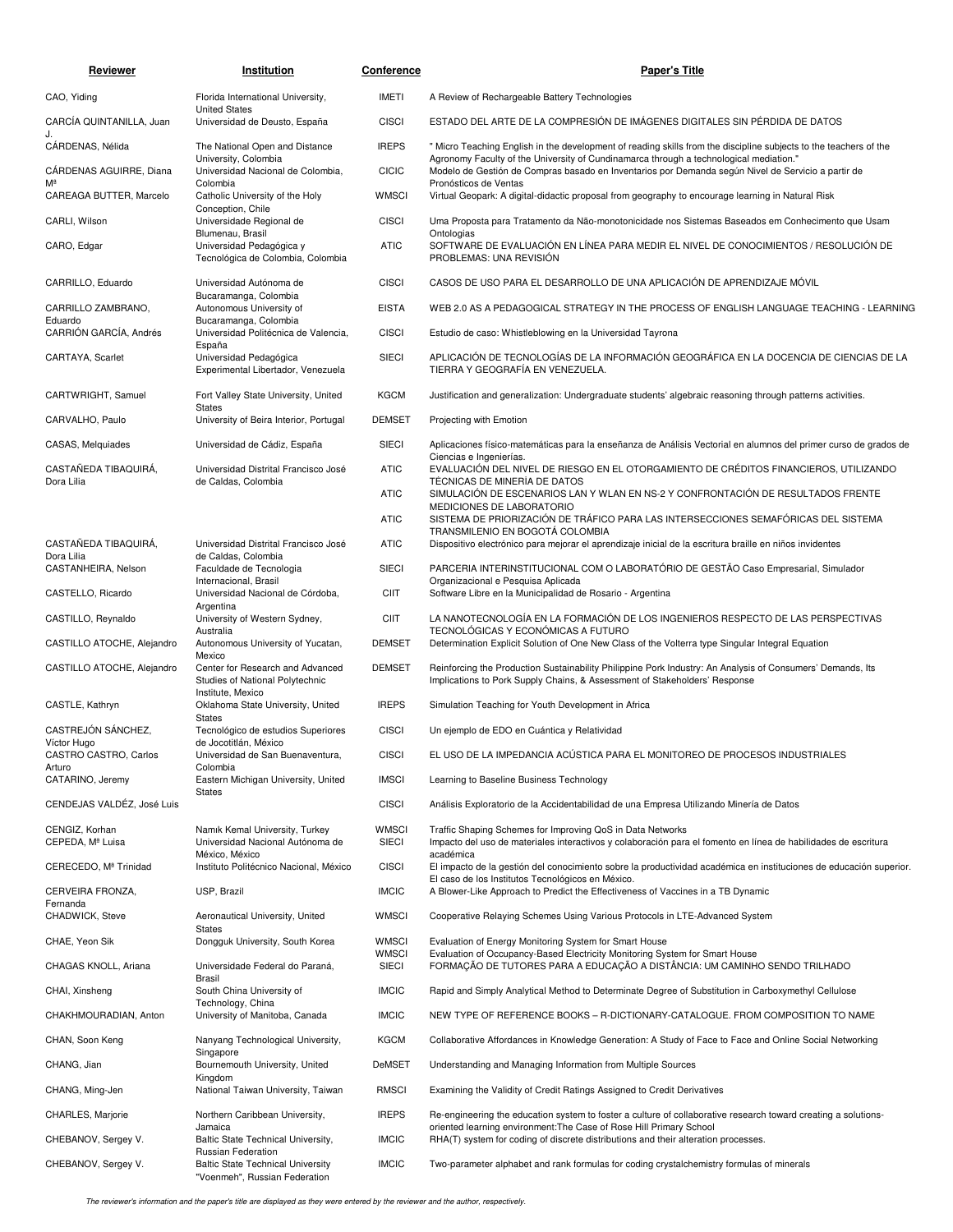| Reviewer                                              | Institution                                                                                                                                | <b>Conference</b>                              | <b>Paper's Title</b>                                                                                                                                                                                                                    |
|-------------------------------------------------------|--------------------------------------------------------------------------------------------------------------------------------------------|------------------------------------------------|-----------------------------------------------------------------------------------------------------------------------------------------------------------------------------------------------------------------------------------------|
| CHEN, Chao                                            | <b>US Environmental Protection</b>                                                                                                         | <b>IMCIC</b>                                   | Physics of Open Systems: Generation of System Knowledge                                                                                                                                                                                 |
| CHEN, Lei                                             | Agency, United States<br>Sam Houston State University,                                                                                     | <b>WMSCI</b>                                   | A Linear Route Representation for Route Anomaly Discovery                                                                                                                                                                               |
| CHEN, Yangquan                                        | <b>United States</b><br>Utah State University, United States                                                                               | <b>ICEME</b>                                   | Uniqueness of Optimal Finite Dimensional Flows for Mixing Enhancement                                                                                                                                                                   |
| CHEN, Zengqiang                                       | Nankai University, China                                                                                                                   | <b>IMCIC</b>                                   | Affect of post-nitrogen-doping of TiO2 nanoparticle film Photo-anode on performance of dye-sensitized solar cells                                                                                                                       |
| CHIANG, Chai-Chu                                      | University of Arkansas at Little Rock,                                                                                                     | <b>WMSCI</b>                                   | Multi-SOM: an Algorithm for High-Dimensional, Small Size Datasets                                                                                                                                                                       |
| CHIBA, Masaki<br>CHITSONGA, Shadreck                  | <b>United States</b><br>Sapporo Gakuin Universtiy, Japan<br>Fort Valley state University, United<br><b>States</b>                          | <b>ICTA</b><br><b>KGCM</b>                     | Generation Method for Correct Parallel Programs Based on Equivalent Transformation<br>Justification and generalization: Undergraduate students' algebraic reasoning through patterns activities.                                        |
| CHIVAPREECHA, Sorawat                                 | King Mongkut's Institute of                                                                                                                | MEI                                            | Packet Filtering Circuits for Smart Phones                                                                                                                                                                                              |
| CHO, Woong                                            | Technology, Thailand<br>Electronics and Telecommunications<br>Research Institute, South Korea                                              | <b>IMETI</b>                                   | Fast Location Opposite Update Scheme for Minimizing Handover Latency over Wireless/Mobile Networks                                                                                                                                      |
| CHOI, Ho-Yong                                         | Chungbuk National University, South<br>Korea                                                                                               | <b>WMSCI</b>                                   | New version of SDP method for weighte k-out-of-n system                                                                                                                                                                                 |
| CHOI, Yongho<br>CHONG, Beng Keok                      | Jungwon University, South Korea<br>KDU College Penang Campus,                                                                              | CCCT<br><b>IREPS</b>                           | Improved QoS Mobility Management in Heterogeneous Wireless Networks Policy-based<br>Management Model of Occupation Education in the Modern Educational Technology Research                                                              |
| CHOO, Raymond                                         | Malaysia<br>University of South Australia,<br>Australia                                                                                    | <b>IMCIC</b>                                   | An Integrative Alignment Approach for Information Security Policy in the Context of Strategic Planning                                                                                                                                  |
| CHOU, Hsiu-Mei                                        | National Center for High-                                                                                                                  | <b>WMSCI</b>                                   | Synchronize Stereoscopic Video by Matching Feature Signature                                                                                                                                                                            |
| CHRISTOVAO PIO MARTINS,<br>Andre<br>CIOCCI, Richard   | Performance Computing, Taiwan<br>Universidade Estadual Paulista Júlio<br>de Mesquita Filho, Brazil<br>Penn State University, United States | <b>ICEME</b><br><b>DeMSET</b>                  | Analysis of the Largest Normalized Residual Test Robustness for Measurements Gross Errors Detection and<br>Identification in the WLS State Estimator<br>3D-Surface-Model for Injection Speed Process                                    |
| CLAVIJO, Dianney                                      | Universidad Nacional de Colombia,                                                                                                          | <b>SIECI</b>                                   | Integración y Creación de Estrategias en Educación Virtual (versión 2012)                                                                                                                                                               |
| CODJOE, Henry                                         | Colombia<br>Dalton State College, United States                                                                                            | <b>DeMSET</b>                                  | A Logistic Regression Analysis of Retention, Progression, and Graduation                                                                                                                                                                |
| CONTRERAS, Ruth<br>COOK, Catherine                    | Universidad de Vic, España<br>Florida Institute of Technology,<br><b>United States</b>                                                     | <b>CISCI</b><br><b>ICETI</b>                   | Herramientas para la elaboración de contenido multimedia<br>Mobile Learning in the Workplace: An Androgogy Framwork Approaches                                                                                                          |
| CORBY, Olivier<br>CORNIEL, Marla                      | INRIA, France<br>Simon Bolivar University, Venezuela                                                                                       | <b>KGCM</b><br><b>ICEIC</b>                    | For a Semantic Web based Peer-reviewing and Publication of Research Results<br>Model of Detection of Learning Styles for Environments of Virtual Training                                                                               |
| CORNIEL, Marla                                        | Simón Bolívar University, Venezuela                                                                                                        | <b>ICETI</b>                                   | Detection Model Learning Styles For Virtual Learning Environments                                                                                                                                                                       |
| CORNIEL, Marla                                        | Universidad Simón Bolívar,                                                                                                                 | <b>SIECI</b>                                   | INTELIGENCIA ORGANIZACIONAL SEMANTICA                                                                                                                                                                                                   |
| CORREA, Alexander                                     | Venezuela<br>National University of Colombia,<br>Colombia                                                                                  | <b>CENT</b>                                    | Design of the game Chain.com, a proposal to teach communication                                                                                                                                                                         |
| CORREA, Fernando Ramos                                | Federal Center of Technological<br>Education of Rio de Janeiro, Brazil                                                                     | <b>IREPS</b>                                   | Teaching via collaborative research: a dynamic proposal presentation for the study of business law in a Business<br><b>Technical School</b>                                                                                             |
| CORRÊA, Lilian                                        | Mackenzie Presbyterian University,<br>Brazil                                                                                               | <b>ICTA</b>                                    | Spread with excellence: Strategy for Sustainable Amazon                                                                                                                                                                                 |
| CORRÊA, Lilian Cristina                               | Mackenzie Presbyterian University,<br>Brazil                                                                                               | <b>ICTA</b>                                    | Fairy Tales in Brazil- Literature, Movies, Games and Products                                                                                                                                                                           |
| CORREA, Lilian Cristina                               | Mackenzie Presbyterian University,<br>Brazil                                                                                               | <b>ICTA</b>                                    | Reading rewriting and the use of multimedia in business educational stationery                                                                                                                                                          |
| CORREA ESPINAL, Alexander<br>Alberto                  | Universidad Nacional de Colombia,<br>Colombia                                                                                              | <b>CISCI</b>                                   | EL USO DE LA IMPEDANCIA ACÚSTICA PARA EL MONITOREO DE PROCESOS INDUSTRIALES                                                                                                                                                             |
| CORRENS, Martin                                       | Ilmenau University of Technology,<br>Germany                                                                                               | <b>DEMSET</b>                                  | Extended Dataflow Model For Automated Parallel Execution Of Algorithms                                                                                                                                                                  |
| CORRIERO, Joseph                                      | Monmouth University, United States                                                                                                         | <b>DEMSET</b><br><b>DEMSET</b><br><b>EISTA</b> | Modeling Automated Inspection Plans for Straight Line Detection in Image Scenes<br>STATE BASED APPLICATION MODELING FOR INDUSTRIAL IMAGE PROCESSING<br>Nationally Recognized Educational Leadership Program's Blended Learning Redesign |
| ĆOSOVIĆ BAJIĆ, Slavica                                | Polytechnic of Zagreb, Croatia                                                                                                             | <b>CITSA</b>                                   | The dual diffusionist-evolutionist model of e-learning development                                                                                                                                                                      |
| COSTA, Fiammetta<br>COSTA, Renata                     | Politechnic of Milano, Italy<br>Instituto Federal de Goiás, Brasil                                                                         | <b>DeMSET</b><br><b>ATIC</b><br><b>ATIC</b>    | Investigating and modelling the tangles of design and communication<br>Construção de Objeto de Aprendizagem para o Ensino de Química<br>Construção de Teste Vocacional Digital                                                          |
| COTSAFTIS, Michel                                     | Ecole Centrale d'Electronique,                                                                                                             | <b>ATIC</b><br><b>IMCIC</b>                    | Lixo Eletrônico na Educação de Jovens e Adultos<br>Graphitic nanosphere films derived from candle soot as counter electrode for dye-sensitized solar cells                                                                              |
| COVARRUBIAS, Lourdes<br>CREEDON, Pamela<br>CROSS, Tom | France<br>Universidad de Colima, México<br>Iowa University, United States<br>University of Nottingham, United                              | <b>CICIC</b><br><b>WMSCI</b><br><b>EISTA</b>   | Diseño bioambiental paramétrico y el uso de algoritmos evolutivos<br>Emirati Youth Trends toward some Social Networking Issues<br>Microwave Engineering Education over the Web                                                          |
| CRUZ CORTÉS, Nareli                                   | Kingdom<br>Instituto Politécnico Nacional, México                                                                                          | <b>CICIC</b>                                   | Metodología Híbrida para Desarrollo de Software en México                                                                                                                                                                               |
| CRUZ-CUNHA, Mª Manuela                                | Polytechnic Institute of Cávado and                                                                                                        | AG                                             | GLOBAL ORDERS AND INTELLECTUAL DEPLOYMENT CHALLENGES                                                                                                                                                                                    |
| CSÍKOS, Csaba<br>CUEVAS, Armando                      | Ave, Portugal<br>University of Szeged, Hungary<br>Center for Research and Advanced<br>Studies of National Polytechnic                      | <b>ICETI</b><br><b>DEMSET</b>                  | The Implementation of BaCuLit-project in Hungary<br>Problems about teaching-learning of differential of a function                                                                                                                      |
| ÇÝNARLÝ, Ýnci<br>CZEGLÉDI, Melinda                    | Institute, Mexico<br>Galatasaray University, Turkey<br>Control Union Certifications, Hungary                                               | <b>IMSCI</b><br><b>ICETI</b>                   | Digital Crime and Punishment: Turkish Online Journalism under Siege<br>PROFESSIONAL FURTHER TRAINING OF FARMERS AS A FUNCTION OF AGRICULTURAL INNOVATION                                                                                |
| DA COSTA MARQUES, Ivan                                | Universidade Federal do Rio de<br>Janeiro, Brasil                                                                                          | <b>CICIC</b>                                   | De Santos Dumont ao Século XXI - o Brasil perdeu a capacidade de inovar e gerar riqueza?                                                                                                                                                |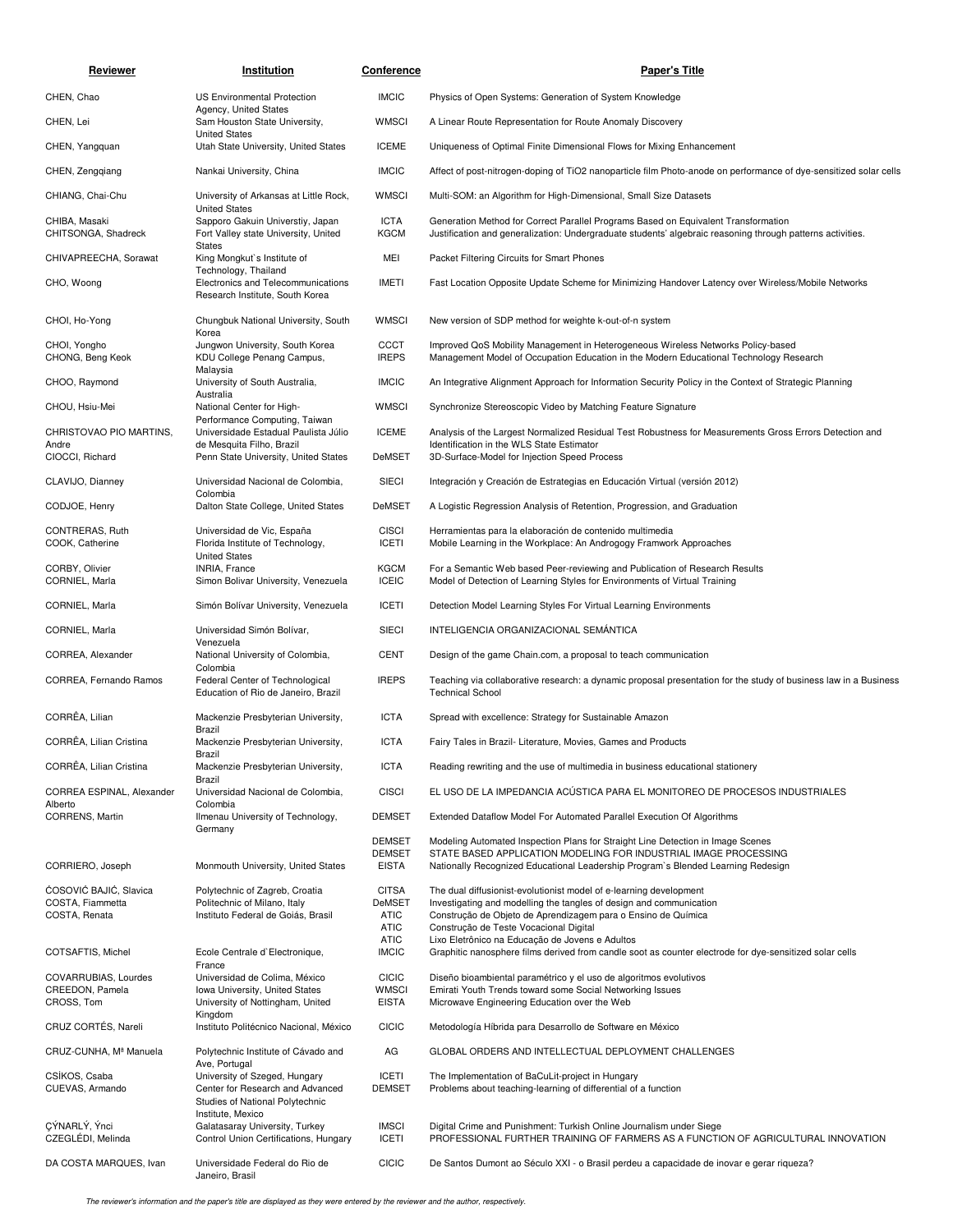| <u>Reviewer</u>                           | Institution                                                                                     | <b>Conference</b>            | <b>Paper's Title</b>                                                                                                                                                                               |
|-------------------------------------------|-------------------------------------------------------------------------------------------------|------------------------------|----------------------------------------------------------------------------------------------------------------------------------------------------------------------------------------------------|
| DA SILVA, Armistrong M.                   | Universidade Federal da Paraíba,                                                                | <b>CICIC</b>                 | O uso da sistemografia para representar sistemas complexos: o caso de uma empresa produtora de Cataventos                                                                                          |
| DA SILVA MORO, Eliane                     | <b>Brasil</b><br>Universidade Federal do Rio Grande                                             | <b>ATIC</b>                  | Projeto Um Computador por Aluno – UCA: a inclusão sociodigital em uma realidade brasileira                                                                                                         |
| DAIGLE, Roy                               | do Sul, Brasil<br>University of South Alabama, United                                           | <b>DEMSET</b>                | Enhanced Creativity and Problem Solving: An Interdisciplinary Approach                                                                                                                             |
| DAJANI, Khalil                            | <b>States</b><br>Albany State University, United                                                | <b>IMCIC</b>                 | Nonlinear Control of Composite Laminated Cantilever Rectangular Plate Subject to the Third-order Piston                                                                                            |
| DALFOVO, Oscar                            | <b>States</b><br>Universidade Regional de                                                       | <b>CISCI</b>                 | Aerodynamics<br>Uma Proposta para Tratamento da Não-monotonicidade nos Sistemas Baseados em Conhecimento que Usam                                                                                  |
| DALSGAARD, Christian<br>DANN, Sandie      | Blumenau, Brasil<br>University of Aarhus, Denmark<br>Loughborough University, United            | <b>IREPS</b><br><b>IREPS</b> | Ontologias<br>Designing for Innovation - Constructing the User<br>Impact of prelab lecture sessions on Undergraduate Physical Chemistry                                                            |
| DAS, Amitava<br>DAS, Asesh                | Kingdom<br>Jadavpur University, India<br>Pennsylvania College of                                | <b>WMSCI</b><br><b>IMETI</b> | SVM Based Manipuri POS Tagging Using SVM Based Identified RMWE Among Features<br>Network Intrusion Detection System - A Novel Approach                                                             |
| DAS, Dipankar<br>DAS, Rupan Kanti         | Technology, United States<br>Jadavpur University, India<br><b>RMIT International University</b> | <b>WMSCI</b><br><b>ICSIT</b> | SVM Based Manipuri POS Tagging Using SVM Based Identified RMWE Among Features<br>Towards an understanding of implementation and benefits of ICT in education: review of issues to be considered by |
| DAVE, Saurabh                             | Vietnam, Vietnam<br>Department of Computer Science,<br>India                                    | <b>IREPS</b>                 | developing countries.<br>Communication methodology with a social application for the teaching of English language in State Schools                                                                 |
| DÁVILA, Alirio                            | Universidad Centroccidental<br>Lisandro Alvarado, Venezuela                                     | <b>CISCI</b>                 | Uso del Moodle para la Enseñanza y Aprendizaje de Geometría Descriptiva                                                                                                                            |
| DÁVILA QUINTERO, Jacinto A.               | Universidad de Los Andes,<br>Venezuela                                                          | <b>CICIC</b>                 | Integración de esquemas de selección para la ampliación de la funcionalidad de un Algoritmo Genético paralelo<br>accesible vía Web.                                                                |
| DAVIS, Julian                             | University of Southern Indiana,<br><b>United States</b>                                         | <b>ICSIT</b>                 | A Decision Support System for Conflict Resolution in Supply Chain Security                                                                                                                         |
| D'COSTA, Allison                          | Georgia Gwinnett College, United<br><b>States</b>                                               | <b>EISTA</b>                 | Using Web-Based Animation in STEM Education                                                                                                                                                        |
| DE ARAÚJO BARROSO,<br>Magali Maria        | Centro Universitário de Belo<br>Horizonte, Brasil                                               | <b>ATIC</b>                  | EXPLORANDO A TEORIA DE GRAFOS NO TRATAMENTO DE PROBLEMAS GEOGRÁFICOS                                                                                                                               |
| DE ARAUJO MARQUES, Neiva                  | Universidade Federal de Mato<br>Grosso, Brasil                                                  | <b>ATIC</b>                  | Metodologia de ensino-aprendizagem mediada pelas TICs: uma análise do projeto PEMTIC sob a ótica dos<br>docentes da Faculdade de Administração da FAECC-UFMT                                       |
| DE ARRUDA MANCERA,<br>Paulo Fernando      | Universidade Estadual Paulista,<br>Brasil                                                       | <b>CICIC</b>                 | Simulação numérica de problemas complexos em dinâmica dos fluidos                                                                                                                                  |
| DE LA CRUZ, Francisco                     | Universidad Nacional Politécnica<br>"Antonio José de Sucre", Venezuela                          | <b>CISCI</b>                 | Tecnologías Informáticas Colaborativas como elementos de partida para un nuevo modelo educativo                                                                                                    |
| DE SOUZA, Julio Borges                    | Universidade Estadual Paulista,                                                                 | <b>ATIC</b>                  | Objetos de Aprendizagem Para Laboratório Remoto em Atividades de EaD                                                                                                                               |
| DE VILLIERS, Ruth                         | Brasil<br>University of South Africa, South<br>Africa                                           | <b>EISTA</b>                 | Graduateness of computing students in a Sub-Saharan African context                                                                                                                                |
| DEE, Meaghan<br>DEL FABRO, Marcos Didonet | Virginia Tech, United States<br>Universidade Federal do Paraná,                                 | <b>ICEIC</b><br><b>CISCI</b> | Hard Work Never Killed Anybody, But Why Should Students Take A Chance?<br>Uma experiência de adoção de arquitetura e padrões abertos de software no desenvolvimento de sistemas do                 |
| DEL VALLE, Rodrigo                        | Brasil<br>Temuco Catholic University, Chile                                                     | <b>WMSCI</b>                 | governo brasileiro<br>Students as producers and consumers of primary contents using Web 2.0 tools                                                                                                  |
| DELATTE, Michael<br>DELGADO, Desirée      | RTI International, United States<br>Universidad de Carabobo, Venezuela                          | <b>WMSCI</b><br><b>CICIC</b> | Implementing Excel Pivot Functionality in SAS Software<br>"Sistema Tecno-Ecológico de Admisión" de la Facultad de Ciencias Económicas y Sociales de la Universidad de                              |
| DELLAGI, Sofiene                          | Paul Verlaine University - Metz,                                                                | <b>DeMSET</b>                | Carabobo<br>MODELINIG AND OPTIMIZATION OF A MANUFACTURING SYSTEM WITH PLANNED DELIVERY TIME                                                                                                        |
| DELLENBACK, Steven                        | France<br>Southwest Research Institute, United                                                  | <b>IMCIC</b>                 | Distributed Control in Multi-vehicle Systems                                                                                                                                                       |
| DELORENZO, Gary                           | <b>States</b><br>California University of                                                       | <b>IMCIC</b>                 | An Investigation of Systems, Complex Systems And Abuse of Complexity                                                                                                                               |
| DEV, Amita                                | Pennsylvania, United States<br>Bhai Parmanad Institute of Business<br>Studies, India            | <b>WMSCI</b>                 | Size of Training set vis-à-vis Recognition Accuracy of Offline Handwritten Gurmukhi Script Recognition System                                                                                      |
| DEVORE, Douglas                           | University of La Verne, United States                                                           | <b>IREPS</b>                 | Communication methodology with a social application for the teaching of English language in State Schools                                                                                          |
| DI, Wu                                    | Huazhong University of Science and<br>Technology, China                                         | <b>ICETI</b>                 | Overall Framework and Indicator System of Evaluation Testing Standard of Virtual Experiment                                                                                                        |
| DIANA, Paolo                              | Universita degli Studi di Salerno, Italy                                                        | <b>ICETI</b>                 | Innovative management model in the Romanian system of higher education                                                                                                                             |
| DIAS, Mauricio                            | Estadual Paulista University, Brazil                                                            | OEPT                         | Semiautomatic Algorithm to Extraction of Cartographic Features in Digital Images                                                                                                                   |
| DIAS, Mauricio                            | University of São Paulo State, Brazil                                                           | <b>WMSCI</b>                 | Semiautomatic Algorithm to Extraction of Cartographic Features in Digital Images                                                                                                                   |
| DÍAZ, Diana                               | Universidad de Los Andes, Colombia                                                              | <b>CICIC</b>                 | Interacción de lenguajes de dominio especifico en un ambiente controlado                                                                                                                           |
| DÍAZ, Javier                              | Universidad Nacional de Colombia,<br>Colombia                                                   | <b>CISCI</b>                 | Confianza en Gestión de Información                                                                                                                                                                |
| DIAZ, Manuel                              | Autonomous University of<br>Aguascalientes, Mexico                                              | <b>IMCIC</b>                 | SME DEVELOPMENT STRATEGIES BASED ON FINANCIAL, ACCUNTING AND INTERNATIONALIZATON                                                                                                                   |
| DMITRY, Kuznetsov                         | National University of Rwanda, India                                                            | IMETI                        | GRAS: A Group Reliant Authentication Scheme for V2V communication in VANET                                                                                                                         |
| DO COUTO FERNANDES,<br>Manoel             | Federal University of Rio de Janeiro,<br>Brazil                                                 | <b>ICSIT</b>                 | Geoprocessing for Urban Planning: Methodology for Decision Making in the Context of Social and Environmental<br>Hazards in Urban Areas                                                             |
| DO PRADO, Hércules A.                     | Universidade Católica de Brasília,<br>Brasil                                                    | <b>CISCI</b>                 | Inteligência Geoespacial: um estudo aplicado à Polícia Civil do Distrito Federal                                                                                                                   |
| DO PRADO, Hercules Antonio                | Universidade Católica de Brasília,<br>Brasil                                                    | <b>CICIC</b>                 | Defesa cibernética: um estudo sobre a proteção da infra-estrutura e o software seguro                                                                                                              |
| DOBRONRAVIN, Nikolay                      | St. Persburg State University,<br>Russian Federation                                            | <b>ICSIT</b>                 | The E-governmental Strategies of the States of Sub Saharan Africa: the Kenyan experience                                                                                                           |
| DOBRUCKY, Branislav                       | University of Zilina, Slovakia                                                                  | <b>DEMSET</b>                | Development of thermal simulation model of supercapacitor module targeting optimal requirement on computational<br>time                                                                            |
|                                           |                                                                                                 | <b>ICEME</b><br><b>IMCIC</b> | Real time analysis of spectrum of supply current with utilization of full digital system<br>Optimization of efficiency of power electronic converter suited for electroplating                     |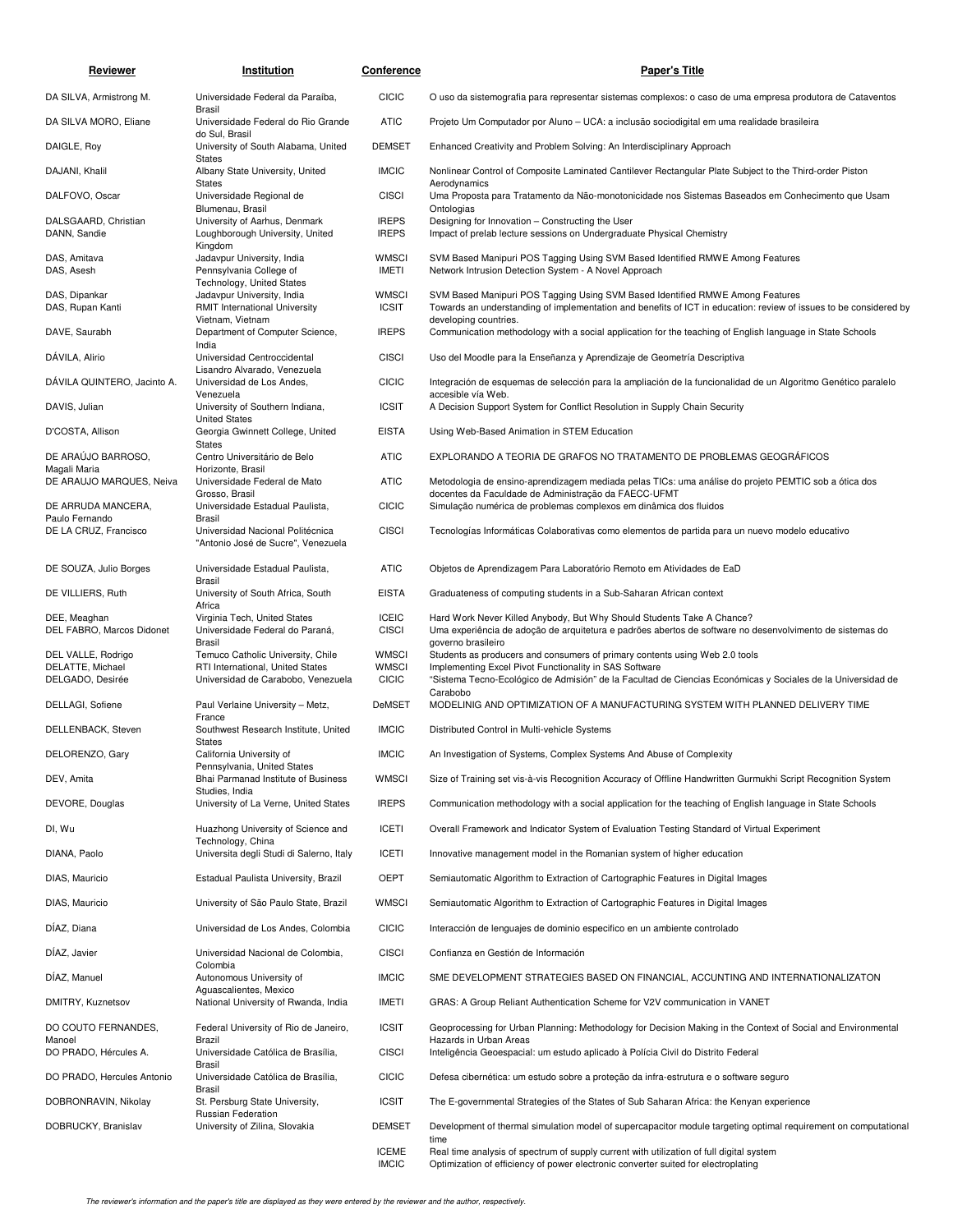| Reviewer                                  | Institution                                                                                | <b>Conference</b>                            | <b>Paper's Title</b>                                                                                                                                                                                                                        |
|-------------------------------------------|--------------------------------------------------------------------------------------------|----------------------------------------------|---------------------------------------------------------------------------------------------------------------------------------------------------------------------------------------------------------------------------------------------|
| DOBSON, Stephen                           | Hedemark University College,                                                               | <b>ICTA</b>                                  | Becoming with data: Developing self assessing recursive pedagogies using second order cybernetics as thinking                                                                                                                               |
| DOGRU, Ali                                | Norway<br>Middle East Technical University,                                                | <b>WMSCI</b>                                 | tool<br>How engineers understand Entity Relationship Diagrams (ERD): insights from eye tracker data                                                                                                                                         |
| DOMINGUEZ MORA, Ramón                     | Turkey<br>Universidad Nacional Autónoma de                                                 | <b>CICIC</b>                                 | ANÁLISIS DE RIESGO EN ZONAS INUNDABLES, EN LA CUENCA BAJA DEL RÍO PAPALOAPAN, EN EL                                                                                                                                                         |
| DONELLE, Lorie                            | México, México<br>University of Western Ontario,                                           | <b>ICEIC</b>                                 | ESTADO DE VERACRUZ, MÉXICO<br>A Systemic Cybernetic Model of Programmatic "Action-Research": Lessons from Case Observations of the                                                                                                          |
| DORADO, Julian                            | Canada<br>University of A Coruña, Spain                                                    | <b>WMSCI</b>                                 | Integrated Generation, Communication & Management of Health Care Knowledge<br>An Ontology-based Expert System for Remote Monitoring and Control of Patients at Cardiac Critical Care Units                                                  |
| DOTOLI. Mª Grazia<br>DRESCHHOFF, Gisela   | Polytechnic of Bari, Italy<br>University of Kansas, United States                          | <b>WMSCI</b><br><b>IMCIC</b>                 | Generic Need Estimating Agents for Resources Forecasting<br>Relationship of Complexity and Causal Invariance: The NEW Cybernetics Myth                                                                                                      |
| DUFFANY, Jeffry                           | University of Turabo of Puerto Rico,<br>Puerto Rico                                        | <b>ICETI</b>                                 | Creating a Common Body of Knowledge (CBK) for Information Assurance and Security Academic Programs and<br>Certificates                                                                                                                      |
| DUIC, Neven<br>DULLIUS, Angela Isabel     | University of Zagreb, Croatia<br>Federal University of Santa Maria,<br>Brazil              | <b>EISTA</b><br>DeMSET                       | New Concepts and Experience in Education of Energy Engineers<br>Study Takeoffs and Landings at Airport in Santa Maria Aracaju (Brazil)                                                                                                      |
| DUMBRAVEANU, Roza                         | State Pedagogical University "Ion<br>Creanga", Moldova, Republic of                        | <b>IREPS</b>                                 | Flexible semi automatic customized local web site search                                                                                                                                                                                    |
| DUNNING, Jeremy                           | Indiana University, United States                                                          | <b>WMSCI</b>                                 | Interoperability Governance Model (IGM): Envisages Areas of Activities and Relationships to Establish Information<br>Interoperability within Government                                                                                     |
| <b>DUPLISSIS, Mark</b>                    | Arizona State University, United<br><b>States</b>                                          | <b>ICETI</b>                                 | First-Generation Latina Persistence: Group Mentoring and Sophomore Success                                                                                                                                                                  |
| DUTRA, Geri Natalino                      | Universidade Tecnológica Federal<br>do Paraná, Brasil                                      | <b>SIECI</b>                                 | Java RMI e Web Services na Implementação de um Jogo Multiusuário Distribuído para Desktop                                                                                                                                                   |
| DVORAKOVA, Zuzana                         | University of Economics Prague,                                                            | <b>SIECI</b><br><b>IMSCI</b>                 | O Varal de Roupas - Objeto de Aprendizagem de Vetores em Linguagem C<br>VOTING MACHINES: WHICH SOCIAL AND CULTURAL SELECTIVITY?                                                                                                             |
| E. ALVERMANN, Donna                       | Czech Republic<br>The University of Georgia, United                                        | <b>ICETI</b>                                 | The Implementation of BaCuLit-project in Hungary                                                                                                                                                                                            |
| EBERHARDT, John S.                        | <b>States</b><br>DecisionQ Corporation, United States                                      | <b>DEMSET</b>                                | A Case Study in USA Rehabilitation Service Delivery Classification Regression Tree Analysis to Reduce Balance                                                                                                                               |
|                                           |                                                                                            |                                              | Impairments and Falls in the Older population: Impact on resource utilization and clinical decision-making.                                                                                                                                 |
| EDIRISINGHA, Palitha                      | University of Leicester, United<br>Kingdom                                                 | <b>IMSCI</b>                                 | Developing Social Media Communication Skills of Students in Higher Educational Institutions -Reflections from<br>conducting an Online Course                                                                                                |
| EDUARDO AMBROSIO, Paulo                   | Universidade Estadual de Santa<br>Cruz, Brasil                                             | <b>SIECI</b>                                 | AVALIAÇÃO DA INTERFACE GRÁFICA UTILIZADA EM DISCIPLINAS SEMIPRESENCIAIS DE GRADUAÇÃO E<br>PÓS-GRADUAÇÃO NA UNIVERSIDADE DE BRASÍLIA                                                                                                         |
| EGIDO, Miguel A.                          | Universidad Politécnica de Madrid,<br>España                                               | <b>CISCI</b>                                 | Central Fotovoltaica Santamaría del Loreto. 15 años, Impactos.                                                                                                                                                                              |
| EL NASAN, Adnan                           | American University in Dubai, United<br>Arab Emirates                                      | <b>IMCIC</b>                                 | A Naïve Model to Estimate the Probability Distribution of Excess Returns in the U.S. Stock Market                                                                                                                                           |
| EL-ARISS, Bilal                           | United Arab Emirates University,<br>United Arab Emirates                                   | <b>ICEIC</b>                                 | Developing Course Assessment Tool to Measure the Degree of Achieving Course Learning Outcomes                                                                                                                                               |
| ELEÕD, Andras                             | <b>Budapest University of Technology</b><br>and Economics, Hungary                         | <b>DEMSET</b>                                | Student Design Project: Roller Bench for Disabled Persons                                                                                                                                                                                   |
| ELIZABETH, Hartnell-Young                 | Learning Sciences Research<br>Institute- University of Nottingh,<br>United Kingdom         | <b>IREPS</b>                                 | Instructional Status of Teachers at Community of Practice in Thai Education Reform Period: Perspectives and<br>Recommendations from Case study                                                                                              |
| ELKIN, Ed<br>ELLABIDY, Magdy              | Alcatel-Lucent, United States<br>Wentworth Institute of Technology,                        | <b>WMSCI</b><br><b>IMCIC</b>                 | IMS End-to-End Integration Validation Testing Approach<br>Object-oriented Software Engineering and Anti-Patterns                                                                                                                            |
| ELSAYED. Mostafa                          | <b>United States</b><br>McMaster University, Canada                                        | <b>DEMSET</b>                                | Numerical Hybrid Simulation Modeling of a Curved 3-Pier Bridge                                                                                                                                                                              |
| EMAM, Samir                               | United Arab Emirates University,<br>United Arab Emirates                                   | IMETI                                        | Optimum Controller Design of an Overhead Crane                                                                                                                                                                                              |
| EMMANOEL, Carlo                           | Universidade Federal do Rio de<br>Janeiro, Brazil                                          | <b>DEMSET</b>                                | Models and simulations in environmental education: exploring the Gaia Theory                                                                                                                                                                |
| ENRIQUE, Mizrahi                          | Organización de las Naciones<br>Unidas para la Alimentación y la<br>Agricultura, Argentina | <b>CISCI</b>                                 | Requerimientos de información y organización de datos para evaluar la sostenibilidad y viabilidad económica de la<br>aplicación del Régimen de Administración por Cuotas Individuales Transferibles de Captura en la República<br>Argentina |
| ERDOGAN, Eylem<br>ERKOLLAR, Alptekin      | Kadir Has University, Turkey<br>University of Applied Sciences                             | <b>WMSCI</b><br><b>CCCT</b>                  | Traffic Shaping Schemes for Improving QoS in Data Networks<br>The impact of different method for evaluating and selecting classifier's rules in improving detecting network                                                                 |
| ESCALANTE, Víctor Daniel                  | Wiener Neustadt, Austria<br>Instituto Politécnico Nacional, México                         | <b>CISCI</b>                                 | intrusions<br>LA TRANSFERENCIA DE CONOCIMIENTO ENTRE UN CENTRO DE INVESTIGACIÓN Y REDES DE EMPRESAS.                                                                                                                                        |
| ESCOBAR, Carlos<br>ESLAVA, Hermes Javier  | Universidad de Colima, México<br>Universidad Distrital, Colombia                           | <b>CISCI</b><br><b>CISCI</b>                 | Sistema Simulador ECG para el Estudio de Señales Cardiacas<br>IMPLEMENTACION DE UNA CONEXIÓN INALÁMBRICA ENTRE UNA CAMARA WEB MOVIL Y UN PC<br>ENVIANDO IMÁGENES A TRAVÉS DE TECNOLOGIA BLUETOOTH PARA EL GRUPO DE INVESTIGACION            |
| ESPINEL ORTEGA, Álvaro                    | Universidad Distrital Francisco José                                                       | <b>CICIC</b>                                 | <b>TELETECNO</b><br>METODOS DE SEGMENTACION DE NUBES EN IMAGENES SATELITALES                                                                                                                                                                |
| ESPINOSA FREYRE, Daniel                   | de Caldas, Colombia<br>Instituto Tecnológico de Mérida,                                    | <b>CISCI</b>                                 | DATAMINING APLICADO A LA PREDICCION Y TRATAMIENTO DE ENFERMEDADES                                                                                                                                                                           |
| ESPINOSA FREYRE, Daniel                   | México<br>Soluciones en Computación, México                                                | <b>CIIT</b>                                  | SÍNTESIS DE PUNTOS CUÁNTICOS (Mn y Co) A TRAVÉS DE UN MÉTODO SUSTENTABLE                                                                                                                                                                    |
| ESSAM A., Ahmed                           | Sohag University, Egypt                                                                    | <b>WMSCI</b>                                 | A Proposal of Meeting Tool to Improve Negotiation Agreements                                                                                                                                                                                |
| FABREGAT, Ramón<br>FABREGAT FILLET, Jaime | Universidad de Girona, España<br>Universitat Politècnica de Catalunya,                     | <b>WMSCI</b><br><b>CISCI</b><br><b>SIECI</b> | Particle predictive control design for haptic teleoperation over the Internet<br>CASOS DE USO PARA EL DESARROLLO DE UNA APLICACIÓN DE APRENDIZAJE MÓVIL<br>Escuela y Familia: Una Visión desde la Tutoría                                   |
| FAN, Fenglei                              | España<br>South China Normal University,                                                   | <b>ICEIC</b>                                 | "Graphic-word" Notes Strategy Research in Effective Teaching                                                                                                                                                                                |
| FARIAS, Mª Elena                          | China<br>Municipalidad de Rosario, Argentina                                               | <b>CIIT</b>                                  | Software Libre en la Municipalidad de Rosario - Argentina                                                                                                                                                                                   |
| FARO, Jose H.                             | Insper Institute of Education and<br>Research, Brazil                                      | <b>IMCIC</b>                                 | Assessing resilience of complex socio-ecological systems through loop dominance analysis                                                                                                                                                    |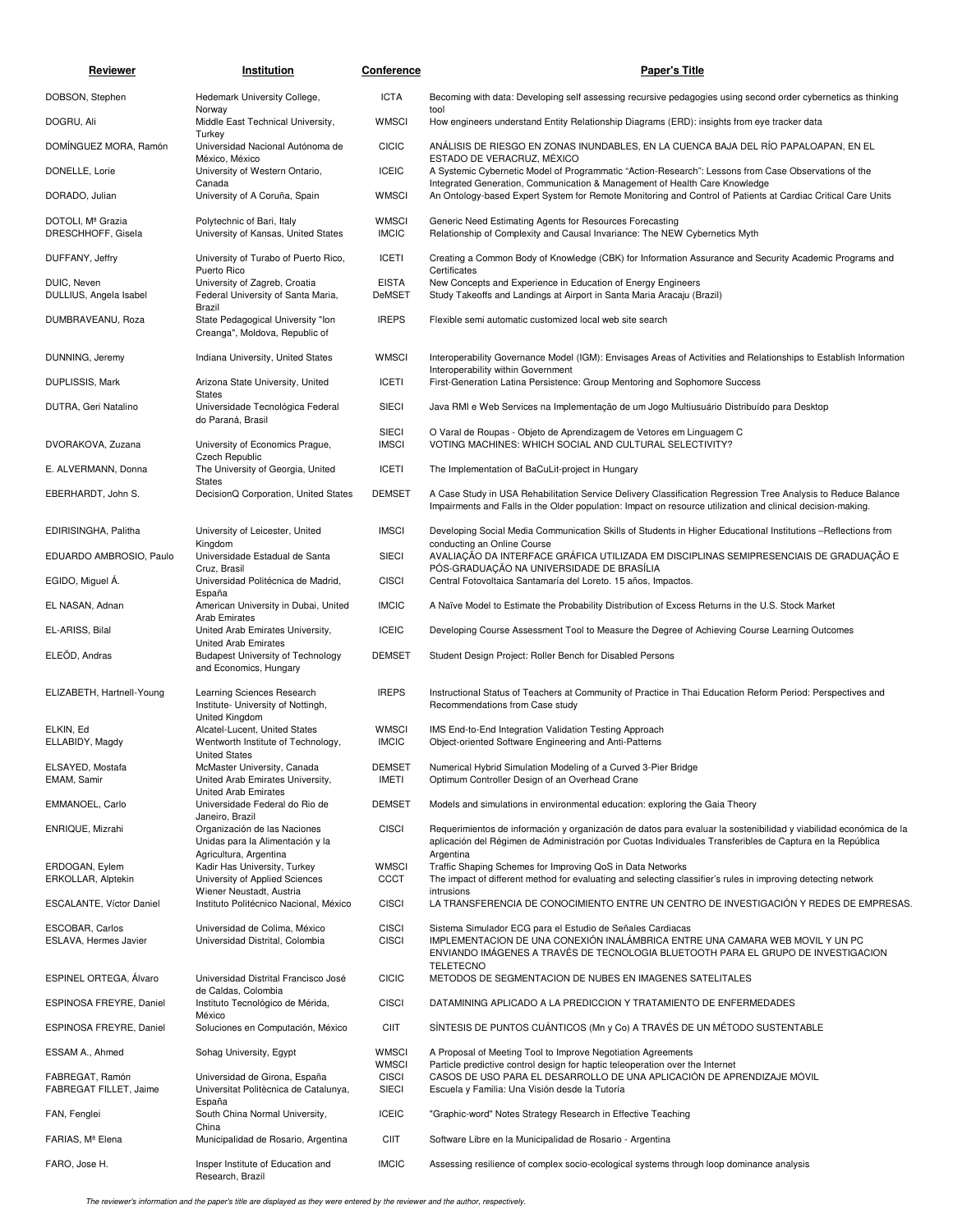| Reviewer                                            | Institution                                                                        | <b>Conference</b>                            | <b>Paper's Title</b>                                                                                                                                                                                                                               |
|-----------------------------------------------------|------------------------------------------------------------------------------------|----------------------------------------------|----------------------------------------------------------------------------------------------------------------------------------------------------------------------------------------------------------------------------------------------------|
| FARON ZUCKER, Catherine                             | University of Nice - Sophia Antipolis,                                             | <b>KGCM</b>                                  | For a Semantic Web based Peer-reviewing and Publication of Research Results                                                                                                                                                                        |
| FEBLES, Juan Pedro                                  | France<br>Universidad de Ciencias                                                  | <b>CISCI</b>                                 | Gestión del Conocimiento y Toma de Decisiones                                                                                                                                                                                                      |
| FEDELE, Pasquale                                    | Informáticas, Cuba<br>University of Siena, Italy                                   | <b>DEMSET</b>                                | Adaptive Model References in Design Research for Electrical Power Systems                                                                                                                                                                          |
| FEDRIZZI, Mario<br>FEITO ALONSO, Rafael             | University of Trento, Italy<br>Universidad Complutense de Madrid,<br>España        | <b>EISTA</b><br><b>SIECI</b>                 | Virtual Communities as a bridge between learning activities and the Information system<br>As organizacoes fazem a diferenca: a apropriacao das tecnologias nas escolas secundárias portuguesas                                                     |
| FERNÁNDEZ, Eduardo B.                               | Florida Atlantic University, United<br>States                                      | WMSCI                                        | The Academic Globalization in the North-East of Argentina and Paraguay                                                                                                                                                                             |
| FERNÁNDEZ, Hugo A.                                  | National Technological University,<br>Argentina                                    | <b>IREPS</b>                                 | Research, Education and Problem Solving as a Virtuous Circle                                                                                                                                                                                       |
| FERNÁNDEZ DÍEZ, Federico                            | Universitat Politècnica de Catalunya,                                              | <b>CICIC</b>                                 | Aportes Semánticos de la Teoría General de Sistemas al Diseño Gráfico y Multimedia"                                                                                                                                                                |
| FERNANDEZ RUBIO, Carmen                             | España<br>Universidad de Oviedo, España                                            | <b>SIECI</b>                                 | Ecosistemas de formación transdisciplinares en la Universidad: Diseño, implementación y evaluación                                                                                                                                                 |
| FERNÁNDEZ TÉLLEZ, Arturo                            | Benemérita Universidad Autónoma                                                    | <b>SIECI</b><br><b>SIECI</b><br><b>CICIC</b> | Hacia una Educación Emprendedora: El Cine-Forum como Recurso Didáctico Transdisciplinar<br>Nuevos enfoques metodológicos en la Universidad. Los ecosistemas de formación como propuesta<br>Videojuegos y fracciones: ¿una razón para jugar?        |
|                                                     | de Puebla, México                                                                  |                                              |                                                                                                                                                                                                                                                    |
| FERNEDA, Edilson                                    | Universidade Católica de Brasília,<br>Brasil                                       | <b>ATIC</b>                                  | Algoritmo Computacional para a alocação de cabos de corrente em banco de dutos subterrâneos                                                                                                                                                        |
|                                                     |                                                                                    | <b>CICIC</b><br><b>CISCI</b>                 | Defesa cibernética: um estudo sobre a proteção da infra-estrutura e o software seguro<br>Inteligência Geoespacial: um estudo aplicado à Polícia Civil do Distrito Federal                                                                          |
| FERRACIOLI, Laercio                                 | UNIVERSIDADE FEDERAL DO<br>ESPIRITO SANTO, Brazil                                  | <b>DEMSET</b>                                | Models and simulations in environmental education: exploring the Gaia Theory                                                                                                                                                                       |
| FERRARI, Gianluigi                                  | Università degli Studi di Parma, Italy                                             | <b>IMCIC</b>                                 | Urban Environment Monitoring: System and Technology Issues                                                                                                                                                                                         |
| FERREIRA, Paulo Roberto<br>FERREIRA MEDINA. Heberto | Faculdade Ipiranga, Brasil<br>Universidad Nacional Autónoma de                     | <b>SIECI</b><br><b>CISCI</b>                 | Projeto UCA- Um computador por aluno na Amazônia - Expectativa em São João da Ponta no Pará<br>Metodología para la Adopción de TIC en la MiPyME                                                                                                    |
| FERRO, Roberto                                      | México, México<br>Universidad Distrital Francisco José                             | <b>SIECI</b>                                 | Integración y Creación de Estrategias en Educación Virtual (versión 2012)                                                                                                                                                                          |
| FIGUEIREDO, Josiel Maimone                          | de Caldas, Colombia<br>Universidade Federal de Mato                                | <b>ATIC</b>                                  | TECNOLOGIA SOCIAL DE ARTICULAÇÃO DE ATIVIDADES ACADÊMICAS COM SETOR PÚBLICO E PRIVADO                                                                                                                                                              |
| FILLION, Gerard                                     | Grosso, Brasil<br>University of Moncton, Canada                                    | <b>IMSCI</b>                                 | PARA SOLUÇÃO DE PROBLEMAS SOCIAIS, INDUSTRIAIS E ORGANIZACIONAIS<br>Targetting Mental Models with Complexity in Knowledge Management                                                                                                               |
| FINCH, Aikyna<br>FISCHER, Christoph                 | Stayer University, United States<br>German Aerospace Research                      | <b>ICSIT</b><br>EEEP                         | The Impact of the Rapidly Changing Mobile Devices Market on e-Learning in Higher Education<br>Advances of fuel cell technology for aircraft applications                                                                                           |
| FLORES FERNÁNDEZ, Héctor                            | Center, Germany<br>Universidad de Los Andes, Colombia                              | <b>CICIC</b>                                 | Diseño de un componente software para el diseño y ejecución de algoritmos genéticos                                                                                                                                                                |
| FLORES GUTIÉRREZ, Dora L.                           | Universidad Autónoma de Baja                                                       | <b>CICIC</b>                                 | Interacción de especialistas en pediatría bajo el modelo de Entorno Colaborativo Móvil                                                                                                                                                             |
| FLORESCU, Gabriela                                  | California, México<br>National Institute for R&D in                                | <b>ICEIC</b>                                 | ON THE PROBLEM OF PERSONALITY SELFORGANIZATION PRIORITY AND ITS ALTERNATIVE PROBLEM OF                                                                                                                                                             |
|                                                     | Informatics, Romania                                                               | <b>ICEIC</b>                                 | SURVIVING IN THE CLUSTER OF MODERN ASSOCIATIONS<br>Use of ICT (Information and Communication Technology) in Education & Technology Libraries.                                                                                                      |
| FLORESCU, Gabriela                                  | National Institute for Research and<br>Development in Informatics, Romania         | <b>WMSCI</b>                                 | Embedded Training Methods to Ensure Directed Instructional Outcomes in Computer maintenance Training                                                                                                                                               |
| FLÓREZ, Héctor                                      | University of the Andes, Colombia                                                  | <b>ICEIC</b>                                 | Interaction of Domain Specific Languages in a Controlled Environment                                                                                                                                                                               |
| FOMBONA, Javier                                     | Universidad de Oviedo, Spain                                                       | <b>ICTA</b><br><b>DEMSET</b>                 | Business Intelligence as a Decision Making Support in Management<br>VIRTUAL COMMUNITIES AND TRANSFORMATION OF THE CONCEPT OF PRESENCE IN DISTANCE                                                                                                  |
| FOMBONA CADAVIECO,                                  | Universidad de Oviedo, España                                                      | <b>CISCI</b>                                 | <b>EDUCATION</b><br>MODELAMIENTO, DISEÑO E IMPLEMENTACIÓN EN FPGA DE UN TRANSMISOR Y RECEPTOR OFDM                                                                                                                                                 |
| Javier<br>FORGET, Francois                          | Pierre and Marie Curie University,                                                 | <b>IREPS</b>                                 | C-Research: A Framework for Integrating Research into Society                                                                                                                                                                                      |
| FOSTER, Hal                                         | France<br>University of Akron, United States                                       | <b>IREPS</b>                                 | Reflections on How Teachers and Students Learn Science Finding Practical Solutions to Solving Secondary                                                                                                                                            |
| FOSTER, Harold                                      | University of Akron, United States                                                 | <b>ICETI</b>                                 | Science Cognition Problems; Using the Ways of Knowing to Connect How Teachers and Students Learn Content in<br>Secondary Science Education<br>"Opening a Can of Worms" The Schools/ Math/Science/ 2-4 Year Colleges and the Job Market Are We just |
| FOUDA, Yasser                                       | King Faisal University, Saudi Arabia                                               | <b>IMCIC</b>                                 | `Fishing` for Solutions?<br>A Novel Fuzzy Voting System for Fuzzy Neural Network                                                                                                                                                                   |
|                                                     |                                                                                    | MEI                                          | An Intelligence Survival Model For Cancer                                                                                                                                                                                                          |
| FOUGERES, Alain-Jerome                              | University of Technology of Belfort-<br>Montbéliard, France                        | <b>ICTA</b>                                  | Agent-Based Computational Economics (ACE) and African Modelling: Perspectives and Challenges                                                                                                                                                       |
| FOX, Roy                                            | University of Missouri, United States                                              | <b>IDREC</b>                                 | Fostering the Self-Renewal of Teachers: An Underutilized Approach to Innovating Interdisciplinary Education                                                                                                                                        |
| FOX, Roy                                            | Capital Health- Nova Scotia, Canada                                                | <b>BMIC</b>                                  | An ontology approach to enhance interoperability for musculoskeletal problems                                                                                                                                                                      |
| FRANCISCO, Judith                                   | Universidad Centroccidental                                                        | <b>CISCI</b>                                 | Uso del Moodle para la Enseñanza y Aprendizaje de Geometría Descriptiva                                                                                                                                                                            |
| FRASER, Benjamin                                    | Lisandro Alvarado, Venezuela<br>The College of Charleston, United<br><b>States</b> | <b>DEMSET</b>                                | More on la Ciudad `Ferpecta`: Further Exploration of the Spanish Cartographic Imaginary through Virtual Reality                                                                                                                                    |
| FREIERMUTH, Mark R.                                 | Gunma Prefectural Women's<br>University, Japan                                     | <b>ICETI</b>                                 | EFL Learners' Perceptions of e-book Reading                                                                                                                                                                                                        |
| FREIMAN, Viktor<br>FRÖHLICH, Josef                  | University of Moncton, Canada<br>Austrian Institute of Technology,                 | <b>IREPS</b><br><b>IMSCI</b>                 | From school knowledge to everyday life: Introducing an alert bell to upgrade the common sense<br>PUBLIC RESEARCH FUNDING AND THE BIOTECH INNOVATION SYSTEM: SIMULATING A DROP IN THE                                                               |
| FROHM, Jörgen                                       | Austria<br>Human Factors Solutions ANS,<br>Sweden                                  | <b>IMETI</b>                                 | OCEAN?<br>Conquering Multiple Sclerosis with Information Technology                                                                                                                                                                                |
| FUCHS GÓMEZ, Olga L.                                | Benemérita Universidad Autónoma                                                    | <b>IMETI</b><br><b>CICIC</b>                 | Nonlinear Optical Quantum Fluctuations<br>Videojuegos y fracciones: ¿una razón para jugar?                                                                                                                                                         |
| GABRIELATOS, Costas                                 | de Puebla, México<br>Lancaster University, United Kingdom                          | <b>EISTA</b>                                 | An attempt to employ diagrammatic illustrations in teaching English grammar: Pictorial English grammar                                                                                                                                             |
|                                                     |                                                                                    |                                              |                                                                                                                                                                                                                                                    |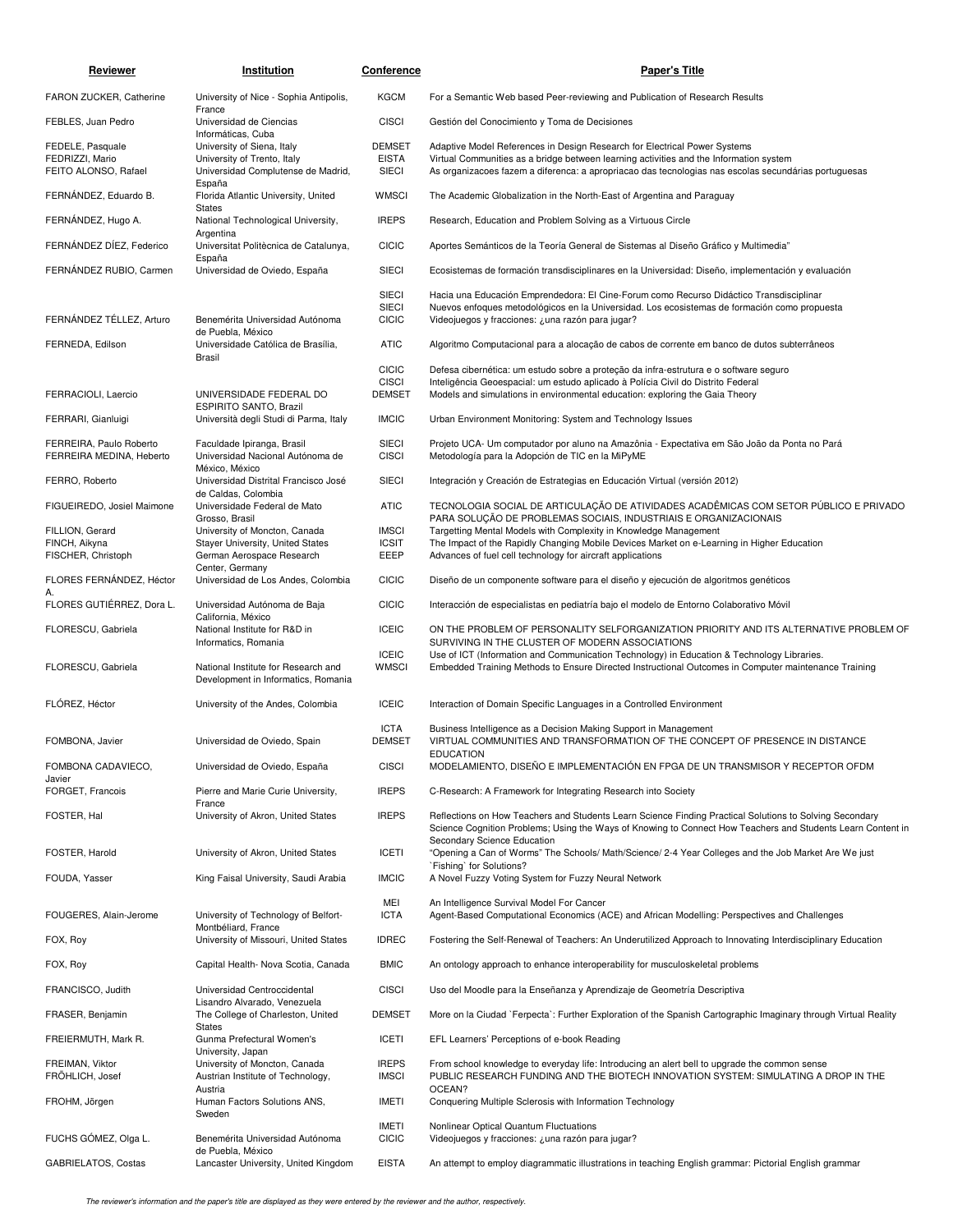| Reviewer                             | Institution                                                                                      | Conference                   | <b>Paper's Title</b>                                                                                                                                                                                                                   |
|--------------------------------------|--------------------------------------------------------------------------------------------------|------------------------------|----------------------------------------------------------------------------------------------------------------------------------------------------------------------------------------------------------------------------------------|
| GAFFNEY, Susan                       | Governors State University, United                                                               | <b>ICEIC</b>                 | CRITICAL THINKING, TRANSFER, AND STUDENT SATISFACTION                                                                                                                                                                                  |
| GALAZ, Alberto                       | <b>States</b><br>Southern University of Chile, Chile                                             | <b>IREPS</b>                 | Impact of Teachers' Professional Development in CHile: An Analysis from the Perspective of the Actors Involved.                                                                                                                        |
| GALICIA, Pedro                       | Centro de Investigación en                                                                       | <b>SIECI</b>                 | UNA ARQUITECTURA PARA UNA APLICACIÓN INTELIGENTE DE EVALUACIÓN BASADA EN PATRONES DE                                                                                                                                                   |
| GALLARDO GALLARDO, Eva               | Computación del IPN, México<br>University of Barcelona, Spain                                    | <b>ICEIC</b>                 | DISEÑO, COMPONENTES Y AGENTES BAJO EL PARADIGMA DE WBE<br>An analysis of students competences in Business Administration                                                                                                               |
| GALLERANO, Gianpiero                 | Italian National Agency for new<br>Technologies, Energy and<br>Sustainable Economic Development, | <b>BMIC</b>                  | The Cybernetic can improving the quality of life: An Intelligent Limb Prosthesis                                                                                                                                                       |
| GAO, Liang                           | Italy<br>Huazhong University of Science and                                                      | <b>IMETI</b>                 | A Production Planning and Controlling System Architecture for managing uncertainty and dynamics                                                                                                                                        |
| GAO, Wei                             | Technology, China<br>CENTRAL UNIVERSITY OF<br>FINANCE AND ECONOMICS, China                       | <b>DEMSET</b>                | Are Chinese Students Satisfied With Higher Education                                                                                                                                                                                   |
| GARÁ CAETANO, Diogo                  | Centro Universitario Salesiano de                                                                | <b>CISCI</b>                 | Proposta de um Receptor Adaptativo Espaço-Temporal para Sistemas CDMA                                                                                                                                                                  |
| GARCIA, Elena                        | São Paulo, Brasil<br>Universidad de Buenos Aires,                                                | <b>ATIC</b>                  | PROYECTO 50 - UNA PROPUESTA DE INNOVACIÓN EDUCATIVA PARA EL DESARROLLO PROFESIONAL                                                                                                                                                     |
| GARCIA, Raymond                      | Argentina<br>Pluraldom Systems- LLC., United<br><b>States</b>                                    | <b>WMSCI</b>                 | DOCENTE EN LA UNIVERSIDAD EAFIT<br>Energy Efficient Wireless Sensor Networks based on 6LoWPAN and Virtual MIMO Technology                                                                                                              |
|                                      |                                                                                                  | <b>WMSCI</b>                 | Machine-to-Machine Communication Standardization Trends and End-to-End Service Enhancements through<br>Vertical Handover Technology                                                                                                    |
| GARCÍA JIMÉNEZ, Vicente              | Universitat Jaume I, España                                                                      | <b>CISCI</b>                 | Integración de Nuevas Tecnologías a la Educación para el Aprendizaje Colaborativo Apoyado por Computador                                                                                                                               |
| GARCÍA-ZAVALA, Jesús                 | Colegio de Postgaduados, Mexico                                                                  | <b>WMSCI</b>                 | FUNGICIDE EFFECT ON Glomus intrarradices IN DIFFERENT GENOTYPES OF BEANS (Phaseolus vulgaris L.),<br>OAT (Avena sativa L.), AND WHEAT (Triticum aestivum L.) GROWTH CULTIVATED IN TWO SOIL TYPES UNDER<br><b>GREENHOUSE CONDITIONS</b> |
| GARRIDO, Daniel<br>GARZA GAONA, Luís | University of Malaga, Spain<br>Universidad de Colima, México                                     | <b>ICTA</b><br><b>SIECI</b>  | Available and Reliable Services<br>Diagnostico de las competencias tecnológicas de los estudiantes, al ingresar al programa educativo Ingeniero en<br>Sistemas Computacionales.                                                        |
| GATTI, Laura                         | University of Modena and Reggio                                                                  | IMETI                        | A driver-rider interaction validation study in both simulated and real environments                                                                                                                                                    |
| GAXIOLA, Carelia                     | Emilia, Italy<br>Universidad Autónoma de Baja                                                    | <b>SIECI</b>                 | Introducción de tecnologías móviles en los programas de estudios de ingeniería de la UABC                                                                                                                                              |
| GEBKEN, Richard                      | California, México<br>Missour State Univeristy, United                                           | IMETI                        | Relationship of Mathematics and Physics Grade Point Average with Construction Science Grade Point Average                                                                                                                              |
| GESTAL, Marcos                       | <b>States</b><br>University of a Coruña, Spain                                                   | <b>WMSCI</b>                 | An Ontology-based Expert System for Remote Monitoring and Control of Patients at Cardiac Critical Care Units                                                                                                                           |
| GHANDOURA, Waleed                    | Umm Al-Qura University, Saudi                                                                    | <b>EISTA</b>                 | Challenges to Collaborative Learning in Saudi Arabia                                                                                                                                                                                   |
| GIAMPAPA, Joseph                     | Arabia<br>Carnegie Mellon University, United                                                     | <b>IMCIC</b>                 | Affect of post-nitrogen-doping of ZnO columnar films Photo-anode on performance of dye-sensitized solar cells                                                                                                                          |
| GIBBS, Peter                         | <b>States</b><br>University of The West Indies,                                                  | <b>ICTA</b>                  | Helping To Integrate the Visually Challenged Into Mainstream Society through a Low-Cost Braille Device                                                                                                                                 |
| GIL, Salvador                        | <b>Barbados</b><br>Universidad Nacional de San Martín,                                           | <b>IREPS</b>                 | Research, Education and Problem Solving as a Virtuous Circle                                                                                                                                                                           |
| GIRÃO ALBUQUERQUE,                   | Argentina<br>Universidade Federal do Rio de                                                      | <b>BMIC</b>                  | A1 Adenosine Receptor: Molecular Modeling by Homology, Comparison with Bacterial Protein and Docking of                                                                                                                                |
| Magaly<br>GIURGIU, Mircea            | Janeiro, Brazil<br>Technical University of Cluj-Napoca,                                          | EEET                         | Ligands (agonist and antagonist)<br>Representation of Technical Knowledge Using Ontologies.                                                                                                                                            |
| GO, Dong-Chul                        | Romania<br>Yonsei University, South Korea                                                        | <b>WMSCI</b><br><b>WMSCI</b> | Energy Efficient Wireless Sensor Networks based on 6LoWPAN and Virtual MIMO Technology<br>Machine-to-Machine Communication Standardization Trends and End-to-End Service Enhancements through                                          |
| GODA, Tibor                          | <b>Budapest University of Technology</b><br>and Economics, Hungary                               | <b>DEMSET</b>                | Vertical Handover Technology<br>Student Design Project: Roller Bench for Disabled Persons                                                                                                                                              |
| GOINS, Craig<br>GOMÉZ, Boris         | Telegration, Inc., United States<br>Universidad Tecnológica de                                   | <b>IMSCI</b><br><b>CISCI</b> | Learning to Baseline Business Technology<br>Desarrollo de un Software Educativo para el Tratamiento de los Niños con Dislexia en Panamá aplicando el MPIu+a                                                                            |
| GÓMEZ, Paola                         | Panamá, Panamá<br>Universidad de Los Andes, Colombia                                             | <b>ATIC</b>                  | para el Diseño de las Interfaces de Usuario<br>INTERPRETACION DINAMICA DE MULTIPLES LENGUAJES DE DOMINIO ESPECÍFICO                                                                                                                    |
| GÓMEZ, Yngrid                        | Universidad de Carabobo, Venezuela                                                               | <b>CICIC</b>                 | "Sistema Tecno-Ecológico de Admisión" de la Facultad de Ciencias Económicas y Sociales de la Universidad de                                                                                                                            |
| GÓMEZ HERNÁNDEZ, José<br>Antonio     | Universidad de Murcia, España                                                                    | ATIC                         | Carabobo<br>MUJERES Y HOMBRES EN LA INTEGRACIÓN DE LAS ACTIVIDADES ACADÉMICAS                                                                                                                                                          |
|                                      |                                                                                                  | <b>SIECI</b>                 | DE DISCENTES A DOCENTES O EL APRENDIZAJE DE LA ALFABETIZACION INFORMACIONAL A LO LARGO<br>DE LA VIDA ESTUDIANTIL                                                                                                                       |
| GÓMEZ VARGAS, Ernesto                | Universidad Distrital Francisco José                                                             | <b>CICIC</b>                 | Diseño de un Sistema para la Vigilancia Tecnológica de Aplicación Múltiple, con el Fin de medir la Brecha                                                                                                                              |
| GONCALVES, Juliano                   | de Caldas, Colombia<br>Federal Institute of Education,<br>Science and Technology of Santa        | <b>IMETI</b>                 | Tecnológica en las Empresas Colombianas<br>Evaluation of knowledge sharing in a colaborattive software                                                                                                                                 |
| GONCALVES, Ricardo                   | Catarina, Brazil<br>New University of Lisbon, Portugal                                           | <b>CENT</b>                  | Collaboration, Knowledge and Interoperability — Implications for Software Engineering                                                                                                                                                  |
| GONÇALVES, Ramiro                    | Universidade de Trás-os-Montes e                                                                 | <b>CISCI</b>                 | Aprender com as TIC - Caso de Estudo                                                                                                                                                                                                   |
| GONG, Jie                            | Alto Douro, Portugal<br>University of Southern Illinios, United                                  | <b>IMETI</b>                 | Investigation of Unbalanced Bidding in Public Road Projects                                                                                                                                                                            |
|                                      | <b>States</b>                                                                                    | <b>IMETI</b>                 | Relationship of Mathematics and Physics Grade Point Average with Construction Science Grade Point Average                                                                                                                              |
| GONZÁLEZ, Aleksander                 | Universidad Simón Bolívar,                                                                       | ATIC                         | Modelo Conceptual para la Especificación de Propiedades de Procesos de Negocio Críticos                                                                                                                                                |
| GONZÁLEZ, Emilio                     | Venezuela<br>Autonomous University of San Luis<br>Potosi, Mexico                                 | <b>IREPS</b>                 | MOTIVATING STUDENTS BY COOPERATION-PROJECTS BASED LEARNING IN ENGINEERING EDUCATION                                                                                                                                                    |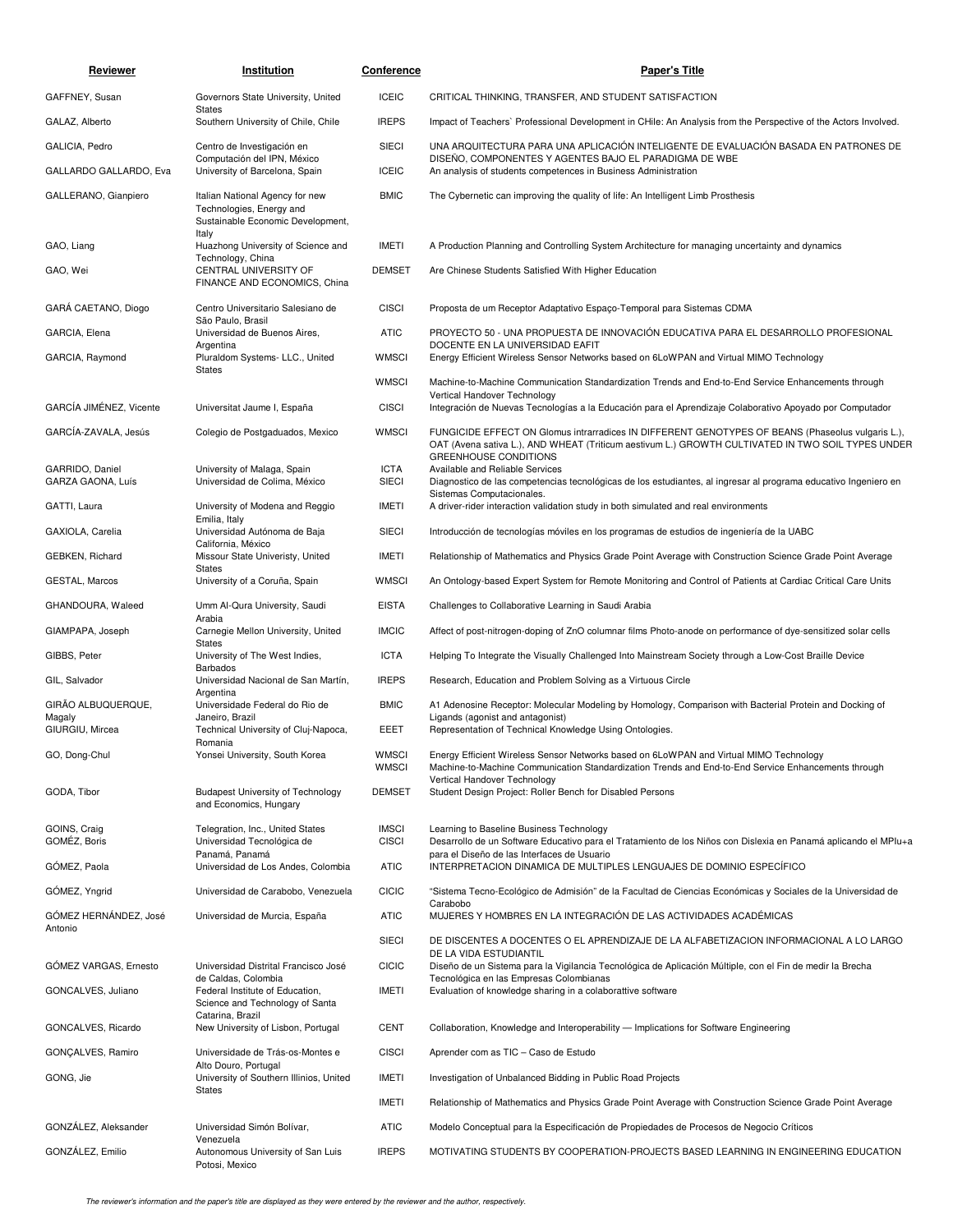| Reviewer                                | Institution                                                                                       | Conference                    | <b>Paper's Title</b>                                                                                                                                                                                 |
|-----------------------------------------|---------------------------------------------------------------------------------------------------|-------------------------------|------------------------------------------------------------------------------------------------------------------------------------------------------------------------------------------------------|
| GONZALEZ, Gustavo                       | Instituto Universitario Aeronáutico,                                                              | <b>ATIC</b>                   | CASOS DE INTEGRACIÓN DE ACTIVIDADES ACADÉMICAS ENTRE ELLAS Y/O CON LA SOCIEDAD (SECTOR                                                                                                               |
| GONZÁLEZ, Nelia                         | Argentina<br>Universidad del Zulia, Venezuela                                                     | <b>SIECI</b>                  | PÚBLICO O PRIVADO) CARRERA CORTA EN LA U.T.N. - F.R.C.<br>ESTRATEGIAS PARA DESARROLLAR LAS ACTIVIDADES ACADEMICAS CON EL EMPLEO DE LAS                                                               |
| GONZÁLEZ, Roberto                       | Autonomous University of<br>Aquascalientes, Mexico                                                | <b>IMCIC</b>                  | TECNOLOGIAS DE INFORMACION Y COMUNICACION<br>SME DEVELOPMENT STRATEGIES BASED ON FINANCIAL, ACCUNTING AND INTERNATIONALIZATON                                                                        |
| GONZÁLEZ GONZÁLEZ,<br>Carina Soledad    | University of La Laguna, Spain                                                                    | <b>ICEIC</b>                  | ADAPRO: a Cross-Platform Assistive Word Processor for Users with a Learning Disability                                                                                                               |
| GONZÁLEZ MORALES, Alfredo               | Universidad Central "Marta Abreu"<br>de Las Villas, Cuba                                          | <b>CISCI</b>                  | La formación de profesionales en el siglo XXI centrada en el estudiante.                                                                                                                             |
| GONZÁLEZ NANDO, Eric                    | Universidad Nacional Autónoma de<br>México, México                                                | <b>ATIC</b>                   | MUJERES Y HOMBRES EN LA INTEGRACIÓN DE LAS ACTIVIDADES ACADÉMICAS                                                                                                                                    |
| GONZÁLEZ PIÑEIRO, Juliana               | Universidad Veracruzana, México                                                                   | <b>CICIC</b>                  | COMPLEJIDAD, INVESTIGACIÓN Y USO DE LA TECNOLOGÍA, UNA EXPERIENCIA EDUCATIVA INNOVADORA<br>EN LA FACULTAD DE PEDAGOGÍA UV CAMPUS POZA RICA                                                           |
| GONZÁLEZ ROGEL,<br>Emmanuel             | Universidad del Caribe, México                                                                    | <b>CISCI</b>                  | Diseño, desarrollo e implementación del material didáctico digital del curso taller "El ABC, para la elaboración de<br>recursos didácticos digitales                                                 |
| GOODE, Joanna                           | University of Oregon, United States                                                               | <b>SIECI</b><br><b>ICETI</b>  | Estructura de un curso en la plataforma Moodle que propicie el aprendizaje a distancia<br>A case study regarding teachers` problem-solving activities and approaches towards computer programming in |
| GOODWIN, David                          | U.S. Dept of Energy (DOE), United<br><b>States</b>                                                | <b>IMETI</b>                  | diverse learning environments<br>The role of electricity access in reducing the poverty in Brazil                                                                                                    |
| GOWDA, Sitharam                         | University of Maryland Baltimore<br>County, United States                                         | <b>IREPS</b>                  | "A Few Models in Mathematics"                                                                                                                                                                        |
| GOYAL, Megh R.<br>GRAHAM, John          | University of Puerto, Puerto Rico<br>Medgar Evers College, United States                          | <b>DEMSET</b><br><b>IMSCI</b> | <b>TEACHING GRAMMAR</b><br>Issues of Information Privacy, Security and Confidentiality in Cyberspace                                                                                                 |
| GRAHAM, John L                          | Medgar Evers College, United States                                                               | <b>IMCIC</b>                  | Cybernetics & Info-trajectories: Managing Information in Motion                                                                                                                                      |
| GRAS, Albert                            | University of Alicante, Spain                                                                     | <b>EISTA</b>                  | Present@: An environment for virtual disertations in final degree projects                                                                                                                           |
| GRAS-MARTI, Albert<br>GREEN, Andre      | University of Alicante, Spain<br>University of South Alabama, United                              | <b>ICETI</b><br><b>ICEIC</b>  | A Framework for Soft Skills Training in Science and Engineering<br>Developing Literacy Leaders: The Role of Technology in Teaching and Learning                                                      |
| GREGUS, Jan                             | <b>States</b><br>Faculty of Mathematics- Physics and<br>Informatics, Slovakia                     | <b>ICEME</b>                  | DETERMINISTIC PROPERTIES OF QUANTUM COMPUTERS                                                                                                                                                        |
| GREGUS, Michal                          | Comenius University in Bratislava,<br>Slovakia                                                    | <b>WMSCI</b>                  | SOCIAL NETWORKS AS THE BEST INSTRUMENT FOR ACHIEVING FULL, WORLDWIDE AND TRULY GLOBAL<br>E-INCLUSION                                                                                                 |
| GRIMÁN, Anna                            | Universidad Simón Bolívar,<br>Venezuela                                                           | <b>ATIC</b>                   | Modelo Conceptual para la Especificación de Propiedades de Procesos de Negocio Críticos                                                                                                              |
| GRINKRAUT, Melanie                      | Mackenzie Presbyterian University,<br>Brazil                                                      | <b>ICEIC</b>                  | Learning Objects for the teaching on Electric Circuits using the Theory of the Registration of the Semiotic<br>Representation by Raymond Duval                                                       |
| GROVER, Vikas                           | University of Portsmouth, United<br>Kingdom                                                       | <b>ICTA</b>                   | Libya before & after the Arab Spring to Articulate Infrastructure Challenges with Recommendations of Enhancing the<br>e-Government Project                                                           |
| GUARESCHI, Neuza Mª De<br>Fatima        | Universidade Federal do Rio Grande<br>do Sul, Brasil                                              | <b>SIECI</b>                  | OFICINANDO EM REDE: videogames como dispositivos de saúde                                                                                                                                            |
| GUDE PREGO, Juan J.                     | Universidad de Deusto, España                                                                     | <b>CISCI</b>                  | ESTADO DEL ARTE DE LA COMPRESIÓN DE IMÁGENES DIGITALES SIN PÉRDIDA DE DATOS                                                                                                                          |
| GUIDO, Annalisa<br>GUIZAR GÓMEZ, Carlos | University of Salento, Italy<br>Instituto Tecnológico de Morelia,                                 | <b>ICTA</b><br><b>CISCI</b>   | Unisalento Facebook App: A Window On The University Services From Facebook<br>RENDERIZADO DE RECORRIDOS VIRTUALES DE MODELOS TRIDIMENSIONALES PARA SU APLICACIÓN EN                                  |
| Alberto<br>GUNDERSON, David             | México<br>Washington State University, United                                                     | <b>IREPS</b>                  | LA EDUCACION SUPERIOR<br>A Case Study in STEM Education Construction Management Capstone Case Study: Museum at Five Points                                                                           |
| GUO, Dong Mei                           | <b>States</b><br>CENTRAL UNIVERSITY OF                                                            | <b>DEMSET</b>                 | Are Chinese Students Satisfied With Higher Education                                                                                                                                                 |
|                                         | FINANCE AND ECONOMICS, China                                                                      |                               |                                                                                                                                                                                                      |
| GUPTA, Varun                            | National Institute of Technology,<br>hamirpur, India                                              | <b>ICTA</b>                   | Toward Authentication Mechanisms for Wi-Fi Mesh Networks                                                                                                                                             |
| GURUPUR, Varadraj                       | Texas A&M University-Commerce,<br><b>United States</b>                                            | IMETI                         | Generating Ontology Relations through Clustering for Preventive Health Care                                                                                                                          |
| GUSMAO, Alexandre                       | Universidade de Pernambuco, Brasil                                                                | <b>CISCI</b>                  | TECNOLOGIA DA INFORMAÇÃO EM SISTEMA DE INDICADORES PARA BENCHMARKING EM<br>CONSTRUTORAS                                                                                                              |
| GUTIÉRREZ-TORRES,<br>Claudia Del C.     | Instituto Politécnico Nacional, México                                                            | <b>CIIT</b>                   | Analizador de Índices de Composición Corporal                                                                                                                                                        |
| GUZMÁN, Ismenia                         | Pontificial Catholic University of<br>Valparaíso, Chile                                           | <b>IMCIC</b>                  | Mathematical Modeling and the Learning of Linear Functions                                                                                                                                           |
| GUZMÁN ACUÑA, Josefina                  | Universidad Autónoma de<br>Tamaulipas, México                                                     | <b>SIECI</b>                  | Diagnostico de las competencias tecnológicas de los estudiantes, al ingresar al programa educativo Ingeniero en<br>Sistemas Computacionales.                                                         |
| HACIOGLU, Yuksel                        | Istanbul University, Turkey                                                                       | <b>ICEME</b><br><b>ICEME</b>  | HEAD AND NECK MODELING FOR WHIPLASH SIMULATION<br>IMPROVEMENT OF RIDE COMFORT AND DRIVE SAFETY OF BUSSES USING FUZZY LOGIC CONTROLLER                                                                |
| HAIK, Yousef                            | United Arab Emirates University,                                                                  | <b>IMETI</b>                  | Optimum Controller Design of an Overhead Crane                                                                                                                                                       |
| HAMAD, Omar Fakih                       | United Arab Emirates<br>University of Johannesburg, South                                         | <b>ICETI</b>                  | Interactive Web-Based Laboratories in Digital Electronics                                                                                                                                            |
| HANNA, Vera                             | Africa<br>Mackenzie Presbyterian University,<br>Brazil                                            | <b>ICETI</b>                  | ICTs as a methodological resource in works on critical regionalism                                                                                                                                   |
| HANSEN, David                           | W. M. Keck Science Department,<br><b>United States</b>                                            | <b>IDREC</b>                  | Accelerated Integrated Science Sequence: an inter-disciplinary introductory course sequence for undergraduate<br>science majors                                                                      |
| HAO, Yuxin                              | Beijing Information Science and                                                                   | <b>IMCIC</b>                  | Nonlinear Control of Composite Laminated Cantilever Rectangular Plate Subject to the Third-order Piston                                                                                              |
| HARDJONO, Teun<br>HARGER, Eliza         | Technology University, China<br>CSR Academy, Netherlands<br>Federal University of Santa Catarina, | S <sub>2</sub> ES<br>IMETI    | Aerodynamics<br>Entanglement, Intra-activity and Situational Awareness. Obeserving Reality through Technology<br>Evaluation of knowledge sharing in a colaborattive software                         |
| HARMOUCH, Ali                           | Brazil<br>Lebanese University, Lebanon                                                            | <b>WMSCI</b>                  | Internet Usage in Saudi Arabia                                                                                                                                                                       |
| HARNETT, John                           | University of Western Autralia,<br>Australia                                                      | DeMSET                        | A New Philosophy of Nature Based on Linguistic and Semiotic Interpretation of all Reality, and Propelled by a<br>Design Metamethodology                                                              |
| HASHEMI GOLPAYEGANY,<br>S.Alireza       | Amirkabir University of Technology,<br>Iran                                                       | <b>ICETI</b>                  | A Recommender System for Learning Resources Suggestion Based on Learner Characteristics                                                                                                              |
| HATFIELD, Kirk                          | University of Florida, United States                                                              | <b>EISTA</b>                  | E3 in UAE                                                                                                                                                                                            |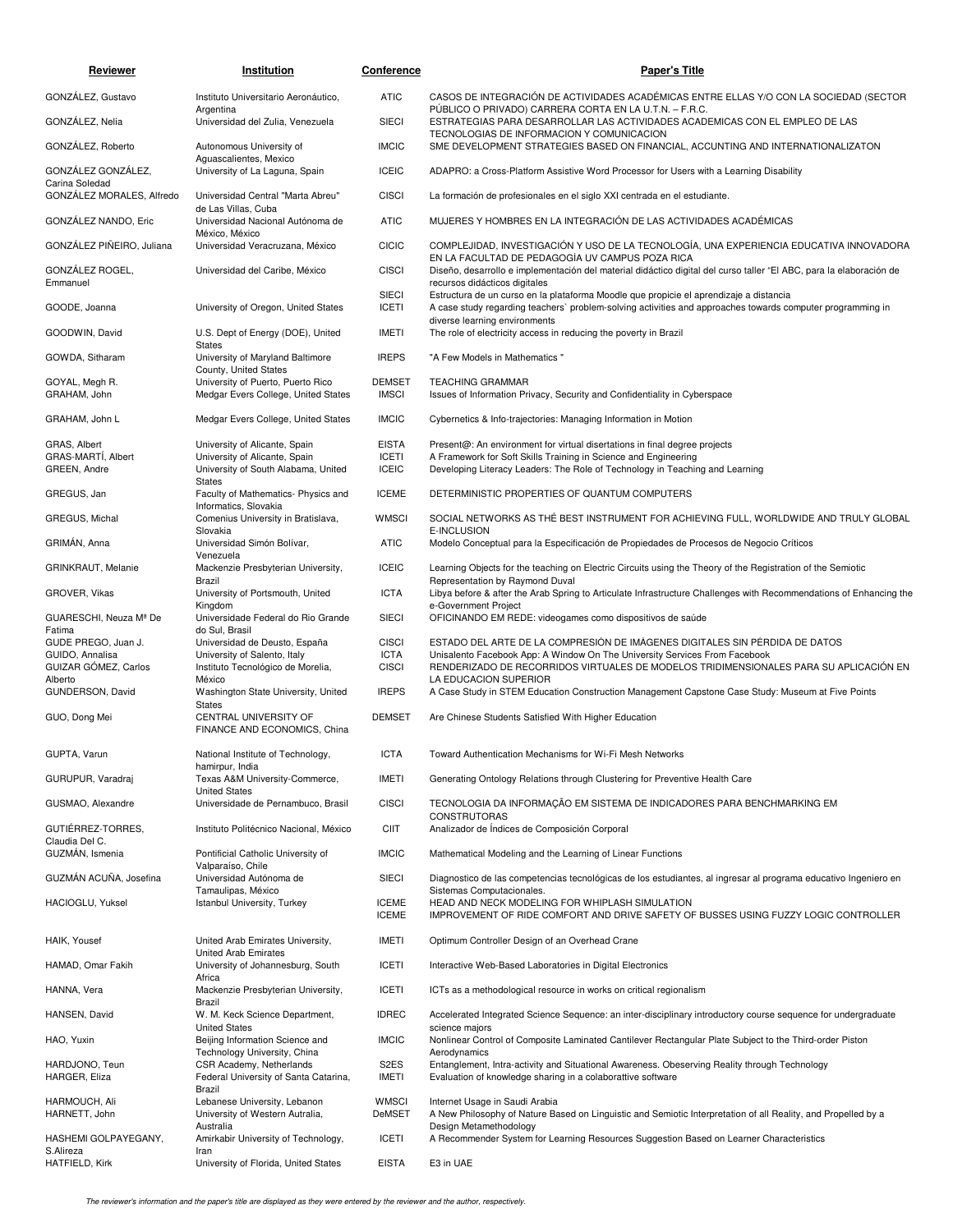| Reviewer                             | Institution                                                                              | Conference                                   | <b>Paper's Title</b>                                                                                                                                                                                                                    |
|--------------------------------------|------------------------------------------------------------------------------------------|----------------------------------------------|-----------------------------------------------------------------------------------------------------------------------------------------------------------------------------------------------------------------------------------------|
| HEIMAN, Rachel                       | The New School for Public                                                                | <b>WMSCI</b>                                 | The Political and Scientific Life of Franz Boas                                                                                                                                                                                         |
| HENAO, José León                     | Engagement, United States<br>Politécnico Colombiano Jaime Isaza                          | <b>CISCI</b>                                 | INTEGRANDO EL SOFTWARE SOCIAL AL T-LEARNING                                                                                                                                                                                             |
| HENAO, Rodrigo                       | Cadavid, Colombia<br>Universidad de Antioquia, Colombia                                  | <b>CICIC</b>                                 | Interfaz Gráfica de Usuario para Sistemas de Lentes Delgadas                                                                                                                                                                            |
| HERNÁNDEZ, Macario                   | Instituto Politécnico Nacional, México                                                   | <b>SIECI</b>                                 | UNA ARQUITECTURA PARA UNA APLICACIÓN INTELIGENTE DE EVALUACIÓN BASADA EN PATRONES DE                                                                                                                                                    |
| HERNÁNDEZ CORPORALES,<br>Luís        | Carlos III University of Madrid, Spain                                                   | <b>IMCIC</b>                                 | DISEÑO, COMPONENTES Y AGENTES BAJO EL PARADIGMA DE WBE<br>Estimating Complexity of Algorithms as a Black-Box Problem: A Normalized Time Index                                                                                           |
| HERNÁNDEZ GARCÍA, David              | Universidad de Antioquia, Colombia                                                       | <b>CISCI</b>                                 | La gestión del conocimiento y la comunicación en 10 grupos de investigación exitosos de universidades de<br>Medellín y Bogotá                                                                                                           |
| HERNÁNDEZ SUÁREZ, César<br>Augusto   | Universidad Distrital Francisco José<br>de Caldas, Colombia                              | <b>ATIC</b>                                  | Dispositivo electrónico para mejorar el aprendizaje inicial de la escritura braille en niños invidentes                                                                                                                                 |
| HERSHOCK, Peter D.<br>HESKOVA, Marie | University of Hawai, United States<br>University of Economics- Prague,<br>Czech Republic | <b>CISCI</b><br><b>IMCIC</b><br><b>IMETI</b> | Sistema de monitorización de fallas eléctricas en circuitos de usuarios residenciales e industriales<br>Relationship of Complexity and Causal Invariance: The NEW Cybernetics Myth<br>Cash for Clunkers: Does It Stimulate Car Markets? |
| HIBINO, Kenichi                      | National Institute of Advanced<br>Industrial Science and Technology,                     | <b>WMSCI</b>                                 | 4-D profile of phase objects through the use of a simultaneous phase shifting quasi-common path interferometer                                                                                                                          |
| HIC, Pavel<br>HILLGER, Don           | Japan<br>Trnava Univesity, Slovakia<br>Colorado State University, United                 | <b>EISTA</b><br><b>IMSCI</b>                 | IMPACT OF ICT ON THE QUALITY OF MATHEMATICAL EDUCATION<br>Preservice Mathematics Teachers' Solutions to Problems: Conversions within the Metric System                                                                                  |
| HIRAISHI, Hironori                   | <b>States</b><br>Akita National College of                                               | <b>ICEME</b>                                 | Clustering Hyperlink-Induced Topics for effective paper search                                                                                                                                                                          |
|                                      | Technology, Japan                                                                        | <b>IMCIC</b>                                 | A constraint-based route search system for smart phone in attraction facilities                                                                                                                                                         |
| HIRSCHFELD, Lawrence                 | The New School for Social                                                                | <b>IMCIC</b><br><b>WMSCI</b>                 | Approach of life support-system using smart phone<br>The Political and Scientific Life of Franz Boas                                                                                                                                    |
| <b>HOEGER, Herbert</b>               | Research, United States<br>Universidad de Los Andes,                                     | <b>CICIC</b>                                 | Integración de esquemas de selección para la ampliación de la funcionalidad de un Algoritmo Genético paralelo                                                                                                                           |
|                                      | Venezuela                                                                                | <b>CICIC</b>                                 | accesible vía Web.<br>Una Propuesta para la Sistematización del Modelado y Análisis de Patrones de Regulación Biológica Arguitectura y                                                                                                  |
| HOLWEG, Gerd                         | University of Applied Sciences                                                           | <b>ICETI</b>                                 | Avances.<br>The Importance of Soft Skills in Technical Oriented Education                                                                                                                                                               |
| HOMEM DE MELLO, Paula                | Technikum Wien, Austria<br>Universidade Federal do ABC, Brazil                           | <b>IDREC</b>                                 | PERCEPTION OF TEACHERS ON UFABC INTERDISCIPLINARITY AND ITS PRACTICE                                                                                                                                                                    |
| HONG, Jinglan                        | Shandong University, China                                                               | <b>IMETI</b>                                 | Electricity Production During Wastewater Treatment in a Mediator-Less MFC Inoculated with Aged Anaerobic Sludge                                                                                                                         |
| HOPPICHLER, Josef                    | Federal Institute for Less-Favoured<br>and Mountainous Areas, Austria                    | <b>IMCIC</b>                                 | A naive attempt at a quantifying complexity                                                                                                                                                                                             |
| HOROCHOWSKI, Rodrigo                 | Universidade Federal do Paraná,                                                          | <b>CICIC</b>                                 | ÉTICA, INFORMÁTICA E CIBERÉTICA: ÉTICA E TECNOLOGIA                                                                                                                                                                                     |
| HOSSEINZADEH, Mehdi                  | Brasil<br>Science and Research Branch of                                                 | <b>IMCIC</b>                                 | A Complex System Based Framework for Improving of Ultra-Large-Scale Systems Interoperability                                                                                                                                            |
| HOYO, Alexander                      | Azad University, Iran<br>Universidad Simón Bolívar,                                      | <b>CICIC</b>                                 | UTILIZACIÓN DE ONTOLOGIAS DE INGENIERÍA DEL SOFTWARE PARA LA EVALUACIÓN DE LA CALIDAD EN                                                                                                                                                |
| HRUBES, Pavel                        | Venezuela<br>Czech Technical University in                                               | <b>WMSCI</b>                                 | ENTORNOS VIRTUALES DE APRENDIZAJE<br>Service Quality Management in the ITS Telecommunications Systems                                                                                                                                   |
| HSIEH, Chih-We                       | Prague, Czech Republic<br>National Applied Research<br>Laboratories, Taiwan              | <b>WMSCI</b>                                 | Synchronize Stereoscopic Video by Matching Feature Signature                                                                                                                                                                            |
| HSIEH, Hui-Lin<br>HSU, Mei-Hua       | Wu-Feng University, Taiwan<br>Chang Gung University of Science<br>and Technology, Taiwan | <b>EISTA</b><br><b>WMSCI</b>                 | Characteristics Required for a Teacher in Higher Education from the Viewpoint of Visual Arts<br>Mining and Analysis of the Information of Building Fires in a Certain City                                                              |
|                                      |                                                                                          | <b>WMSCI</b>                                 | Recommendation system for constructing democratic elections (V a case study of 2010 Taipei mayoral election                                                                                                                             |
| HSU, Yu-Liang                        | National Cheng Kung University,<br>Taiwan                                                | <b>BMIC</b>                                  | Applying Bootstrap AdaBoost with KNN for Automated Obstructive Sleep Apnea Detection from ECG Recordings                                                                                                                                |
| HU, Feng-Yung<br>HUANG, Ching-I      | Yuan Ze University, Taiwan<br>National Taiwan University, Taiwan                         | <b>BMIC</b><br><b>ICETI</b><br><b>ICSIT</b>  | Energy Expenditure Estimation Methods and Performance Comparison<br>Google back to Hong Kong and then Facebook will be surrender in Chinese market<br>E-commerce, R&D, and Productivity: Firm-Level Evidence from Taiwan                |
| HUANG, Chin-Yin<br>HUANG, Tongyi     | Tunghai University, Taiwan<br>National Chengchi University, Taiwan                       | <b>ICSIT</b><br><b>PISTA</b>                 | A Decision Support System for Conflict Resolution in Supply Chain Security<br>A Comparative Study on the Political Parties' Internet Campaign Strategies during the 2012 Presidential Election in<br>Taiwan                             |
| HUNTE, Carlos                        | University of The West Indies,<br><b>Barbados</b>                                        | <b>ICTA</b>                                  | Helping To Integrate the Visually Challenged Into Mainstream Society through a Low-Cost Braille Device                                                                                                                                  |
| HUO, Ran                             | Columbia University, United States                                                       | <b>ICEME</b>                                 | MODELING AND ANALYSIS OF PROCESS VARIATION IMPACT ON PERFORMANCE OF MEMS SENSORS                                                                                                                                                        |
| HURTADO, Dougglas                    | Fundación Universitaria San Martin,<br>Colombia                                          | <b>ATIC</b>                                  | BUSQUEDA ÓPTIMA DE RUTAS EN TRANSMISION MUTIDIFUSIÓN UTILIZANDO SPEA                                                                                                                                                                    |
| HUTTER, Michael                      | Social Science Research Center                                                           | <b>KGCM</b>                                  | The Knowledge Industry An Economic Account of the Phenomenal Success of Science and its Power to Gain                                                                                                                                   |
| HYLAND, Paul                         | Berlin, Germany<br>Bath Spa University, United Kingdom                                   | <b>WMSCI</b>                                 | Cultural Leadership<br>New Print for New Media: An evaluation of the introduction of tablet computing in traditional undergraduate graphic<br>design education in the UK.                                                               |
| HYNEK, Josef                         | University of Hradec Kralove, Czech                                                      | <b>EISTA</b>                                 | On the Process towards Forming Key Competencies of University Students                                                                                                                                                                  |
| HYNER, Gerald                        | Republic<br>Purdue University, United States                                             | <b>IDREC</b>                                 | How the Deep-Rooted Metaphor "More is Better" Compromises Interdisciplinary Communication and Jeopardizes<br><b>Public Health</b>                                                                                                       |
| IBÁÑEZ I., Jaime                     | Universidad Pedagógica Nacional,                                                         | <b>ATIC</b>                                  | Incidencia de un agente que asiste a un estudiante en la formulación de metas bajo la mediación de un ambiente                                                                                                                          |
|                                      | Colombia                                                                                 | <b>ATIC</b>                                  | computacional.<br>Relación entre los estilos Cognitivos con la formulación de metas en la solución de triángulos rectángulos en un<br>ambiente computacional                                                                            |
| IBHADODE, Akii<br>IBRAHIM, Suhaimi   | University of Benin, Nigeria<br>University Technology Malaysia,<br>Malaysia              | <b>IMETI</b><br><b>ICETI</b>                 | Nonlinear Optical Quantum Fluctuations<br>The Electronic Portfolio: A Benefit to Quality Learning and Higher Education                                                                                                                  |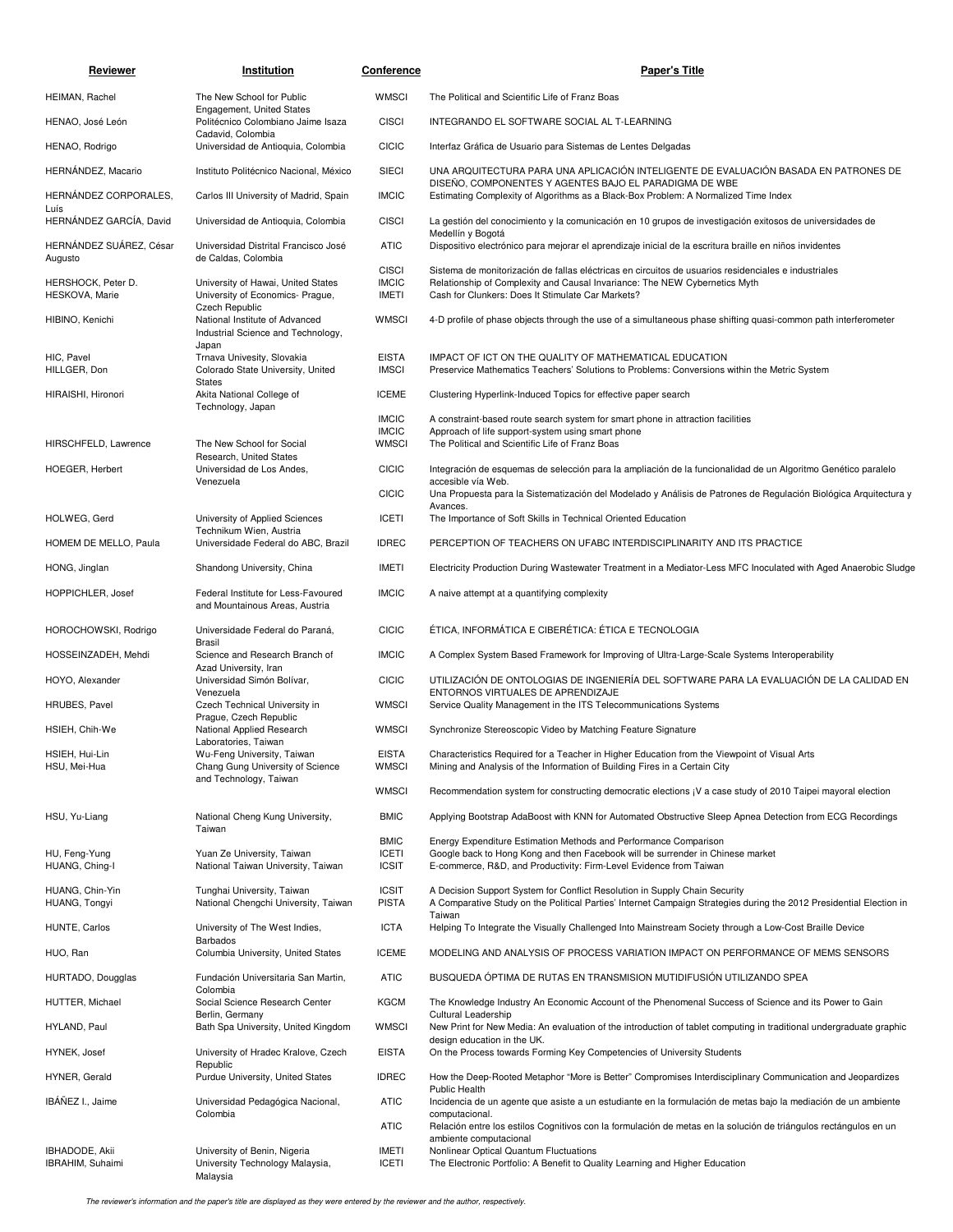| Reviewer                                     | Institution                                                                                                    | Conference                   | <b>Paper's Title</b>                                                                                                                                                                                                                                          |
|----------------------------------------------|----------------------------------------------------------------------------------------------------------------|------------------------------|---------------------------------------------------------------------------------------------------------------------------------------------------------------------------------------------------------------------------------------------------------------|
| ILKOVA, Tatiana                              | Bulgarian Academy of Sciences,                                                                                 | <b>WMSCI</b>                 | Missing Value Imputation Method Based on Clustering and Nearest Neighbours                                                                                                                                                                                    |
| ILKOVA, Tatiana                              | Bulgaria<br>Institute of Biophysics and<br>Biomedical Engineering - Bulgarian<br>Academy of Sciences, Bulgaria | <b>WMSCI</b>                 | Fully Distributed Authority-Based Key Management for Mobile Ad Hoc Networks                                                                                                                                                                                   |
| IRGENS, Cristopher                           | University of Strthclyde, United                                                                               | <b>IDREC</b>                 | IMPLEMENTING KAIZEN APPROACH FOR QUALITY OF E-LEARNING                                                                                                                                                                                                        |
| ISHIZUKI, Hiroshi                            | Kingdom<br>International Association of Traffic                                                                | <b>IREPS</b>                 | Childhood Injury Prevention through Community-Based Participatory Research -A Multidimensional Approach in the                                                                                                                                                |
| ISMAN, Aytekin<br>ISSA, Raymond              | and Safety Sciences, Japan<br>Sakarya University, Turkey<br>University of Florida, United States               | <b>EISTA</b><br><b>IMETI</b> | Love & Safety Omura Study in Nagasaki, Japan-<br>An Application of Benchmarking and Root Cause Analysis of the Co-Education Model<br>Transitioning to a Global Classroom                                                                                      |
| IWAYEMI, Akin<br>IYYUNNI, Chakradhar         | University of Ibadan, Nigeria<br>Institute of Project Management,<br>Larsen, India                             | <b>ICTA</b><br><b>DEMSET</b> | Agent-Based Computational Economics (ACE) and African Modelling: Perspectives and Challenges<br>Package=Product: Industrial Design students take on packaging design with a unique new approach.                                                              |
| IYYUNNI, Chakradhar                          | Larsen and Toubro, United States                                                                               | <b>DEMSET</b>                | A Case Study in USA Rehabilitation Service Delivery Classification Regression Tree Analysis to Reduce Balance<br>Impairments and Falls in the Older population: Impact on resource utilization and clinical decision-making.                                  |
| IZUI, Shozo<br>J KAILATH, Binsu              | University of Geneva, Switzerland<br>IIITDandM Kancheepuram Chennai<br>India, India                            | <b>BMIC</b><br><b>DEMSET</b> | Pathogenesis of SLE and aiCD4 T cell: New insight on autoimmunity<br>Feedback system for Electric Trimmer                                                                                                                                                     |
| JAGADISH, R.                                 | Indian Concerete Institute, India                                                                              | <b>IMETI</b>                 | SEISMIC ANALYSIS OF 3-D BUILDING FRAME WITH MASONRY INFILL AND STEEL BRACINGS AS LATERAL<br>LOAD RESISTING SYSTEMS.                                                                                                                                           |
| JAILLER CASTRILLÓN, Erika                    | Universidad Pontificia Bolivariana,<br>Colombia                                                                | <b>CISCI</b>                 | La gestión del conocimiento y la comunicación en 10 grupos de investigación exitosos de universidades de<br>Medellín y Bogotá                                                                                                                                 |
| JAIN, V. K.                                  | Indian Institute of Technology- Delhi,                                                                         | <b>WMSCI</b>                 | 4X4 Optical Data Vortex Switch Fabric: Fault Tolerance and Terminal Reliability Analysis                                                                                                                                                                      |
| JARAMILLO, Carlos Mario                      | India<br>Universidad de Antioquia, Colombia                                                                    | <b>ATIC</b>                  | GEOGEBRA Y APPLETS APLICADOS A LA ENSEÑANZA Y APRENDIZAJE DEL CÁLCULO                                                                                                                                                                                         |
| JAVADI, Akbar                                | University of Exeter, United Kingdom                                                                           | <b>EISTA</b>                 | E3 in UAE                                                                                                                                                                                                                                                     |
| JEAN KILESHYE, Onema                         | Waternet, Zimbabwe                                                                                             | <b>EISTA</b><br><b>IMETI</b> | The Need for Higher Education Degree in Water Resources Science in UAE<br>FUZZY AHP APPROACH FOR THE SELECTION OF GROUNDWATER RECHARGE ALTERNATIVE:<br>SENSITIVITY ANALYSIS                                                                                   |
| JELIC-MRCELIC, Gorana                        | Faculty of Maritime Studies, Croatia                                                                           | <b>IMCIC</b>                 | Operation of marine diesel engine based on differential equations                                                                                                                                                                                             |
| JENKINS CORONAS, Marcelo                     | Universidad de Costa Rica, Costa                                                                               | <b>CISCI</b>                 | Diseño e Implementación de un curso de Introducción a los Sistemas de Información en un Posgrado en Ciencias                                                                                                                                                  |
| JESMIN, Khan                                 | Rica<br>Tuskegee University, United States                                                                     | <b>IMETI</b>                 | de la Computación<br>An Improved Image Compression Technique Based on Diagonal Edge Estimation                                                                                                                                                                |
| JEUNON DE ALENCAR,                           | Pontifícia Universidade Católica de                                                                            | <b>ATIC</b>                  | EXPLORANDO A TEORIA DE GRAFOS NO TRATAMENTO DE PROBLEMAS GEOGRÁFICOS                                                                                                                                                                                          |
| Bernardo<br>JEYARAM, Perumal                 | Minas Gerais, Brasil<br>SNMV College of Arts & Science,                                                        | <b>ICETI</b>                 | Role of students' satisfaction in improving effectiveness of higher educational institution                                                                                                                                                                   |
| JIANG, Wei                                   | India<br>Hong Kong University of Science                                                                       | <b>IREPS</b>                 | Safe Open Access Framework to Enterprises Information Repository                                                                                                                                                                                              |
| JILEK, Miroslav                              | and Technology, China<br>Czech Technical University in                                                         | <b>IMETI</b>                 | COMPUTATIONAL SIMULATION OF THE FLOW PAST AN AIRFOIL FOR AN UNMANNED AERIAL VEHICLE                                                                                                                                                                           |
| JIMENEZ, Yasmin Ivette                       | Prague, Czech Republic<br>Instituto Politécnico Nacional, México                                               | <b>CISCI</b>                 | LA TRANSFERENCIA DE CONOCIMIENTO ENTRE UN CENTRO DE INVESTIGACIÓN Y REDES DE EMPRESAS.                                                                                                                                                                        |
| JOHNSON, Chris                               | University of Arizona, United States                                                                           | <b>EISTA</b>                 | Right Tool for the Job - Selecting Technology for a Blended Learning Program                                                                                                                                                                                  |
| JOHNSTON-WILDER, Sue                         | University of Warwick, United<br>Kingdom                                                                       | <b>ICTA</b>                  | Spread with excellence: Strategy for Sustainable Amazon                                                                                                                                                                                                       |
| JONASSON, Jon Torfi<br>JONES, Anthony        | University of Iceland, Iceland<br>The University of Melbourne,<br>Australia                                    | <b>IREPS</b><br><b>IMSCI</b> | Engaging All Citizens in Research and Problem Solving through EdGe-ucating<br>Psychosocial factors in the success of electronic learning groups                                                                                                               |
| JORDAAN, Dawid                               | North West University, South Africa                                                                            | DeMSET                       | Towards a Management Framework to Protect Sensitive Information during Migrations                                                                                                                                                                             |
| JORDAN, Sally<br>JUÁREZ, Cristina            | Open University, United Kingdom<br>Universidad Autónoma del Estado de<br>México, México                        | <b>IREPS</b><br><b>SIECI</b> | C-Research: A Framework for Integrating Research into Society<br>Investigación y análisis de los requerimientos de seguridad para reforzar el acceso a los recursos de red en<br>instituciones financieras de banca múltiple conforme a la regulación vigente |
| JUDIKIS PRELLER, Juan C.                     | Universidad de Magallanes, Chile                                                                               | <b>SIECI</b><br><b>SIECI</b> | Videojuego Educativo para Matemáticas en Educación Básica en México<br>Screencast para la elaboración de trabajos recepcionales en la Universidad Veracruzana                                                                                                 |
| JURKOWSKI, Diane<br>JUSTO MORALES, Juan José | York University, Canada<br>Instituto Superior Politécnico José                                                 | <b>EISTA</b><br><b>CISCI</b> | Keeping Up With The Reality Show: A Ten-Years-Later Review of Surviving Teaching on the Internet<br>Herramienta para Reconocimiento de Patrones en Estudios de Medicina Nuclear en el Hospital Hermanos                                                       |
| KADENYI, Ann                                 | Antonio Echeverría, Cuba<br>Moi University, Kenya                                                              | <b>EISTA</b>                 | Ameijeiras<br>Enhancing Classroom Instructions through the Application of Bluetooth Technologies. A case of schools in Kenya                                                                                                                                  |
| KALAME, Fobissie                             | University of Helsinki, Finland                                                                                | <b>IREPS</b>                 | Bridging the gap between Research, Education and Problem solving: The African Union Commission perspective for                                                                                                                                                |
| KALANTARIDIS, Christos                       | Bradford University, United Kingdom                                                                            | <b>IMETI</b>                 | Africa<br>Technological Innovation in Greece: Trends, Challenges and Opportunities for a Sustainable Future                                                                                                                                                   |
| KALID, Ricardo                               | Federal University of Bahia, Brazil                                                                            | IMETI                        | LIFE CYCLE OF THE OPERATIONAL FAILURE IN INDUSTRY, A MODEL OF LEARNING                                                                                                                                                                                        |
| KANEL-BELOV, Alexsey<br>KARRER, Monica       | Bar Ilan University, Israel<br>Centro Universitário da FEI, Brasil                                             | <b>IREPS</b><br><b>CISCI</b> | Mathematical Competitions for University Students<br>Aplicação da metodologia enxuta em produção não-seriada: análise de uma indústria de caldeiras e equipamentos                                                                                            |
| KASSAR, Abdul Nasser                         | LAU (Lebanese American                                                                                         | <b>IMCIC</b>                 | CRM PERFORMANCE ANALYSIS USING THE CONCEPT OF GENETIC FUZZIMETRIC TECHNIQUE                                                                                                                                                                                   |
| KASTNER, Kyle                                | University), Lebanon<br>Southwest Research Institute, United                                                   | IMETI                        | A Hybrid VOX System Using Emulated Hardware Behaviors                                                                                                                                                                                                         |
| KATSUYAMA, Tomoo                             | States<br>Numazu National College of                                                                           | IMETI<br><b>WMSCI</b>        | SCTP Performance Improvement via Adaptive Lower Bound for Retransmission Time-Outs<br>DETRENDED FLUCTUATION ANALYSIS OF CARDIAC RHYTHM IN JOB-RELATED MENTAL STRESS                                                                                           |
| KAUFMANN, Christian                          | Technology, Japan<br>University of Applied Sciences                                                            | <b>ICETI</b>                 | Source Code Plagiarism in Computer Engineering Courses                                                                                                                                                                                                        |
|                                              | Technikum Wien, Austria                                                                                        |                              |                                                                                                                                                                                                                                                               |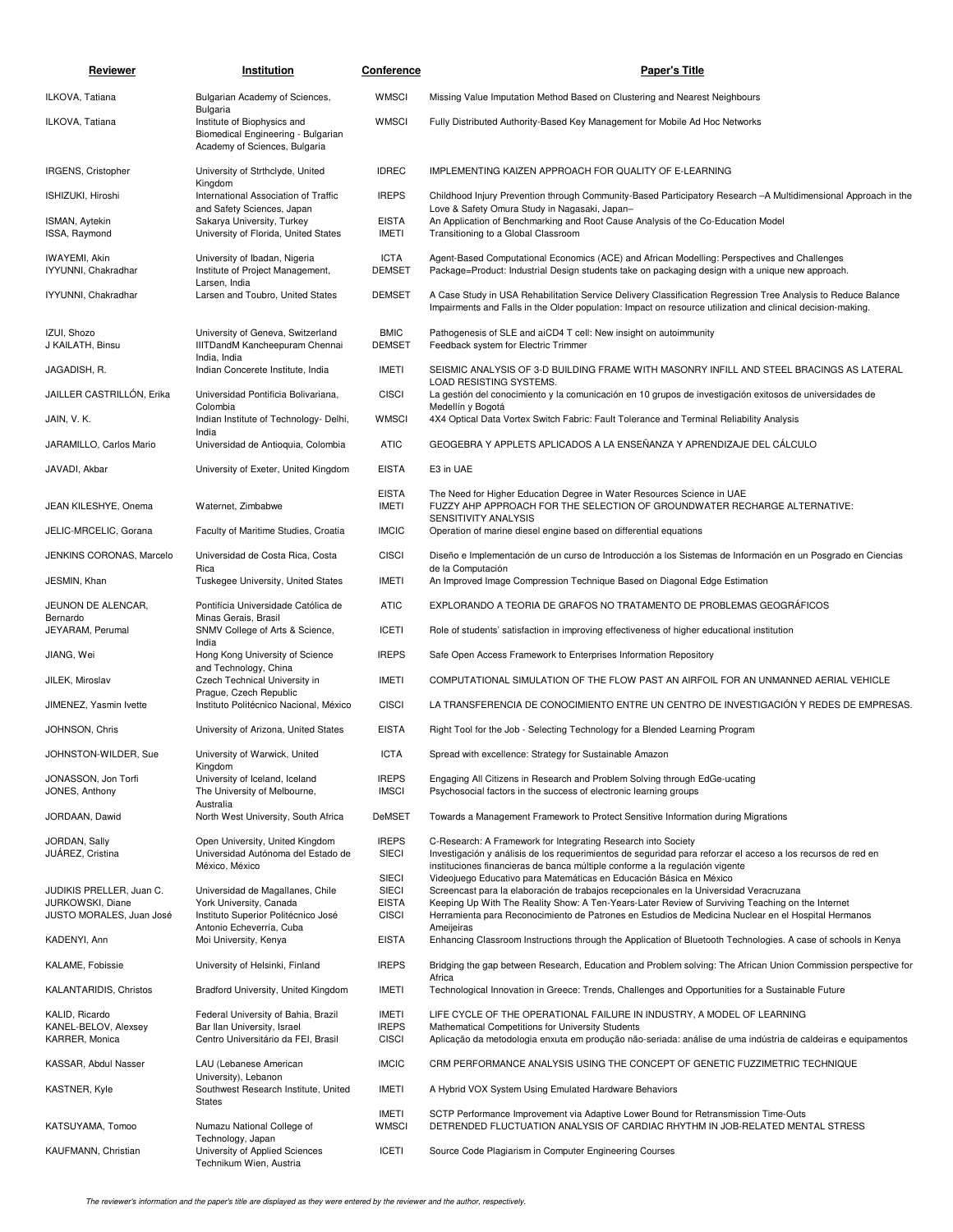| Reviewer                                      | Institution                                                                                                           | <b>Conference</b>                            | <b>Paper's Title</b>                                                                                                                                                                             |
|-----------------------------------------------|-----------------------------------------------------------------------------------------------------------------------|----------------------------------------------|--------------------------------------------------------------------------------------------------------------------------------------------------------------------------------------------------|
| KAUFMANN, Christian                           | University of Applied Sciences                                                                                        | <b>IREPS</b>                                 | How Pre-service Teachers Build Identity As a Gym Teacher?                                                                                                                                        |
| KAWAI, Kazuhisa                               | Technikum Wien, Austria<br>Toyohashi University of Technology,                                                        | <b>DEMSET</b>                                | Analysis of Computing Curriculum Standard J07 using ICT Common Body of Knowledge                                                                                                                 |
| KEENGWE, Jared                                | Japan<br>University of North Dakota, United                                                                           | ICETI                                        | Examining student teachers' perception and responses on blended learning environment by using an activity system                                                                                 |
| KERBACHE, Laoucine                            | <b>States</b><br>HEC Paris, France                                                                                    | <b>IMSCI</b>                                 | framework<br>Towards a formulation of a comprehensive risk model for an integrated supply chain: Development of risk                                                                             |
| <b>KETTNER, Matthias</b>                      | Witten/Herdecke University, Germany                                                                                   | <b>KGCM</b>                                  | interaction and structure constructs<br>The Knowledge Industry An Economic Account of the Phenomenal Success of Science and its Power to Gain                                                    |
| KHALID, Sohail Khalid<br>KHALIFA, Nermine     | Air University, Pakistan<br>Arab Academy for Science and                                                              | <b>WMSCI</b><br><b>ICSIT</b>                 | Cultural Leadership<br>Reducing Computational Complexity in DS-CDMA using Swarm Optimization Techniques<br>Role of Processes in Electronic Government (Case of Egypt)                            |
| KHODACHENKO, Maxim                            | Technology, Egypt<br>Austrian Academy of Sciences,                                                                    | <b>IMCIC</b>                                 | Physics of Open Systems: Generation of System Knowledge                                                                                                                                          |
| KIM, Jong-An                                  | Austria<br>KEPCO Research Institute, South                                                                            | <b>DEMSET</b>                                | THE DEVELOPMENT OF BOILER COMBUSTION AIR CONTROL ALGORITHM FOR COAL-FIRED POWER                                                                                                                  |
| KIM, Jung                                     | Korea<br>North Carolina State University,                                                                             | <b>DEMSET</b>                                | PLANT<br>An Efficient e-Learning System for TCP/IP Protocols Suite                                                                                                                               |
| KIM, Seock-Ho                                 | <b>United States</b><br>The University of Georgia, United                                                             | <b>IREPS</b>                                 | Analysis of Teachers' Concern and Levels of Use on Performance Assessment in China Middle Schools                                                                                                |
| KIM, Sukwoo                                   | <b>States</b><br>Pusan National University, South                                                                     | <b>IREPS</b>                                 | Disciplinary Identity Construction of Graduate Students in Interdisciplinary Program of Multimedia                                                                                               |
| KIS-TÓTH, Lajos                               | Korea<br>Eszterházy Károly College, Hungary                                                                           | <b>EISTA</b>                                 | E-curriculum Projects in Hungarian Higher Educations                                                                                                                                             |
| KITAZAWA, Takeshi                             | Tokyo Metropolitan University, Japan                                                                                  | <b>ICETI</b>                                 | Improvement of children's logical thinking by a digital pen system environment                                                                                                                   |
| KLAS, Antonin                                 | Slovak Academy of Sciences,<br>Slovakia                                                                               | <b>WMSCI</b>                                 | SOCIAL NETWORKS AS THE BEST INSTRUMENT FOR ACHIEVING FULL, WORLDWIDE AND TRULY GLOBAL<br><b>E-INCLUSION</b>                                                                                      |
| KLEIN, Peter<br>KLOPPER, Rembrandt            | Ohio University, United States<br>University of KwaZulu, South Africa                                                 | <b>IREPS</b><br>DeMSET                       | Have Technology Programs Succeeded Where Engineering Programs Have Failed?<br>Towards a Management Framework to Protect Sensitive Information during Migrations                                  |
| KNIPP, Tammy                                  | Florida Atlantic University, United                                                                                   | <b>IMCIC</b>                                 | An Investigation of Systems, Complex Systems And Abuse of Complexity                                                                                                                             |
| KNOLL, Matthias                               | <b>States</b><br>Darmstadt University of Applied<br>Sciences, Germany                                                 | <b>EISTA</b>                                 | QUIZ LOUNGE: Game-based learning on mobile devices                                                                                                                                               |
| KNOX, Edwin                                   | Medgar Evers College, United States                                                                                   | <b>IMSCI</b>                                 | Issues of Information Privacy, Security and Confidentiality in Cyberspace                                                                                                                        |
| KNOX, Sarah S.                                | University of West Virginia, United<br><b>States</b>                                                                  | <b>BMIC</b>                                  | Cellular Communication, Signaling and control from the different perspectives of Biology, Chemistry and Field<br>Physics                                                                         |
| KOBAYASHI, Kentaro                            | Nagoya University, Japan                                                                                              | <b>IMETI</b><br><b>IMETI</b><br><b>IMETI</b> | CREID: Development of reliable and scalable DHCP system for carrier IP networks<br>Multi-rate routing protocol based on bottle-neck link throughput for mesh networks                            |
| KODACSY, Janos                                | Kecskemét College Faculty of<br>Mechanical Engineering and                                                            | <b>IMETI</b>                                 | OFDM cooperative flooding mechanisms for Multi-hop networks<br>Machining Characteristics of Dry Grinding with CBN Structured Wheels                                                              |
| KOLLMAN, Thomas                               | Automation, Hungary<br>Texas A&M University-Commerce,<br><b>United States</b>                                         | <b>IMETI</b>                                 | Generating Ontology Relations through Clustering for Preventive Health Care                                                                                                                      |
| KOMATINA, Mirko<br>KONG, Kam                  | University of Belgrade, Serbia<br>Delaware State University, United<br>States                                         | <b>EISTA</b><br><b>ICETI</b>                 | New Concepts and Experience in Education of Energy Engineers<br>A Framework for Soft Skills Training in Science and Engineering                                                                  |
| KONTTINEN, Yrjo                               | University of Helsinki, Finland                                                                                       | <b>BMIC</b>                                  | Novel Self-organized Criticality Theory of Autoimmunity Explaining the Cause of Systemic Lupus Erythematosus                                                                                     |
| KOON, Mahindrapersad                          | University of Trinidad and Tobago,<br>Trinidad and Tobago                                                             | <b>ICTA</b>                                  | Mobile Radio Network Planning Issues                                                                                                                                                             |
| KOR, Ah-Lian                                  | Leeds Metropolitan University,<br>United Kingdom                                                                      | <b>IREPS</b>                                 | Management Model of Occupation Education in the Modern Educational Technology Research                                                                                                           |
| KOTZE, Eduan                                  | University of the Free State, South<br>Africa                                                                         | <b>ICTA</b>                                  | A Critical Systems Thinking Perspective on Data Warehouse Stakeholders                                                                                                                           |
| KOVÁCS, George L.                             | Computer and Automation Research<br>Institute, Hungary                                                                | <b>ICTA</b><br>AG                            | The Use of Soft Systems Methodology for the Development of Data Warehouses<br>GLOBAL ORDERS AND INTELLECTUAL DEPLOYMENT CHALLENGES                                                               |
| KRACH, R. Michael<br>KRAETZL, Miro            | Towson University, United States<br>Defence Science and Technology                                                    | <b>IMSCI</b><br><b>WMSCI</b>                 | Teaching Proofs to Elementary and Middle School Education Majors<br>New version of SDP method for weighte k-out-of-n system                                                                      |
| KRESSE, Adelheid<br><b>KRILAVICIUS, Tomas</b> | Organisation, Australia<br>Medical University Graz, Austria<br>Baltic Institute of Advanced                           | <b>IMCIC</b><br><b>ICTA</b>                  | Aspects of knowledge media in distance education under oriental e biological approaches<br>Contouring left ventricle from echocardiographic image sequence in long-axis view                     |
| KU, Cyril                                     | Technologies, Lithuania<br>William Paterson University, United                                                        | <b>CENT</b>                                  | Collaboration, Knowledge and Interoperability — Implications for Software Engineering                                                                                                            |
| KUANG, Yu                                     | <b>States</b><br>Radiation Physics DivisionDept. of<br>Radiation OncologyStanford<br>University School of Medicine875 | <b>DEMSET</b>                                | An Analysis of the Proactive Approach as a Potential Tool for Adaptability in Production Systems                                                                                                 |
|                                               | <b>Blake, United States</b>                                                                                           | <b>DEMSET</b>                                | Numerical Simulation of radiative cooling in a 3-D anisotropic solid, using a system of two parabolic partial                                                                                    |
| KUBLANOV, Vladimir                            | Ural Federal University, Russian<br>Federation                                                                        | <b>ICTA</b>                                  | differential equations<br>Contouring left ventricle from echocardiographic image sequence in long-axis view                                                                                      |
| KURIYAGAWA, Tsunemoto<br>KUZNETSOV, Dmitry    | Tohoku University, Japan<br>National University of Rwanda,                                                            | IMETI<br><b>IMETI</b>                        | Machining Characteristics of Dry Grinding with CBN Structured Wheels<br>RPD: Reusable Pseudo-id Distribution for a Secure and Privacy Preserving VANET                                           |
| LA LONDE, Bernard J.                          | Rwanda<br>Ohio State University, United States                                                                        | MEI                                          | Smart Mechanism for Bid Ranking in Ubiquitous Supply Process Coordination                                                                                                                        |
| LAANPERE, Mart<br>LAI, Chih-Chin              | Tallinn University, Estonia<br>National University of Kaohsiung,                                                      | <b>EISTA</b><br><b>IMCIC</b>                 | Active Learning methodologies in e-Learning (animations, simulations, teamwork ect. in learning process)<br>Sequential Decision Making Predictions under the Influence of Observational Learning |
| LAI, Ping Yen                                 | Taiwan<br>National Changhua University of<br>Education, Taiwan                                                        | MEI                                          | Solving Two Sided Incomplete Information Games with Bayesian Iterative Conjectures Approach                                                                                                      |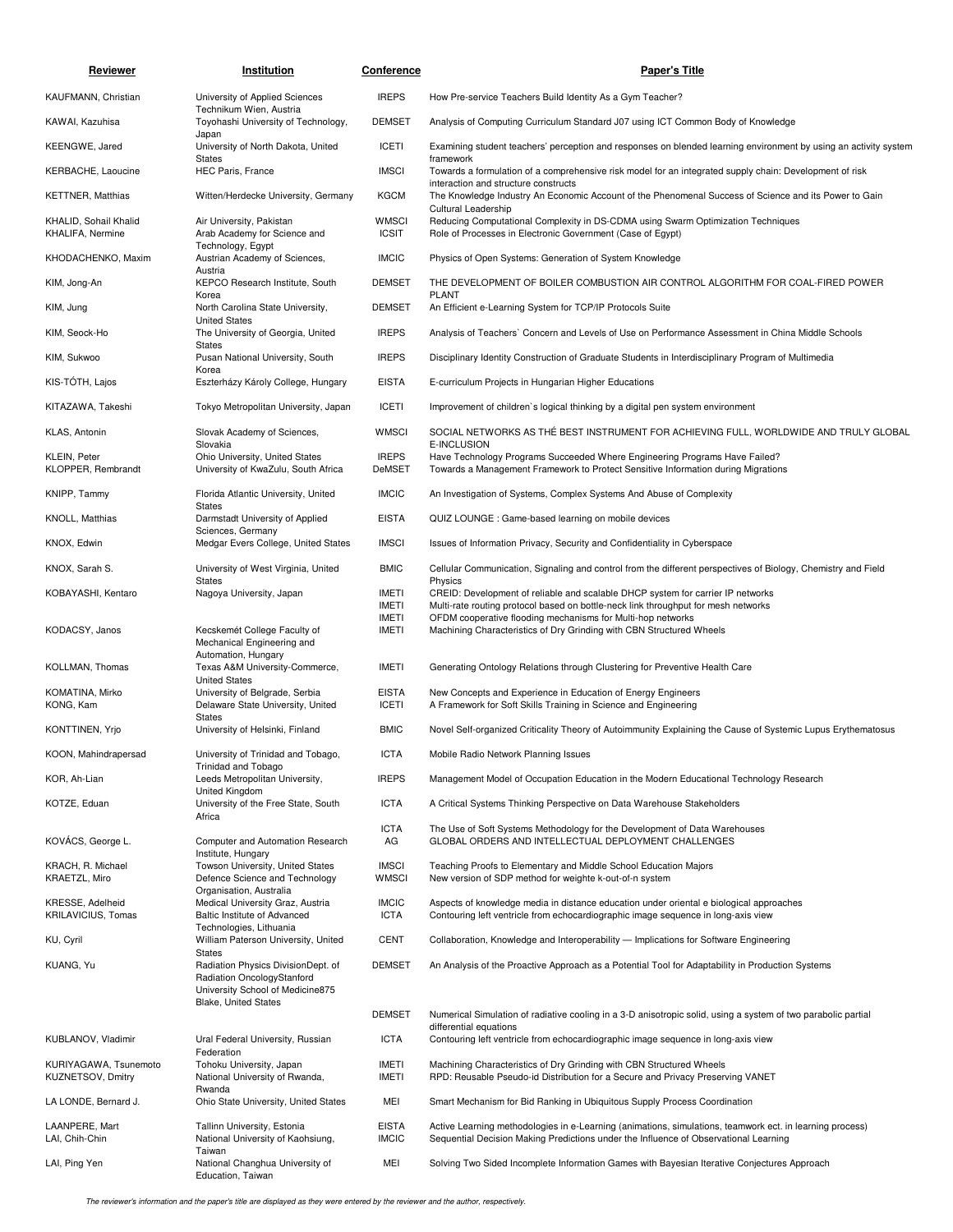| Reviewer                             | Institution                                                                          | <b>Conference</b>                           | <b>Paper's Title</b>                                                                                                                                                                                                                                |
|--------------------------------------|--------------------------------------------------------------------------------------|---------------------------------------------|-----------------------------------------------------------------------------------------------------------------------------------------------------------------------------------------------------------------------------------------------------|
| LAM, Kevin                           | Chinese University of Hong Kong,                                                     | MEI                                         | Solving Two Sided Incomplete Information Games with Bayesian Iterative Conjectures Approach                                                                                                                                                         |
| LAMBIOTTE, Renaud                    | Hong Kong<br>Imperial College London, United                                         | <b>IMCIC</b>                                | Depicting the complexity of architectural design: the case of space layout planning                                                                                                                                                                 |
| LAMM, Ryan                           | Kingdom<br>Southwest Research Institute, United                                      | <b>IMCIC</b>                                | Distributed Control in Multi-vehicle Systems                                                                                                                                                                                                        |
| LARA ROSANO, Felipe                  | <b>States</b><br>Universidad Nacional Autónoma de                                    | <b>CISCI</b>                                | "Desarrollo de una metodología para evaluación de proyectos de innovación (I&D+i), a partir de casos de una                                                                                                                                         |
| LASMANIS, Aivars                     | México, México<br>University of Latvia, Latvia                                       | <b>IDREC</b>                                | universidad pública mexicana"<br>A Glance at Educational Governance                                                                                                                                                                                 |
| LATCHEM, Colin<br>LAVÍN, Roberto     | Athabasca University, Canada<br>Universidad Diego Portales, Chile                    | <b>IDREC</b><br><b>EISTA</b><br><b>CIIT</b> | Quantum Games: Numerical Approach<br>An Application of Benchmarking and Root Cause Analysis of the Co-Education Model<br>LA NANOTECNOLOGÍA EN LA FORMACIÓN DE LOS INGENIEROS RESPECTO DE LAS PERSPECTIVAS<br>TECNOLÓGICAS Y ECONÓMICAS A FUTURO     |
| LAWRENCE, Daniel                     | Technology Service Corporation,<br><b>United States</b>                              | <b>IMETI</b>                                | Decomposition of Radar Data Through Intelligent Successive Regression                                                                                                                                                                               |
| LAZCANO, Carlos<br>LE RIDER, Jacques | Universidad de La Habana, Cuba<br>Ecole Pratique des Hautes Etudes<br>(EPHE), France | <b>CISCI</b><br><b>ICETI</b>                | Gestión del Conocimiento y Toma de Decisiones<br>Innovative management model in the Romanian system of higher education                                                                                                                             |
| LEAL, Aurely                         | Universidad del Zulia, Venezuela                                                     | <b>CISCI</b><br><b>CISCI</b>                | EVALUACIÓN DE TÉCNICAS DE COMPRESIÓN PARA CADENAS DE BITS SPARSE<br>Impacto del Efecto Web 2.0 en las PYME del Estado Zulia: Un Enfoque Competitivo Sistémico                                                                                       |
| LEE, Adam                            | University of Maryland, United States                                                | <b>BMIC</b><br>MEI                          | REPRESENTATION OF THE DEVELOPMENT OF THE PRIMARY SPONGIOSA THROUGH SYSTEMS OF<br>REACTION-DIFFUSION: A HYPOTHESIS ON THE BEGINNING OF THE FORMATION OF IMMATURE BONE BY<br>THE ENDOCHONDRAL MECHANISM<br>Packet Filtering Circuits for Smart Phones |
| LEE, David E.                        | University of Sououthern Mississippi,                                                | <b>EISTA</b>                                | Cyberbullying and Cyberbullies: Implications For K-12 School Administrators                                                                                                                                                                         |
| LEE, Hwajung                         | <b>United States</b><br>Radford University, United States                            | <b>WMSCI</b>                                | A Study on Characteristics of Open Source Software Development Projects in the Areas of Engineering and Games                                                                                                                                       |
| LEE, Joon-Yong                       | Korea Advanced Institute of Science<br>& Technology, South Korea                     | <b>WMSCI</b>                                | Direct Teaching Trajectory Correction using the Curvature and Velocity in the Industrial Robot                                                                                                                                                      |
| LEGNANI, Walter                      | Universidad Tecnológica Nacional,<br>Argentina                                       | <b>CISCI</b>                                | Diseño de un sistema de lectura automática de formularios manuscritos                                                                                                                                                                               |
| LEHMANN, Lucia                       | Fluminense Federal University,<br>Bosnia and Herzegowina                             | <b>ICTA</b>                                 | VLE and Conceptual Maps on Information System face-to-face teaching                                                                                                                                                                                 |
| LEI, Weimin<br>LEI, Ye               | Northeastern University, China<br>Northwestern Polytechnical                         | <b>IMETI</b><br><b>ICEME</b>                | Measuring the Refractive Index of Liquid and Gas by Mie Scattering<br>Effects of the Junction's Stiffness on Vibration of a Plate-Shell Coupled System                                                                                              |
| LEIVA, Adriana                       | University, China<br>Universidad Pedagógica Nacional                                 | <b>SIECI</b>                                | Modernización del rol del docente en la era de la informática y las telecomunicaciones: las herramientas del                                                                                                                                        |
| LEPPISAARI, Irja                     | Bogotá, Colombia<br>Central Ostrobothnia University of                               | <b>IMSCI</b>                                | profesor geek (versión 2012)<br>Developing Social Media Communication Skills of Students in Higher Educational Institutions -Reflections from                                                                                                       |
| LEVIAN, Dina                         | Applied Sciences, Finland<br>D. Yellin College of Education, Israel                  | <b>WMSCI</b>                                | conducting an Online Course<br>Mathematical Achievement Levels as a Function of Designing and Manipulating Virtual Learning Environments: A                                                                                                         |
| LEVINE, Dan                          | University of Texas Arlington, United                                                | <b>ICETI</b>                                | Successful Attempt at Teaching Novice Computer Users<br>American Education Bridge, technology and pedagogy                                                                                                                                          |
| LEWIS, Clayton                       | <b>States</b><br>University of Colorado at Boulder,                                  | <b>WMSCI</b>                                | Effects of an analogical reasoning touch screen computer test in individuals with disabilities                                                                                                                                                      |
| LEYVA MONTIJO, Miguel                | <b>United States</b><br>Universidad Autónoma de Baja                                 | <b>CISCI</b>                                | La Innovación Tecnológica como elemento generador de valor y conocimiento en la mejora de procesos, aplicada                                                                                                                                        |
| LEZCANO, Luís Alfonso                | California, México<br>Universidad Nacional, Colombia                                 | <b>CISCI</b>                                | en la administración de un centro de cómputo. Caso UABC.<br>Un Juego para la Enseñanza de Métodos de Desarrollo de Software                                                                                                                         |
| LI, Lee<br>LIAO, Chu-Hsien           | York University, Canada<br>Food Industry Research &                                  | <b>EISTA</b><br><b>ICSIT</b>                | Keeping Up With The Reality Show: A Ten-Years-Later Review of Surviving Teaching on the Internet<br>Comparative Case Study on Enterprise Architecture Frameworks                                                                                    |
|                                      | Development Institute, Taiwan                                                        |                                             |                                                                                                                                                                                                                                                     |
| LILIA, Dora                          | Universidad Distrital "Francisco José<br>De Caldas", Colombia                        | <b>CISCI</b>                                | SIMULACIÓN DE ESCENARIOS LAN Y WLAN EN NS-2 Y CONFRONTACIÓN DE RESULTADOS FRENTE<br>MEDICIONES DE LABORATORIO                                                                                                                                       |
| LIM, Geonpyo                         | Kepco Research Institute, South<br>Korea                                             | <b>IMETI</b>                                | Practical Main Steam Temperature Control for Coal Fired Power Plant                                                                                                                                                                                 |
| LIN, Zhongyan                        | Delaware State University, United<br><b>States</b>                                   | <b>ICETI</b>                                | A Framework for Soft Skills Training in Science and Engineering                                                                                                                                                                                     |
| LINDSAY, Noel                        | University of Adelaide, Australia                                                    | <b>ICETI</b><br>DeMSET                      | Effective Electronic Performance System Training for Supporting the Clinical Activities of Physicians<br>Model for the Integration of Theory, History and Research with Practice in Design Education                                                |
| LITVIN, Vladimir                     | California Institute of Technology,<br><b>United States</b>                          | <b>IMSCI</b>                                | Visualizing Nanotechnology Research in Canada: Evidence from Publication Activities, 1990-2009                                                                                                                                                      |
|                                      |                                                                                      | <b>IMSCI</b>                                | VOTING MACHINES: WHICH SOCIAL AND CULTURAL SELECTIVITY?                                                                                                                                                                                             |
| LIU, Yushen<br>LLOPIS, Luis Manuel   | Tsinghua University, China<br>University of Malaga, Spain                            | <b>EISTA</b><br><b>ICTA</b>                 | Developing a cognitive system: An integrated approach of object, algebra and geometry<br>Available and Reliable Services                                                                                                                            |
| LO, Clarence                         | University of Missouri, United States                                                | <b>IREPS</b>                                | Making error analysis a tool for everyday education, information, and living                                                                                                                                                                        |
| LO IACONO, Luigi                     | University of Applied Sciences<br>Cologne, Germany                                   | <b>EISTA</b>                                | Reducing the complexity of understanding cryptology using CrypTool                                                                                                                                                                                  |
| LONDONO AGUIRRE, Jhon<br>Jairo       | Universidad Antonio Nariño,<br>Colombia                                              | <b>CISCI</b>                                | CONCEPCIONES Y PRÁCTICAS DOCENTES SOBRE EL AMBIENTE, EL DESARROLLO SUSTENTABLE Y LA<br>EDUCACIÓN AMBIENTAL EN LA UNIVERSIDAD. Un estudio de caso: la Universidad Antonio Nariño de Bogotá                                                           |
| LONDOÑO CANO, René<br>Alejandro      | Universidad de Antioquia, Colombia                                                   | <b>ATIC</b>                                 | GEOGEBRA Y APPLETS APLICADOS A LA ENSEÑANZA Y APRENDIZAJE DEL CÁLCULO                                                                                                                                                                               |
| LONGSTAFF, Patricia                  | Syracuse University, United States                                                   | <b>IMCIC</b>                                | The Self Beyond Itself: Further Reflection on Spinoza's Systems Theory of Ethics                                                                                                                                                                    |
| LOPES, Daniel De Queiroz             | Universidade do Vale do Rio dos<br>Sinos, Brasil                                     | <b>SIECI</b>                                | OFICINANDO EM REDE: videogames como dispositivos de saúde                                                                                                                                                                                           |
| LOPES, Denivaldo                     | Universidade Federal do Maranhão,<br>Brasil                                          | <b>CICIC</b>                                | avaliação de aleatoriedade de geradores pseudo-aleatórios aplicáveis em teste de circuitos integrados                                                                                                                                               |
| LOPES, Paulo                         | Mackenzie Presbyterian University,<br>Brazil                                         | <b>ICEIC</b>                                | Learning Objects for the teaching on Electric Circuits using the Theory of the Registration of the Semiotic<br>Representation by Raymond Duval                                                                                                      |
| LOPEZ, Guadalupe                     | Universidad Iberoamericana Puebla,<br>México                                         | <b>CISCI</b>                                | Un Modelo de Cooperación Basado en Valores Compartidos                                                                                                                                                                                              |
| LOPEZ, Roxana                        | Universidad Nacional Mayor de San<br>Marcos, Perú                                    | <b>ATIC</b>                                 | Funciones B-splines simbólicas con el Maxima                                                                                                                                                                                                        |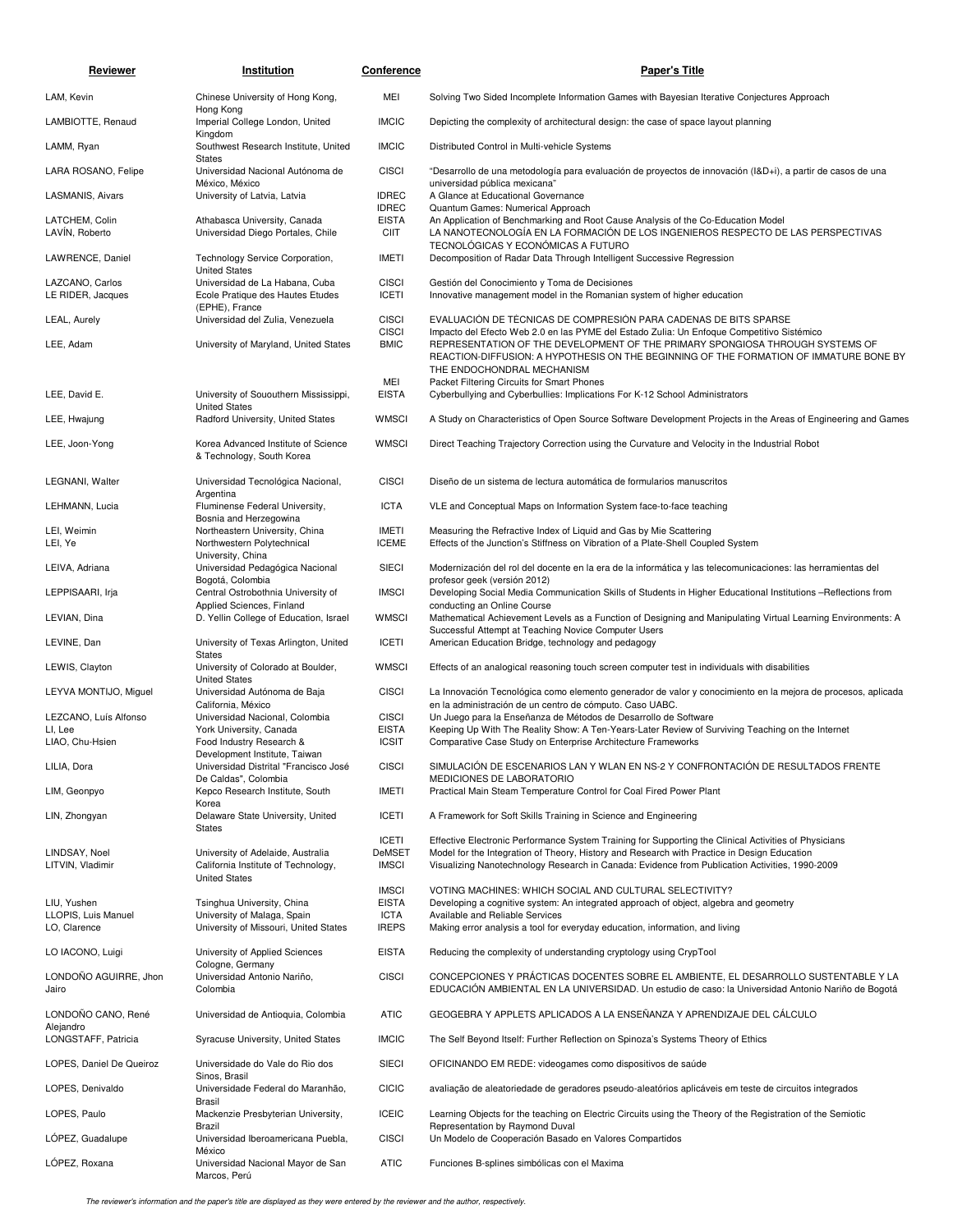| Reviewer                                                 | Institution                                                                                                | Conference                                  | <b>Paper's Title</b>                                                                                                                                                                                                                                                       |
|----------------------------------------------------------|------------------------------------------------------------------------------------------------------------|---------------------------------------------|----------------------------------------------------------------------------------------------------------------------------------------------------------------------------------------------------------------------------------------------------------------------------|
| LÓPEZ DE GUEREÑO<br>ZÁRRAGA, Aritza                      | Universidad del País Vasco, España                                                                         | <b>ATIC</b><br><b>CISCI</b>                 | Un paquete en el Mathematica para manipular funciones a trozos<br>LOS ESTUDIOS TEMÁTICOS DE CASOS: PROYECTO DE INTEGRACIÓN DOCENTE E INVESTIGADORA<br>COMO PUNTO DE ENCUENTRO ENTRE LA ACADEMIA, LA EMPRESA Y LA GOBERNANZA                                                |
| LÓPEZ TRUJILLO, Marcelo<br>LORIG, Barbara                | Universidad de Caldas, Colombia<br>Federal Institute for Vocational                                        | <b>SIECI</b><br><b>ICETI</b>                | Inclusión digital universitaria: una propuesta para su medición<br>European approaches to recognition of informal learning - potentials regarding ICT-components                                                                                                           |
| LOVE, David W.                                           | Education and Training, Germany<br>New Mexico Institute of Mining and<br>Technology, United States         | <b>IMCIC</b>                                | The Nature of Information as a Fundamental Property of Matter: A Case Study using Petroleum and Hydrocarbon<br>Gases                                                                                                                                                       |
| LU, Wen-Cheng<br>LUACES, Patricia                        | Ming Chuan University, Taiwan<br>Centro de Inmunología Molecular,                                          | <b>ICSIT</b><br><b>CICIC</b>                | E-commerce, R&D, and Productivity: Firm-Level Evidence from Taiwan<br>alasClínicas: Sistema de Gestión de Ensayos Clínicos                                                                                                                                                 |
| LUETKEHANS, Lara                                         | Cuba<br>Northen Illinois University, United                                                                | <b>IREPS</b>                                | CRITICAL THINKING, TRANSFER, AND STUDENT SATISFACTION                                                                                                                                                                                                                      |
| LUETKEHANS, Lara                                         | <b>States</b><br>Northern Illinois University, United<br><b>States</b>                                     | <b>ICEIC</b>                                | CRITICAL THINKING, TRANSFER, AND STUDENT SATISFACTION                                                                                                                                                                                                                      |
| LUO, Lieh-Ming<br>LYKKEN, Glenn I.                       | Fu Jen Catholic University, Taiwan<br>University of North Dakota, United                                   | <b>RMSCI</b><br><b>IREPS</b>                | Examining the Validity of Credit Ratings Assigned to Credit Derivatives<br>Integration Of Interdisciplinary Scientific Research Exposure Through Informal Science Education With Open                                                                                      |
| LYNN, David                                              | <b>States</b><br><b>Emory University, United States</b>                                                    | <b>DEMSET</b>                               | Course Ware<br>A Case for the Classroom in the 21st Century: Increased Student Engagement through Inter- and Multi-Disciplinary                                                                                                                                            |
| M.K., Akinsola                                           | University of Ibadan-Ibadan., Nigeria                                                                      | DeMSET                                      | Teaching and Project-Based Learning in the Emory ORDER Program.<br>Impact of an Action Cyber Crime Prevention Programme on Secondary School Students` Attainment in Crime<br>Prevention Concepts in Civic Education and Social Studies                                     |
| MABUCHI, Hiroshi                                         | Iwate Prefectural University, Japan                                                                        | <b>ICTA</b>                                 | Generation Method for Correct Parallel Programs Based on Equivalent Transformation                                                                                                                                                                                         |
| MACEDO, Euler                                            | Federal University of Praíba, Brazil                                                                       | <b>BMIC</b>                                 | A Complete Electrocardiogram System Based on SMS Service                                                                                                                                                                                                                   |
| MACIEL, Marcelo Dias<br>Sampaio                          | Federal Center of Technological<br>Education of Rio de Janeiro, Brazil                                     | <b>IREPS</b>                                | Teaching via collaborative research: a dynamic proposal presentation for the study of business law in a Business<br><b>Technical School</b>                                                                                                                                |
| MACLEOD, Martha                                          | University of Northern British<br>Columbia, Canada                                                         | <b>ICEIC</b>                                | A Systemic Cybernetic Model of Programmatic "Action-Research": Lessons from Case Observations of the<br>Integrated Generation, Communication & Management of Health Care Knowledge                                                                                         |
| MACLEOD, Martha                                          | Univesity of Northern British<br>Columbia, Canada                                                          | <b>IREPS</b>                                | A Systemic Cybernetic Model of Programmatic "Action-Research": Lessons from Case Observations of the<br>Integrated Generation, Communication & Management of Health Care Knowledge                                                                                         |
| MADICHIE, Dr. Nnamdi                                     | University of Sharjah, United Arab<br>Emirates                                                             | <b>IMETI</b>                                | What External Knowledge Sources Drive Small Firm Innovation and Growth? A Study of Technology-Based Small<br>Firms in Different Regional Contexts                                                                                                                          |
| MADRID, Ericka                                           | Pontifical Catholic University of Peru,<br>Peru<br>Pontificia Universidad Católica del                     | <b>WMSCI</b><br><b>CISCI</b>                | Advances in Control of Teleoperation System by State Convergence                                                                                                                                                                                                           |
| MADRID, Ericka<br>MAFFEI, Carla                          | Perú, Perú<br>Hospiral da Cruz Vermelha do                                                                 | <b>SIECI</b>                                | Implementación del Controlador de un Brazo Robot Serial de 3 Grados de Libertad<br>Educação para a Mobilidade de Pessoas com Deficiência Visual: Desenvolvimento de Modelos Táteis para                                                                                    |
| MAGALHÃES, Carlos Roberto                                | Paraná, Brasil<br>Serviço Federal de Processamento                                                         | <b>CISCI</b>                                | Representação de Áreas Urbanas como Instrumento para Orientação e Inclusão.<br>O Poderoso Impacto do BPM na Gestão do Conhecimento                                                                                                                                         |
| MAGANA, Alejandra                                        | de Dados, Brasil<br>Universidad Purdue, Estados Unidos                                                     | <b>ATIC</b>                                 | PROYECTO 50 - UNA PROPUESTA DE INNOVACIÓN EDUCATIVA PARA EL DESARROLLO PROFESIONAL                                                                                                                                                                                         |
| MAGZAN, Masa                                             | Zagreb School of Economics and                                                                             | <b>IMSCI</b>                                | DOCENTE EN LA UNIVERSIDAD EAFIT<br>Standards for measuring the Netspeaks quantity in on-line text content                                                                                                                                                                  |
| MAHESHWARI, Bharat                                       | Management, Croatia<br>University of Windsor, Canada                                                       | IMETI                                       | Deployment of Social Media for the Effective Planning and Implementation of International Technology Transfer                                                                                                                                                              |
| MAIMONE DE FIGUEIREDO,<br>Josiel                         | Universidade Federal de Mato<br>Grosso, Brasil                                                             | <b>ATIC</b>                                 | Metodologia de ensino-aprendizagem mediada pelas TICs: uma análise do projeto PEMTIC sob a ótica dos<br>docentes da Faculdade de Administração da FAECC-UFMT                                                                                                               |
| MAJZOUB, Sohaib                                          | American University in Dubai, United<br><b>Arab Emirates</b>                                               | <b>IMCIC</b>                                | A Naïve Model to Estimate the Probability Distribution of Excess Returns in the U.S. Stock Market                                                                                                                                                                          |
| MAK, P. U.                                               | Universidade de Macau, Macau                                                                               | <b>IREPS</b>                                | Methodology of Continuous Personnel Training as a Means of Maintaining High Quality and Content of Professional<br>Training at the State of the Art Level of Science and Technology                                                                                        |
| MAKITA, Yuki                                             | Fujitsu Advanced Solutions Limited,<br>Jamaica                                                             | <b>IMSCI</b>                                | Development of new e-Learning contents for improvement of laboratory courses by using the AR technology                                                                                                                                                                    |
| MAKKINEJAD, Babak<br>MALDONADO, Calixto A.               | Hewlett-Packard, United States<br>Universidad Tecnológica Nacional,<br>Argentina                           | <b>KGCM</b><br><b>CISCI</b>                 | Combinatorial Document Matching: A Patent Case Study<br>Interfaz de detección de emociones a través del monitoreo de ondas cerebrales. Caso de uso: Redes Sociales.                                                                                                        |
| MALHOTRA, Charru                                         | Indian Institute of Public<br>Administration, India                                                        | <b>EISTA</b>                                | Satisfactory Learning Opportunities for 'multi-sensory learning' with Educational Software Systems                                                                                                                                                                         |
| MALITA, Mihaela                                          | Saint Anselm College, United States                                                                        | <b>WMSCI</b>                                | Interdisciplinary Teaching and Research at a Liberal Arts College on Computational Biology                                                                                                                                                                                 |
| MANOUS, Joe                                              | Institute for Water Resources, United<br><b>States</b>                                                     | IMETI                                       | Electricity Production During Wastewater Treatment in a Mediator-Less MFC Inoculated with Aged Anaerobic Sludge                                                                                                                                                            |
| MANRIQUE, Bell                                           | Universidad de Medellín, Colombia                                                                          | <b>CISCI</b>                                | Un Juego para la Enseñanza de Métodos de Desarrollo de Software                                                                                                                                                                                                            |
| MANRIQUE, Bell<br>MANRIQUE, Bell<br>MANUKYAN, Gohar      | University of Medellin, Colombia<br>University of Medellín, Colombia<br>Institute of Mechanics NAS of      | <b>ICTA</b><br><b>KGCM</b><br><b>IREPS</b>  | GENERATION AND REVERSE KNOWLEDGE TRANSFER IN MULTINATIONAL COMPANIES<br>GENERATION AND REVERSE KNOWLEDGE TRANSFER IN MULTINATIONAL COMPANIES<br>ON THE PROBLEM OF PERSONALITY SELFORGANIZATION PRIORITY AND ITS ALTERNATIVE PROBLEM OF                                     |
| MAOJO, Víctor                                            | Armenia, Armenia<br>Universidad Politécnica de Madrid,<br>España                                           | <b>ATIC</b>                                 | SURVIVING IN THE CLUSTER OF MODERN ASSOCIATIONS<br>GLAUCOMICS-GLAUCINTOOL: Una aplicación integrada para el estudio de las variables genéticas y ambientales<br>en la nutrigenómica del glaucoma                                                                           |
| MARCHETTI, Nicola<br>MARDONES, Claudio<br>MARESCA, Paolo | Alborg University, Denmark<br>Temuco Catholic University, Chile<br>University of Naples Federico II, Italy | <b>ICTA</b><br><b>WMSCI</b><br><b>EISTA</b> | Packet Switched Power Network with Decentralized Control Based on Synchronized QoS Routing<br>Students as producers and consumers of primary contents using Web 2.0 tools<br>Summary of an experience of designing, carrying out and managing a Learning Management System |
| MARFIL OLINK, Alejandro                                  | Novasoft, España                                                                                           | <b>EISTA</b><br><b>CISCI</b>                | Virtual Communities as a bridge between learning activities and the Information system<br>Impacto de las TICs en la Educación Obligatoria. Integración de las TICs en un cambio de modelo educativo.                                                                       |
| MARIOTTI, Maria Alessandra                               | Dip. di Sc. Mat. e Inform. - Università                                                                    | <b>IDREC</b>                                | Análisis de una experiencia<br>On Understanding Statistical Data Analysis in Higher Education                                                                                                                                                                              |
| MARTÍNEZ CASTRO, Diego                                   | di Siena, Italy<br>Universidad Autónoma de                                                                 | <b>CISCI</b>                                | Arquitectura Embebida de Tiempo Real para Sistemas Domóticos                                                                                                                                                                                                               |
|                                                          | Occidente, Colombia                                                                                        | <b>CISCI</b>                                | Plataforma domótica basada en la integración de un hipervisor con Android-x86                                                                                                                                                                                              |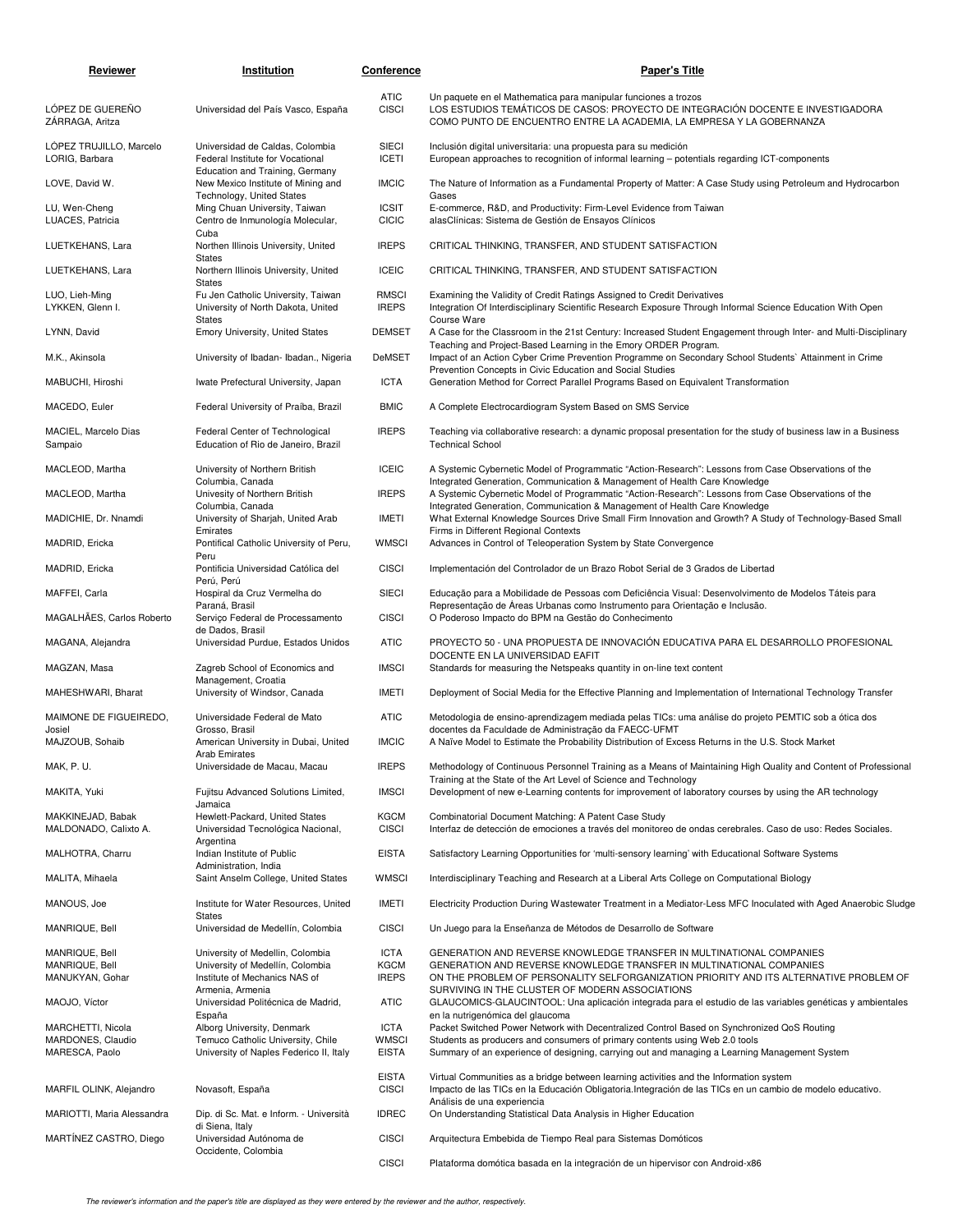| Reviewer                              | Institution                                                              | <u>Conference</u>            | <b>Paper's Title</b>                                                                                                                                                                                                                           |
|---------------------------------------|--------------------------------------------------------------------------|------------------------------|------------------------------------------------------------------------------------------------------------------------------------------------------------------------------------------------------------------------------------------------|
| MARTINEZ ESTEBAN, Juan                | University of Oviedo, Spain                                              | <b>IREPS</b>                 | TEACHING MECHATRONICS ENGINEERING A CHALLENGE OF THE NEW CENTURY                                                                                                                                                                               |
| Angel<br>MARTINEZ MARTINEZ, Evelio    | Universidad Autónoma de Baja                                             | <b>CICIC</b>                 | Monitoreo de Frecuencia Cardiaca a través de Dispositivos Móviles                                                                                                                                                                              |
| MARTÍNEZ PÉREZ, Rogelio               | California, México<br>Universidad Tecnológica de Puebla,                 | <b>CICIC</b>                 | Alcance de la Producción Porcina con base en las Tecnologías de la Información                                                                                                                                                                 |
| MARTINEZ RIVERA, Carmen               | México<br>Universidad Francisco Jose de                                  | <b>DEMSET</b>                | Modeling Physics Pedagogical Content Knowledge (PCK) on Teaching Electric Field                                                                                                                                                                |
| Alicia<br>MARTINEZ RODRIGUEZ, Luís    | Caldas, Colombia<br>Universidad Antonio Nariño,                          | <b>CISCI</b>                 | Consultoría empresarial y casos                                                                                                                                                                                                                |
| Alejandro<br>MARTÍNEZ SARMIENTO,      | Colombia<br>Universidad Distrital Francisco José                         | <b>ATIC</b>                  | Desarrollo de un Modelo Multivariable de Tráfico para Una Red de Datos Wi-Fi                                                                                                                                                                   |
| Fredy Hernán                          | de Caldas, Colombia                                                      | <b>ATIC</b>                  | Desarrollo de un Sistema de Control para el Desplazamiento Autónomo de Una Silla de Ruedas a Escala<br>Controlada por Voz para Personas en Situación de Discapacidad Visual                                                                    |
| MARTINEZ TUERO, Yariel                | Universidad de Santi Spíritus José                                       | <b>ATIC</b><br><b>CISCI</b>  | Modelo del Desvanecimiento Selectivo en Frecuencia<br>La formación de profesionales en el siglo XXI centrada en el estudiante.                                                                                                                 |
| MARTINEZ-PINON, Fernando              | Martí Pérez, Cuba<br>CIITEC - Instituto Politecnico                      | <b>IREPS</b>                 | Learning basic transistor operation in real time using curve tracer on a computer                                                                                                                                                              |
| MARTINS, Constantino                  | Nacional, Mexico<br>Porto Superior Institute of                          | <b>ICSIT</b>                 | Comparative Case Study on Enterprise Architecture Frameworks                                                                                                                                                                                   |
| MARTINS, Fábio C.                     | Engineering, Portugal<br>Universidade Estadual de Londrina,              | <b>CICIC</b>                 | Teoria da Geração de Quantum Bits Emaranhados no Campo Temporal                                                                                                                                                                                |
| MARTINS, Valeria                      | Brasil<br>Mackenzie Presbyterian University,                             | <b>ICTA</b>                  | Fairy Tales in Brazil- Literature, Movies, Games and Products                                                                                                                                                                                  |
|                                       | Brazil                                                                   | <b>ICTA</b>                  | Reading rewriting and the use of multimedia in business educational stationery                                                                                                                                                                 |
| MASINI, Barbara<br>MASIP, David       | University of Bologna, Italy<br>Open University of Catalonia, Spain      | <b>WMSCI</b><br><b>EISTA</b> | Novel Channel Estimation Algorithm Using Various Filter Design in LTE-Advanced System<br>Present@: An environment for virtual disertations in final degree projects                                                                            |
| MASSABNI, Vânia Galindo               | University of Sao Paulo, Brazil                                          | <b>IREPS</b>                 | Distance Education, Information and Communication Technologies and Teachers' Training in Brazil                                                                                                                                                |
| MASSAD, Eduardo<br>MASTACAN, Lucian   | University of São Paulo, Brazil<br>Gheorghe Asachi Technical             | <b>KGCM</b><br><b>WMSCI</b>  | COLLABORATIVE KNOWLEDGE GENERATION AND MANAGEMENT FOR MAKING DIDACTIC BOOKS<br>Particle predictive control design for haptic teleoperation over the Internet                                                                                   |
| MASTACHI PEREZ, Marcela               | University, Romania<br>Universidad Veracruzana, México                   | <b>CICIC</b>                 | Educación, Complejidad y Uso de las Tic's                                                                                                                                                                                                      |
|                                       |                                                                          | <b>CICIC</b><br><b>ICEIC</b> | Modelo Formativo para la Alfabetización Audiovisual                                                                                                                                                                                            |
| MATSAGGOURAS, Ilias                   | National and Kapodistrian University<br>of Athens, Greece                | <b>ICEIC</b>                 | Alternative approaches to digital literacy across the Curriculum for the gifted students: the e- pedagogy as<br>intercultural didactic.<br>Enhanced Curriculum Planning for Gifted and Talented Ethnic Immigrant Students using Serious Games. |
| MATSUTOMI, Tatsuo                     | Kinki University, Japan                                                  | <b>DEMSET</b>                | A Multi-purpose Design Method For Flexible Mixed-Product Lines                                                                                                                                                                                 |
| MATTOS BORGES DE<br>OLIVEIRA, Marcio  | Faculdade de Economia e<br>Administração de Ribeirão Preto,              | <b>ATIC</b>                  | TECNOLOGIAS DE INFORMAÇÃO E COMUNICAÇÃO NO ENSINO DE GERENCIAMENTO EM ENFERMAGEM:<br>Desenvolvimento de ambiente digital de aprendizagem                                                                                                       |
| MAVETERA, Nehemiah                    | <b>Brasil</b><br>North West University, South Africa                     | <b>DeMSET</b>                | Towards a Management Framework to Protect Sensitive Information during Migrations                                                                                                                                                              |
| MAYRON, Liam                          | Florida Institute of Technology,<br><b>United States</b>                 | <b>IREPS</b>                 | Pedagogies for Teaching Online                                                                                                                                                                                                                 |
| MCGOUN, Skip<br>MCGRAW, Richard       | <b>Bucknell University, United States</b><br>Thermo Scientific Molecular | <b>IREPS</b><br><b>IMSCI</b> | Making error analysis a tool for everyday education, information, and living<br>Preservice Mathematics Teachers' Solutions to Problems: Conversions within the Metric System                                                                   |
|                                       | Spectroscopy, United States                                              |                              |                                                                                                                                                                                                                                                |
| MCMURRAY, Kelly                       | College of Southern Maryland,<br><b>United States</b>                    | DeMSET                       | A Logistic Regression Analysis of Retention, Progression, and Graduation                                                                                                                                                                       |
| MEDEIROS, Donna                       | Futures Group International, United<br><b>States</b>                     | <b>ICTA</b>                  | Developing Survey Systems in a Restricted Security Environment                                                                                                                                                                                 |
| MEDEIROS, Luciano                     | Faculdade Internacional de Curitiba,<br><b>Brasil</b>                    | <b>SIECI</b>                 | PARCERIA INTERINSTITUCIONAL COM O LABORATÓRIO DE GESTÃO Caso Empresarial, Simulador<br>Organizacional e Pesquisa Aplicada                                                                                                                      |
| MEDINA, Elena Blanca<br>MEESMANN, Uta | Universidad de Cádiz, España<br>Belgium Road Safety Institute,           | <b>SIECI</b><br><b>IMETI</b> | ELABORACIÓN DE SOFTWARE MATEMATICO PARA LA ENSEÑANZA DE CÁLCULO VECTORIAL<br>A driver-rider interaction validation study in both simulated and real environments                                                                               |
| MEKKI-BERRADA, Abdel                  | Belgium<br>University of Sherbrooke, Canada                              | <b>ICSIT</b>                 | EMOTIONS AND THEIR IMPACT ON CONSUMER COMMITMENT TO A WEBSITE: A RESEARCH PROPOSAL                                                                                                                                                             |
| MELDE, Gretchyn                       | The MITRE Corporation, United                                            | EEET                         | Implementing a Dual System of Education to Promote Science, Technology, Engineering and Mathematics                                                                                                                                            |
|                                       | States                                                                   | <b>IMETI</b>                 | Barriers to Collaboration Systems Effectiveness                                                                                                                                                                                                |
| MELGAR SASIETA, Héctor<br>Andrés      | Pontificia Universidad Católica del<br>Perú, Perú                        | <b>SIECI</b>                 | Estrategias para Incentivar la Participación de Alumnos en Educación a Distancia                                                                                                                                                               |
| MENDES DOS SANTOS<br>MODERNO, António | Universidade de Aveiro, Portugal                                         | <b>SIECI</b>                 | O Simulador de Ambiente Empresarial de base tecnológica na formação de competências                                                                                                                                                            |
| MENDEZ, Williams                      | Universidad Pedagógica<br>Experimental Libertador, Venezuela             | <b>SIECI</b>                 | APLICACIÓN DE TECNOLOGÍAS DE LA INFORMACIÓN GEOGRÁFICA EN LA DOCENCIA DE CIENCIAS DE LA<br>TIERRA Y GEOGRAFÍA EN VENEZUELA.                                                                                                                    |
| MENDONÇA, Alessandra                  | Federal University of Rio de Janeiro,<br>Brazil                          | <b>IREPS</b>                 | The university and the school: when interact, how include?                                                                                                                                                                                     |
| MENESES, Héctor                       | Universidad Popular Autónoma del<br>Estado de Puebla, México             | <b>CISCI</b>                 | Un Modelo de Cooperación Basado en Valores Compartidos                                                                                                                                                                                         |
| MERCADO NEAVE, Alejandro              | Neave IT Systems Officer, Estados<br>Unidos                              | <b>CISCI</b>                 | Aumento Virtual de Recursos Computacionales. Un caso Práctico de Enseñanza-Aprendizaje                                                                                                                                                         |
| MERLOTTI RODAS, Cecilio               | Instituto Federal de São Paulo - C,<br><b>Brasil</b>                     | <b>CICIC</b>                 | Estudo comparativo e análise de segurança entre os protocolos de comunicação IPv4 e IPv6                                                                                                                                                       |
| MESSNER, John                         | Pennsylvania State University,<br><b>United States</b>                   | IMETI                        | Evolution of the Construction Classroom                                                                                                                                                                                                        |
| MEX PERERA, Carlos                    | Monterrey Institute of Technology<br>and Higher Education, Mexico        | <b>WMSCI</b>                 | Information-Theoretic Profiles for Intrusion Detection in LAN Traffic                                                                                                                                                                          |
| MEYER, John                           | Georgia Health Sciences University,                                      | <b>ICETI</b>                 | Assessment of Success on the RHIA Certification Examination: A Comparison of Baccalaureate Program Graduates                                                                                                                                   |
| MEZA MONTES, Lilia                    | <b>United States</b><br>Benemérita Universidad Autónoma                  | <b>SIECI</b>                 | and Post-Baccalaureate Certificate Program Graduates<br>Aprendiendo de los videojuegos: la fracción como razón y medida                                                                                                                        |
| MEZINSKA, Iveta                       | de Puebla, México<br>Riga Technical University, Latvia                   | <b>RMSCI</b>                 | Risk Management in Public Utility Service: Assessment of Water Consumption Accounting Risks                                                                                                                                                    |

The reviewer's information and the paper's title are displayed as they were entered by the reviewer and the author, respectively.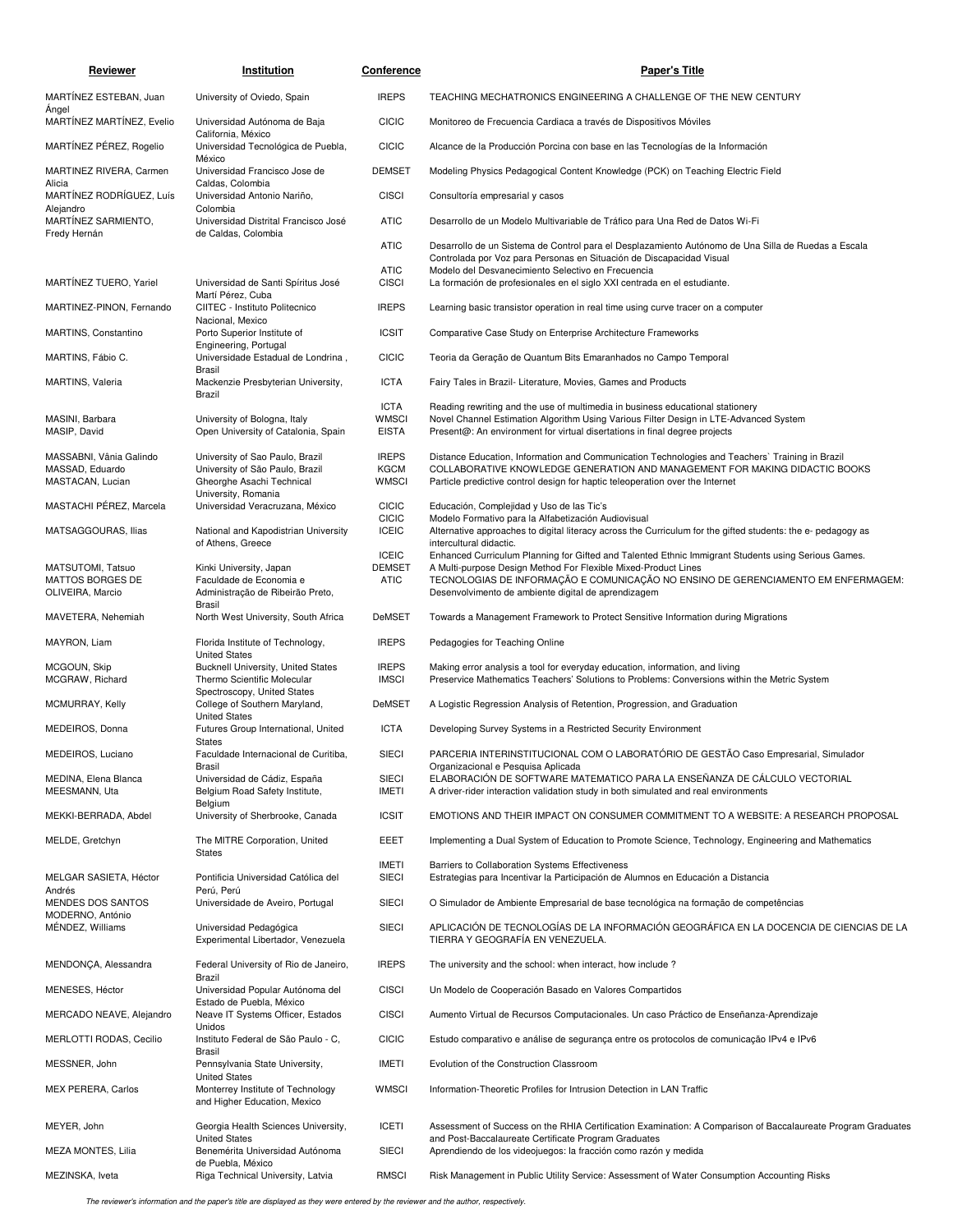| Reviewer                                                    | Institution                                                                                                       | Conference                                                   | <b>Paper's Title</b>                                                                                                                                                                                                                                                                                       |
|-------------------------------------------------------------|-------------------------------------------------------------------------------------------------------------------|--------------------------------------------------------------|------------------------------------------------------------------------------------------------------------------------------------------------------------------------------------------------------------------------------------------------------------------------------------------------------------|
| MICHELINI, Marisa<br>MICHL, Markus                          | University of Udine, Italy<br>University of Erlangen-Nuremberg,<br>Germany                                        | <b>IDREC</b><br><b>IMETI</b>                                 | On Understanding Statistical Data Analysis in Higher Education<br>Motivation and approach to establish a comprehensive community in project engineering                                                                                                                                                    |
| MILLER, Bob                                                 | The MITRE Corporation, United<br><b>States</b>                                                                    | IMETI                                                        | Barriers to Collaboration Systems Effectiveness                                                                                                                                                                                                                                                            |
| MINK, Martin                                                | Center for Advanced Security<br>Research Darmstadt, Germany                                                       | <b>IREPS</b>                                                 | Towards a Practical Approach for Teaching IT-Security                                                                                                                                                                                                                                                      |
| MIRANDA DE ALMEIDA,<br>Cristina                             | University of the Basque Country,                                                                                 | DeMSET                                                       | Unconventional Tools to Asses the Students' Progress                                                                                                                                                                                                                                                       |
| MIRON, Cristina<br>MITCHELL, Charles                        | Spain<br>Bucharest University, Romania<br>Grambling State University, United<br><b>States</b>                     | <b>DeMSET</b><br><b>IMSCI</b>                                | Unconventional Tools to Asses the Students' Progress<br>HIPAA and QMS based architectural requirements to cope with the OCR audit program                                                                                                                                                                  |
| MIZOGUCHI, Fumio                                            | Tokyo University of Science, Japan                                                                                | <b>IMSCI</b><br><b>ICEME</b>                                 | Targetting Mental Models with Complexity in Knowledge Management<br>Clustering Hyperlink-Induced Topics for effective paper search                                                                                                                                                                         |
| MOALLEM, Mehrdad<br>MOGUEL ORDÓÑEZ, Eduardo<br>J.           | Simon Fraser University, Canada<br>Universidad Juárez Autónoma de<br>Tabasco, México                              | <b>IMCIC</b><br><b>IMCIC</b><br><b>WMSCI</b><br><b>CISCI</b> | A constraint-based route search system for smart phone in attraction facilities<br>Approach of life support-system using smart phone<br>Particle Filter-Based Predictor Design for Haptic Teleoperation over the Internet<br>SOFTWARE PARA LA DETERMINACIÓN DE ROSAS DE VIENTO Y ESTABILIDAD ATMOSFÉRICA   |
| MOHAR, Kathleen<br>MOHTASHAMI, Mojgan                       | RTI International, United States<br>Advanced Infrastructure Design,<br><b>United States</b>                       | <b>ICTA</b><br><b>CENT</b>                                   | Practical Lessons for Applying Technology to Knowledge Dissemination<br>The Multi-dimensional Unified Process for Inter-Organizational Collaborative Software Development                                                                                                                                  |
| MOLINA ANDRADE, Adela                                       | Universidad Distrital, Colombia                                                                                   | <b>DEMSET</b><br><b>DEMSET</b>                               | Modeling Physics Pedagogical Content Knowledge (PCK) on Teaching Electric Field<br>Modeling The Process Of Investigative Development In The Group Research Of Physics Teachers In Pre-Service                                                                                                              |
| MØLLER ANDERSEN, Nina                                       | University of Copenhagen, Denmark                                                                                 | DeMSET                                                       | Optimization Using Learning Styles in Adaptive Hypermedia Systems                                                                                                                                                                                                                                          |
| MOLNAR, Peter<br>MOLTENI, Mario<br>MONGUET FIERRO, Josep M. | Clark Atlanta University, Georgia<br>Catholic University of Milan, Italy<br>Universitat Politècnica de Catalunya, | <b>IDREC</b><br>MEI<br><b>CICIC</b>                          | An Emergent Model: A Vehicle for Research Methods and Research Activities<br>Business Process Modeling and Efficiency Improvement Through an Agent-Based Approach<br>Aportes Semánticos de la Teoría General de Sistemas al Diseño Gráfico y Multimedia"                                                   |
| MONROY, Freddy                                              | España<br>National University of Colombia,                                                                        | <b>ICETI</b>                                                 | DEVELOPMENT OF CRITICAL THINKING, MEDIATED BY PROBLEM SOLVING IN MECHANICAL PHYSICS,                                                                                                                                                                                                                       |
| MONROY BORJA, Raul                                          | Colombia<br>Monterrey Institute of Technology<br>and Higher Education, Mexico                                     | <b>WMSCI</b>                                                 | PARTIAL REPORT.<br>Information-Theoretic Profiles for Intrusion Detection in LAN Traffic                                                                                                                                                                                                                   |
| MONSALVE PULIDO, Julian                                     | Universidad Santo Tomás, Colombia                                                                                 | <b>CISCI</b>                                                 | Competencias de estudiantes de Ingeniería de Sistemas y Computación, caso de estudio Teoría General de                                                                                                                                                                                                     |
| Alberto<br>MONTANARI, Roberto                               | University of Modena and Reggio                                                                                   | <b>IMETI</b>                                                 | Sistemas<br>Towards a Common Research Strategic Roadmap for the Transportation Sector in Europe and beyond.                                                                                                                                                                                                |
| MONTI, Marina                                               | Emilia, Italy<br>Institute of Applied Mathematic and                                                              | <b>KGCM</b>                                                  | Social Media based Knowledge Generation. Preliminaries for Generation SK.                                                                                                                                                                                                                                  |
| MOON, Dosoo                                                 | Information Technology, Italy<br>University of Illinois at Urbana                                                 | <b>DEMSET</b>                                                | Numerical Hybrid Simulation Modeling of a Curved 3-Pier Bridge                                                                                                                                                                                                                                             |
| MORAES DE ALMEIDA,                                          | Champaign, United States<br>Universidad Federal de Rondônia,                                                      | CICIC                                                        | Simulação numérica de problemas complexos em dinâmica dos fluidos                                                                                                                                                                                                                                          |
| Fabrício                                                    | Brasil                                                                                                            | <b>CICIC</b>                                                 | UMA PROPOSTA METODOLÓGICA PARA VISUALIZAÇÃO, TRATAMENTO E ANÁLISE DE INFORMAÇÕES<br>ESPACIAIS EM AMBIENTE WEB                                                                                                                                                                                              |
| <b>MORAIS, Carlos</b><br>MORALES GARFIAS, Jorge I.          | University of Sao Paulo, Brazil<br>Universidad Autónoma de Baja<br>California, México                             | <b>CISCI</b><br><b>IMCIC</b><br><b>CISCI</b>                 | Enfoques Pedagógicos en el Uso de la Plataforma Moodle dentro de la Educación Universitaria en México<br>FACTORS OF COMPLEXITY FOR MANAGERS OF PROJECTS OF INFORMATION SYSTEMS<br>DESARROLLO DE UNA ESCALA PARA MEDIR EL LIDERAZGO DOCENTE EN LA UNIVERSIDAD: UN ESTUDIO<br>EMPÍRICO EN MÉXICO Y PORTUGAL. |
| MORENO, Conrado                                             | Technical University of Havana, Cuba                                                                              | <b>IREPS</b>                                                 | Methodological application for energy and food education according to CUBASOLAR experience                                                                                                                                                                                                                 |
| MORENO, Isidro<br>MORENO, Juan E.                           | Universidad Complutense de Madrid,<br>España<br>Universidad Autónoma de Baja                                      | <b>SIECI</b><br><b>CISCI</b>                                 | Enseñanza de la fotografía en ambientes virtuales de aprendizaje.<br>La Norma DVB como motor en el desarrollo de la tecnología satelital interactiva                                                                                                                                                       |
| MORENO, Mª Angeles                                          | California, México<br>Universidad de Cádiz, España                                                                | <b>CISCI</b>                                                 | Rutinas para la Aplicación y Visualización de Técnicas para el Tratamiento de Ecuaciones Diferenciales basadas                                                                                                                                                                                             |
| MORENO, Omar                                                | Universidad Nacional Autónoma de                                                                                  | SIECI                                                        | en Simetrías y $\lambda$ -Simetrías<br>Impacto del uso de materiales interactivos y colaboración para el fomento en línea de habilidades de escritura                                                                                                                                                      |
| MORENO, Pablo                                               | México, México<br>Universidad Complutense de Madrid,                                                              | <b>CISCI</b>                                                 | académica<br>El Tiempo en el Aprendizaje basado en Juegos                                                                                                                                                                                                                                                  |
| MORENO, Wilfrido                                            | España<br>University of South Florida, United                                                                     | <b>IMCIC</b>                                                 | Extensions of One-Dimensional Gray-level Nonlinear Image Processing Filters to Three-Dimensional Color Space                                                                                                                                                                                               |
| MORENO IBARRA, Marco                                        | <b>States</b><br>Centro de Investigación en                                                                       | <b>CISCI</b>                                                 | Sistema Satelital Mexicano                                                                                                                                                                                                                                                                                 |
| Antonio<br>MORENO IBARRA, Marco                             | Computación, México<br>Instituto Politécnico Nacional, México                                                     | <b>CICIC</b>                                                 | EPA - ENTORNO PERSONAL DE APRENDIZAJE BASADO EN UN MODELO DE ADMINISTRACIÓN DEL                                                                                                                                                                                                                            |
| Antonio<br>MORENO OLIVOS, Tiburcio                          |                                                                                                                   | SIECI                                                        | CONOCIMIENTO PARA EL DESARROLLO DE COMPETENCIAS<br>Metodología para la Enseñanza de la Programación Estructurada                                                                                                                                                                                           |
| MORENO PÉREZ, Juan E.                                       | Universidad Autónoma de Baja<br>California, México                                                                | <b>CISCI</b>                                                 | La Innovación Tecnológica como elemento generador de valor y conocimiento en la mejora de procesos, aplicada<br>en la administración de un centro de cómputo. Caso UABC.                                                                                                                                   |
| MOTA DE SOUSA, Gustavo                                      | Federal University of Rio de Janeiro,<br>Brazil                                                                   | <b>ICSIT</b>                                                 | Geoprocessing for Urban Planning: Methodology for Decision Making in the Context of Social and Environmental<br>Hazards in Urban Areas                                                                                                                                                                     |
| MOTIEIFAR, Alireza<br>MOUETTE, Dominique                    | University of Manitoba, Canada<br>University of Sao Paulo, Brazil                                                 | <b>ICEME</b><br><b>IMETI</b>                                 | Structured Teaching of Machine Design Lab for Future Design Engineers<br>Airports, local air quality in large cities and global climate change - A case study focused in the greatest Brazilian<br>airport                                                                                                 |
| MOUKASYAN, Alexander                                        | University of Notre Dame, United<br><b>States</b>                                                                 | <b>IREPS</b>                                                 | INNOVATIVE APPROACHES IN SCIENCE AND TECHNOLOGY                                                                                                                                                                                                                                                            |
| MOUNIR, Benaissa                                            | University of Sfax, Tunisia                                                                                       | <b>ICTA</b>                                                  | A Web based framework for cooperation in the supply chains environment                                                                                                                                                                                                                                     |
| MOYER, Todd<br>MU, Cuiying                                  | Towson University, United States<br>University of Canterbury, New<br>Zealand                                      | <b>IMSCI</b><br><b>IMSCI</b>                                 | Teaching Proofs to Elementary and Middle School Education Majors<br>Psychosocial factors in the success of electronic learning groups                                                                                                                                                                      |
| MUDASSIR, Mumajjed<br>MUELLER, Julie                        | Air University, Pakistan<br>Wilfrid Laurier University, Canada                                                    | <b>WMSCI</b><br><b>IMSCI</b>                                 | Reducing Computational Complexity in DS-CDMA using Swarm Optimization Techniques<br>Psychosocial factors in the success of electronic learning groups                                                                                                                                                      |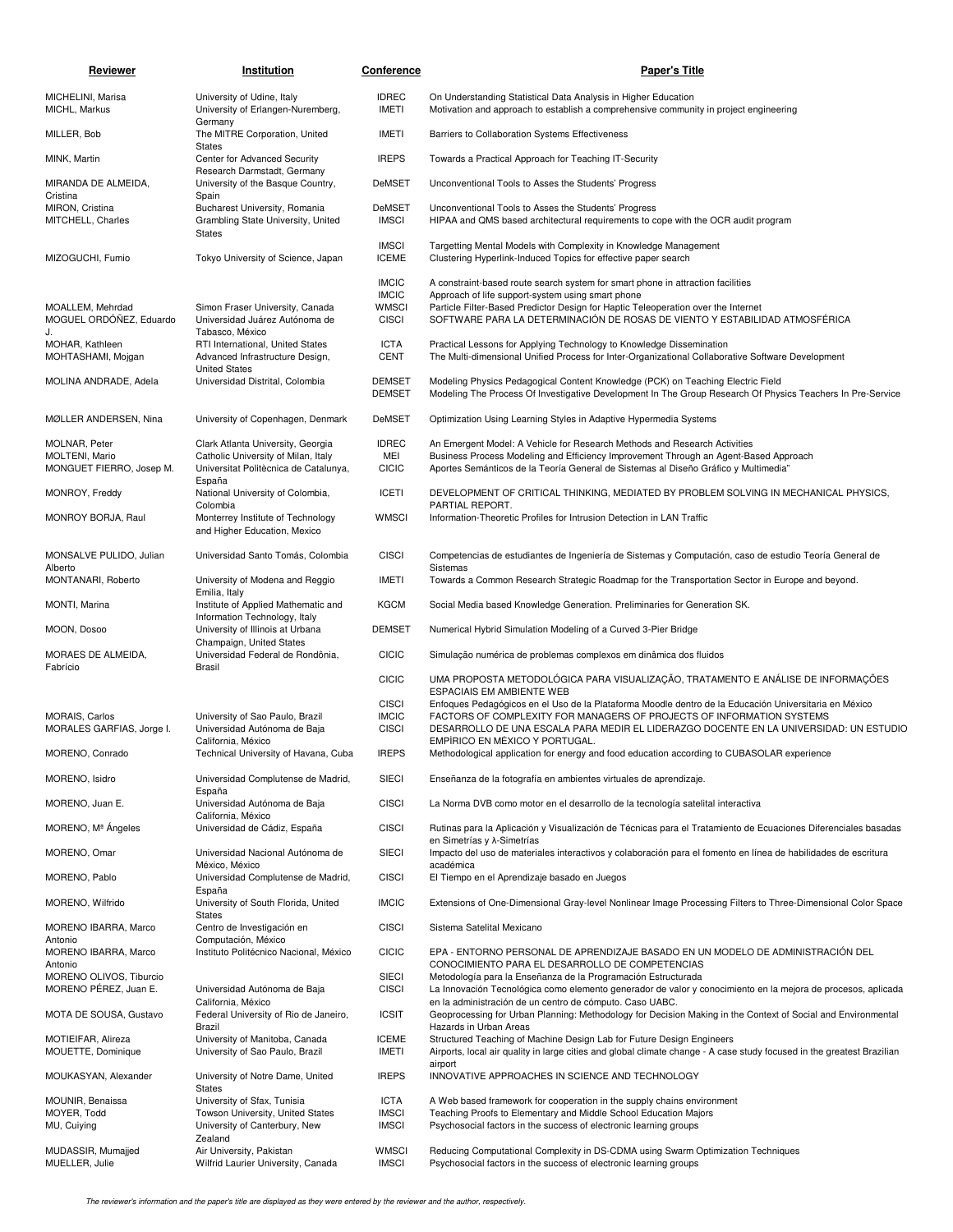| Reviewer                                            | Institution                                                                    | Conference                    | <b>Paper's Title</b>                                                                                                                                                                            |
|-----------------------------------------------------|--------------------------------------------------------------------------------|-------------------------------|-------------------------------------------------------------------------------------------------------------------------------------------------------------------------------------------------|
| MUNARSKI PERNIGOTTI,<br>Joyce                       | Faculdade Cenecista de Osório,<br>Brasil                                       | <b>ATIC</b>                   | Novas Tecnologias Educacionais e Competências Sociais: usando objetos de aprendizagem na ressignificação da<br>prática docente                                                                  |
| MUNAWAR, Khalid<br>MUÑOZ, Jorge E.                  | Qassim University, Pakistan<br>Instituto Universitario Aeronáutico,            | <b>WMSCI</b><br><b>CISCI</b>  | Internet Usage in Saudi Arabia<br>Análisis, modelación, simulación y ensayos del sistema de recepción de RF de radar RIR                                                                        |
| MUÑOZ, Rodolfo V.                                   | Argentina<br>Universidad de Guadalajara, México                                | <b>CICIC</b>                  | La Producción Audiovisual Como Método De Enseñanza En La Educación Virtual                                                                                                                      |
| MUNOZ CEBALLOS, Nelson                              | Politécnico Colombiano Jaime Isaza                                             | <b>CISCI</b>                  | Metodologia de implementación en PLC de un sistema de diagnóstico automático para bandas transportadoras                                                                                        |
| David<br>MUÑOZ PUERTA, Giovanni                     | Cadavid, Colombia<br>Universidad Nacional de Colombia,                         | <b>CICIC</b>                  | basado en el algoritmo LAMDA<br>Análisis sistémico y viabilidad de organizaciones rurales en Colombia                                                                                           |
| MUÑOZ TAPIA, José L.                                | Colombia<br>Unversitat Politècnica de Catalunya,                               | <b>CISCI</b>                  | Estado del Arte de la Criptografía Caótica                                                                                                                                                      |
| MURAKAMI, Akinobu<br>MURIEL PATINO, Concepción      | España<br>University of Tsukuba, Japan<br>Universidad de Cádiz, España         | <b>ICSIT</b><br><b>CISCI</b>  | Information Technology and Natural Disasters: Japan Case Study<br>PAINTER: DOS PROGRAMAS PARA LA PREDICCIÓN DE ACTIVIDAD INTERNA EN EL ESTRECHO DE                                              |
| MURILLO RIVERA, Maureen                             | Universidad de Costa Rica, Costa                                               | <b>CISCI</b>                  | <b>GIBRALTAR</b><br>Generación de Imágenes Fotorealistas Utilizando Paralelismo                                                                                                                 |
| MURILO SCHUTZ, Sérgio                               | Rica<br>Universidade do Planalto                                               | <b>CISCI</b>                  | Abordagem Semântica para a Correlação da Qualidade do Serviço e da Qualidade de Experiência no Serviço de                                                                                       |
| MYLONAKOU, Iro                                      | Catarinense, Brasil<br>National and Kapodistrian University                    | <b>ICEIC</b>                  | <b>IPTV</b><br>Alternative approaches to digital literacy across the Curriculum for the gifted students: the e- pedagogy as                                                                     |
| NAHIDMOBARAKEH, Babak                               | of Athens, Greece<br>Institut National Polytechnique de                        | MEI                           | intercultural didactic.<br>Fuzzy logic applied to control of electrical machines                                                                                                                |
| NAIR, Suku                                          | Lorraine, France<br>Southern Methodist University,                             | <b>IMETI</b>                  | Network Intrusion Detection System - A Novel Approach                                                                                                                                           |
| NARVÁEZ, Adolfo                                     | <b>United States</b><br>Universidad Autónoma de Nuevo                          | <b>CICIC</b>                  | Las redes sociales virtuales como herramienta didáctica en el proceso de enseñanza- aprendizaje.                                                                                                |
| NAVARRO ELOLA, Luís                                 | León, México<br>Universidad de Zaragoza, España                                | <b>CISCI</b>                  | ANÁLISIS INTERNACIONAL DE LA FORMACIÓN EN MATERIA DE LIDERAZGO PARA INGENIEROS                                                                                                                  |
| NAVARRO RANGEL, Yadira                              | Benemérita Universidad Autónoma<br>de Puebla, México                           | <b>SIECI</b>                  | DISENO Y DESARROLLO DE UN SIMULADOR DE ALGUNOS PROCESOS BIOFÍSICOS CARDIOVASCULARES                                                                                                             |
| NEALER, Eric                                        | North West University, South Africa                                            | <b>IREPS</b>                  | A practical exploration of the feasibility of Integrative Multidisciplinary research from a broad ecohealth perspective<br>in South Africa                                                      |
| NEIVA, Livia                                        | Universidade Estadual de Goiás,<br>Brasil                                      | <b>ATIC</b>                   | Importância do Acesso ao Portal de Periódico da CAPES na Investigação Científica dos Alunos de Iniciação<br>Científica do IFG                                                                   |
| NEIVA, Lívia                                        | Universidade Estadual de Goiás,<br>Brasil                                      | <b>ATIC</b>                   | Desenvolvimento de sistema online para treinamento de usuários da Biblioteca Atena                                                                                                              |
| NELSON, Maria                                       | Pontifícia Universidade Católica de<br>Minas Gerais, Brazil                    | <b>IMCIC</b>                  | Data Mining in a System of a Candidate Selection Process                                                                                                                                        |
| NIETO CARRAMINANA,                                  | Universidad Carlos III de Madrid,                                              | <b>CISCI</b>                  | DESARROLLO DE UNA ESCALA PARA MEDIR EL LIDERAZGO DOCENTE EN LA UNIVERSIDAD: UN ESTUDIO                                                                                                          |
| Enrique<br>NIKOLOVA, Nikolina<br>NIKOLOVA, Nikolina | España<br>University of Sofia, Bulgaria<br>University of Sofia "St. Kliment    | <b>IREPS</b><br><b>IREPS</b>  | EMPÍRICO EN MÉXICO Y PORTUGAL.<br>AFFORDABLE RESIDENTIAL BUILDING FOR USE OF POPULAR STANDARD<br>Integrating Web-based Activities in Language Learning: and Action Research Practical Solutions |
| NISHIYAMA, Hiroyuki                                 | Ohridski", Bulgaria<br>Tokyo University of Science, Japan                      | <b>ICEME</b>                  | Clustering Hyperlink-Induced Topics for effective paper search                                                                                                                                  |
|                                                     |                                                                                | <b>IMCIC</b>                  | A constraint-based route search system for smart phone in attraction facilities                                                                                                                 |
| NJAVRO, Djuro                                       | Zagreb School of Economics and                                                 | <b>IMCIC</b><br><b>IMSCI</b>  | Approach of life support-system using smart phone<br>Standards for measuring the Netspeaks quantity in on-line text content                                                                     |
| NNAMANI, Chibuike                                   | Management, Croatia<br>Ahmadu Bello University, Nigeria                        | <b>EISTA</b>                  | GROWTH MODELING OF THE PERVASIVENESS AND UTILIZATION OF MOBILE PHONES IN LEARNING                                                                                                               |
| NOGUEIRA, José                                      | Estadual Paulista University, Brazil                                           | <b>OEPT</b>                   | Semiautomatic Algorithm to Extraction of Cartographic Features in Digital Images                                                                                                                |
| NOGUEIRA, José                                      | University of São Paulo State, Brazil                                          | <b>WMSCI</b>                  | Semiautomatic Algorithm to Extraction of Cartographic Features in Digital Images                                                                                                                |
| NOGUERA, Atilio                                     | Caribbean International University,<br>Venezuela                               | <b>ATIC</b>                   | BLENDED LEARNING EN LAS INSTITUCIONES DE EDUCACIÓN UNIVERSITARIA OFICIALES DE VENEZUELA:<br>ENFOQUE CENTRADO EN HERRAMIENTAS WEB2.0                                                             |
| NOUSALA, Susu<br>NUSEIBEH, Hasan                    | Aalto University, Finland<br>University of South Florida, United               | IMETI<br><b>IMCIC</b>         | Dynamic Variability in Families of Clouds<br>A Data Mining Method for the Medical Relationship between Diagnoses and Procedures – Vermont Hospital 2009                                         |
|                                                     | <b>States</b>                                                                  | <b>IMCIC</b>                  | Cloud Computing: Better Ways to Control its Services                                                                                                                                            |
| O'BRIEN, Connie                                     | University of Minnesota Duluth,<br><b>United States</b>                        | <b>ICETI</b>                  | Decision-Making in Virtual Teams - Developing business intelligence across time, culture and space using serious<br>games                                                                       |
| OBANDO, Lucula                                      | Universidad Pedagógica, Colombia                                               | <b>CISCI</b>                  | Análisis Crítico del Discurso Ético en los Foros Digitales                                                                                                                                      |
| OBORKHALE, Lawrence                                 | American University of Nigeria,<br>Nigeria                                     | <b>IMCIC</b>                  | In Praise of Wavelets - 3 Disparate Case Studies                                                                                                                                                |
| OBUCHI, Samuel                                      | Moi University, South Africa                                                   | <b>EISTA</b>                  | Adoption and Use of ICT in Enhancing Management of Public Secondary School: A Survey of Kesses Zone<br>Secondary Schools in Wareng District                                                     |
| OCHOMOGO, Yenny                                     | Universidad Tecnológica de<br>Panamá, Panamá                                   | <b>CISCI</b>                  | Desarrollo de un Software Educativo para el Tratamiento de los Niños con Dislexia en Panamá aplicando el MPIu+a<br>para el Diseño de las Interfaces de Usuario                                  |
| OGORODNIKOV, Dmitri                                 | Mount Sinai School of Medicine,<br><b>United States</b>                        | <b>WMSCI</b>                  | Break-even of Bio-Mass investment as a function of the NPV and MIRR to supply low cost municipal energy.                                                                                        |
| OGUNKOLA, Babalola                                  | University of West Indies- Barbados,<br>Virgin Islands (U.S.)                  | <b>ICETI</b>                  | Effective Electronic Performance System Training for Supporting the Clinical Activities of Physicians                                                                                           |
| OHTANI, Takashi<br>OISHI, Cassio                    | Kinki University, Japan<br>Universidade Estadual Paulista,                     | <b>DEMSET</b><br><b>CICIC</b> | A Multi-purpose Design Method For Flexible Mixed-Product Lines<br>Uma abordagem MAC para a simulação numérica de escoamento multifásico com superfície livre                                    |
| OKA, Ikuo<br>OLARIAGA, Sandra                       | Brasil<br>Osaka City University, Japan<br>Universidad Tecnológica Nacional,    | <b>ICTA</b><br><b>ATIC</b>    | Packet Switched Power Network with Decentralized Control Based on Synchronized QoS Routing<br>CASOS DE INTEGRACIÓN DE ACTIVIDADES ACADÉMICAS ENTRE ELLAS Y/O CON LA SOCIEDAD (SECTOR            |
| OLIVEIRA DE ARÁUJO JR,<br>Lindolpho                 | Argentina<br>Centro Federal de Educação<br>Tecnológica de Minas Gerais, Brasil | <b>CICIC</b>                  | PÚBLICO O PRIVADO) CARRERA CORTA EN LA U.T.N. - F.R.C.<br>UMA PROPOSTA METODOLÓGICA PARA VISUALIZAÇÃO, TRATAMENTO E ANÁLISE DE INFORMAÇÕES<br>ESPACIAIS EM AMBIENTE WEB                         |
| OLIVEROS OLIVEROS, José J.                          | Benemérita Universidad Autónoma                                                | <b>CISCI</b>                  | MODELAMIENTO, DISEÑO E IMPLEMENTACIÓN EN FPGA DE UN TRANSMISOR Y RECEPTOR OFDM                                                                                                                  |
| OLIVOS, Elena                                       | de Puebla, México<br>University of the Frontier, Chile                         | <b>IMCIC</b>                  | Mathematical Modeling and the Learning of Linear Functions                                                                                                                                      |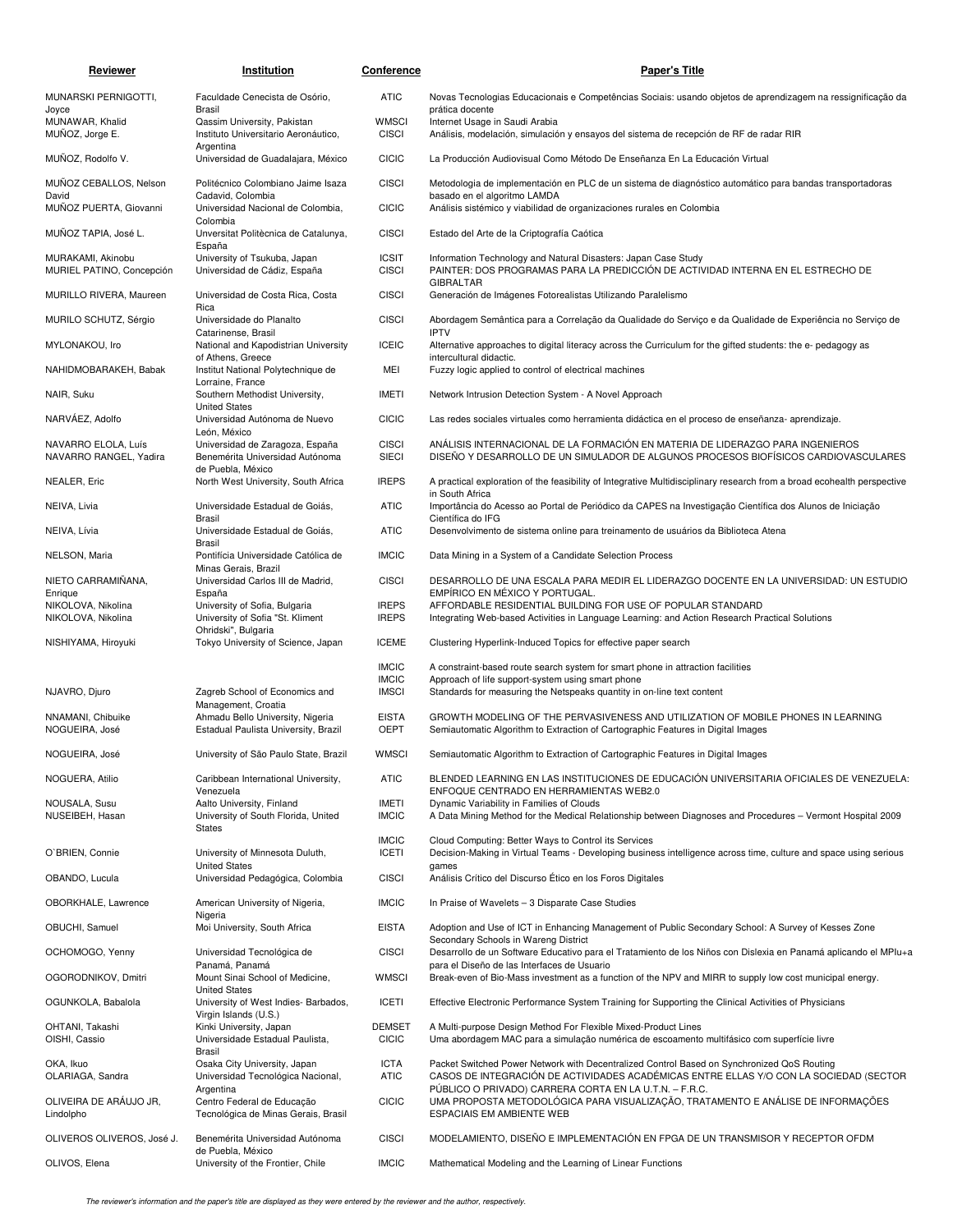| Reviewer                                  | Institution                                                                                          | <b>Conference</b>             | <b>Paper's Title</b>                                                                                                                                                                                                                              |
|-------------------------------------------|------------------------------------------------------------------------------------------------------|-------------------------------|---------------------------------------------------------------------------------------------------------------------------------------------------------------------------------------------------------------------------------------------------|
| OLSON, Patrick                            | National University Center, United                                                                   | <b>WMSCI</b>                  | Mathematical Achievement Levels as a Function of Designing and Manipulating Virtual Learning Environments: A                                                                                                                                      |
| OLSON, Patrick C.                         | <b>States</b><br>National University, United States                                                  | <b>WMSCI</b>                  | Successful Attempt at Teaching Novice Computer Users<br>Evaluation of Technologies in Health: the process of implantation in the Israelita Albert Einstein Hospital- Brazil                                                                       |
| O'NEIL, Therese                           | Indiana University of Pennsylvania,                                                                  | <b>IREPS</b>                  | Educational Aspects of Undergraduate Research on Smart Phone Application Development                                                                                                                                                              |
| ONYENWEAKU, Edward                        | <b>United States</b><br>New Horizons Nigeria Ltd., Nigeria                                           | <b>IREPS</b>                  | POOR TELECOMMUNICATION QUALITY OF SERVICE IN NIGERIA: A CASE STUDY OF MTN NETWORK IN                                                                                                                                                              |
| OPHIR, Dan<br>ORLOV, Vladimir             | University Center in Ariel, Israel<br>Voronezh State University, Russian                             | <b>IMCIC</b><br><b>WMSCI</b>  | ILISHAN REMO, OGUN STATE CHALLENGES AND PROSPECTS.<br>Aspects of knowledge media in distance education under oriental e biological approaches<br>An Approach to Visualisation of Trajectory and Phase Attractors                                  |
| ORTH, Dora M.                             | Federation<br>Universidade Federal de Santa<br>Catarina, Brasil                                      | <b>CISCI</b>                  | AVALIAÇÃO DAS INFORMAÇÕES CARTOGRÁFICAS DO GOVERNO ELETRÔNICO COMO INSTRUMENTO DE<br>GESTÃO TERRITORIAL: ESTUDO DE CASO NAS CAPITAIS DOS ESTADOS BRASILEIROS.                                                                                     |
| ORZARI RIBEIRO, Anderson                  | Universidade Federal do ABC, Brazil                                                                  | <b>IDREC</b>                  | PERCEPTION OF TEACHERS ON UFABC INTERDISCIPLINARITY AND ITS PRACTICE                                                                                                                                                                              |
| OSLAND, Asbjorn                           | San Jose State University, United<br><b>States</b>                                                   | <b>IREPS</b>                  | Can lifelong learning be revisited? An analysis of the potential contributions of the Accreditation of Prior Experiential<br>Learning.                                                                                                            |
| OSPINA LOZANO, Sandra<br>Elodia           | Universidad de La Salle, Colombia                                                                    | <b>CISCI</b>                  | Validación de un modelo estructural de placas por bandas finitas usando Excel y el programa de elementos finitos<br>ANSYS.                                                                                                                        |
| OSSAI, Everestus                          | University of Nigeria, Nigeria                                                                       | <b>EISTA</b>                  | GROWTH MODELING OF THE PERVASIVENESS AND UTILIZATION OF MOBILE PHONES IN LEARNING                                                                                                                                                                 |
| OSUAGWU, Oliver                           | Federal University of Technology-<br>Owerri Nigeria, Nigeria                                         | <b>ICTA</b>                   | Exploring the two faces of Software Reverse Engineering                                                                                                                                                                                           |
| OWSNICKI-KLEWE, Bernd                     | University of West Florida, United<br><b>States</b>                                                  | MEI                           | A Comparison of Functional and Imperative Programming Techniques for Mathematical Software Development                                                                                                                                            |
| PA, Janakiraman<br>PACHECO ARAYA, Sanders | IIT Madras, India<br>Universidad de Costa Rica, Costa<br>Rica                                        | <b>DEMSET</b><br><b>CISCI</b> | Feedback system for Electric Trimmer<br>Generación de Imágenes Fotorealistas Utilizando Paralelismo                                                                                                                                               |
| PALENCIA, Javier                          | Universidad Simon Bolivar,<br>Venezuela                                                              | <b>SIECI</b>                  | BLENDED LEARNING EN LAS INSTITUCIONES DE EDUCACIÓN UNIVERSITARIA OFICIALES DE VENEZUELA:<br>ENFOQUE CENTRADO EN HERRAMIENTAS WEB2.0                                                                                                               |
| PALENCIA, Javier                          | Universidad Simón Bolívar,<br>Venezuela                                                              | <b>ATIC</b>                   | BLENDED LEARNING EN LAS INSTITUCIONES DE EDUCACIÓN UNIVERSITARIA OFICIALES DE VENEZUELA:<br>ENFOQUE CENTRADO EN HERRAMIENTAS WEB2.0                                                                                                               |
| PALMER, Susan                             | University of Kansas, United States                                                                  | <b>WMSCI</b>                  | Effects of an analogical reasoning touch screen computer test in individuals with disabilities                                                                                                                                                    |
| PANDEY, Abhishek                          | Indian Institute of Information                                                                      | <b>IMCIC</b>                  | Relevance of glucose level variation trend in sugar patient's blood and onset of Diabetic Retinopathy Problems                                                                                                                                    |
| PANDURINO, Andrea<br>PANI, Niranjan       | Technology Allahabad, India<br>University of Salento, Italy<br>Utkal University- Bhubaneswar-        | <b>ICTA</b><br><b>IDREC</b>   | Unisalento Facebook App: A window on the University services from Facebook<br>Information Technology and Its Impact on Society                                                                                                                    |
| PANTOJA, Jenny<br>PARDUE, Harold          | Orissa State.India, India<br>Universidad del Zulia, Venezuela<br>University of South Alabama, United | <b>CISCI</b><br><b>DEMSET</b> | EVALUACIÓN DE TÉCNICAS DE COMPRESIÓN PARA CADENAS DE BITS SPARSE<br>Enhanced Creativity and Problem Solving: An Interdisciplinary Approach                                                                                                        |
| PAREDES LABRA, Joaquín                    | <b>States</b><br>Universidad Autónoma de Madrid,                                                     | <b>SIECI</b>                  | Screencast para la elaboración de trabajos recepcionales en la Universidad Veracruzana                                                                                                                                                            |
| PARFITT, Karen                            | España<br>Department of Biology, United States                                                       | <b>IDREC</b>                  | Accelerated Integrated Science Sequence: an inter-disciplinary introductory course sequence for undergraduate                                                                                                                                     |
| PARKER, Gaylynn                           | The Mississippi Community                                                                            | <b>ICEIC</b>                  | science majors<br>Is the Use of Technology One of the Critical Issue Facing K-12 School Superintendents?                                                                                                                                          |
| PARODI G., José Francisco                 | <b>Education, United States</b><br>Asociación Latinoamericana de                                     | <b>CICIC</b>                  | Redes de Aprendizaje en Seguridad Social: Reflexiones Iniciales acerca de sus Aportaciones en el Contexto de                                                                                                                                      |
|                                           | Medicina del Adulto Mayor.<br>Universidad San Martín de Porres,<br>Perú                              |                               | una Sociedad del Conocimiento más Inclusiva                                                                                                                                                                                                       |
| PASSOS, Nelson                            | Midwestern State University, United                                                                  | <b>CITSA</b>                  | Identifying the evolution sequence of a text document                                                                                                                                                                                             |
| PASTOR, María Pilar                       | States<br>Autonomous University of San Luis                                                          | <b>IREPS</b>                  | MOTIVATING STUDENTS BY COOPERATION-PROJECTS BASED LEARNING IN ENGINEERING EDUCATION                                                                                                                                                               |
| PASTOR TEJEDOR, Jesús<br>PATEL, Dhanesh   | Potosi, Mexico<br>Universidad de Zaragoza, España<br>The Maharaja Sayaji Rao University,             | <b>CISCI</b><br><b>IMCIC</b>  | ANÁLISIS INTERNACIONAL DE LA FORMACIÓN EN MATERIA DE LIDERAZGO PARA INGENIEROS<br>SPAWNING REVERSE SHELL WITH ANY IP ANY TIME                                                                                                                     |
| PATEL, Dhanesh                            | India<br>The Maharaja Sayaji Rao University                                                          | <b>IMCIC</b>                  | Exploiting Remote System without Being Online                                                                                                                                                                                                     |
| PATER, Jan-Patrick                        | Of Vadodara, India<br>University Paderborn, Germany                                                  | DeMSET                        | Multi-layer architecture for transition of business-models to common software-tools and optimization of the model-                                                                                                                                |
| PATNAIK, Amar                             | National Institute of Technology                                                                     | <b>ICEME</b>                  | structure exemplified with Microsoft SharePoint 2010<br>A Comparative Analysis of JIT and Non JIT Industries                                                                                                                                      |
| PAULY, Martin                             | Hamirpur, India<br>Tsukuba Institute for Special                                                     | <b>EISTA</b>                  | Issues in the Educational Application of Speech Software Technology                                                                                                                                                                               |
| PAZ PENAGOS, Hernán                       | Education, Japan<br>Escuela Colombiana de Ingeniería,                                                | <b>CISCI</b>                  | Desarrollo de un modelo de Gestión del conocimiento para actualización tecnológica de edificios en Miami beach.                                                                                                                                   |
| PEARSON, Esther                           | Colombia<br>Lasell College, United States                                                            | IMETI                         | Applications of Discrete-event Simulation for Mining Process Plants in Chile                                                                                                                                                                      |
| PEDRAZA, Gilberto                         | Universidad de Los Andes, Colombia                                                                   | <b>ATIC</b><br><b>SIECI</b>   | INTERPRETACION DINAMICA DE MULTIPLES LENGUAJES DE DOMINIO ESPECÍFICO                                                                                                                                                                              |
| PEDRAZA, Luís Fernando                    | Universidad Distrital Francisco José<br>de Caldas, Colombia                                          |                               | Modernización del rol del docente en la era de la informática y las telecomunicaciones: las herramientas del<br>profesor geek (versión 2012)                                                                                                      |
| PEKDEMIR, Isil<br>PELAYO, Olea            | ISTANBUL UNIVERSITY, Turkey<br>Universidade de Caxias do Sul, Brasil                                 | <b>IMCIC</b><br>ATIC          | Fractal Organization Management to Prevent Chaos: A Model<br>Educando com Tecnologias: iniciação à prática docente de licenciandos em Computação usando um recomendador<br>de objetos de aprendizagem em uma escola pública de Ensino Fundamental |
| PELIN, Alexander                          | Florida International University,<br><b>United States</b>                                            | <b>CCCT</b>                   | The impact of different method for evaluating and selecting classifier's rules in improving detecting network<br>intrusions                                                                                                                       |
| PENA BORRERO, Luís B.                     | Pontificia Universidad Javeriana,<br>Colombia                                                        | <b>CISCI</b>                  | Cultura disciplinar y desarrollo de la competencia informacional en jóvenes universitarios                                                                                                                                                        |
| PENCEK, Tom                               | University of South Florida, United<br>States                                                        | <b>IMCIC</b>                  | Object-oriented Software Engineering and Anti-Patterns                                                                                                                                                                                            |
| PEREIRA FIALHO, Francisco<br>А.           | Universidade Federal de Santa<br>Catarina, Brasil                                                    | <b>SIECI</b>                  | Educação para a Mobilidade de Pessoas com Deficiência Visual: Desenvolvimento de Modelos Táteis para<br>Representação de Areas Urbanas como Instrumento para Orientação e Inclusão.                                                               |
| PÉREZ, Arsenio                            | Universidad Centroccidental<br>Lisandro Alvarado, Venezuela                                          | <b>CISCI</b>                  | Uso del Moodle para la Enseñanza y Aprendizaje de Geometría Descriptiva                                                                                                                                                                           |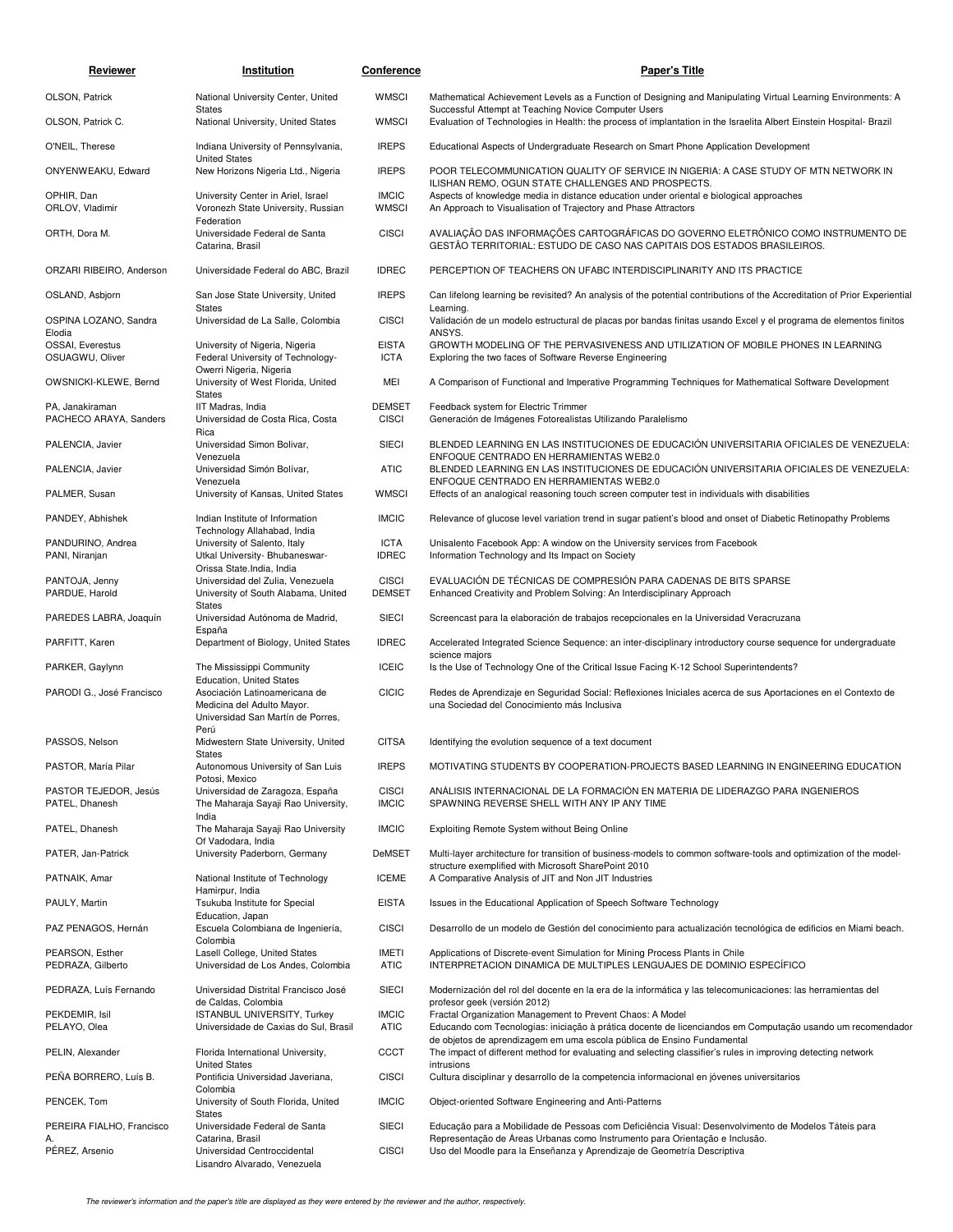| Reviewer                                                        | Institution                                                                               | Conference                   | <b>Paper's Title</b>                                                                                                                                                                                                                                                                                              |
|-----------------------------------------------------------------|-------------------------------------------------------------------------------------------|------------------------------|-------------------------------------------------------------------------------------------------------------------------------------------------------------------------------------------------------------------------------------------------------------------------------------------------------------------|
| PÉREZ, Byron                                                    | Nueva Granada Military University,                                                        | <b>BMIC</b>                  | BIOMECHANICAL DIAGNOSIS SYSTEM USING COMPUTER VISION TECHNOLOGY.                                                                                                                                                                                                                                                  |
| PÉREZ, Pedro Fabián                                             | Colombia<br>Universidad de Los Andes, Colombia                                            | <b>CISCI</b>                 | Desarrollo de un modelo de Gestión del conocimiento para actualización tecnológica de edificios en Miami beach.                                                                                                                                                                                                   |
| PÉREZ DE CELIS HERRERO.<br>María De La Concepción               | Benemérita Universidad Autónoma<br>de Puebla, México                                      | <b>CICIC</b>                 | Diseño bioambiental paramétrico y el uso de algoritmos evolutivos                                                                                                                                                                                                                                                 |
| PEREZ PEREIRA, Miguel                                           | Universidad San Buenaventura,<br>Colombia                                                 | <b>CISCI</b>                 | CAPTURA DE MOVIMIENTO (MOCAP) PARA ANÁLISIS DE MARCHA                                                                                                                                                                                                                                                             |
| PÉREZ SOLTERO, Alonso<br>PÉREZ-BUSTAMANTE<br>ILANDER, Guillermo | Universidad de Sonora, México<br>Universidad de Oviedo, España                            | <b>SIECI</b><br><b>ATIC</b>  | Grado de aceptación de las redes sociales en las prácticas pedagógicas a nivel universitario<br>AJUSTE DE LA FORMACIÓN UNIVERSITARIA A LA REALIDAD EMPRESARIAL. DESARROLLO DE<br><b>COMPETENCIAS DIRECTIVAS</b>                                                                                                   |
| PERNIGOTTI, Joyce<br>PEROTTI, Eleni Elizabeth                   | Faculdade Cenecista de Osório,<br>Brasil<br>Universidade Federal do Paraná,               | <b>ATIC</b><br><b>SIECI</b>  | Educando com Tecnologias: iniciação à prática docente de licenciandos em Computação usando um recomendador<br>de objetos de aprendizagem em uma escola pública de Ensino Fundamental<br>FORMAÇÃO DE TUTORES PARA A EDUCAÇÃO A DISTÂNCIA: UM CAMINHO SENDO TRILHADO                                                |
| PERUSQUIA VELASCO, Juan                                         | Brasil<br>Universidad Autónoma de Baja                                                    | <b>CISCI</b>                 | DESARROLLO DE UNA ESCALA PARA MEDIR EL LIDERAZGO DOCENTE EN LA UNIVERSIDAD: UN ESTUDIO                                                                                                                                                                                                                            |
| M.<br>PESSOA, Fernando                                          | California, México<br>Federal University of Rio de Janeiro,                               | IMETI                        | EMPÍRICO EN MÉXICO Y PORTUGAL.<br>LIFE CYCLE OF THE OPERATIONAL FAILURE IN INDUSTRY, A MODEL OF LEARNING                                                                                                                                                                                                          |
|                                                                 | Brazil                                                                                    |                              |                                                                                                                                                                                                                                                                                                                   |
| PETERSON, Marcus                                                | University Paderborn, Germany                                                             | <b>DeMSET</b>                | Multi-layer architecture for transition of business-models to common software-tools and optimization of the model-<br>structure exemplified with Microsoft SharePoint 2010                                                                                                                                        |
| PETITET, André                                                  | CATEL International Commission,<br>France                                                 | <b>ICTA</b><br><b>ICTA</b>   | Development of a Human Machine Interface of Information and Communication in Telemedicine HMI-ICTM:<br>Application to Physiological Digital Processing in Telemedicine.<br>Study and Realisation of a Platform Dedicated to the Telemedical Practice: Application in Telecardio -                                 |
|                                                                 |                                                                                           |                              | Respirography                                                                                                                                                                                                                                                                                                     |
| PFEIFER, Michael                                                | Technical University Dortmund,<br>Germany                                                 | <b>EISTA</b>                 | Self-concept development and inclusive education                                                                                                                                                                                                                                                                  |
| PIAIA, Miquela                                                  | Instituto Federal Farroupilha, Brazil                                                     | <b>DEMSET</b>                | Learning to program: a game or a boogeyman                                                                                                                                                                                                                                                                        |
| PIDAL, Mª Jesús                                                 | Universidad Metropolitana,<br>Venezuela                                                   | <b>CISCI</b>                 | EXTENSIONES DEL VALOR PRESENTE NETO Y LA TASA INTERNA DE RETORNO A PROYECTOS DE<br>INVERSION CON FLUJOS DE CAJA DIFUSOS TRAPEZOIDALES                                                                                                                                                                             |
| PILOTO FARRUCHA, Manuel<br>PINA, Vicente                        | Consultoría BioMundi, Cuba<br>University of Zaragoza, Spain                               | <b>CISCI</b><br><b>IMSCI</b> | La Gestión Tecnológica, como herramienta de Comunicación Aplicada a la difusión del Conocimiento de la esfera<br>empresarial en el Centro de Información y Gestión Tecnológica de Pinar del Río, CIGET.<br>E-Participation on environment-related policies. An assessment of European local government practices. |
| PINTE, Gilles                                                   | University of Southern Brittany,<br>France                                                | <b>IREPS</b>                 | Can lifelong learning be revisited? An analysis of the potential contributions of the Accreditation of Prior Experiential<br>Learning.                                                                                                                                                                            |
| PINTO AVENDAÑO, David E.                                        | Benemérita Universidad Autónoma<br>de Puebla, México                                      | <b>CISCI</b>                 | Comparativa entre herramientas para la extracción de entidades espaciales geográficas.                                                                                                                                                                                                                            |
| PIQUER PIRIZ, Ana<br>PIRAMUTHU, Selwyn                          | University of Extremadura, Spain<br>University of Florida, United States                  | <b>ICETI</b><br><b>WMSCI</b> | Idiom Teacher: a tool to learn idioms by exploiting mnemonic strategies in a CALL environment<br>IS assessment - Evaluating what should be evaluated: A new formal framework to study project representations                                                                                                     |
| PIRES, José A.                                                  | Instituto Politécnico de Bragança,<br>Portugal                                            | <b>CISCI</b>                 | Aprender com as TIC - Caso de Estudo                                                                                                                                                                                                                                                                              |
| PISARCHIK, Alexander                                            | Center for Research in Optics,<br>Mexico                                                  | <b>ICTA</b>                  | Highway Traffic Incident Detection and Optimal Sensor Placement Layout                                                                                                                                                                                                                                            |
| PISCAL ARÉVALO, Carlos<br>Mario                                 | Universidad de Los Andes, Colombia                                                        | <b>CISCI</b>                 | Adaptación del Método Runge Kutta RK4 para la modelación del movimiento giroscópico en OCTAVE                                                                                                                                                                                                                     |
|                                                                 |                                                                                           | <b>CISCI</b>                 | Análisis del problema de vibración de cuerdas mediante diferencias finitas adaptadas al entorno libre SCILAB                                                                                                                                                                                                      |
| PITTA-PANTAZI, Demetra                                          | University of Cyprus, Cyprus                                                              | <b>WMSCI</b>                 | Development of critical thinking in students of elementary school through argumentation with the use of computer                                                                                                                                                                                                  |
| PLUVINAGE, Francois                                             | Center for Research and Advanced<br>Studies of National Polytechnic<br>Institute, France  | <b>DEMSET</b>                | Problems about teaching-learning of differential of a function                                                                                                                                                                                                                                                    |
| PO, Peng                                                        | Australian Catholic University,<br>Australia                                              | <b>EISTA</b>                 | Satisfactory Learning Opportunities for 'multi-sensory learning' with Educational Software Systems                                                                                                                                                                                                                |
| POLITI BEGOSSO ALVES,<br>Fabiany                                | Centro Técnico Educacional<br>Superior do Oeste Paranaense,<br>Brasil                     | <b>SIECI</b>                 | AVALIAÇÃO DA INTERFACE GRÁFICA UTILIZADA EM DISCIPLINAS SEMIPRESENCIAIS DE GRADUAÇÃO E<br>PÓS-GRADUAÇÃO NA UNIVERSIDADE DE BRASÍLIA                                                                                                                                                                               |
| PONCINI, Gina<br>PORTNOY, J.                                    | University of Milan, Italy<br>Sami Shamoon College of<br>Engineering, Israel              | <b>ICEME</b><br><b>IREPS</b> | Meta-Design as a Dynamic System for Navigating Complexity<br>To the gravitational problem                                                                                                                                                                                                                         |
| POTORAC, Alin Dan<br>POTTAS, Dalenca                            | University of Suceava, Romania<br>Nelson Mandela Metropolitan<br>University, South Africa | <b>ICEIC</b><br><b>ICSIT</b> | E-Legislative and accountability: the Case of Brazil<br>Cyber Crime and Cyber Warfare with International Cyber Collaboration for RSA - Preparing Communities                                                                                                                                                      |
| POTVIN, Patrice                                                 | University of Quebec in Montreal,<br>Canada                                               | <b>IREPS</b>                 | Fostering pedagogical innovation through teachers' decision-making: a cognitive point of view                                                                                                                                                                                                                     |
| POUR MOZAFARI, Saadat                                           | Amirkabir University of Technology,<br>Iran                                               | <b>ICETI</b>                 | A Recommender System for Learning Resources Suggestion Based on Learner Characteristics                                                                                                                                                                                                                           |
| PRAUS, Friedrich                                                | University of Applied Sciences<br>Technikum Wien, Austria                                 | <b>ICETI</b>                 | University education in transition – which technical support is needed by part-time students                                                                                                                                                                                                                      |
| PRAWESH, Shankar                                                | University of South Florida, United<br>States                                             | <b>IMCIC</b>                 | A Data Mining Method for the Medical Relationship between Diagnoses and Procedures - Vermont Hospital 2009                                                                                                                                                                                                        |
| PRIKRYLOVA, Jana                                                | Skoda Auto University, Czech                                                              | <b>IMCIC</b><br>IMETI        | Cloud Computing: Better Ways to Control its Services<br>Cash for Clunkers: Does It Stimulate Car Markets?                                                                                                                                                                                                         |
| PRINETTO, Paolo<br>PUERTO SUÁREZ, Julián                        | Republic<br>Politecnico di Torino, Italy<br>Universidad de La Salle, Colombia             | <b>IMCIC</b><br><b>CISCI</b> | Information Space Analysis<br>Validación de un modelo estructural de placas por bandas finitas usando Excel y el programa de elementos finitos                                                                                                                                                                    |
| David<br>PULECIO DÍAZ, Julián Andrés                            | Universidad Santo Tomás en                                                                | <b>CISCI</b>                 | ANSYS.<br>APLICACIONES ESTRUCTURALES CON ELEMENTOS FINITOS UNIDIMENSIONALES TIPO BARRA EN                                                                                                                                                                                                                         |
| PUSLECKI, Zdzislaw                                              | Colombia, Colombia<br>Adam Mickiewicz University, Poland                                  | <b>IMETI</b>                 | INGENIERÍA CIVIL<br>Modeling of Deviation in Characteristics of Power MOSFET by Electrical Stressors                                                                                                                                                                                                              |
| PUTHOORAN, Emjee                                                | Indian Institute of Technology<br>Roorkee, India                                          | <b>IMCIC</b>                 | Modelling of Bioprocess for Streptokinase Production Using Mechanistic and Neural Network Approaches                                                                                                                                                                                                              |
|                                                                 |                                                                                           | <b>IMCIC</b>                 | Relevance of glucose level variation trend in sugar patient's blood and onset of Diabetic Retinopathy Problems                                                                                                                                                                                                    |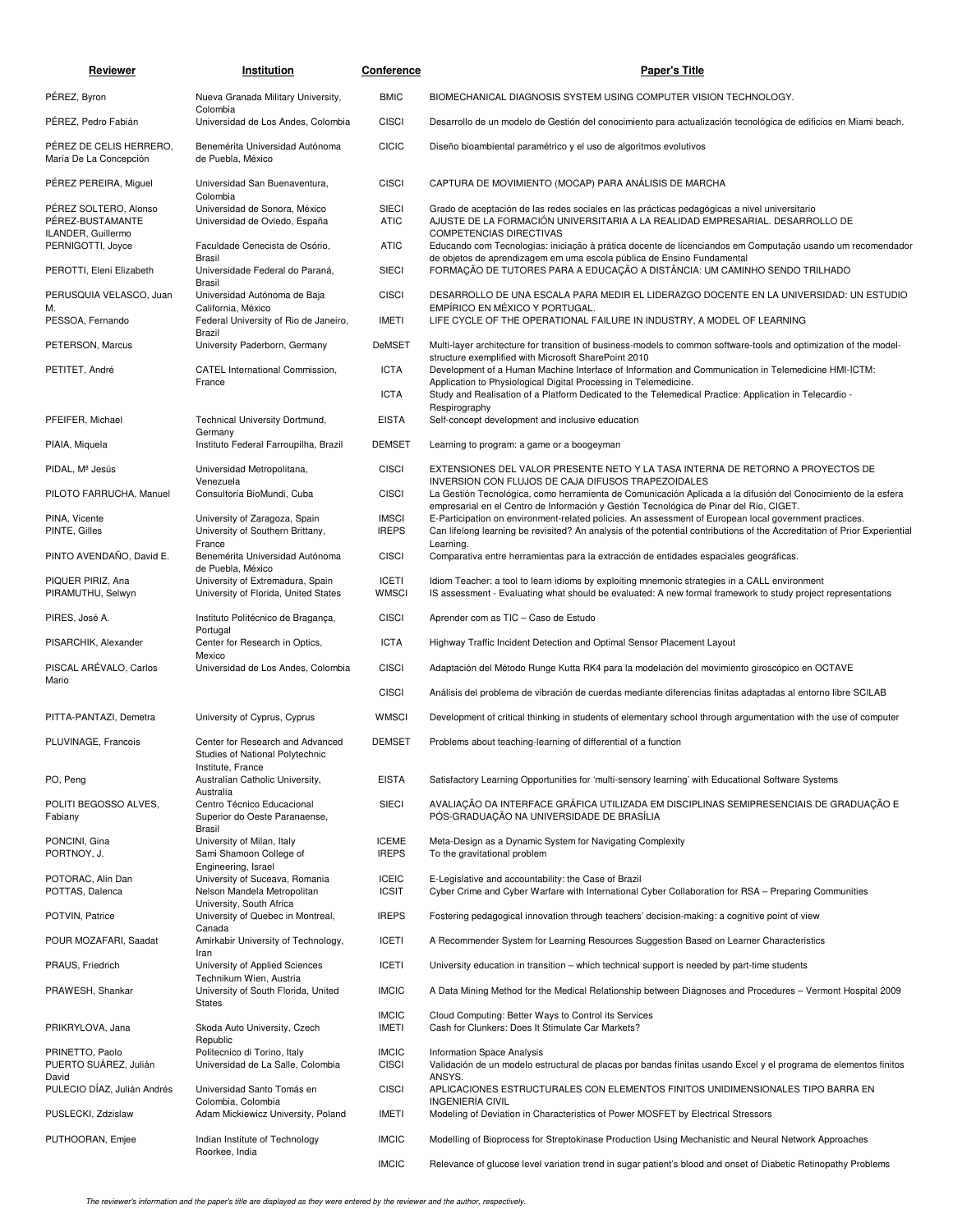| Reviewer                              | Institution                                                                        | Conference                    | Paper's Title                                                                                                                                                                                                 |
|---------------------------------------|------------------------------------------------------------------------------------|-------------------------------|---------------------------------------------------------------------------------------------------------------------------------------------------------------------------------------------------------------|
| PYKA, Andreas                         | University of Hohenheim, Germany                                                   | <b>IMSCI</b>                  | PUBLIC RESEARCH FUNDING AND THE BIOTECH INNOVATION SYSTEM: SIMULATING A DROP IN THE                                                                                                                           |
| QIU, Lin                              | Nanyang Technological University,                                                  | <b>DEMSET</b>                 | OCEAN?<br>Cocreation between user and designer: when and how                                                                                                                                                  |
| QUIROZ CANO, Samuel                   | Singapore<br>Universidad Autónoma de Baja                                          | <b>CISCI</b>                  | La Norma DVB como motor en el desarrollo de la tecnología satelital interactiva                                                                                                                               |
| RABABAH, Osama                        | California, México<br>University of Jordan, Jordan                                 | <b>EISTA</b>                  | Evaluation of open-source e-Learning Platforms Based on Qualitative Weight Sum Approach and Analytic Hierarchy                                                                                                |
| RABBANI, Emilia                       | Universidade de Pernambuco, Brasil                                                 | <b>CISCI</b>                  | Process<br>TECNOLOGIA DA INFORMAÇÃO EM SISTEMA DE INDICADORES PARA BENCHMARKING EM                                                                                                                            |
| RADOS, Gregorio Varvakis              | Universidade Federal de Santa                                                      | <b>CISCI</b>                  | <b>CONSTRUTORAS</b><br>Tecnologias Móveis e Governo Eletrônico: aplicação de telefonia móvel na segurança pública                                                                                             |
| RADU, Catalina                        | Catarina, Brasil<br>Academy of Economic Studies,                                   | <b>KGCM</b>                   | The Impact of Knowledge-Based Management Practices to SMEs Performance                                                                                                                                        |
| RAFIQ, Qasim                          | Romania<br>Aligarh Muslim University, India                                        | <b>IMCIC</b><br><b>IMCIC</b>  | f-Similarity in f-Triangles using FIS<br>Identification of Fuzzy Geometric Shapes                                                                                                                             |
| RAHARDJO, Budi                        | Bandung Institute of Technology,                                                   | <b>IMCIC</b><br><b>IMCIC</b>  | Perception based Image Retrieval<br>BASIS CONVERSION IN COMPOSITE FIELD                                                                                                                                       |
| RAHMANI, Amir Masoud                  | Indonesia<br>Science and Research Branch of                                        | <b>IMCIC</b>                  | A Complex System Based Framework for Improving of Ultra-Large-Scale Systems Interoperability                                                                                                                  |
| RAJAPPA, Gnanamoorthy                 | Azad University, Iran<br>IIITDandM Kancheepuram Chennai                            | <b>DEMSET</b>                 | Feedback system for Electric Trimmer                                                                                                                                                                          |
| RALESCU, Anca                         | India, India<br>University of Cincinnati, United                                   | <b>WMSCI</b>                  | Interdisciplinary Teaching and Research at a Liberal Arts College on Computational Biology                                                                                                                    |
| RAMACHANDRAN, K. P.                   | <b>States</b><br>Caledonian College of Engineering,                                | IMETI                         | APPLICATION OF WAVELET ANALYSIS AND ANN FOR FAULT DIAGNOSIS OF GEARS                                                                                                                                          |
| RAMASWAMY, Sriram                     | Oman<br>Creighton University, United States                                        | <b>WMSCI</b>                  | A Circumplex Model of Pattern Formation                                                                                                                                                                       |
| RAMDASS, Kemlall Ramsaroop            | University of Johannesburg, South                                                  | <b>IMCIC</b>                  | Model for Preparation and Implementation of Knowledge Management Projects in Companies                                                                                                                        |
| RAMIREZ MORENO, Hilda<br>Beatriz      | Africa<br>Universidad Autónoma de Baja<br>California, México                       | <b>ATIC</b>                   | Diseño de un Datawarehouse, para análisis de información en ciencia y tecnología, en el estado de Baja<br>California, México.                                                                                 |
| RAMIREZ MORENO, Hilda<br>Beatriz      | Universidad Autónoma de Baja<br>California, México                                 | <b>ATIC</b>                   | INCORPORACIÓN DE INFORMACIÓN REFERENTE A VINCULACIÓN DE INVESTIGADORES<br>PERTENECIENTES AL SNI, EN EL MODELO DE BASE DE DATOS DEL SISTEMA SIEDCYT                                                            |
| RAMOS CARRANZA, Rogelio               | Universidad Nacional Autónoma de<br>México, México                                 | <b>SIECI</b>                  | Metodología para la Enseñanza de la Programación Estructurada                                                                                                                                                 |
| RAMPINO, Lucia<br>RAMSAY, John        | Politechnic of Milano, Italy<br>College of Wooster, United States                  | DeMSET<br><b>WMSCI</b>        | Investigating and modelling the tangles of design and communication<br>Interdisciplinary Teaching and Research at a Liberal Arts College on Computational Biology                                             |
| RANA, Luz                             | Instituto Superior Politécnico José                                                | <b>CISCI</b>                  | Experiencias Prácticas en la Implementación de Mecanismos de QoS con Equipamiento Cisco en el Extremo del                                                                                                     |
| RANASINGHE, Arjuna                    | Antonio Echeverría, Cuba<br>Alabama A&M University, United                         | <b>ICEME</b>                  | Usuario<br>Traffic Control System: A Conceptual Framework of Developing an Urban Airport Design Intelligent Parking                                                                                           |
| RANIERI, Maria                        | <b>States</b><br>University of Florence, Italy                                     | <b>ICSIT</b>                  | Guidance System for MM International Airport, Lagos, Nigeria<br>Teaching-Learning - together and for each and everyone                                                                                        |
| RAVAL, Vasanth                        | Creighton University, United States                                                | <b>WMSCI</b>                  | UNDERSTANDING GLOBAL FINANCIAL CRISIS THROUGH SYSTEM DYNAMICS                                                                                                                                                 |
| REALI, Gianluca                       | University of Perugia, Italy                                                       | <b>ICTA</b><br><b>ICTA</b>    | A Survey of Fault Management Architectures for Wireless Networks<br>Improved the Quality of Experience Assessment with Quality Index Based Frames over IPTV Network                                           |
| RECK, Ronald<br>REEL, Parminder Singh | <b>RRecktek LLC, United States</b><br>Thapar University, India, India              | <b>IMCIC</b><br><b>IMCIC</b>  | Web Services and Ontologies for Building Data<br>Depicting the complexity of architectural design: the case of space layout planning                                                                          |
| REEVES, Scott                         | University of California, United States                                            | <b>IDREC</b>                  | Experiential Knowledge Gained from an Interdisciplinary Healthcare Research Team                                                                                                                              |
| REINISCH, Christian                   | Vienna University of Technology,<br>Austria                                        | <b>ICETI</b>                  | Source Code Plagiarism in Computer Engineering Courses                                                                                                                                                        |
| RESTREPO BARBETTI,<br>Adolfo León     | The National Open and Distance<br>University, Colombia                             | <b>IREPS</b>                  | " Micro Teaching English in the development of reading skills from the discipline subjects to the teachers of the<br>Agronomy Faculty of the University of Cundinamarca through a technological mediation."   |
| REVILLA, Miguel<br>REYES, Jaime       | Universidad de Valladolid, Spain<br>Universidad Distrital, Colombia                | <b>IDREC</b><br><b>DEMSET</b> | Debt Environment in Computer Science Education<br>Growing up to be a worker, re-configurations of the scholar habitus, a case of study of public policy on education                                          |
| REYES ORTIZ, José A.                  | Centro Nacional de Investigación y                                                 | <b>CISCI</b>                  | Comparativa entre herramientas para la extracción de entidades espaciales geográficas.                                                                                                                        |
| RICARDO, Carmen                       | Desarrollo Tecnológico, México<br>Universidad del Norte, Colombia                  | <b>CICIC</b>                  | Una Mirada a las Implicaciones de las TIC en Educación y las formas y maneras de su Apropiación, desde el                                                                                                     |
| RICHTA, Karel                         | Charles University, Czech Republic                                                 | <b>IDREC</b>                  | desarrollo de Proyectos de Investigación en Comunidades Educativas.<br>Debt Environment in Computer Science Education                                                                                         |
| RIMBAU GILABERT, Eva                  | Open University of Catalonia, Spain                                                | <b>ICEIC</b>                  | An analysis of students competences in Business Administration                                                                                                                                                |
| RINCÓN ARANGO, Orlando                | Universidad de La Salle, Colombia                                                  | <b>CISCI</b><br><b>CISCI</b>  | Adaptación del Método Runge Kutta RK4 para la modelación del movimiento giroscópico en OCTAVE<br>Análisis del problema de vibración de cuerdas mediante diferencias finitas adaptadas al entorno libre SCILAB |
|                                       |                                                                                    | <b>CISCI</b>                  | Validación de un modelo estructural de placas por bandas finitas usando Excel y el programa de elementos finitos<br>ANSYS.                                                                                    |
| RIPOLL, Vicente                       | Universidad de Valencia, España                                                    | <b>CISCI</b>                  | LAS RELACIONES INTEROGANIZACIONALES EN LA TRANSFERENCIA DE CONOCIMIENTO: UNA<br>EXPERIENCIA SOBRE POSTGRADOS VIRTUALES.                                                                                       |
| RISTOV, Panco                         | Faculty of Maritime Studies, Croatia                                               | <b>IMCIC</b>                  | Operation of marine diesel engine based on differential equations                                                                                                                                             |
| RIVAS TRUJILLO, Edwin                 | Universidad Distrital Francisco José                                               | <b>CICIC</b>                  | Diseño de un Sistema para la Vigilancia Tecnológica de Aplicación Múltiple, con el Fin de medir la Brecha                                                                                                     |
| RIVERA RODRÍGUEZ, Olga L.             | de Caldas, Colombia<br>Fundación Universitaria Tecnológico<br>Comfenalco, Colombia | <b>CICIC</b>                  | Tecnológica en las Empresas Colombianas<br>Fortalecimiento de la habilidad escritural a través de la implementación de un AVA para estudiantes de programas<br>tecnologicos y tecnicos                        |
| RIVERA ROVELO, Jorge                  | Anahuac Mayab University, Mexico                                                   | <b>ICTA</b>                   | GPU Implementation of Fuzzy Anisotropic Diffusion towards Video Processing                                                                                                                                    |
| RIVOLTA, Mercedes                     | Cuerpo de Administradores                                                          | <b>CICIC</b>                  | "El rol central de la identificación de personas en las políticas de desarrollo e inclusión digital: el Marco para la                                                                                         |
| ROBERT, Bruno                         | Gubernamentales, Argentina<br>University of Reims Champagne<br>Ardenne, France     | MEI                           | Identificación Electrónica Social Iberoamericana"<br>Fuzzy logic applied to control of electrical machines                                                                                                    |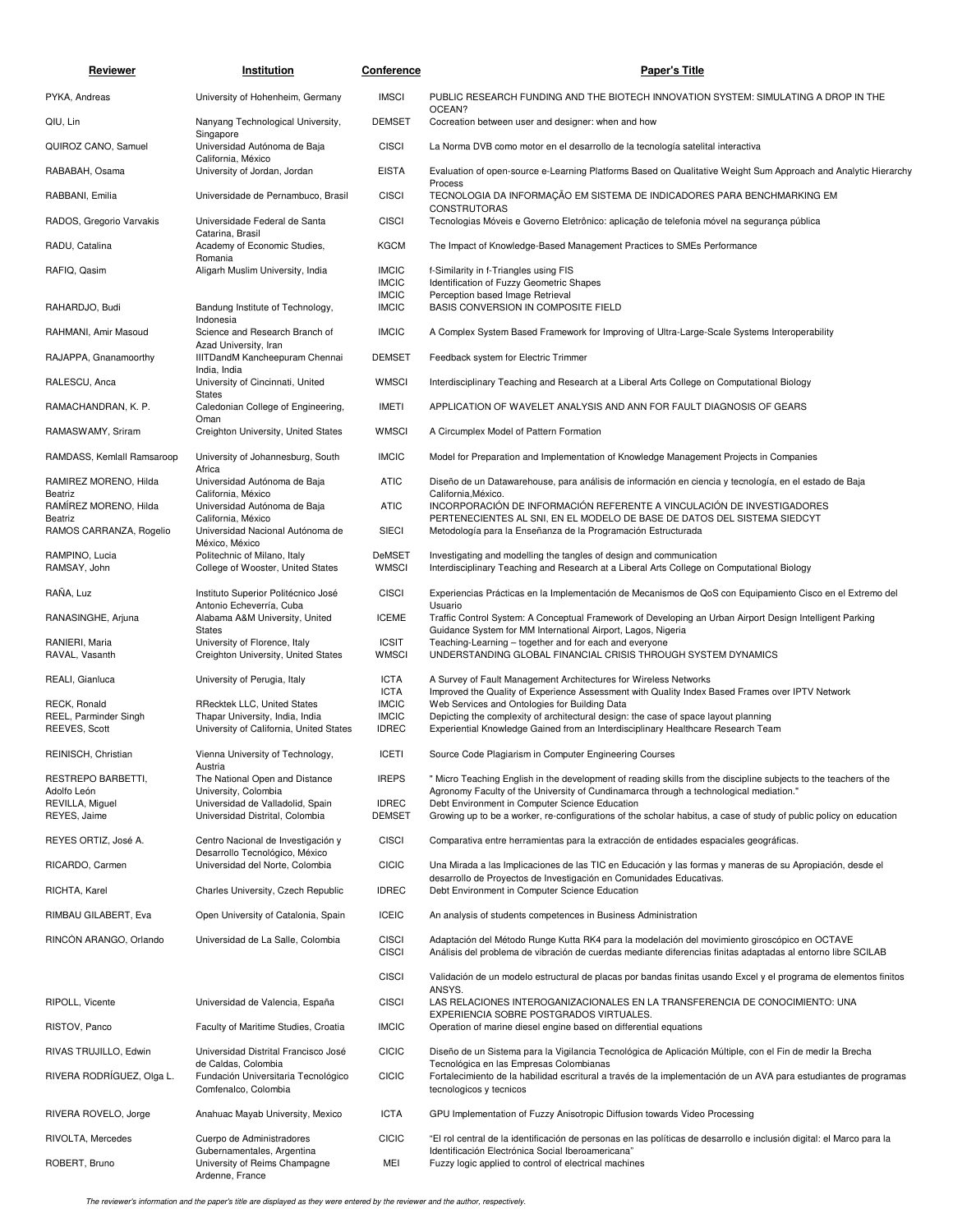| <b>Reviewer</b>                                   | Institution                                                                                             | <b>Conference</b>                              | <b>Paper's Title</b>                                                                                                                                                                                                                          |
|---------------------------------------------------|---------------------------------------------------------------------------------------------------------|------------------------------------------------|-----------------------------------------------------------------------------------------------------------------------------------------------------------------------------------------------------------------------------------------------|
| ROBLES, Monserrat                                 | Universidad Politécnica de Valencia,                                                                    | <b>ATIC</b>                                    | GLAUCOMICS-GLAUCINTOOL: Una aplicación integrada para el estudio de las variables genéticas y ambientales                                                                                                                                     |
| ROBLES, Rosslin John                              | España<br>University of San Agustin, Philippines                                                        | <b>IMETI</b>                                   | en la nutrigenómica del glaucoma<br>Fast Location Opposite Update Scheme for Minimizing Handover Latency over Wireless/Mobile Networks                                                                                                        |
| RODRIGUES DE SOUZA,<br>Maria Aparecida            | Instituto Federal de Goiás, Brasil                                                                      | <b>ATIC</b>                                    | Construção de Objeto de Aprendizagem para Ensino de Educação Ambiental                                                                                                                                                                        |
| RODRÍGUEZ, Olinto<br>RODRÍGUEZ, Oscar             | Universidad del Zulia, Venezuela<br>Instituto Superior Politécnico José<br>Antonio Echeverría, Cuba     | <b>CISCI</b><br><b>CISCI</b>                   | Impacto del Efecto Web 2.0 en las PYME del Estado Zulia: Un Enfoque Competitivo Sistémico<br>Herramienta para Reconocimiento de Patrones en Estudios de Medicina Nuclear en el Hospital Hermanos<br>Ameijeiras                                |
| RODRIGUEZ BAENA, Luís                             | Universidad Pontificia de<br>Salamanca, España                                                          | SIECI                                          | Inclusión digital universitaria: una propuesta para su medición                                                                                                                                                                               |
| RODRÍGUEZ CALDERÓN.<br>Wilson                     | Universidad de La Salle, Colombia                                                                       | <b>CISCI</b>                                   | APLICACIONES ESTRUCTURALES CON ELEMENTOS FINITOS UNIDIMENSIONALES TIPO BARRA EN<br><b>INGENIERÍA CIVIL</b>                                                                                                                                    |
| RODRÍGUEZ DE LA O., José<br>Luís                  | Chapingo Autonomous University,<br>Mexico                                                               | <b>WMSCI</b>                                   | FUNGICIDE EFFECT ON Glomus intrarradices IN DIFFERENT GENOTYPES OF BEANS (Phaseolus vulgaris L.),<br>OAT (Avena sativa L.), AND WHEAT (Triticum aestivum L.) GROWTH CULTIVATED IN TWO SOIL TYPES UNDER<br><b>GREENHOUSE CONDITIONS</b>        |
| RODRÍGUEZ LOZANO, Gloria                          | Universidad Nacional de Colombia,<br>Colombia                                                           | <b>CIIT</b>                                    | Analizador de Índices de Composición Corporal                                                                                                                                                                                                 |
| RODRÍGUEZ MARTÍN,<br>Alejandro                    | Universidad de Oviedo, España                                                                           | SIECI                                          | Escuela y Familia: Una Visión desde la Tutoría                                                                                                                                                                                                |
| RODRÍGUEZ PÉREZ, José L.                          | Universidad Nacional Experimental<br>del Táchira, Venezuela                                             | <b>CICIC</b>                                   | Desarrollo de una estrategia evolutiva para el alineamiento de secuencias de ADN                                                                                                                                                              |
| RODRÍGUEZ RODRÍGUEZ,<br>Jorge Enrique             | Universidad Distrital, Colombia                                                                         | <b>ATIC</b>                                    | SOFTWARE DE EVALUACIÓN EN LÍNEA PARA MEDIR EL NIVEL DE CONOCIMIENTOS / RESOLUCIÓN DE<br>PROBLEMAS: UNA REVISIÓN                                                                                                                               |
| ROGACHEV, Alexander S.                            | Russian Academy of Sciences,<br>Russian Federation                                                      | <b>IREPS</b>                                   | INNOVATIVE APPROACHES IN SCIENCE AND TECHNOLOGY                                                                                                                                                                                               |
| ROJAS, Luís Alejandro                             | Universidad Distrital, Colombia                                                                         | <b>CISCI</b>                                   | EVALUACIÓN DEL NIVEL DE RIESGO EN EL OTORGAMIENTO DE CRÉDITOS FINANCIEROS, UTILIZANDO<br>TÉCNICAS DE MINERÍA DE DATOS                                                                                                                         |
| ROJAS LÓPEZ, Miguel David                         | Universidad Nacional de Colombia,<br>Colombia                                                           | <b>CISCI</b>                                   | PROBLEMA DE PROGRAMACIÓN DE PRODUCCIÓN ABIERTA CON CARACTERÍSTICAS DE MÁQUINAS<br>MÓVILES DEDICADAS Y CON TIEMPOS DE PREPARACIÓN DEPENDIENTES DE LA SECUENCIA ENTRE<br><b>ETAPAS</b>                                                          |
| ROJO CEBALLOS, Clara Rosa                         | Universidad Nacional de Colombia,<br>Colombia                                                           | <b>CISCI</b>                                   | PROBLEMA DE PROGRAMACIÓN DE PRODUCCIÓN ABIERTA CON CARACTERÍSTICAS DE MÁQUINAS<br>MÓVILES DEDICADAS Y CON TIEMPOS DE PREPARACIÓN DEPENDIENTES DE LA SECUENCIA ENTRE<br><b>ETAPAS</b>                                                          |
| ROMERO HERNÁNDEZ,<br>Antonio                      | Instituto Politécnico Nacional, México                                                                  | <b>SIECI</b>                                   | Estructura de un curso en la plataforma Moodle que propicie el aprendizaje a distancia                                                                                                                                                        |
| ROMERO HERNÁNDEZ,<br>Antonio                      | Unidad Profesional Interdisciplinaria<br>de Ingeniería y Ciencias Sociales y<br>Administrativas, México | <b>CISCI</b>                                   | Diseño, desarrollo e implementación del material didáctico digital del curso taller "El ABC, para la elaboración de<br>recursos didácticos digitales                                                                                          |
| ROSAS, Lorna Verónica                             | Popular Autonomous University of                                                                        | <b>DEMSET</b>                                  | Critical Success Factors to Choose an Information Technology Career: A Specific Case in a Mexican Higher                                                                                                                                      |
| ROSENBERGER, Maik                                 | Puebla State, Mexico<br>Ilmenau University of Technology,<br>Germany                                    | <b>DEMSET</b>                                  | <b>Education Institution</b><br>Extended Dataflow Model For Automated Parallel Execution Of Algorithms                                                                                                                                        |
| ROSERO NOGUERA, Claudia                           | Politécnico Colombiano Jaime Isaza                                                                      | <b>DEMSET</b><br><b>DEMSET</b><br><b>CISCI</b> | Modeling Automated Inspection Plans for Straight Line Detection in Image Scenes<br>STATE BASED APPLICATION MODELING FOR INDUSTRIAL IMAGE PROCESSING<br>MEJORA DE LOS PROCESOS DE EQUIPOS DE DESARROLLO DE SOFTWARE GLOBAL                     |
| Alejandra<br>ROSERO NOGUERA, Claudia<br>Alejandra | Cadavid, Colombia<br>Politécnico Colombiano Jaime Isaza                                                 | <b>CISCI</b>                                   | INTEGRANDO EL SOFTWARE SOCIAL AL T-LEARNING                                                                                                                                                                                                   |
| ROUSHDY, Mohamed                                  | Cadavid, Colombia<br>Ain Shams University, Egypt                                                        | <b>IMSCI</b>                                   | Multi-criteria evaluation based on Fuzzy AHP and TOPSIS (Case study: Transportation Modes in Cairo)                                                                                                                                           |
| RUBIN, Gustavo                                    | BENEMERITA UNIVERSIDAD<br>AUTONOMA DE PUEBLAFACULTY<br>OF COMPUTATION SCIENCE,<br>Mexico                | <b>DEMSET</b>                                  | A Case Study in USA Rehabilitation Service Delivery Classification Regression Tree Analysis to Reduce Balance<br>Impairments and Falls in the Older population: Impact on resource utilization and clinical decision-making.                  |
|                                                   |                                                                                                         | <b>DEMSET</b><br><b>DEMSET</b>                 | Determination Explicit Solution of One New Class of the Volterra type Singular Integral Equation<br>Effect of Problem-Based Learning (PBL) approach on performance of learning of statistics and meta-cognitive<br>awareness of IAU' students |
|                                                   |                                                                                                         | <b>DEMSET</b><br><b>DEMSET</b>                 | <b>TEACHING GRAMMAR</b><br>The Food Technology Program of the Philippine Women's College of Davao in the Next Five Years: A Strategic<br>Management Plan                                                                                      |
| RUBIN, Gustavo                                    | Autonomous University of Puebla,<br>Mexico                                                              | <b>DeMSET</b>                                  | Expansive acceleration of the universe as a proportional phenomenom and not as one dependent of dark energy.                                                                                                                                  |
| RUCKER, Sandra                                    | Clark Atlanta University-Department<br>of Mathematical Sciences, Georgia                                | DeMSET<br><b>IDREC</b>                         | Optimization Using Learning Styles in Adaptive Hypermedia Systems<br>An Emergent Model: A Vehicle for Research Methods and Research Activities                                                                                                |
| RUIZ OJEDA, Nicolás E.                            | Universidad Simón Bolívar,                                                                              | <b>CISCI</b>                                   | Enfoques Pedagógicos en el Uso de la Plataforma Moodle dentro de la Educación Universitaria en México                                                                                                                                         |
| RUIZ PERES, Eduardo                               | Venezuela<br>Universidad Autónoma de Coahuila,<br>México                                                | SIECI                                          | El Aprendizaje Aleatorio como Reforma de Cambio                                                                                                                                                                                               |
| RUIZ VELASCO SÁNCHEZ,<br>Enrique                  | Universidad Nacional Autónoma de<br>México, México                                                      | <b>SIECI</b>                                   | DISENO Y DESARROLLO DE UN SIMULADOR DE ALGUNOS PROCESOS BIOFÍSICOS CARDIOVASCULARES                                                                                                                                                           |
| RUSSO, Rhett                                      | New Jersey Institute of Technology,<br><b>United States</b>                                             | <b>DEMSET</b>                                  | A Parametric Workflow: from Grasshopper3D to Autodesk Inventor                                                                                                                                                                                |
| RUSSO, Rhett                                      | New Jersey Institute of Technology,<br><b>United States</b>                                             | <b>DEMSET</b><br><b>DEMSET</b>                 | Parametric Analysis of Acoustical Requirements for Lateral Reflections: Melbourne Recital Hall Case Study<br>parametric constraints in acoustical design                                                                                      |
| RUTKAUSKIENE, Danguole                            | Kaunas University of Technology,<br>Lithuania                                                           | <b>PISTA</b>                                   | Problem-based Learning - the Possibility of Networking Schools, Universities, and Communities /Case of Lithuania/                                                                                                                             |
| SÁ-CHAVES, Idália<br>SADO, Kazuhiro               | Universidade de Aveiro, Portugal<br>Gunma University, Japan                                             | <b>SIECI</b><br><b>DEMSET</b>                  | O Simulador de Ambiente Empresarial de base tecnológica na formação de competências<br>Analysis of Computing Curriculum Standard J07 using ICT Common Body of Knowledge                                                                       |
| SAEED, Babar                                      | Pakistan Air Force Academy,<br>Pakistan                                                                 | <b>IMETI</b>                                   | MASS DISTRIBUTION EFFECT ON FLUTTER CHARACTERISTICS                                                                                                                                                                                           |
| SAFARIK, Pavel                                    | Czech Technical University in<br>Prague, Czech Republic                                                 | <b>IMETI</b>                                   | COMPUTATIONAL SIMULATION OF THE FLOW PAST AN AIRFOIL FOR AN UNMANNED AERIAL VEHICLE                                                                                                                                                           |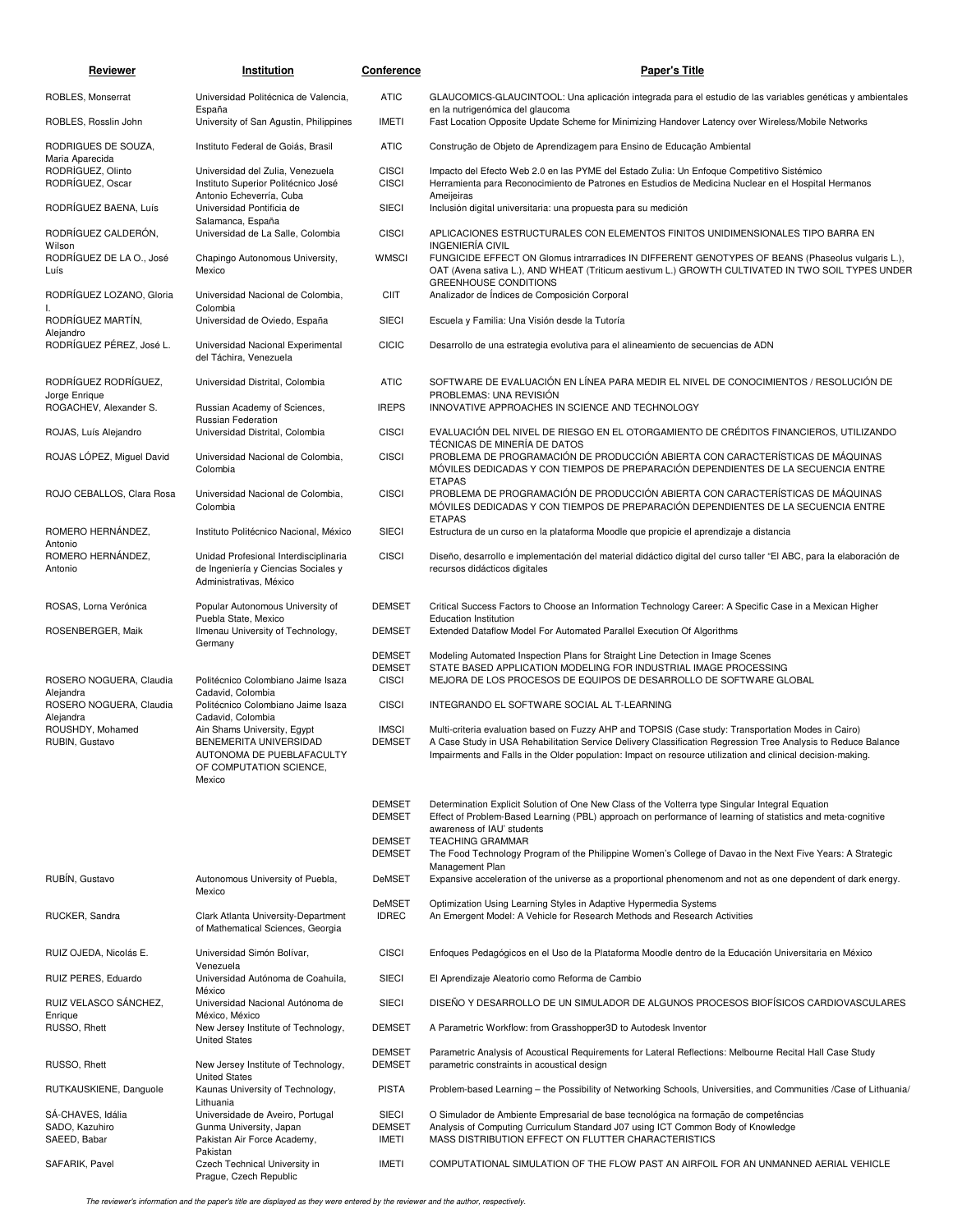| Reviewer                                   | Institution                                                                                | Conference                                 | <b>Paper's Title</b>                                                                                                                                                                                                                                                                                                                                                                                           |
|--------------------------------------------|--------------------------------------------------------------------------------------------|--------------------------------------------|----------------------------------------------------------------------------------------------------------------------------------------------------------------------------------------------------------------------------------------------------------------------------------------------------------------------------------------------------------------------------------------------------------------|
| SAFASFEH, Qais                             | Al Tafeelah Technical University,<br>Jordan                                                | <b>WMSCI</b>                               | Chaos to Intermittency of Mutually Coupled 3rd order phase-locked loop                                                                                                                                                                                                                                                                                                                                         |
| SAHIN BASFIRINCI, Cigdem                   | Karadeniz Technical University,                                                            | <b>IMSCI</b>                               | Research Methodology in Marketing Publications in Turkey: Review and Evaluation                                                                                                                                                                                                                                                                                                                                |
| SAHINGUVU, William                         | Turkey<br>University of Burundi, Burundi                                                   | <b>WMSCI</b>                               | A PUBLIC KEY MANAGEMENT SCHEME AND THRESHOLD-MULTISIGNATURE SCHEME FOR MOBILE AD<br><b>HOC NETWORKS</b>                                                                                                                                                                                                                                                                                                        |
| SALAS, Roberto<br>SALAZAR BERMÚDEZ,        | Universidad Distrital, Colombia<br>Universidad de Costa Rica, Costa                        | <b>ATIC</b><br><b>CISCI</b>                | ALGORITMOS PARA LA BÚSQUEDA DE TEXTO<br>Generación de Imágenes Fotorealistas Utilizando Paralelismo                                                                                                                                                                                                                                                                                                            |
| Gabriela<br>SALCEDO, Zulay                 | Rica<br>Universidad de Carabobo, Venezuela                                                 | <b>SIECI</b>                               | LAS TIC: UNA HERRAMIENTA TECNOLOGICA CONDUCENTE AL APRENDIZAJE AUTÓNOMO DE LA                                                                                                                                                                                                                                                                                                                                  |
| SALEM, Abd El Badee<br>SALGUES, Bruno      | Ain Shams University, Egypt<br>Telecom, France                                             | <b>IMSCI</b><br><b>ICTA</b><br><b>ICTA</b> | <b>ESTADÍSTICA</b><br>Multi-criteria evaluation based on Fuzzy AHP and TOPSIS (Case study: Transportation Modes in Cairo)<br>Development of a Human Machine Interface of Information and Communication in Telemedicine HMI-ICTM:<br>Application to Physiological Digital Processing in Telemedicine.<br>Study and Realisation of a Platform Dedicated to the Telemedical Practice: Application in Telecardio - |
| SALLES, M.                                 | University of Sao Paulo, Brazil                                                            | <b>ICTA</b>                                | Respirography<br>A Neuro-Fuzzy Power Control for Wind Energy Generation in Smart Grid Scenario Using Wireless Coded OFDM-16-                                                                                                                                                                                                                                                                                   |
| SAMPATH KUMAR, R.                          | Sri Krishna Arts and Science                                                               | <b>WMSCI</b>                               | QAM<br>Construction of Chain Sampling Plan of the Type ChSP - (0,1) Indexed Through Producer's and Consumer's Nano                                                                                                                                                                                                                                                                                             |
| SAMPLE, Travis                             | College, India<br>Shenandoah University, United                                            | <b>ICSIT</b>                               | <b>Quality Level</b><br>Towards a True Participatory eDemocracy: Leveraging Business Intelligence Tools to Assess Voter Preferences                                                                                                                                                                                                                                                                            |
| SANCHEZ, Carol                             | States<br>International Business Programs<br>Seidman College of Business,                  | <b>IMSCI</b>                               | COMMUNICATIVE PRAXIS IN THE AGE OF GLOBALIZATION                                                                                                                                                                                                                                                                                                                                                               |
| SANCHEZ, German                            | <b>United States</b><br>University of Magdalena, Colombia                                  | <b>ICTA</b>                                | GENERATION AND REVERSE KNOWLEDGE TRANSFER IN MULTINATIONAL COMPANIES                                                                                                                                                                                                                                                                                                                                           |
| SANCHEZ, Giovanni                          | University of San Buenaventura,                                                            | <b>IMETI</b>                               | STUDY OF GAIT IN COLOMBIA, A FIRST APPROXIMATION                                                                                                                                                                                                                                                                                                                                                               |
| SÁNCHEZ, Carol                             | Colombia<br><b>International Business Programs</b><br>Seidman College of Business,         | <b>SOIC</b>                                | COMMUNICATIVE PRAXIS IN THE AGE OF GLOBALIZATION                                                                                                                                                                                                                                                                                                                                                               |
| SÁNCHEZ, Germán                            | <b>United States</b><br>Universidad del Magdalena,<br>Colombia                             | <b>ATIC</b>                                | SOFTWARE PARA PROTECCIÓN EXTERNA CONTRA RAYOS EN EDIFICACIONES                                                                                                                                                                                                                                                                                                                                                 |
| SÁNCHEZ, Germán                            | University of Magdalena, Colombia                                                          | <b>CISCI</b><br><b>KGCM</b>                | Un Juego para la Enseñanza de Métodos de Desarrollo de Software<br>GENERATION AND REVERSE KNOWLEDGE TRANSFER IN MULTINATIONAL COMPANIES                                                                                                                                                                                                                                                                        |
| SÁNCHEZ AMBRIZ, Gerardo                    | Universidad Nacional Autónoma de                                                           | <b>ATIC</b>                                | MUJERES Y HOMBRES EN LA INTEGRACIÓN DE LAS ACTIVIDADES ACADÉMICAS                                                                                                                                                                                                                                                                                                                                              |
|                                            | México, México                                                                             | <b>SIECI</b>                               | DE DISCENTES A DOCENTES O EL APRENDIZAJE DE LA ALFABETIZACION INFORMACIONAL A LO LARGO                                                                                                                                                                                                                                                                                                                         |
| SÁNCHEZ GUERRERO,<br>Gabriel De Las Nieves | Facultad de Ingeniería Universidad<br>Nacional Autónoma de Méx, México                     | <b>CISCI</b>                               | DE LA VIDA ESTUDIANTIL<br>"Desarrollo de una metodología para evaluación de proyectos de innovación (I&D+i), a partir de casos de una<br>universidad pública mexicana"                                                                                                                                                                                                                                         |
| SÁNCHEZ LÓPEZ, Moisés                      | Universidad Tecnológica de la                                                              | <b>CISCI</b>                               | DATAMINING APLICADO A LA PREDICCION Y TRATAMIENTO DE ENFERMEDADES                                                                                                                                                                                                                                                                                                                                              |
| Homero<br>SÁNCHEZ RODRÍGUEZ, José          | Mixteca, México<br>Universidad de Málaga, España                                           | <b>ATIC</b>                                | AJUSTE DE LA FORMACIÓN UNIVERSITARIA A LA REALIDAD EMPRESARIAL. DESARROLLO DE<br>COMPETENCIAS DIRECTIVAS                                                                                                                                                                                                                                                                                                       |
| SÁNCHEZ-GUZMÁN, Daniel                     | National Polytechnic Institute, Mexico                                                     | <b>ICETI</b>                               | Merging Learning Objects Automatically                                                                                                                                                                                                                                                                                                                                                                         |
| SANDU, Ion                                 | University "Gh.Asachi" lasi, Romania                                                       | <b>DEMSET</b>                              | Modeling and optimization of nitrate removal from water using a combination of ion exchange and electrochemical<br>process                                                                                                                                                                                                                                                                                     |
| SANDU, Ion                                 | University "Gh.Asachi" lasi, Romania                                                       | <b>DEMSET</b>                              | An Electrical Electrical Field Influence on the Functionality of Purolite A500 and A 830 Anionic Resins in Water<br>Systems                                                                                                                                                                                                                                                                                    |
| SANTAOLAYA SALGADO,<br>René                | Centro Nacional de Investigación y<br>Desarrollo Tecnológico, México                       | <b>CISCI</b>                               | Representación gramatical de meta-modelos utilizando GEBNF                                                                                                                                                                                                                                                                                                                                                     |
| SARAIJI, Riad                              | United Arab Emirates University,<br>United Arab Emirates                                   | <b>IMETI</b>                               | A Study of Thermal Performance of Contemporary Technology-Rich Educational Spaces                                                                                                                                                                                                                                                                                                                              |
| SARKHOSH, Leila<br>SAROKIN, Mike           | Azad university, Iran<br>Hewlett-Packard Company, United                                   | <b>DeMSET</b><br><b>CENT</b>               | Heat Dissipation Assessment For A 5 MW MTR Type Spent Fuel Assembly Through a Dry Storage Cask<br>Enterprise Collective: Connecting People via Content                                                                                                                                                                                                                                                         |
| SARPER, Huseyin                            | States<br>Colorado State University-Pueblo,                                                | <b>IMETI</b>                               | Modeling and Scheduling of Maintenance Activities in a Chain of Gas Stations                                                                                                                                                                                                                                                                                                                                   |
| SATHYAMOORTHY, Dinesh                      | <b>United States</b><br>Science and Technology Research<br>Institute for Defence, Malaysia | <b>ICTA</b>                                | A Survey of Fault Management Architectures for Wireless Networks                                                                                                                                                                                                                                                                                                                                               |
| SAWYER, Keith                              | Washington University, United States                                                       | <b>ICTA</b><br><b>IREPS</b>                | Toward Authentication Mechanisms for Wi-Fi Mesh Networks<br>Designing for Innovation - Constructing the User                                                                                                                                                                                                                                                                                                   |
| SAYED AHMED, Khaled                        | King Faisal University, Saudi Arabia                                                       | <b>IMCIC</b>                               | A Novel Fuzzy Voting System for Fuzzy Neural Network                                                                                                                                                                                                                                                                                                                                                           |
| SCANNELLE, Kevin                           | Saint Louis University, United States                                                      | <b>IMETI</b>                               | Teaching Introductory Software Engineering Course Using Software Process Simulation                                                                                                                                                                                                                                                                                                                            |
| <b>SCHAFER, Markus</b>                     | University of Toronto, Canada                                                              | <b>IDREC</b>                               | Fostering the Self-Renewal of Teachers: An Underutilized Approach to Innovating Interdisciplinary Education                                                                                                                                                                                                                                                                                                    |
| SCHLEMMER, Eliane                          | Universidade do Vale do Rio dos                                                            | <b>CISCI</b>                               | As Imagens e a Política: as Imagens Subjetiva e Objetiva                                                                                                                                                                                                                                                                                                                                                       |
| SCHOLFIELD, Phil                           | Sinos, Brasil<br>University of Essex, United Kingdom                                       | <b>EISTA</b>                               | Enhancing Listening Proficiency via Multi Technology Modality - An Initial Finding from Technology University Non-                                                                                                                                                                                                                                                                                             |
| SCHROEDER, Brenda                          | Department of Plant Pathology,<br>Washington State Univeristy, United                      | <b>BMIC</b>                                | English Major EFL Learners<br>Hybrid Framework of Gene Selection using Boosting and Genetic Algorithm                                                                                                                                                                                                                                                                                                          |
| SCHUBERT, Klaus                            | <b>States</b><br>University of Münster, Germany                                            | <b>ICEME</b>                               | Increasing Systems-Safety by Meliorating Policy-Processes under Conditions of Ambiguity Analyzing<br>Interdisciplinary Ascendancies on the German Traffic System by using Cybernetic Hazard Analyzing Methodologies                                                                                                                                                                                            |
| SCHULTZ, Karen                             | Shenandoah University, United<br><b>States</b>                                             | <b>ICSIT</b>                               | Towards a True Participatory eDemocracy: Leveraging Business Intelligence Tools to Assess Voter Preferences                                                                                                                                                                                                                                                                                                    |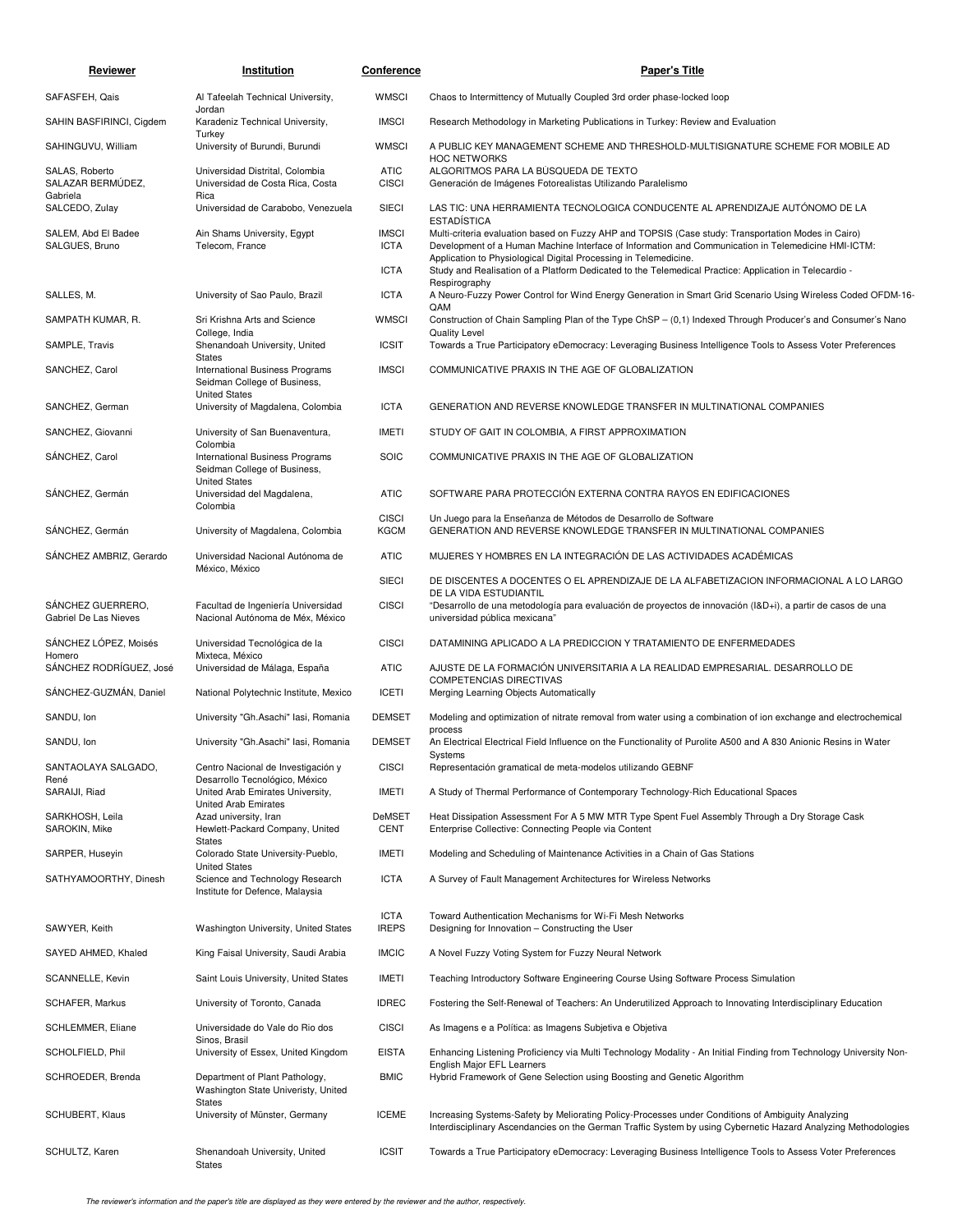| Reviewer                                | Institution                                                                                                | Conference                   | <b>Paper's Title</b>                                                                                                                                                                |
|-----------------------------------------|------------------------------------------------------------------------------------------------------------|------------------------------|-------------------------------------------------------------------------------------------------------------------------------------------------------------------------------------|
| SCOLERE, Leigh                          | Cornell University, United States                                                                          | <b>IREPS</b>                 | Individual and Organizational Creativity: Transforming Research to Practice Applications in Design Organizations                                                                    |
| SCOTT, Imhoff                           | Raytheon Intelligence and<br>Information Systems, United States                                            | <b>IMCIC</b>                 | Artificial Psychology: The Psychology of Al                                                                                                                                         |
| SEGALOWITZ, Sidney J.<br>SELIM, Essam   | Brock University, Canada<br>Sharjah University, United Arab<br>Emirates                                    | <b>IMSCI</b><br><b>WMSCI</b> | Exploring the effect of visual-spatial abilities on 2D and 3D Chemical Structures Identification<br>Emirati Youth Trends toward some Social Networking Issues                       |
| SEO, Kap-Ho                             | Korea Institute of Applied Robotics,                                                                       | <b>WMSCI</b>                 | Direct Teaching Trajectory Correction using the Curvature and Velocity in the Industrial Robot                                                                                      |
| SERRA BARRETO, Alexandre                | South Korea<br>Ministério da Fazenda, Brasil                                                               | <b>CICIC</b>                 | UMA PROPOSTA METODOLÓGICA PARA VISUALIZAÇÃO, TRATAMENTO E ANÁLISE DE INFORMAÇÕES<br><b>ESPACIAIS EM AMBIENTE WEB</b>                                                                |
| SEVILLA CARO, Maricela                  | Universidad Autónoma de Baja<br>California, México                                                         | <b>ATIC</b>                  | Diseño de un Datawarehouse, para análisis de información en ciencia y tecnología, en el estado de Baja<br>California, México.                                                       |
|                                         |                                                                                                            | <b>ATIC</b>                  | INCORPORACIÓN DE INFORMACIÓN REFERENTE A VINCULACIÓN DE INVESTIGADORES<br>PERTENECIENTES AL SNI, EN EL MODELO DE BASE DE DATOS DEL SISTEMA SIEDCYT                                  |
| SHABAN, Sami                            | United Arab Emirates University,<br><b>United Arab Emirates</b>                                            | <b>EISTA</b>                 | Effectiveness of Online Learning in Leadership Development for Academic Administrators                                                                                              |
| SHAER, Bassam                           | University of West Florida, United<br><b>States</b>                                                        | <b>IMCIC</b>                 | Extensions of One-Dimensional Gray-level Nonlinear Image Processing Filters to Three-Dimensional Color Space                                                                        |
| SHAFIR, Abraham I.                      | Giv'at Washington Academic<br>College of Education, Israel                                                 | <b>WMSCI</b>                 | Mathematical Achievement Levels as a Function of Designing and Manipulating Virtual Learning Environments: A<br>Successful Attempt at Teaching Novice Computer Users                |
| SHAINDLIN, Andrew                       | Carnegie Mellon University, United<br>States                                                               | <b>ICSIT</b>                 | Measuring organizational footprints in online communities: Methodology and implications                                                                                             |
| SHALAMANOV, Velizar                     | NATO C3 Agency, Bulgaria                                                                                   | <b>ICSIT</b><br><b>ICSIT</b> | Will online communities facilitate the first global society? Should they?<br>CYBER SECURITY IN AN AGE OF MODERN TERRORISM                                                           |
| SHARMA, Jaideep                         | Indira Gandhi National Open<br>University, India                                                           | <b>ICEIC</b>                 | Building Digital Libraries: A Contemporary Pespective                                                                                                                               |
| SHARMA, Somesh                          | National Institute of Technology                                                                           | <b>ICEME</b>                 | A Comparative Analysis of JIT and Non JIT Industries                                                                                                                                |
| SHAYKIAN, Gholam Ali                    | Hamirpur, India<br>NASA- Kennedy Space Center,                                                             | <b>IREPS</b>                 | Pedagogies for Teaching Online                                                                                                                                                      |
| SHEPARD, Benjamin                       | <b>United States</b><br>City University of New York, United                                                | <b>IREPS</b>                 | Counseling Clinical Case Excerpts of The Unknown                                                                                                                                    |
| SHI, Lei                                | States<br>Department of Information Systems,<br>University of Maryland, Baltimore<br>County, United States | <b>IREPS</b>                 | Informing Science at Federal Research Laboratories: How relationships and collaborations impact commercialization                                                                   |
| SHI, Lei                                | University of Maryland Catonsville,                                                                        | <b>IREPS</b><br><b>ISAS</b>  | Integrating academic processes to meet the challenges of the business<br>Deployment of Social Media in Managing International Technology Transfer Projects                          |
| SHI, Lei                                | <b>United States</b><br>University of Maryland, Baltimore                                                  | <b>WMSCI</b>                 | Using Machines to Recognize Architectural Styles: Frank Gehry versus Peter Zumthor                                                                                                  |
| SHIMODA, Yukio                          | County, United States<br>Tokyo Womens Medical University,                                                  | <b>IMETI</b>                 | Time Series Analysis of Heartbeat-Interval at the Subjects Ranging from Crustacean Animal to Human                                                                                  |
| SHIMODA, Yukio                          | Japan<br>Tokyo Women's Medical University,<br>Japan                                                        | <b>ICTA</b>                  | CARDIAC RHYTHM REFLECTS MENTAL CONDITION AS IN CHRONIC JOB STRESS: A DETRENDED<br><b>FLUCTUATION ANALYSIS</b>                                                                       |
| SHISHLENIN, Maxim                       | Sobolev Institute of Mathematics SB                                                                        | <b>IMCIC</b>                 | About numerical solution of inverse thermoacoustic problem                                                                                                                          |
| SHOJAEE, Abdolnaser                     | RAS, Russian Federation<br>Islamic University of Sanandaj, Iran                                            | <b>DEMSET</b>                | Relationship between Individual and Environmental Factors and Readiness for E-Business in Developing Countries'<br>Universities (Focus on Faculties' Members)                       |
| SHORGIN, Sergey                         | Russian Academy of Sciences,<br>Russian Federation                                                         | <b>IMCIC</b>                 | The Nature of Information as a Fundamental Property of Matter: A Case Study using Petroleum and Hydrocarbon<br>Gases                                                                |
| SILVA, José                             | Mackenzie Presbyterian University,<br>Brazil                                                               | <b>ICTA</b>                  | Reading rewriting and the use of multimedia in business educational stationery                                                                                                      |
| SILVA, José                             | Mackenzie Presbyterian University,<br>Brazil                                                               | <b>ICTA</b><br><b>ICTA</b>   | The usage of Information and Communication Technlogies in teachers' formation courses<br>ICTs as a methodological resource in works on critical regionalism                         |
| SIMEONI SOUSA, Fabrício                 | Universidade de São Paulo, Brasil                                                                          | <b>CICIC</b>                 | Uma abordagem MAC para a simulação numérica de escoamento multifásico com superfície livre                                                                                          |
| SIMMONS, Margaret<br>SINGH, Asheesh K   | Monash University, Australia<br>MNNIT Allahabad INDIA, India                                               | <b>IREPS</b><br><b>CCCT</b>  | Faculty Development, Leadership and Organisational Culture in a Rural Medical School - A Case Study<br>Ultrasound image reconstruction using various compressive sensing techniques |
| SIRVENTE, Francisco                     | Universidad Nacional de San Juan,                                                                          | <b>CICIC</b>                 | UTILIZACIÓN DE ONTOLOGIAS DE INGENIERÍA DEL SOFTWARE PARA LA EVALUACIÓN DE LA CALIDAD EN                                                                                            |
| SLABY, Antonin                          | Argentina<br>University of Hradec Kralove, Czech                                                           | <b>EISTA</b>                 | ENTORNOS VIRTUALES DE APRENDIZAJE<br>On the Process towards Forming Key Competencies of University Students                                                                         |
| SLAYDEN MITCHELL, April<br>SMITH, Brian | Republic<br>HP Labs, United States<br>U.S. Army Research, Development<br>and Engineering Command, United   | <b>CENT</b><br><b>IMETI</b>  | Enterprise Collective: Connecting People via Content<br>An Improved Image Compression Technique Based on Diagonal Edge Estimation                                                   |
| SMITH, Marilyn                          | States<br>Georgia Institute of Technology,                                                                 | <b>DEMSET</b>                | Vertical Axis Micro Wind Turbine Design for Low Tip Speed Ratios                                                                                                                    |
| SMITH, Stella                           | <b>United States</b><br>Georgia Gwinnett College, United                                                   | <b>EISTA</b>                 | Using Web-Based Animation in STEM Education                                                                                                                                         |
| SMOLIN, Denis                           | States<br>American University of Nigeria,                                                                  | <b>IMCIC</b>                 | In Praise of Wavelets - 3 Disparate Case Studies                                                                                                                                    |
| SOBRADO, Eddie                          | Nigeria<br>Pontifical Catholic University of Peru,                                                         | <b>WMSCI</b>                 | Advances in Control of Teleoperation System by State Convergence                                                                                                                    |
| SOBRADO, Eddie                          | Peru<br>Pontificia Universidad Católica del                                                                | <b>CISCI</b>                 | Implementación del Controlador de un Brazo Robot Serial de 3 Grados de Libertad                                                                                                     |
| SOKOLOV, Sergey M.                      | Perú, Perú<br>Keldysh Institute for Applied<br>Mathematics RAS, Russian                                    | <b>WMSCI</b>                 | Interactive Geographics Annotation via Stochastic-Computational Graph Augmentation for Cooperative Over-The-<br>Horizon Maneuvering                                                 |
| SOLANO OJEDA, Oscar                     | Federation<br>Instituto de Meteorología, Cuba                                                              | <b>CIIT</b>                  | SISTEMA DE "AVISOS Y ALERTAS TEMPRANAS DE INCENDIOS" PARA EL SECTOR FORESTAL EN<br>CUBA.(SAATINF).                                                                                  |
| SOLARES, Pedro Fernando                 | Universidad Iberoamericana, México                                                                         | <b>CISCI</b>                 | Gestión del capital intelectual en las redes de investigación. El caso de la Red de Computación del Instituto<br>Politécnico Nacional                                               |
| SOMORIN, Olufunso                       | University of Ibadan, Cameroon                                                                             | <b>IREPS</b>                 | Bridging the gap between Research, Education and Problem solving: The African Union Commission perspective for<br>Africa                                                            |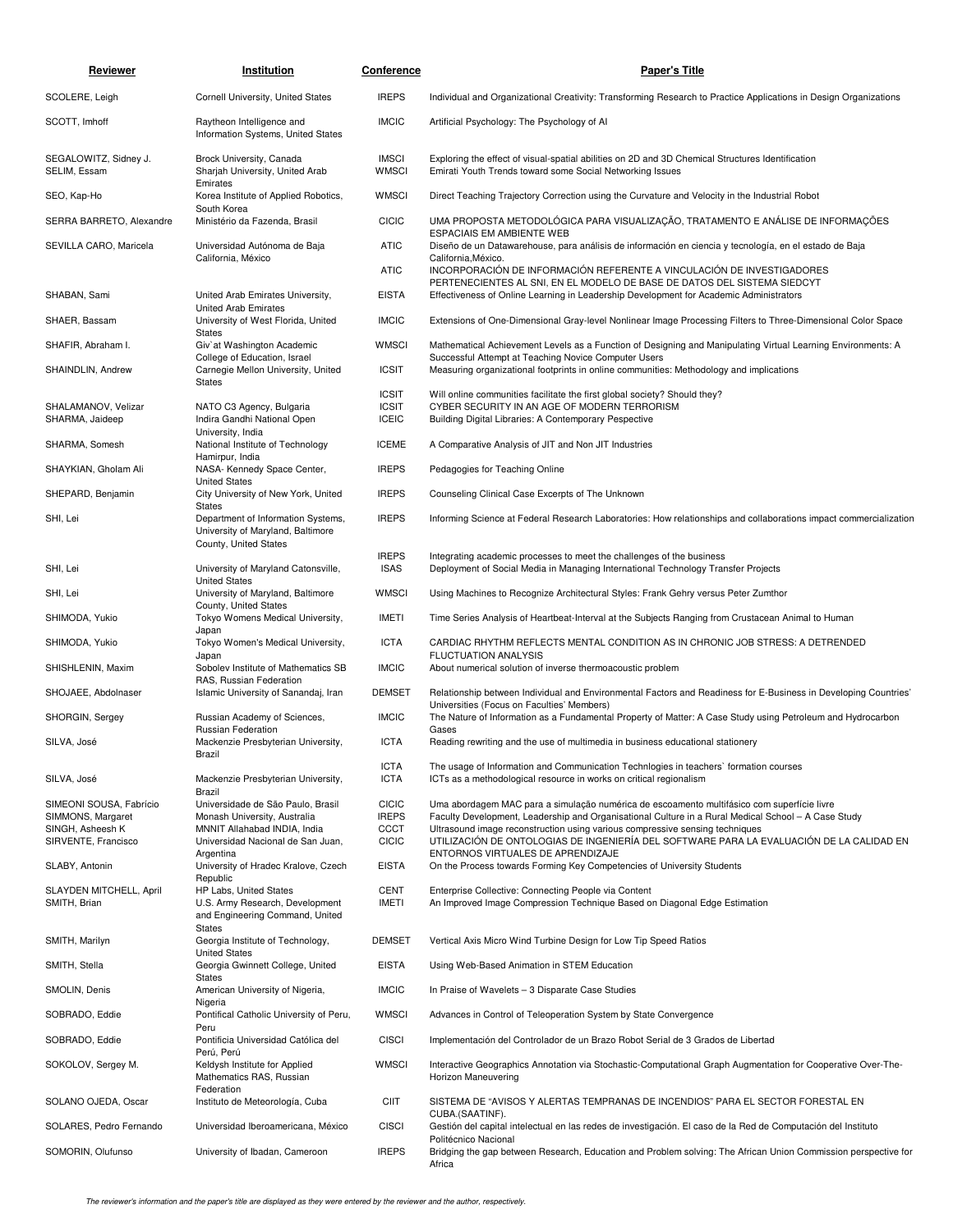| Reviewer                                                 | Institution                                                                                            | <b>Conference</b>                                                                            | <b>Paper's Title</b>                                                                                                                                                                                                                                                                                                                                                                                                                                                                                                                     |
|----------------------------------------------------------|--------------------------------------------------------------------------------------------------------|----------------------------------------------------------------------------------------------|------------------------------------------------------------------------------------------------------------------------------------------------------------------------------------------------------------------------------------------------------------------------------------------------------------------------------------------------------------------------------------------------------------------------------------------------------------------------------------------------------------------------------------------|
| SONG, Xiang                                              | University of Portsmouth, United<br>Kingdom                                                            | MEI                                                                                          | A robust optimization formulation for container liner revenue management                                                                                                                                                                                                                                                                                                                                                                                                                                                                 |
| SOOMRO, Tariq                                            | Al Ain University of Science and<br>Technology, United Arab Emirates                                   | <b>ICEME</b>                                                                                 | An ORACLE Performance Monitoring Toolkit                                                                                                                                                                                                                                                                                                                                                                                                                                                                                                 |
| SOSHNIKOV, Dmitry                                        | Microsoft Russia, Russian Federation                                                                   | <b>IMCIC</b>                                                                                 | Pattern-Based Development of Enterprise Systems: from Conceptual Framework to Series of Implementations                                                                                                                                                                                                                                                                                                                                                                                                                                  |
| SOTO DURAN, Darío Enrique                                | Tecnológico de Antioquia, Colombia                                                                     | <b>CISCI</b>                                                                                 | INTEGRANDO EL SOFTWARE SOCIAL AL T-LEARNING                                                                                                                                                                                                                                                                                                                                                                                                                                                                                              |
| SOUZA, Maria Aparecida<br>SOUZA, Renato<br>SOUZA, Tereza | Instituto Federal de Goiás, Brasil<br>Getulio Vargas Foundation, Brazil<br>Potiquar University, Brazil | <b>CISCI</b><br><b>ATIC</b><br><b>ICEME</b><br><b>ICSIT</b><br>MEI<br>MEI<br>MEI             | MEJORA DE LOS PROCESOS DE EQUIPOS DE DESARROLLO DE SOFTWARE GLOBAL<br>Educação Especial: a Tecnologia Assistiva no Atendimento Educacional Especializado<br>Physical Feasibility Study System for Projects with a View to the Decision Making Process<br>Knowledge Management and Supporting Computer Tools<br>EVALUATION OF THE INFLUENCE OF THE BRAND IN CONSUMER PURCHASE DECISION<br>LEARNING MANAGEMENT STRATEGIES: A STUDY WITH THE MANAGERS PAN AMERICAN GAMES OF RIO<br>2007<br>Organizational Culture and Learning Organization |
|                                                          |                                                                                                        | MEI<br>MEI                                                                                   | ORGANIZATIONAL CULTURE: A STUDY FROM THE REALITY OF TRAINING CENTRE AND IMPROVEMENT OF<br>MILITARY POLICE OF RIO GRANDE DO NORTE<br>Predictive Factors of Intention to Turnover (Turnover Intention): Satisfaction vs. Degree of Influence on Decision to                                                                                                                                                                                                                                                                                |
| SPINOLA, Mauro De M.                                     | University of Sao Paulo, Brazil                                                                        | <b>ICEME</b>                                                                                 | Leave Company<br>Plan-for-Gov[IT] - Planning for IT Governance Method: use of the techniques of "Full-Text Retrieval" for mapping the<br>expected support needs from IT Area to serve of the Corporation's Core-Business expectations.                                                                                                                                                                                                                                                                                                   |
| SPINOLA, Mauro De Mesquita                               | University of Sao Paulo, Brazil                                                                        | <b>ICSIT</b>                                                                                 | Plan-for-Gov[IT] - Planning for IT Governance Method: use of the techniques of "Full-Text Retrieval" for mapping the<br>expected support needs from IT Area to serve of the Corporation's Core-Business expectations.                                                                                                                                                                                                                                                                                                                    |
| SRIVASTAVA, Akshay                                       | Georgia Institute of Technology,                                                                       | <b>DEMSET</b>                                                                                | Vertical Axis Micro Wind Turbine Design for Low Tip Speed Ratios                                                                                                                                                                                                                                                                                                                                                                                                                                                                         |
| STAREK, Tomas                                            | <b>United States</b><br>INTENS Corporation S.R.O., Czech                                               | <b>WMSCI</b>                                                                                 | Service Quality Management in the ITS Telecommunications Systems                                                                                                                                                                                                                                                                                                                                                                                                                                                                         |
| STARKWEATHER, Joann                                      | Republic<br>Northeastern State University,                                                             | <b>EISTA</b>                                                                                 | Developing Android Applications: Case Study of Course Design                                                                                                                                                                                                                                                                                                                                                                                                                                                                             |
| STEFANOV, Krassen                                        | <b>United States</b><br>University of Sofia "St. Kliment                                               | <b>IREPS</b>                                                                                 | Integrating Web-based Activities in Language Learning: and Action Research Practical Solutions                                                                                                                                                                                                                                                                                                                                                                                                                                           |
| STEIN, Anna                                              | Ohridski", Bulgaria<br>Education-Training-Consulting-<br>Organization and Process                      | <b>IMSCI</b>                                                                                 | Social Media Learning: How to use Google+ for Higher Education                                                                                                                                                                                                                                                                                                                                                                                                                                                                           |
| STEINHOFF, Robert                                        | Management, Austria<br>Florida Memorial University, United                                             | <b>ICSIT</b>                                                                                 | The Impact of the Rapidly Changing Mobile Devices Market on e-Learning in Higher Education                                                                                                                                                                                                                                                                                                                                                                                                                                               |
| STRATTON, Mark                                           | <b>States</b><br>Manufacturing Education &                                                             | <b>IREPS</b>                                                                                 | Have Technology Programs Succeeded Where Engineering Programs Have Failed?                                                                                                                                                                                                                                                                                                                                                                                                                                                               |
| STUMP, Sandra M. D.                                      | Research, United States<br>Universidade Presbiteriana                                                  | <b>CICIC</b>                                                                                 | UMA PROPOSTA METODOLÓGICA PARA VISUALIZAÇÃO, TRATAMENTO E ANÁLISE DE INFORMAÇÕES                                                                                                                                                                                                                                                                                                                                                                                                                                                         |
| SU, Tsung-Chow                                           | Mackenzie, Brasil<br>Florida Atlantic University, United                                               | <b>DEMSET</b>                                                                                | <b>ESPACIAIS EM AMBIENTE WEB</b><br>Multiple Vortices Analysis                                                                                                                                                                                                                                                                                                                                                                                                                                                                           |
|                                                          | <b>States</b>                                                                                          | <b>WMSCI</b><br><b>WMSCI</b><br><b>WMSCI</b><br><b>WMSCI</b><br><b>WMSCI</b><br><b>WMSCI</b> | A New Gamma Sensor<br>A Study of Single and Multiple Water Vortices<br><b>Exploring Surface Tension Fluid Mechanics</b><br><b>Fluid Collision</b><br><b>Plume Dynamics</b>                                                                                                                                                                                                                                                                                                                                                               |
| SUAREZ, Graciela Ingrid                                  | Universidad Nacional de San Juan,<br>Argentina                                                         | <b>IREPS</b>                                                                                 | Sheet Flow Fluid Mechanics Research Project<br>Proposal for a neural model for calculating the heat transfer along the tubes and associate to the mathematical<br>model developed.                                                                                                                                                                                                                                                                                                                                                       |
| SUN, Zixin                                               | Nanjing University of Posts and<br>Telecommunications, China                                           | <b>IMETI</b>                                                                                 | The abstract and formal description of the information system                                                                                                                                                                                                                                                                                                                                                                                                                                                                            |
| SURMA, Dave                                              | Indiana University South Bend,<br><b>United States</b>                                                 | <b>CITSA</b>                                                                                 | Identifying the evolution sequence of a text document                                                                                                                                                                                                                                                                                                                                                                                                                                                                                    |
| SUTCU, Hale                                              | Zonguldak Karaelmas University,<br>Turkey                                                              | <b>IMETI</b><br><b>IMETI</b>                                                                 | Effect of Process Conditions On Crystal Structure Of Precipitated Calcium Carbonate (CaCO3) From Fly Ash:<br>Na2CO3 Preparation Conditions<br>Structural Characterization of Seydisehir Red Mud to Utilization In Roof Tile Manufacturing                                                                                                                                                                                                                                                                                                |
| SWISSHELM, Beverly                                       | Cumberland University, United States                                                                   | MEI                                                                                          | Packet Filtering Circuits for Smart Phones                                                                                                                                                                                                                                                                                                                                                                                                                                                                                               |
| SYERS, Antonio                                           | Universidad Metropolitana,<br>Venezuela                                                                | <b>CISCI</b>                                                                                 | EXTENSIONES DEL VALOR PRESENTE NETO Y LA TASA INTERNA DE RETORNO A PROYECTOS DE<br>INVERSION CON FLUJOS DE CAJA DIFUSOS TRAPEZOIDALES                                                                                                                                                                                                                                                                                                                                                                                                    |
| TAHON, Christian                                         | University of Valenciennes, France                                                                     | <b>WMSCI</b>                                                                                 | Generic Need Estimating Agents for Resources Forecasting                                                                                                                                                                                                                                                                                                                                                                                                                                                                                 |
| TAKAHASHI, Hideya<br>TALLITA, Tallita Lisboa             | Osaka City University, Japan<br>Universidade Federal de São João                                       | <b>ICTA</b><br><b>ATIC</b>                                                                   | Packet Switched Power Network with Decentralized Control Based on Synchronized QoS Routing<br>Otimização do Corte de Carga em um Sistema Industrial utilizando Algoritmo Genético                                                                                                                                                                                                                                                                                                                                                        |
| TAM, Wing K.                                             | del Rei, Brasil<br>Swinburne University of Technology,                                                 | <b>ICTA</b>                                                                                  | Improved the Quality of Experience Assessment with Quality Index Based Frames over IPTV Network                                                                                                                                                                                                                                                                                                                                                                                                                                          |
| TAMASHIRO, Roy                                           | Australia<br>Webster University, United States                                                         | <b>WMSCI</b>                                                                                 | Can Total Quality Management (TQM) Concepts Help Develop Higher-Order Thinking Skills for Global                                                                                                                                                                                                                                                                                                                                                                                                                                         |
| TAMAYO, Unai                                             | Instituto de Economía Aplicada a la                                                                    | <b>CISCI</b>                                                                                 | Employability?<br>Limitaciones en la utilización del caso docente en contextos educativos tradicionales: la experiencia de la                                                                                                                                                                                                                                                                                                                                                                                                            |
| TAMAYO ARIAS, Jhonny A.                                  | Empresa, España<br>Universidad Nacional de Colombia,                                                   | <b>CISCI</b>                                                                                 | Universidad del País Vasco<br>METODOLOGÍA MULTIOBJETIVO PARA PROGRAMAR LA PRODUCCIÓN EN UN AMBIENTE JOB SHOP: OPEN                                                                                                                                                                                                                                                                                                                                                                                                                       |
| TANG, Dunbing                                            | Colombia<br>Nanjian University of Aeronautics                                                          | <b>IMETI</b>                                                                                 | <b>SHOP</b><br>A Production Planning and Controlling System Architecture for managing uncertainty and dynamics                                                                                                                                                                                                                                                                                                                                                                                                                           |
| TANG, Hua                                                | and Astronautics, China<br>University of Minnesota Duluth,                                             | <b>IMETI</b>                                                                                 | EYE BLINK DETECTION USING INTENSITY VERTICAL PROJECTION                                                                                                                                                                                                                                                                                                                                                                                                                                                                                  |
| TANG, Wenyong                                            | <b>United States</b><br>Shanghai Jiao Tong University,                                                 | <b>IMETI</b>                                                                                 | The time-dependent dynamic reliability prediction method of wind-induced vibration of jacket offshore platforms                                                                                                                                                                                                                                                                                                                                                                                                                          |
| TANSEL, Ibrahim                                          | China<br>Florida International University,                                                             | IMETI                                                                                        | during the life extension period<br>A Review of Rechargeable Battery Technologies                                                                                                                                                                                                                                                                                                                                                                                                                                                        |
| TARIQ, Asharf                                            | <b>United States</b><br>Delhi University Library System, India                                         | <b>KGCM</b>                                                                                  | Concept and Evolution of Staff Development Programmes in UK, USA and India                                                                                                                                                                                                                                                                                                                                                                                                                                                               |
|                                                          |                                                                                                        |                                                                                              |                                                                                                                                                                                                                                                                                                                                                                                                                                                                                                                                          |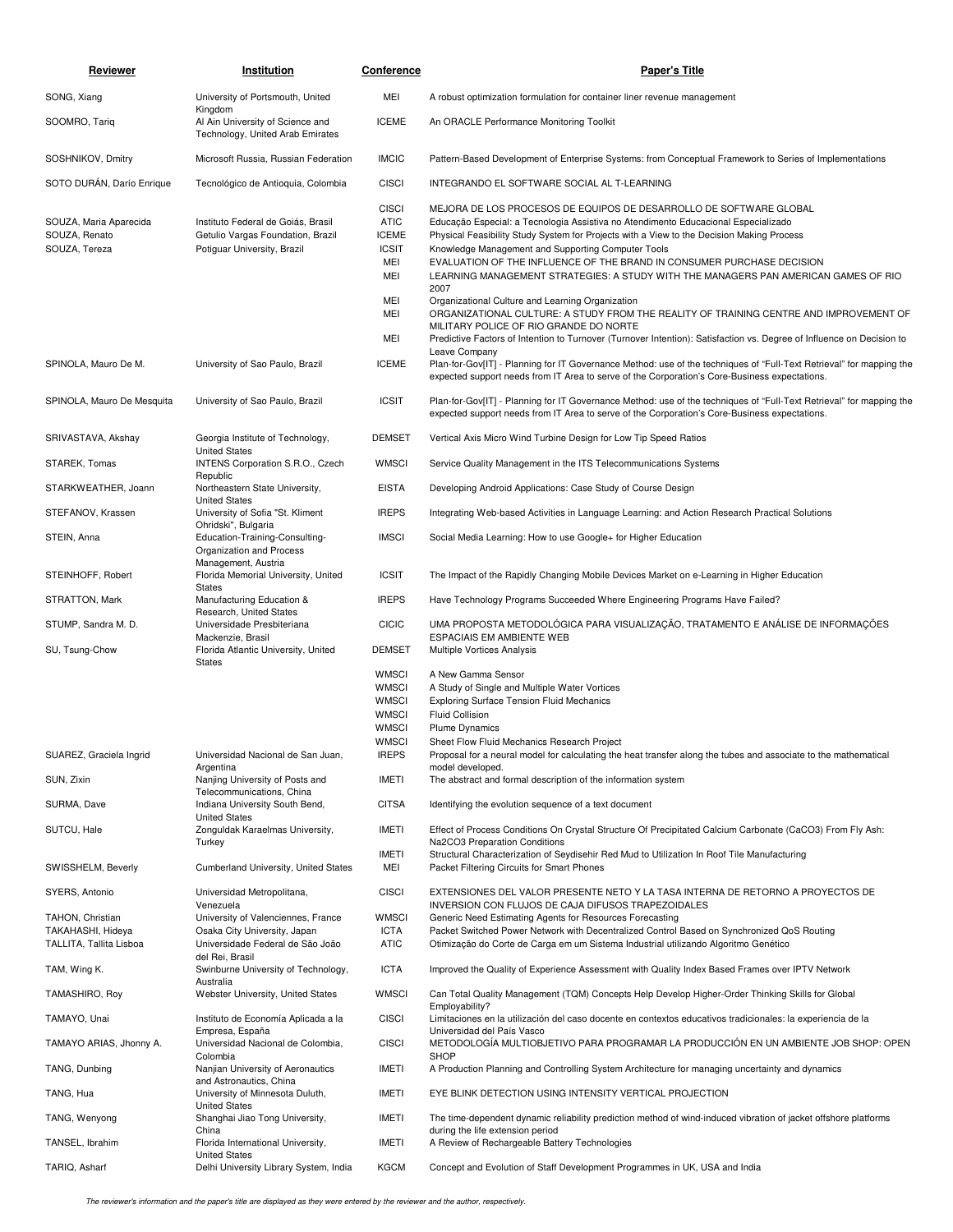| Reviewer                                         | Institution                                                                                        | Conference                   | <b>Paper's Title</b>                                                                                                                                                                                          |
|--------------------------------------------------|----------------------------------------------------------------------------------------------------|------------------------------|---------------------------------------------------------------------------------------------------------------------------------------------------------------------------------------------------------------|
| TAROUCO, Liane Margarida                         | Federal University of Rio Grande do                                                                | <b>IREPS</b>                 | Development of models pieces to represent amino acid units and to build protein primary and secondary structures:                                                                                             |
| Rockenbach<br>TATASHEV, Alexander                | Sul, Brazil<br>Moscow Automobile and Road<br><b>Construction State Technical</b>                   | <b>WMSCI</b>                 | evaluation by graduation students.<br>Some Algorithms of Proceeding Video Frames for Intelligent Monitoring Flows                                                                                             |
| TATASHEV, Alexander                              | University, Russian Federation<br>Moscow Technical University<br>ofCommunications and Informatics, | <b>IMCIC</b>                 | Some algorithms of proceeding video frames for intelligent monitoring flows                                                                                                                                   |
| <b>TAYLOR, Estelle</b>                           | Russian Federation<br>North-West University, South Africa                                          | <b>ICTA</b>                  | A Critical Systems Thinking Perspective on Data Warehouse Stakeholders                                                                                                                                        |
|                                                  |                                                                                                    | <b>ICTA</b>                  | The Use of Soft Systems Methodology for the Development of Data Warehouses                                                                                                                                    |
| TAYLOR, Tomaro                                   | University of South Florida Libraries,<br><b>United States</b>                                     | <b>ICTA</b>                  | The Role of Librarians in Academic Success                                                                                                                                                                    |
| TECUCI, Dan                                      | University of Texas at Austin, United<br><b>States</b>                                             | <b>CCCT</b>                  | The impact of different method for evaluating and selecting classifier's rules in improving detecting network<br>intrusions                                                                                   |
| TEIXEIRA, Sergio                                 | Universidade Católica de Brasília,<br>Brasil                                                       | <b>CICIC</b>                 | Gestão de Continuidade dos Negócios: Alta Disponibilidade para Sistemas de Bancos de Dados                                                                                                                    |
| TEJADA, Gabriela                                 | Federal Polytechnic School of<br>Lausanne, Switzerland                                             | <b>IMSCI</b>                 | Brain gain through ICTs Computer supporting research on Diaspora Knowledge Networks                                                                                                                           |
| TELLO CASTAÑEDA, Martha<br>Lucia                 | Universidad Distrital Francisco José<br>de Caldas, Colombia                                        | <b>ATIC</b>                  | SIMULACIÓN DE ESCENARIOS LAN Y WLAN EN NS-2 Y CONFRONTACIÓN DE RESULTADOS FRENTE<br>MEDICIONES DE LABORATORIO                                                                                                 |
|                                                  |                                                                                                    | <b>ATIC</b>                  | SISTEMA DE PRIORIZACIÓN DE TRÁFICO PARA LAS INTERSECCIONES SEMAFÓRICAS DEL SISTEMA<br>TRANSMILENIO EN BOGOTÁ COLOMBIA                                                                                         |
| <b>TERDIK, Gyorgy</b><br><b>TERRIER, Patrice</b> | University of Debrecen, Hungary<br>Université de Toulouse, France                                  | <b>EISTA</b><br><b>IREPS</b> | E-curriculum Projects in Hungarian Higher Educations<br>Integrating academic processes to meet the challenges of the business                                                                                 |
| THEISSEN, Myra                                   | University of South Australia,                                                                     | <b>DeMSET</b>                | Model for the Integration of Theory, History and Research with Practice in Design Education                                                                                                                   |
| THEREZA JUNIOR, Alcides<br>Hermes                | Australia<br>Universidade Estadual de Goiás,<br>Brasil                                             | <b>ATIC</b>                  | Desenvolvimento de sistema online para treinamento de usuários da Biblioteca Atena                                                                                                                            |
| THIEL, Klaus                                     | MES Consult, Germany                                                                               | <b>WMSCI</b>                 | OS Independent Mobile Solutions for Manufacturing Execution Systems                                                                                                                                           |
| THILL, Eduardo                                   | Jefatura de Gabinete, Argentina                                                                    | <b>CICIC</b>                 | "Infraestructura de Firma Digital Argentina: resultado de encuesta a expertos".                                                                                                                               |
| THIRAN, Jean-Phillippe                           | EPFL, Switzerland                                                                                  | <b>IMCIC</b>                 | Estimating Complexity of Algorithms as a Black-Box Problem: A Normalized Time Index                                                                                                                           |
| THOMAZ, Adriano                                  | Anhanguera Eduacacional, Brazil                                                                    | <b>ICEME</b>                 | ADJUSTING THE EFFICIENCY CURVES FROM HYDROELECTRIC PLANTS                                                                                                                                                     |
| TINEO, Leonid                                    | Universidad Simòn Bolìvar,<br>Venezuela                                                            | <b>ICETI</b>                 | Detection Model Learning Styles For Virtual Learning Environments                                                                                                                                             |
| TIO TORRIENTE, Lázaro                            | Universidad de Matanzas "Camilo<br>Cienfuegos", Cuba                                               | <b>SIECI</b>                 | PREPARACIÓN DE ESTUDIANTES Y PROFESIONALES DE INFORMÁTICA PARA LA PRESENTACIÓN DE UN<br>TRABAJO CIENTÍFICO                                                                                                    |
| TOCAIA, Luciano                                  | Mackenzie Presbyterian University,<br>Brazil                                                       | <b>ICTA</b>                  | The usage of Information and Communication Technlogies in teachers' formation courses                                                                                                                         |
| TOKUHISA, Masato                                 | Tottori University, Japan                                                                          | <b>KGCM</b>                  | A Formal Generation of HAIKU and Its Utility as an Idea Processor                                                                                                                                             |
| TOLENTINO, Randy                                 | Iloilo University, Philippines                                                                     | CCCT                         | Improved QoS Mobility Management in Heterogeneous Wireless Networks Policy-based                                                                                                                              |
| TOMCZYK, Andrzej                                 | Rzeszow University of Technology,<br>Poland                                                        | <b>IMETI</b>                 | Effective clustering in wireless sensor network using CMR                                                                                                                                                     |
| <b>TORRES, Lourdes</b><br>TORRES, Luís Carlos    | University of Zaragoza, Spain<br>Universidad Nacional de Colombia,<br>Colombia                     | <b>IMSCI</b><br><b>ATIC</b>  | E-Participation on environment-related policies. An assessment of European local government practices.<br>ALGORITMOS PARA LA BÚSQUEDA DE TEXTO                                                                |
|                                                  |                                                                                                    | <b>CISCI</b>                 | Clasificación de Tráfico de Redes para la Agrupación de Usuarios                                                                                                                                              |
| TORRES JIMÉNEZ, Orfa Lucía                       | Universidad Nacional de Colombia,                                                                  | <b>CICIC</b>                 | Modelo de Gestión de Compras basado en Inventarios por Demanda según Nivel de Servicio a partir de                                                                                                            |
| TORRES OVALLE, Sócrates                          | Colombia<br>Universidad Autónoma de Coahuila,<br>México                                            | <b>CICIC</b>                 | Pronósticos de Ventas<br>Necesidad de Clúster Tecnológicos en el desarrollo económico de las Industrias                                                                                                       |
| TORRES RENGIFO, Saulo De                         | Universidad Tecnológica de Pereira,                                                                | <b>CICIC</b>                 | Modelo de Gestión de Compras basado en Inventarios por Demanda según Nivel de Servicio a partir de                                                                                                            |
| Jesús<br>TRAUM, Maria                            | Colombia<br>Johannes Kepler University, Austria                                                    | <b>ICEIC</b>                 | Pronósticos de Ventas<br>Promoting Mathematical Understanding Using ICT in Teaching and Learning                                                                                                              |
| TREJO, Carmen                                    | Instituto Politécnico Nacional, México                                                             | <b>CISCI</b>                 | El impacto de la gestión del conocimiento sobre la productividad académica en instituciones de educación superior.                                                                                            |
| TREVISAN, Ana                                    | Mackenzie Presbyterian University,                                                                 | <b>ICTA</b>                  | El caso de los Institutos Tecnológicos en México.<br>ICTs as a methodological resource in works on critical regionalism                                                                                       |
| TREVISAN, Ana                                    | Brazil<br>Mackenzie Presbyterian University,                                                       | <b>ICTA</b>                  | The usage of Information and Communication Technlogies in teachers' formation courses                                                                                                                         |
| TRIFAS, Monica                                   | Brazil<br>Jacksonville State University, United                                                    | <b>WMSCI</b>                 | Ethical & Control Implications of Autonomous Battlefield Robots                                                                                                                                               |
| TRIMBLE, John<br>TSAY, Li-Shiang                 | <b>States</b><br>Howard University, United States<br>North Carolina A and T State                  | <b>ICSIT</b><br><b>IMCIC</b> | The Role of Human-Computer Interaction in Knowledge Management<br>Music Information Retrieval with Polyphonic Sounds and Timbre                                                                               |
| <b>TSUZUKI, Marcos</b>                           | University, United States<br>Universidade de São Paulo, Brasil                                     | <b>CICIC</b>                 |                                                                                                                                                                                                               |
| TUGRUL, Nurcan                                   | Yildiz Technical University, Turkey                                                                | IMETI                        | Teoria da Geração de Quantum Bits Emaranhados no Campo Temporal<br>Effect of Process Conditions On Crystal Structure Of Precipitated Calcium Carbonate (CaCO3) From Fly Ash:<br>Na2CO3 Preparation Conditions |
| TUNÇEL, Hakan                                    | Kadir Has University, Turkey                                                                       | <b>IMSCI</b><br><b>ICTA</b>  | Digital Crime and Punishment: Turkish Online Journalism under Siege                                                                                                                                           |
| TURKSON, Anthony Joe                             | Takoradi Polytechnic, Ghana                                                                        |                              | The effect of competency based training on innovation and entrepreneurship skills in Ghana: A case study on<br>Takoradi Polytechnic engineering students                                                      |
| <b>TYRSIN, Alexander</b>                         | Yerevan State University, Russian<br>Federation                                                    | <b>IMCIC</b>                 | Entropy Dynamic model                                                                                                                                                                                         |
| UCAN PECH, Juan P.                               | Universidad Autónoma de Yucatán,<br>México                                                         | <b>CISCI</b>                 | Integración de Nuevas Tecnologías a la Educación para el Aprendizaje Colaborativo Apoyado por Computador                                                                                                      |
| <b>UMPLEBY, Stuart</b>                           | The George Washington University,<br><b>United States</b>                                          | <b>IREPS</b>                 | design and engineering as problem solvers through linguistic modelling                                                                                                                                        |
| USMAN, Adil<br>VACCA, Harold                     | Air University, Pakistan<br>Universidad Distrital Francisco José                                   | <b>WMSCI</b><br><b>CISCI</b> | Reducing Computational Complexity in DS-CDMA using Swarm Optimization Techniques<br>El método de los elementos finitos                                                                                        |
|                                                  | de Caldas, Colombia                                                                                | <b>CISCI</b>                 | SIMULACIÓN DE ESCENARIOS LAN Y WLAN EN NS-2 Y CONFRONTACIÓN DE RESULTADOS FRENTE                                                                                                                              |
|                                                  |                                                                                                    | <b>SIECI</b>                 | MEDICIONES DE LABORATORIO                                                                                                                                                                                     |
| VACCA GONZÁLEZ, Harold                           | Francisco José de Caldas, Colombia                                                                 | <b>CISCI</b>                 | Integración y Creación de Estrategias en Educación Virtual (versión 2012)<br>EVALUACIÓN DEL NIVEL DE RIESGO EN EL OTORGAMIENTO DE CRÉDITOS FINANCIEROS, UTILIZANDO<br>TÉCNICAS DE MINERÍA DE DATOS            |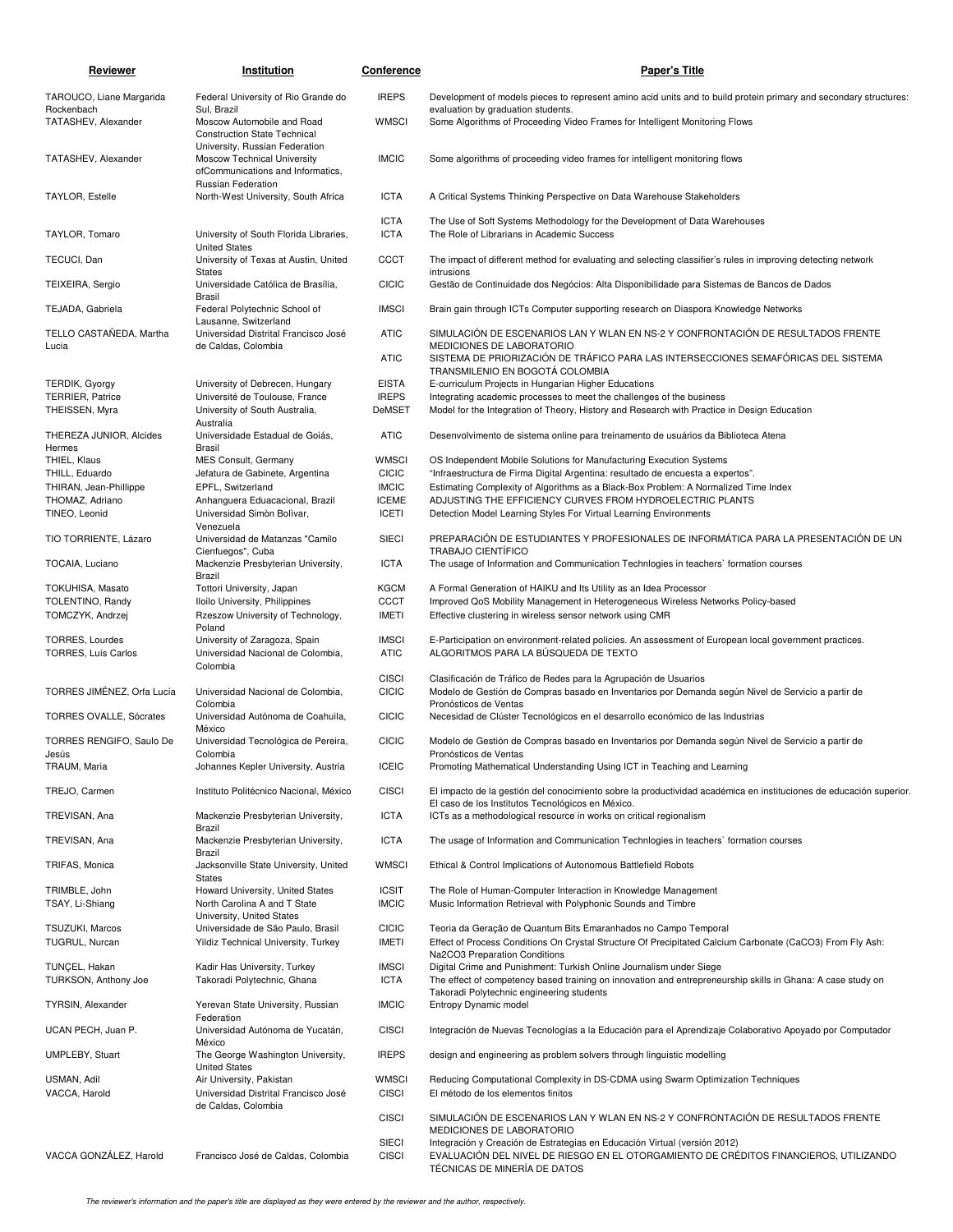| Reviewer                                          | Institution                                                                     | Conference                   | <b>Paper's Title</b>                                                                                                                                                                                                             |
|---------------------------------------------------|---------------------------------------------------------------------------------|------------------------------|----------------------------------------------------------------------------------------------------------------------------------------------------------------------------------------------------------------------------------|
| VALIANDES, Stavroula                              | Pedagogical Institute of Cyprus,                                                | WMSCI                        | Development of critical thinking in students of elementary school through argumentation with the use of computer                                                                                                                 |
| VALUEV, Andrey Mikhaylovich                       | Cyprus<br>Moscow State Mining University,                                       | <b>WMSCI</b>                 | Some Algorithms of Proceeding Video Frames for Intelligent Monitoring Flows                                                                                                                                                      |
| VAN BILJON, Judy                                  | Russian Federation<br>University of South Africa, South                         | <b>EISTA</b>                 | Graduateness of computing students in a Sub-Saharan African context                                                                                                                                                              |
| VAN DELDEN, Sebastian                             | Africa<br>Univiversoty South Calorina Upstate,                                  | <b>WMSCI</b>                 | Interactive Geographics Annotation via Stochastic-Computational Graph Augmentation for Cooperative Over-The-                                                                                                                     |
| VANWYNSBERGHE, Robert                             | Armenia<br>University of British Columbia,                                      | DeMSET                       | Horizon Maneuvering<br>Science Teacher Education and Modeling                                                                                                                                                                    |
| VARGAS, Javier                                    | Canada<br>Instituto Tecnologico de Costa Rica,<br>Costa Rica                    | <b>IMCIC</b>                 | ECR: A user-friendly editor for R Software                                                                                                                                                                                       |
| VARGAS CASTILLO, Carlos                           | Universidad de Costa Rica, Costa<br>Rica                                        | <b>CISCI</b>                 | Diseño e Implementación de un curso de Introducción a los Sistemas de Información en un Posgrado en Ciencias<br>de la Computación                                                                                                |
| VASUDEVAN, R.                                     | Vellore Institute of Technology<br>University, India                            | <b>IMETI</b>                 | APPLICATION OF WAVELET ANALYSIS AND ANN FOR FAULT DIAGNOSIS OF GEARS                                                                                                                                                             |
| VAZQUEZ, Gerardo                                  | Universidad Autónoma de Nuevo<br>León, México                                   | <b>CICIC</b>                 | Las redes sociales virtuales como herramienta didáctica en el proceso de enseñanza-aprendizaje.                                                                                                                                  |
| VEGA ESCOBAR, Adriana<br>Marcela                  | Universidad Distrital Francisco José<br>de Caldas, Colombia                     | <b>CICIC</b>                 | METODOS DE SEGMENTACION DE NUBES EN IMAGENES SATELITALES                                                                                                                                                                         |
| VELÁZQUEZ, José C.                                | Electric Research Institute, Mexico                                             | <b>IREPS</b>                 | Learning basic transistor operation in real time using curve tracer on a computer                                                                                                                                                |
| VELAZQUEZ-ARAQUE, L.                              | Czech Technical University in<br>Prague - National University of                | <b>IMETI</b>                 | Modeling of Deviation in Characteristics of Power MOSFET by Electrical Stressors                                                                                                                                                 |
| VELHO, Ana                                        | Tachira, Czech Republic<br>Dataprev, Brazil                                     | <b>KGCM</b>                  | Electronic Government Actions: Searching for semantics in the publication of the Brazilian Social Security System's<br>Open Data                                                                                                 |
| VELHO, Ana                                        | M.Sc. in Information Science -<br>Dataprev, Brazil                              | <b>IMSCI</b>                 | Towards Open Government Data: the publication of the Brazilian Social Security System's Statistical Data                                                                                                                         |
| VENKATARAMAN, Bhawani                             | Eugene Lang College The New<br>School for Liberal Arts, United States           | <b>WMSCI</b>                 | The Science and Politics of the Atomic Bomb                                                                                                                                                                                      |
| VERA MUÑOZ, Gerardo                               | Benemérita Universidad Autónoma                                                 | <b>SIECI</b>                 | Grado de aceptación de las redes sociales en las prácticas pedagógicas a nivel universitario                                                                                                                                     |
| VERA PEDROZA, Alejandro                           | de Puebla, México<br>Universidad Veracruzana, México                            | <b>CICIC</b>                 | COMPLEJIDAD, INVESTIGACIÓN Y USO DE LA TECNOLOGÍA, UNA EXPERIENCIA EDUCATIVA INNOVADORA<br>EN LA FACULTAD DE PEDAGOGÍA UV CAMPUS POZA RICA                                                                                       |
| VERDECIA GUTIÉRREZ,<br>Teresa De La Caridad       | Instituto de Información Científica y<br>Tecnológica, Cuba                      | <b>CISCI</b>                 | La Gestión Tecnológica, como herramienta de Comunicación Aplicada a la difusión del Conocimiento de la esfera<br>empresarial en el Centro de Información y Gestión Tecnológica de Pinar del Río, CIGET.                          |
| VESELY, Jiri                                      | University of Defence, Czech<br>Republic                                        | <b>ICETI</b>                 | VERSATILE INFORMATION SYSTEM NOT ONLY FOR BLIND PERSON                                                                                                                                                                           |
| VEZA, Ivica                                       | University of Split, Croatia                                                    | <b>IREPS</b>                 | The "Learning Factory": An immersive learning environment for comprehensive and lasting education in industrial<br>engineering                                                                                                   |
| VIADA, Carmen                                     | Centro de Inmunología Molecular,<br>Cuba                                        | <b>CICIC</b>                 | alasClínicas: Sistema de Gestión de Ensayos Clínicos                                                                                                                                                                             |
| VICENTE, Luís M.                                  | Polytechnic University of Puerto<br>Rico, Puerto Rico                           | <b>ICEIC</b>                 | Promoting Mathematical Understanding Using ICT in Teaching and Learning                                                                                                                                                          |
| VICKREY, Jim<br>VIEIRA SALAZAR, Jaime             | Troy University, United States<br>Universidad Nacional de Colombia,             | <b>EISTA</b><br><b>CISCI</b> | The American college student cell phone survey<br>Estudio de caso: Whistleblowing en la Universidad Tayrona                                                                                                                      |
| Andrés<br>VIGNAROLI, Luca                         | Colombia<br>Politechnic of Milano, Italy                                        | <b>ICTA</b>                  | Analysis of Twitter followers of leading international companies. Quantitative and qualitative study of behaviours                                                                                                               |
|                                                   |                                                                                 |                              | demonstrated by humans (users which are presumably real) or by bots (users which are presumably fake).                                                                                                                           |
| VIGNAROLI, Luca                                   | Rai RadioTelevisione Italiana, Italy                                            | <b>ICSIT</b>                 | Analysis of Twitter followers of leading international companies. Quantitative and qualitative study of behaviours<br>demonstrated by humans (users which are presumably real) or by bots (users which are presumably fake).     |
| VILCHEZ, Enrique<br>VÍLCHEZ, Enrique              | Universidad Nacional, Costa Rica                                                | <b>IMCIC</b><br><b>IMCIC</b> | ECR: A user-friendly editor for R Software                                                                                                                                                                                       |
|                                                   | National University of Costa Rica,<br>Costa Rica                                |                              | LFW: A user-friendly tool to do Logical Analysis of Data                                                                                                                                                                         |
| VILL, Josiane                                     | GIS Soluções Ambientais, Brasil                                                 | <b>CISCI</b>                 | AVALIAÇÃO DAS INFORMAÇÕES CARTOGRÁFICAS DO GOVERNO ELETRÔNICO COMO INSTRUMENTO DE<br>GESTÃO TERRITORIAL: ESTUDO DE CASO NAS CAPITAIS DOS ESTADOS BRASILEIROS.                                                                    |
| VILLADA GIL, Estiven                              | Universidad Nacional Sede Medellín,<br>Colombia                                 | <b>ATIC</b>                  | INTERVENCIÓN Y APLICACIÓN DE LAS TIC EN LA IMPORTANCIA DE LAS MATEMÁTICAS                                                                                                                                                        |
| VILLAFAÑE, Alicia Graciela<br>VILLAVERDE, Bernard | Universidad del Centro, Argentina<br>Mapúa Institute of Technology,             | <b>CISCI</b><br><b>IMETI</b> | Naturaleza y Cultura en Olavarría Provincia de Buenos Aires - Argentina<br>CONSTRUCTIVE ALIGNMENT: INFLUENCING MATHEMATICS TEACHING AND LEARNING ACTIVITIES AT                                                                   |
| VINCENT, Suzanne<br>VKJ, Jeevan                   | Philippines<br>Laval University, Canada<br>Indira Gandhi Open University, India | <b>IREPS</b><br><b>KGCM</b>  | MAPUA INSTITUTE OF TECHNOLOGY, MANILA PHILIPPINES<br>From school knowledge to everyday life: Introducing an alert bell to upgrade the common sense<br>Concept and Evolution of Staff Development Programmes in UK, USA and India |
| VOIE, Albert Oyvind                               |                                                                                 | DeMSET                       | A New Philosophy of Nature Based on Linguistic and Semiotic Interpretation of all Reality, and Propelled by a                                                                                                                    |
|                                                   | Norwegian Defense Research<br>Establishment (FFI), Norway                       |                              | Design Metamethodology                                                                                                                                                                                                           |
| VOLLMAR, Jan<br>VRÁNA, Stanislav                  | Siemens AG, Corporate Technology,<br>Germany                                    | IMETI<br><b>IREPS</b>        | Motivation and approach to establish a comprehensive community in project engineering                                                                                                                                            |
|                                                   | Czech Technical University in<br>Prague, Czech Republic                         | <b>IREPS</b>                 | A Case Study in STEM Education Construction Management Capstone Case Study: Museum at Five Points                                                                                                                                |
| WAINGORT SETZER, Alberto                          | Instituto Nacional de Pesquisas<br>Espaciais, Brasil                            | <b>CIIT</b>                  | Digital Instrumentation of Experience as a Trusted Computational Mirror<br>SISTEMA DE "AVISOS Y ALERTAS TEMPRANAS DE INCENDIOS" PARA EL SECTOR FORESTAL EN<br>CUBA.(SAATINF).                                                    |
| WAKASA, Joan                                      | Kenya Methodist University, Kenya                                               | <b>KGCM</b>                  | INDIGENOUS KNOWLEDGE MANAGEMENT IN AFRICA: FOCUS ON KENYA                                                                                                                                                                        |
| WALLACE, Tim                                      | North Carolina State University,<br><b>United States</b>                        | <b>ICEIC</b>                 | THE CONCEPT OF STRUCTURE: A USEFUL TOOL IN ACTION ANTHROPOLOGY                                                                                                                                                                   |
| WALLACE- PH.D., Tim                               | North Carolina State University,<br><b>United States</b>                        | <b>IREPS</b>                 | THE CONCEPT OF STRUCTURE: A USEFUL TOOL IN ACTION ANTHROPOLOGY                                                                                                                                                                   |
| <b>WALTER, Marcel</b>                             | University of Duisburg-Essen,<br>Germany                                        | <b>ICETI</b>                 | European approaches to recognition of informal learning - potentials regarding ICT-components                                                                                                                                    |
| WAN KHAIRUNIZAM, Wan<br>Ahmad                     | University Malaysia Perlis, Malaysia                                            | WMSCI                        | Advanced Logistic Belief Neural Network Algorithm for Robot Arm Control                                                                                                                                                          |

The reviewer's information and the paper's title are displayed as they were entered by the reviewer and the author, respectively.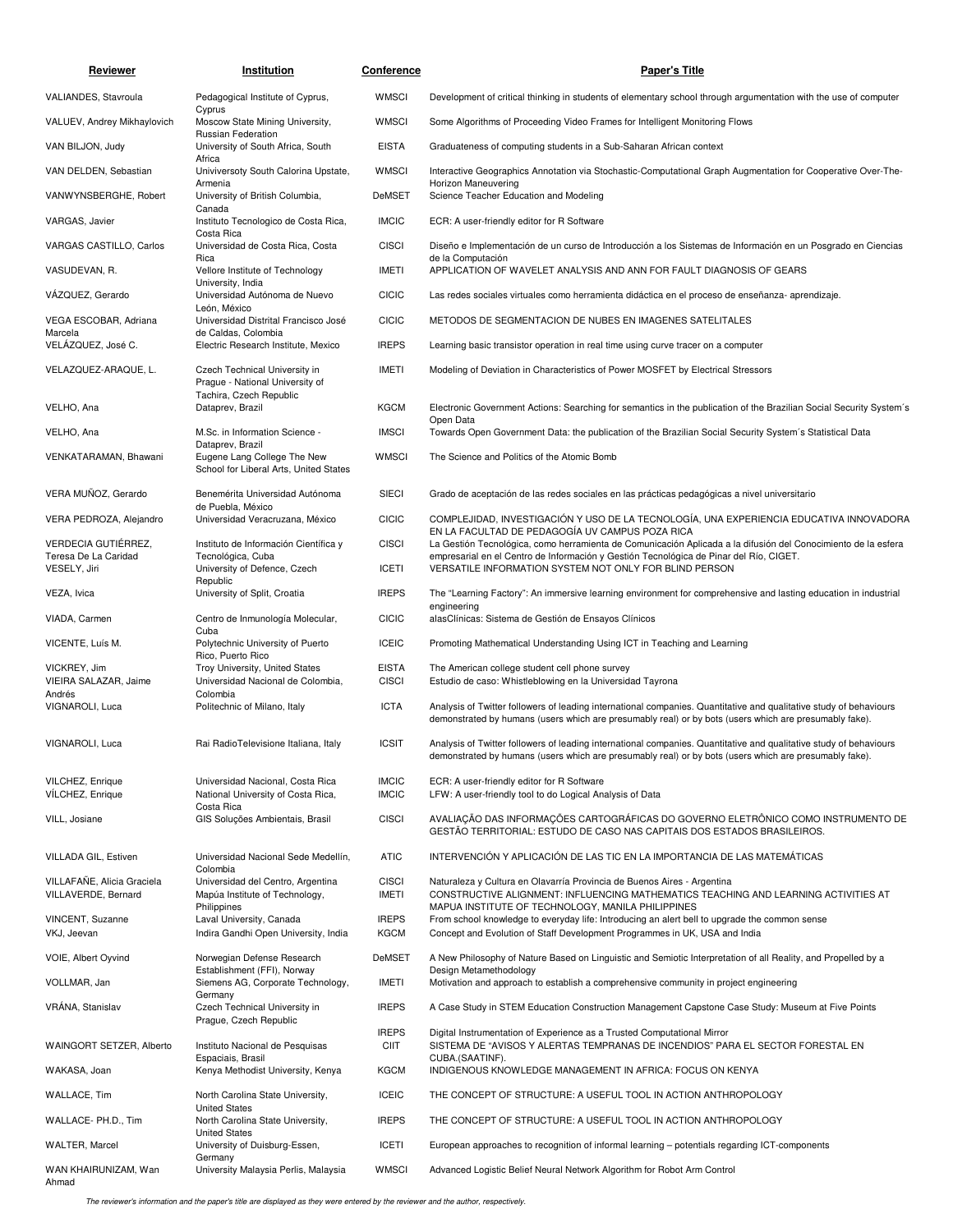| Reviewer                           | Institution                                                                   | <b>Conference</b>            | <b>Paper's Title</b>                                                                                                                                                                                                                        |
|------------------------------------|-------------------------------------------------------------------------------|------------------------------|---------------------------------------------------------------------------------------------------------------------------------------------------------------------------------------------------------------------------------------------|
| WANG, Bixiang                      | New Mexico State University, United                                           | <b>ICEME</b>                 | Uniqueness of Optimal Finite Dimensional Flows for Mixing Enhancement                                                                                                                                                                       |
| WANG, Charles                      | <b>States</b><br>Florida Gulf Coast University, United                        | <b>EISTA</b>                 | Obstacles Faced by Facilitators Adapting Face-to Face Professional Development Programs for Online Delivery: A                                                                                                                              |
| WANG, John                         | <b>States</b><br>Montclair State University, United<br><b>States</b>          | <b>WMSCI</b>                 | Case Study<br>Multi-SOM: an Algorithm for High-Dimensional, Small Size Datasets                                                                                                                                                             |
| WANG, Minging                      | Northwestern Polytechnical<br>University, China                               | <b>ICEME</b>                 | Effects of the Junction's Stiffness on Vibration of a Plate-Shell Coupled System                                                                                                                                                            |
| WANG, Qun                          | China University of Geoscience of                                             | <b>WMSCI</b>                 | Interoperability Governance Model (IGM): Envisages Areas of Activities and Relationships to Establish Information                                                                                                                           |
| WANG, Tien-Chin                    | Beiging, China<br>National Kaohsiung University of<br>Applied Science, Taiwan | MEI                          | Interoperability within Government<br>The impact of mobile shopping quality on customer satisfaction and purchase intentions: The IS success based                                                                                          |
| WANG, Yi-Fan                       | National Taipei College of Business,                                          | <b>WMSCI</b>                 | model<br>To recommend the suitable words for writing nursing records                                                                                                                                                                        |
| WATHEN, Nadine                     | Taiwan<br>University of Western Ontario,                                      | <b>ICEIC</b>                 | A Systemic Cybernetic Model of Programmatic "Action-Research": Lessons from Case Observations of the                                                                                                                                        |
| WEBB-ROBERTSON, Bobbie-            | Canada<br>Pacific Northwest National                                          | <b>BMIC</b>                  | Integrated Generation, Communication & Management of Health Care Knowledge<br>Hybrid Framework of Gene Selection using Boosting and Genetic Algorithm                                                                                       |
| Jo<br>WEIDERPASS, Heinar A.        | Laboratory, United States<br>University Center St. Andrew                     | <b>KGCM</b>                  | COLLABORATIVE KNOWLEDGE GENERATION AND MANAGEMENT FOR MAKING DIDACTIC BOOKS                                                                                                                                                                 |
| <b>WEINGART, Daniel</b>            | Foundation, Brazil<br>ThyssenKrupp Uhde GmbH,                                 | <b>ICTA</b>                  | Usage of Building Automation Infrastructure for Health-Care and Ambient Assisted Living applications                                                                                                                                        |
| WELLS, Linton                      | Germany<br>National Defense University, United                                | <b>IREPS</b>                 | Multi Institutional Semi-Structured Learning Environments                                                                                                                                                                                   |
| WENTZEL, Christoph                 | <b>States</b><br>University of Applied Sciences,                              | <b>EISTA</b>                 | QUIZ LOUNGE : Game-based learning on mobile devices                                                                                                                                                                                         |
| WETTER, Michael                    | Germany<br>Lawrence Berkeley National                                         | <b>WMSCI</b>                 | Taking into account parametric uncertainties in anticipative energy management for dwellings                                                                                                                                                |
| <b>WHITELEY, Rick</b>              | Laboratory, United States<br>Calabash Educational Software,                   | EEET                         | Representation of Technical Knowledge Using Ontologies.                                                                                                                                                                                     |
| WHYTE, Suthida                     | Canada<br>University of Ubon Ratchathani                                      | <b>CENT</b>                  | Emerging "living" Communities - Scalability of Knowledge Transfer in Complex Systems                                                                                                                                                        |
| WIDLROITHER, Harald                | (retired), Australia<br>Fraunhofer Institute for Industrial                   | <b>IMETI</b>                 | Virtual and Augmented Environments and Realistic User Interactions To achieve Embedded Accessibility DesignS,                                                                                                                               |
| WIDYAN, Mohammad                   | Engineering, Germany<br>Hashimait University, Jordan                          | <b>WMSCI</b>                 | VERITAS project Use Cases methodological framework and outcomes.<br>Chaos to Intermittency of Mutually Coupled 3rd order phase-locked loop                                                                                                  |
| WIECKERT, Sarah                    | University of Dortmund, Germany                                               | <b>EISTA</b>                 | Mathematical Competencies in Primary School: Effective Approaches of Teaching and Leadership in<br>Heterogeneous Classrooms                                                                                                                 |
| WILLIAMS, Jenny                    | GE Global Research, United States                                             | <b>KGCM</b>                  | Capturing Engineering Process Knowledge                                                                                                                                                                                                     |
| WÖHLER, Otto Cristian              | Instituto Nacional de Investigación y<br>Desarrollo Pesquero, Argentina       | <b>CISCI</b>                 | Diseño e Implementación de un Almacén de Datos de Mediciones de Variables Oceanográficas, orientado a la<br>Calibración y Validación de Información Satelital para el Atlántico Sud Occidental (ASO)                                        |
|                                    |                                                                               | <b>CISCI</b><br><b>IMCIC</b> | Requerimientos de información y organización de datos para evaluar la sostenibilidad y viabilidad económica de la<br>aplicación del Régimen de Administración por Cuotas Individuales Transferibles de Captura en la República<br>Argentina |
| WOLFENGAGEN, Vyacheslav            | Institute for Contemporary Education<br>JurInfoR-MSU, Russian Federation      |                              | Pattern-Based Development of Enterprise Systems: from Conceptual Framework to Series of Implementations                                                                                                                                     |
| WRIGLEY, James                     | University of Central Missouri,<br><b>United States</b>                       | <b>EISTA</b>                 | FAA's Runway Safety Blueprint: Studies identify the need for an Airport Driver Training Education Initiative                                                                                                                                |
| WU, Chih-Hung                      | National University of Kaohsiung,<br>Taiwan                                   | <b>IMCIC</b>                 | Sequential Decision Making Predictions under the Influence of Observational Learning                                                                                                                                                        |
| WU, Yonghe                         | East China Normal University, China                                           | <b>ICETI</b>                 | Overall Framework and Indicator System of Evaluation Testing Standard of Virtual Experiment                                                                                                                                                 |
| WURTZ, Frédéric                    | Grenoble Electrical Engineering<br>Laboratory, France                         | <b>WMSCI</b>                 | Taking into account parametric uncertainties in anticipative energy management for dwellings                                                                                                                                                |
| XAVIER DE OLIVEIRA<br>JUNIOR, Vani | Universidade Federal do ABC, Brazil                                           | <b>IDREC</b>                 | PERCEPTION OF TEACHERS ON UFABC INTERDISCIPLINARITY AND ITS PRACTICE                                                                                                                                                                        |
| XU, Huifu                          | University of Southampton, United                                             | MEI                          | A robust optimization formulation for container liner revenue management                                                                                                                                                                    |
| XU, Weichao                        | Kingdom<br>Guangdong University Of                                            | IMETI                        | Conservativeness Judgement Of The Controller For Systems With Time-varying Delay                                                                                                                                                            |
| YAMAOKA, Eloi Juniti               | Technology, China<br>Servico Federal de Processamento                         | <b>CISCI</b>                 | Uma experiência de adoção de arquitetura e padrões abertos de software no desenvolvimento de sistemas do                                                                                                                                    |
| YANARELLA, Ernest                  | de Dados, Brasil<br>University of Kentucky, United States                     | <b>IREPS</b>                 | governo brasileiro<br>"Scenario Making for Sustainable Towns" Towards desirable future scenarios for growing cities/towns                                                                                                                   |
| YANG, Hung-Jen                     | National Kaohsiung Normal                                                     | <b>WMSCI</b>                 | A Linear Route Representation for Route Anomaly Discovery                                                                                                                                                                                   |
| YANG, Jar-Ferr                     | University, Taiwan<br>National Cheng Kung University,                         | <b>CCCT</b>                  | Ultrasound image reconstruction using various compressive sensing techniques                                                                                                                                                                |
| YANG, Xiaodong                     | China<br>Shenyang Institute of Aeronautical                                   | <b>IMCIC</b>                 | Nonlinear Control of Composite Laminated Cantilever Rectangular Plate Subject to the Third-order Piston                                                                                                                                     |
| YAO, Zhongmei                      | Engineering, China<br>University of Dayton, United States                     | <b>WMSCI</b>                 | Aerodynamics<br>A System For Detecting Cascading Fuzzy Cycles                                                                                                                                                                               |
| YARAS, Eyyup                       | Aksaray University, Turkey                                                    | <b>IMSCI</b>                 | Research Methodology in Marketing Publications in Turkey: Review and Evaluation                                                                                                                                                             |
| YARMOHAMADIAN,<br>Mohammad H.      | <b>Isfahan University of Medical</b><br>Sciences, Iran                        | <b>IMCIC</b>                 | A Study on Effective Factors in Implementing Long Life Learning from Point of View of Higher Education Experts in<br>Iran                                                                                                                   |
| YATSENKO, Yuri                     | Houston Baptist University, United<br><b>States</b>                           | <b>ICEIC</b>                 | Modeling Education and Science as Evolutionary Systems                                                                                                                                                                                      |
| YOKOTA, Shou<br>YOLLES, Maurice    | Setsunan University, Japan<br>Centre for the Creation of Coherent             | <b>ICEIC</b><br><b>WMSCI</b> | DC Servomotor Module for Robotic and Mechatronics Education<br>The Cybernetics and Semiotics' Concepts Applied in Decision-Making                                                                                                           |
|                                    | Change and Knowledge, United<br>Kingdom                                       |                              |                                                                                                                                                                                                                                             |
| YONAZ, Jim James                   | The Institute of Finance<br>Management, Tanzania                              | <b>ICTA</b>                  | Libya before & after the Arab Spring to Articulate Infrastructure Challenges with Recommendations of Enhancing the<br>e-Government Project                                                                                                  |
| YONAZI, Jim                        | Institute of Finance Management,<br>Tanzania                                  | <b>PISTA</b>                 | Improving the infrastructure to establish e-government project in Developing Countries with alternative solution: First<br>Steps from Libya                                                                                                 |